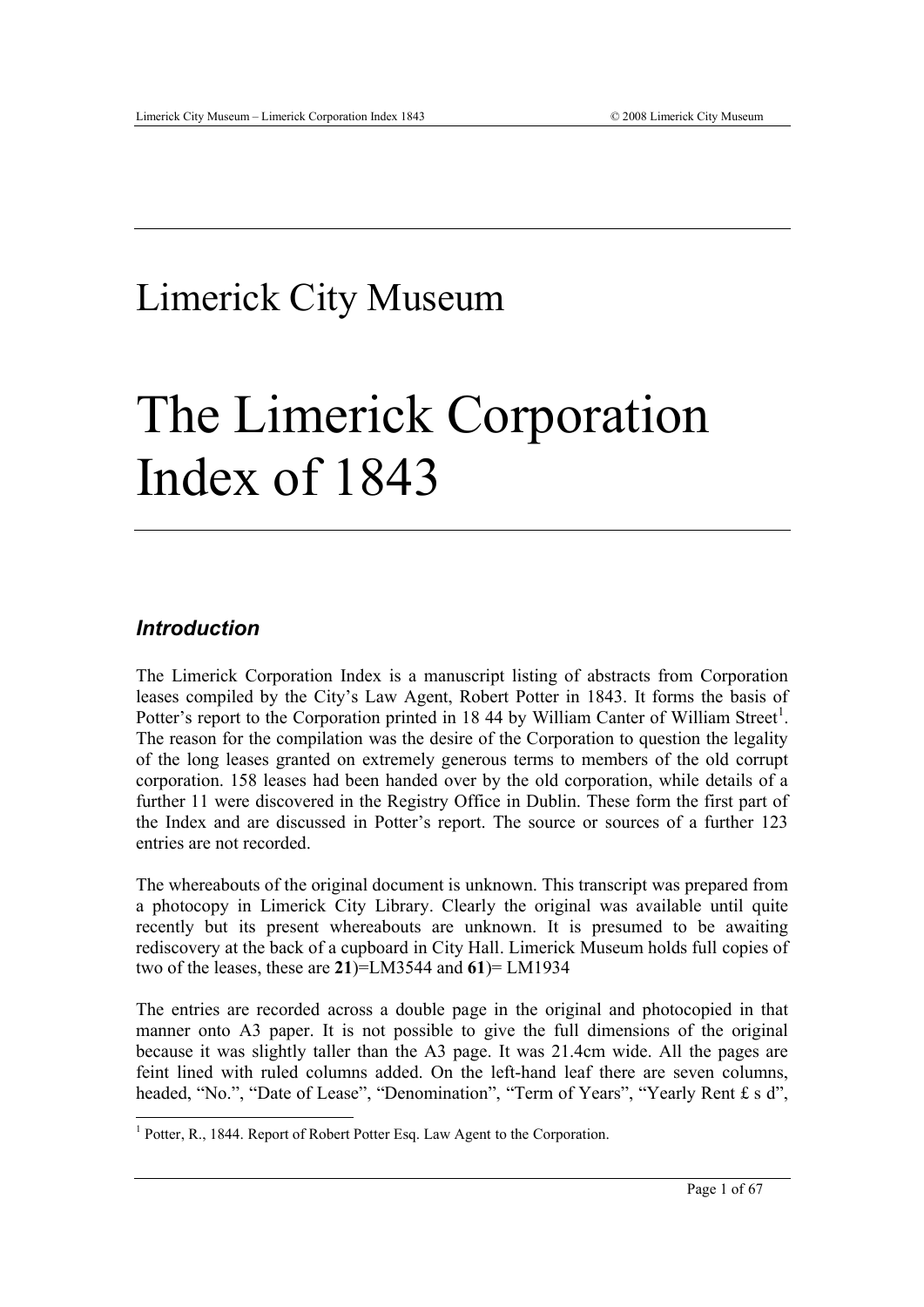and, "Expiration of Lease". The right hand leaf has two columns headed, "Description and Boundaries of Premises", and, "Observations". In the observation column there are a number of notes in pencil, scattered throughout, which have not been fully picked up by the photocopy. These have been omitted, but observations in ink have been included. Where a description continues onto a new page the final word on one page is on a separate line and is repeated as the first word of the next. These words are not repeated.

In the following transcript the left-hand page is listed first. A slash  $\alpha$  indicates the columns while blank columns are indicated by a dash (-). Other conventions used are:-  $\left[\right]$  &  $\left[\right]$  [lacuna] indicate a space left blank in the original text by the original compiler

{} used for comments put into parentheses in the text by the original compiler

() used for comments by the present transcriber

Superscript is used where abbreviations are in smaller letters raised above the line, and where omissions have been added. Transcription errors are struck through.

The initial number in bold is the modern reference sequence. It is identical to the figure in the first column for the first 158 records, but 158 is used twice in the original and the numbering stops at 169. There is a later group numbered from one again.

Leases 1-158 are those handed over by the Old Corporation and 159-169 are those from the Registry Office. Both groups are listed in chronological order. Five groups follow, each listed in chronological order. None of these are numbered in the first column. They are 170-184, 185-90, 191-196, 197-198 and 199-219. The final numbered run is 220-291 and again it is in chronological order. There is a final single document, 292. It would appear from this that there were seven sources for the second part and that runs of documents were added, as they became available.

Many of the lands named below figure in the sales of Corporation lands on  $21<sup>st</sup>$  February 1878 and 11<sup>th</sup> July 1882<sup>2</sup> and many are also identifiable in the 1655 Civil Survey.<sup>3</sup>

# **Corporation Index**

**1)** 1/ 1657 5th March/ Sexton, Christopher, Alderman/ Portnalinbragh/ 51/ 5s-0d/ 1707 All that the small Island and Parcel of land, commonly called and known by the name of Portnalinbragh, containing 1a 0r 27p, situate lying & being in the South Liberties, without the Walls of the said City, bounded on the north east with the land of Park, on the south east with an Island belonging to the Corporation called by the name of [lacuna] and on the west with a branch of the River Shannon running East of the said City/-

**2)** 2/ 1657 27 Novemb/ Pope, William/ Parcel of land witht Shannon Gate/ 51/ £10-0s-0d/ 1708

All that the parcel of land belonging to the Corporation lying without Thomond Gate, containing 1a 3r & 18 perches bounded on the north with Mr Christopher Sextons land and the road to Galway/-

<sup>&</sup>lt;sup>2</sup> Photocopies of the sale catalogues are bound together with the Library's copy of this Index.

<sup>&</sup>lt;sup>3</sup> Simmington, R.C., 1938, The Civil Survey, A.D. 1654-1656. County of Limerick. Dublin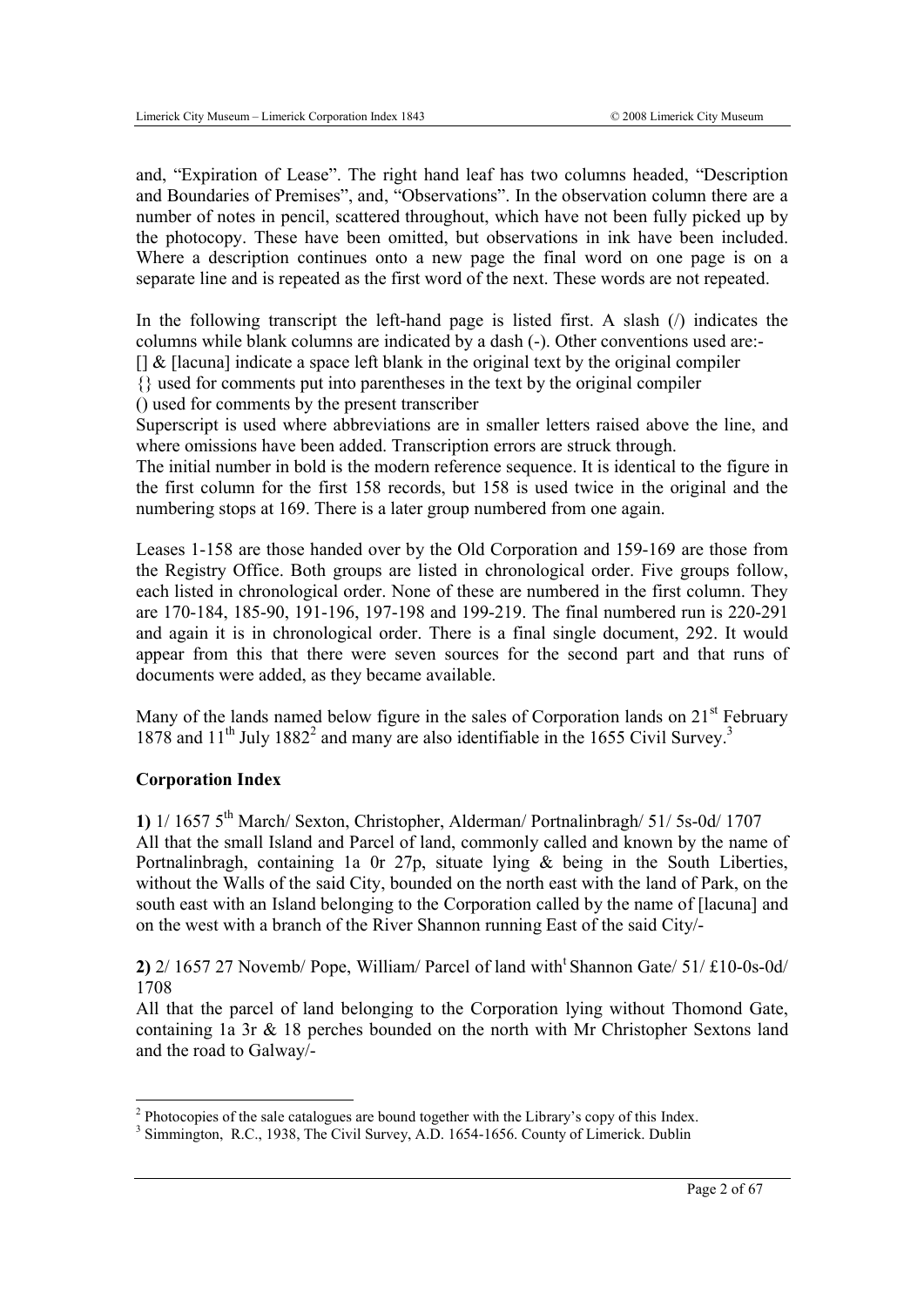**3)** 3/ 1657 27 Novemb/ Miller, Thomas, Alderman/ Reaboge, Island/ 51/ £12-4s-0d/ 1708 All that the two Islands called Reaboge, with another plot of land thereto adjoining, containing 40a 2r 22ps lying in the South Liberties of the City of Limerick, bounded on the north & East with the River of Shannon, on the South with the land of Reaboge & on the west with the lands of [lacuna] and Corbally/-

**4)** 4/ 1657 27 Novemb/ Aylmer, George/ The Stone House near the Little Gate on the Quay etc/ 51/ £5-0s-0d/ 1708

The Stone House near the Little Gate on the Quay of the afs<sup>d</sup> City, containing in length 47 ft, in breadth 18ft, Also a Cross House in length 26ft in breadth 18ft a Court in length 30ft, in breadth 20ft, a garden in length 170ft, in breadth, at one end 8ft, at the other 35ft, said House Cont<sup>g</sup> below stairs, a kitchen & 3 rooms above stairs 4 rooms & one chimney, A low little house adjoin<sup>g</sup> 30ft by  $25/$ -

**5)** 5/ 1657 27 Novemb/ Hartwell, William, Alderman/ Spittle lands/ 51/ £27-0s-4d/ 1708 All that and those the lands belonging to the Corporation commonly called  $\&$  known by the name of Spittle lands, containing 90a 12p or thereabouts, more or less, situate on the south side of said City& meared and bounded on the north with the great road running from Johns Gate towards Cahernarry, and a small water course by the Bog of Singland, and the Lands of Gortnemonelogh, and Rathbane, on the East [lacuna] Galvone Bog [lacuna] by the Road that leads to Kilpeacon, and a little lane from said Road leading to Kilpeacon to the great road from John's Gate towards Cahernarry aforesaid/-

**6)**  $6/1658$  7<sup>th</sup> May/ Friend, John, Alderman/ Parcel of Land without Thomond Gate 1a/ 21p/ 51/ £1-0s-0d/ 1708

All that the small parcel of land lying without Thomondgate, bounded on the South side thereof with the Corporation Land then in the possession of Thomas Martin, on the west with the Dean's Land on the East with the Shannon, on the North with Edward Lane's holding containing 1a 21 p/-

**7)** 7/ 1659 5 Sept/ Bindon, Henry, Burgess/ Messuage & tenements, south, east and west side of Quay lane lying next the Court House/ 51/ £3-8s-0d/ 1710

All that the Parcel of Ground {portion of description illegible} messuage or tenement heretofore in the occupation of Lawrence Comyn, situate on the south side of Quay Lane {other portion of description illegible} with the new dwelling house of the said Henry Bindon, situate on the East side thereof, and the House lately belonging to  $\text{Geo}^{\text{e}}$ Rochford, on the West Side thereof with a small yard behind the said house, in breadth with same house, mearing with little Limerick lane, and also 18ft eastward from said Henry Bindon's then dwelling House,  $\&$  of the small plot of ground lying next the Court House on the south side thereof, and in length from the said Court House, southward to the said house theretofore, and lately in the occupation of Dominick Terry/-

**8)** 8/ 1659, 5 Sept/ Comyn, John Esq/ Tenements south side of Quay Lane/ 51/ £4-0s-0d/ 1710

One messuage or Tenement situate on the south side of Quay Lane late in the occupancy of George Rochford, bounded on the east with the House then in the occupation of Henry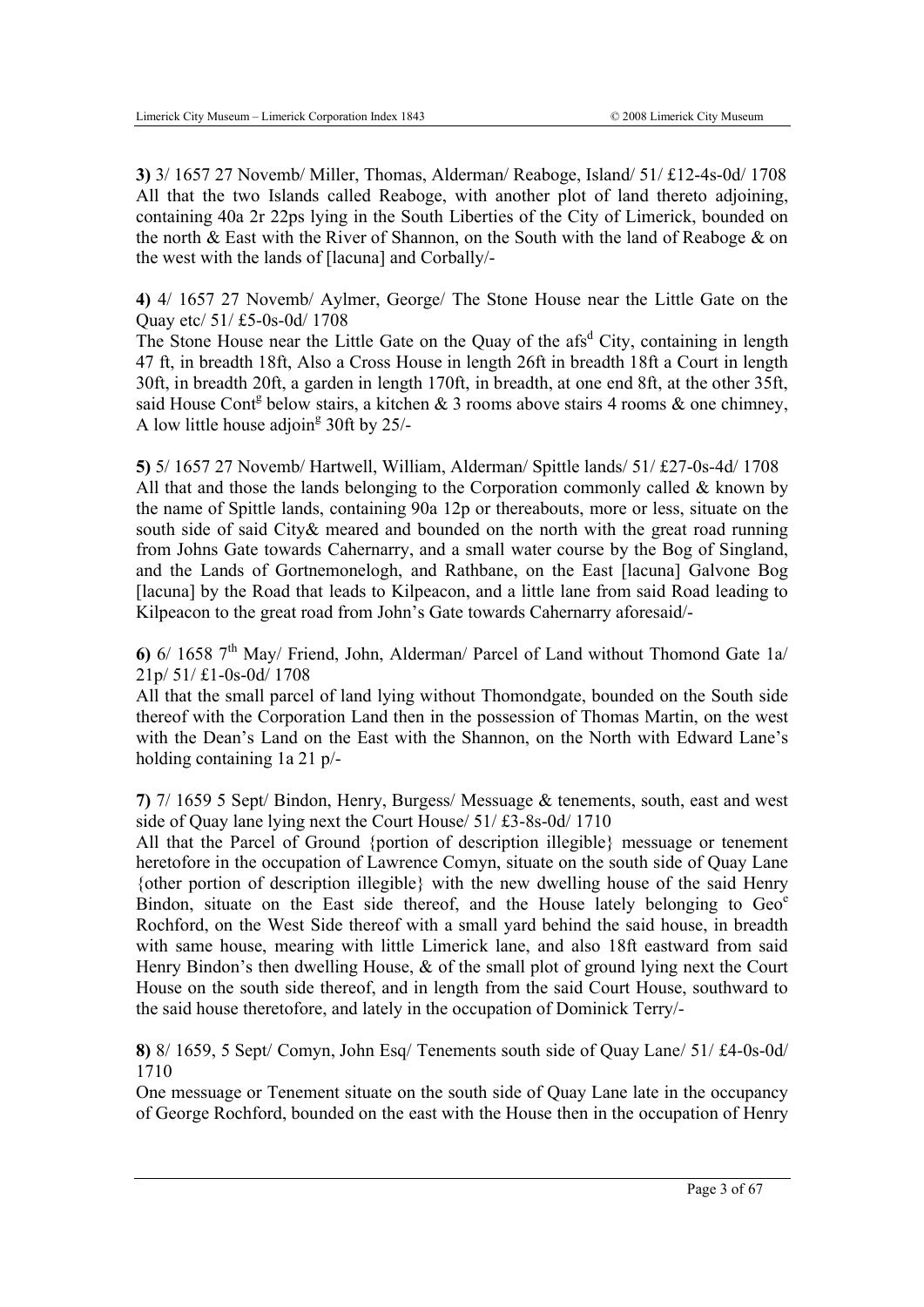Bindon formerly belonging to Lawrence Comyn, on the West with the House of William Creagh, with the small yard, behind, the same in breadth with the said House/-

**9)** 9/ 1660 28 Sept/ Martin, Thomas, Gentleman/ Parcel of land in the North Liberties/ 49/ £1-10s-0d/ 1709

All that the small parcel of land in the North Liberties of said City containing 1r 14p bounded on the Corporation Land now in the possession of William Roche on the West with the Deans land & on the east with the River of Shannon/-

10) <sup>10</sup>/ 1662 <sup>16th</sup> Oct<sup>r</sup>/ King, Sir William/ Stone House commonly called Store Houses on the Quay with land adjoining/ 51/ £13-10s-0d/ 1714

All that the Stone House Commonly called & Known by the name of the Store Houses situate upon the Quay of the  $s<sup>d</sup>$  City now in the possession or occupation of Robert Casey of said City, Burgess, with the garden plots and land thereto adjoining or belonging on the East side and South end, thereof betwixt the City Wall, and the House of Thomas Treherne of the said City Innkeeper, & then in the possession of the said Thomas/-

11) 11/ 1663 21 Jan<sup>y</sup>/ Bishopp, Edward/ Plot of Ground west side of St John St/ 51/ 10s-0d/ 1713

All that the small plot of ground belonging to the Corporation situate on the west side of Saint John's Street, containing in length from the Water Gate Tower along by the town wall 54 feet, & in breadth at one end from the said Tower along by the langable 16 ft, and at the other end from the Town Wall to the end of a House built by William [lacuna] and sold by him to Stephen Creagh Sir Rowland, 13ft & in the middle 18ft/-

12) 12/ 1663 25 Jan<sup>y</sup>/ Mundyn, John/ House in S<sup>t</sup> John St<sup>t</sup>/ 51/ 10s-0d/ 1714

All that the small House or Tenement situate on the West side of Saint John Street near Water Gate, bounded on the West with a Stable belonging to Sir Ralph Wilson, Knight, Mayor as aforesaid, on the south with the little Water Gate House bounded, on the East with a House formerly the property of John Sexton, and on the north with a backside now belonging unto Dermot Coghlan Esq. Containing one cellar, two rooms and a cockpit with all and singular the appurts/-

# 13) 13/ 1663 28 Jan<sup>y</sup>/ Daves, Mary/ Plots of Ground/ 51/ £2-0s-0d/ 1713

All that small waste plot and old walls between the Chanter's House, on the north and the Gate leading to the Mills called Bentley's Mills, on the south, contain<sup>g</sup> in length, 26 ft, and in breadth 18ft, another waste plot situate by the City Wall on the west extending from the said, Mill Gate to the passage going to the further Mill, containing in length 33ft and in breadth 12 ft, And another Waste plot bounded on the North with the Chanter's garden, on the south, with the street going to the said Mills, on the East with the Mill Gate and Wall, and on the East with the langable leading to the House late the property of Alderman James Bourke, containing in length 57 ft and in breadth 15ft./-

14) 14/ 1663 20<sup>th</sup> May/ FitzGerald, Gerald, Esq/ Tenement & part of House, West side of Saint Johns Street/ 51/ 10s-0d/ 1714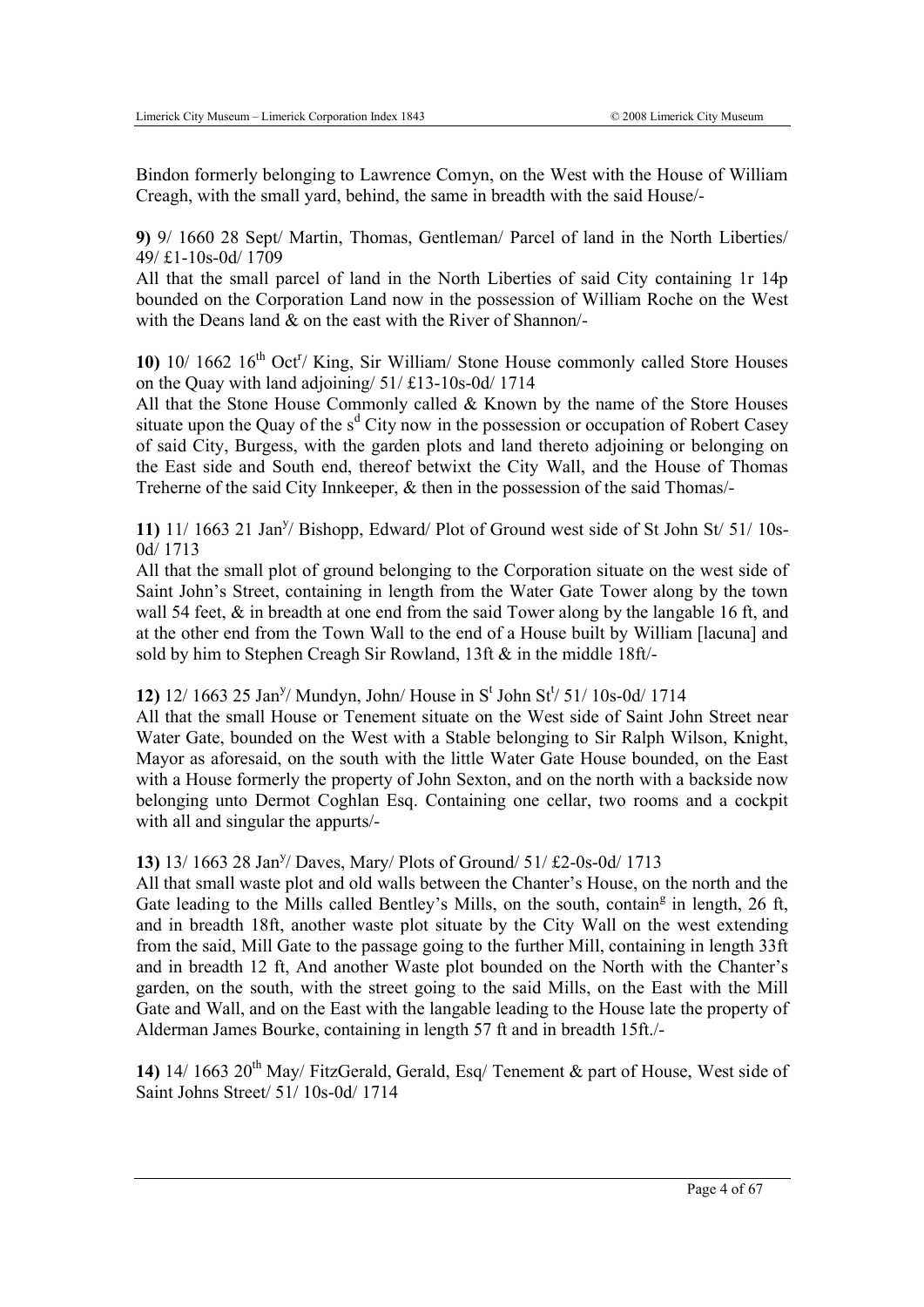All that small tenement and that part of the House belonging to the Corporation on the West side of saint John St<sup>t</sup> over the arch leading to Water Gate late in the possession of Sir Col. Benjamin Lucas/-

15) 15/ 1663 20 Dec<sup>r</sup>/ Key, John/ Plot of Ground, west side of St John St/ 51/ £3-0s-0d/ 1714

All that the small piece of ground belonging to the Corporation situate on the West side of Saint John Street aforesaid mearing with the Street in the front unto Broad Street, being the back part 56 yds. 27 feet and in breadth 5 yards mearing with the Sign of the George formerly the property of Nicholas Fox, on the South side and with a langable passing between the premise, and the sign of the "Black Horse" on the north/-

**16)** 16/ 1664 20 June/ Harton, Thomas, Gentleman/ Monabraher/ 51/ £16-0s-0d/ 1714 All that the Commons or Parcels of Land belonging to the Corporation, Commonly Called  $&$  known by the name of Monabraher, situate on both sides of the great Causeway leading to Parteen, within the liberties of the City containing 92a 8p of land, according as same was surveyed by Nicholas of Skart in the County of Limerick Gent, on the North by Poloquin, & the Earl of Thomonds Lands, on the East by the River of Shannon Killely, and the great road leading to Six Mile Bridge; on the west with the lands of Ballynagelenbegg & Ballynagelenmore, excepting out of said demised premises all such Common lands on the north side of the said liberties as are not contained or mentioned in said Survey, with 40ft in breadth for every Common Highway, road or Causeway leading thro' said demised premises, And also the usual watering places/-

**17)** 17/ 1664 6 Sept/ FitzGerald, Gerald/ One acre, Clino Bog/ 51/ 4s-0d/ 1715

All that the small parcel of the Common Land, situate lying  $\&$  being on the south side of the said [lacuna] containing one acre of land, be the same more or less, bounded on the North with the High road leading to Newcastle, on the East with the lands of Singland, & on the south & west with [lacuna]/-

18) 18/1664 6 Sept/ Ash, Peter, Burgess/ Piece of ground with<sup>t</sup> Watergate lead<sup>g</sup> to Prior's Mill/ 51/ 10s-0d/ 1715

All that the small parcel or piece of ground, lying with<sup>t</sup>, Water Gate leading to Priors Mills, bounded with the land with the City Wall on the south with a plot of ground known by the name of James [lacuna] garden on the north the lane going to Priors Mill, on the West, and St Michaels Church Yard on the East, in breadth 30 yards, in length 54 yards/-

19) 19/1664 1<sup>st</sup> Nov<sup>r</sup>/ Joynt, William, Burgess/ Waste ground in Mongret Lane, 73 ft by 18/ 51/ £1-10-0/ 1715

All that the small piece of waste ground, lying & being in the South Ward of said City, in Mungret Lane, cont<sup>g</sup> in length from Mungret  $St<sup>t</sup>$  in the front to Water Gate lane in the back part opposite to the Horse Mill there 73 ft and in breadth at both ends, 18ft then a dunghill and waste/-

20) 20/ 1664 5 Novemb/ Bourne, John, Burgess/ The Quarry etc with<sup>t</sup> Thomond Gate/ 51/ 10s-0d/ 1715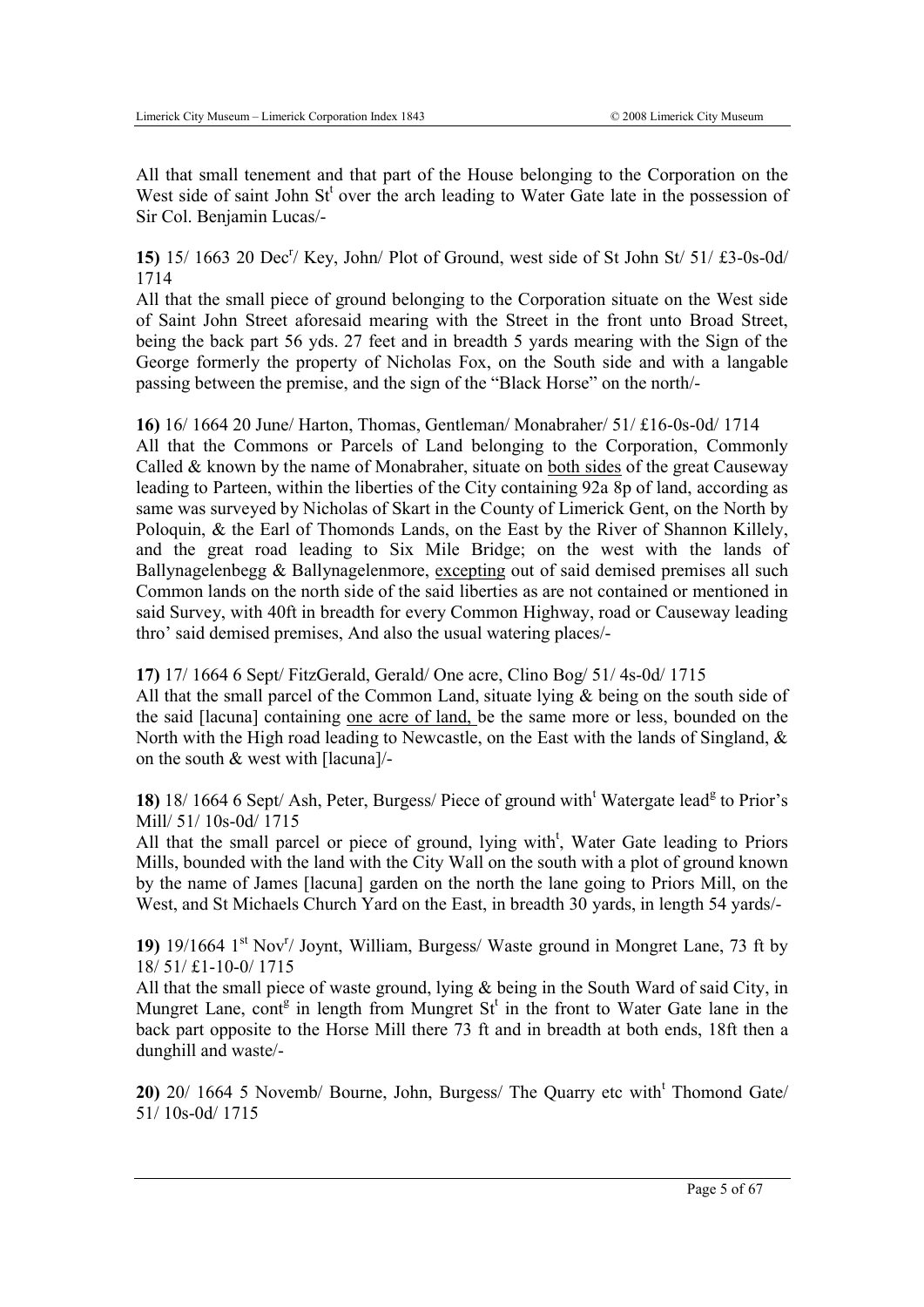All that the Quarry with<sup>t</sup> Thomond Gate on both sides, the road to Six Mile Bridge; and a small plot bounded round, with the Dean's Land, and the River Shannon without said Gate, being 1a 1p or thereabouts/-

21) 21/ 1665 12 Jan<sup>y</sup>/ Hartstonge, Standish/ Recorder/ Part of Cloon or Gallows Green 1a 3r 26p/ 81/ 10s-0d/ 1745

All that the small plot or parcel of ground part of the Green Called Cloon or Gallows Green, at the lower end thereof, as it may be set out with the straight line right against the fourth battlement lower than the second tower of the City Wall, and to run forward against the first great stone remarkable on the lower End of said Green along with the Island in possession of John Hayward, Innholder, containing 1a 3r 26p/-

**22)** 22/ 1665 9 Sept/ Coghlan, Dermitius,Esq, Receiver of the Rents of the Corporation/ Ruined house & Waste plot near West Water Gate/ 81/ £1-10s-0d/ 1746

All that the ruined house and waste plot of ground or garden thereunto adjoining, belonging to said Corporation, near West Water Gate, in the South ward of the said City, said house meared and bounded on the west without the City Wall & Water Gate aforesaid, on the East with a House belonging to the Corporation already set to Mr John Mundyn, on the south side without the street leading to the said West Water Gate. The waste plot or garden meared on the West and North with the City Wall, on the south with the said ruined House, on the East with the waste plot of {49} then in the possession of Dermitius Coghlan/-

**23)** 23/ 1665 9 Sept/ FitzGerald, Gerald/ as follows / 81/ £21-18s-0d (recte £28-18-0)/ 1746

 $-/-/$  Small strip of land with<sup>t</sup> the Island Gate about 80 yards in length with waste rooms over the Gate and two Towers/-/ 5s-0d/-

One small stripe of land without the Island Gate about 80 yards in length mearing with the highway going to the Island and formerly in the tenure of Stephen Whyte FitzRobert, part of which was under my Lord of Thomond's stable; with the waste room over the Island Gate, and the two small towers between the said gate and Thomond Bridge upon the Wall/-

-/-/-/ Plot of ground called Striches or Rochfords Castle with plot adjoining/-/ 5s-0d/- Also a small plot of ground known by the name of Striche's Castle or Rochfords Castle with a waste plot thereto adjoining formerly the tenure of William Mahon and Thomas Houragan in St Munchin's Parish ag<sup>st</sup> the King's Castle/-

-/-/-/Upper part of Inner Castle of Thomond Bridge/-/ 2s-6d/-

Also the upper part of the inner Castle of Thomond Bridge and also a small plot thereunto adjoining formerly the tenure of John Barkley/-

-/-/-/ Waste plot over agst Stritche's Castle/-/ 5s-0d/-

Also a waste plot over against Stritche's Castle in St Munchin's Parish where David Flahiff's house stood/-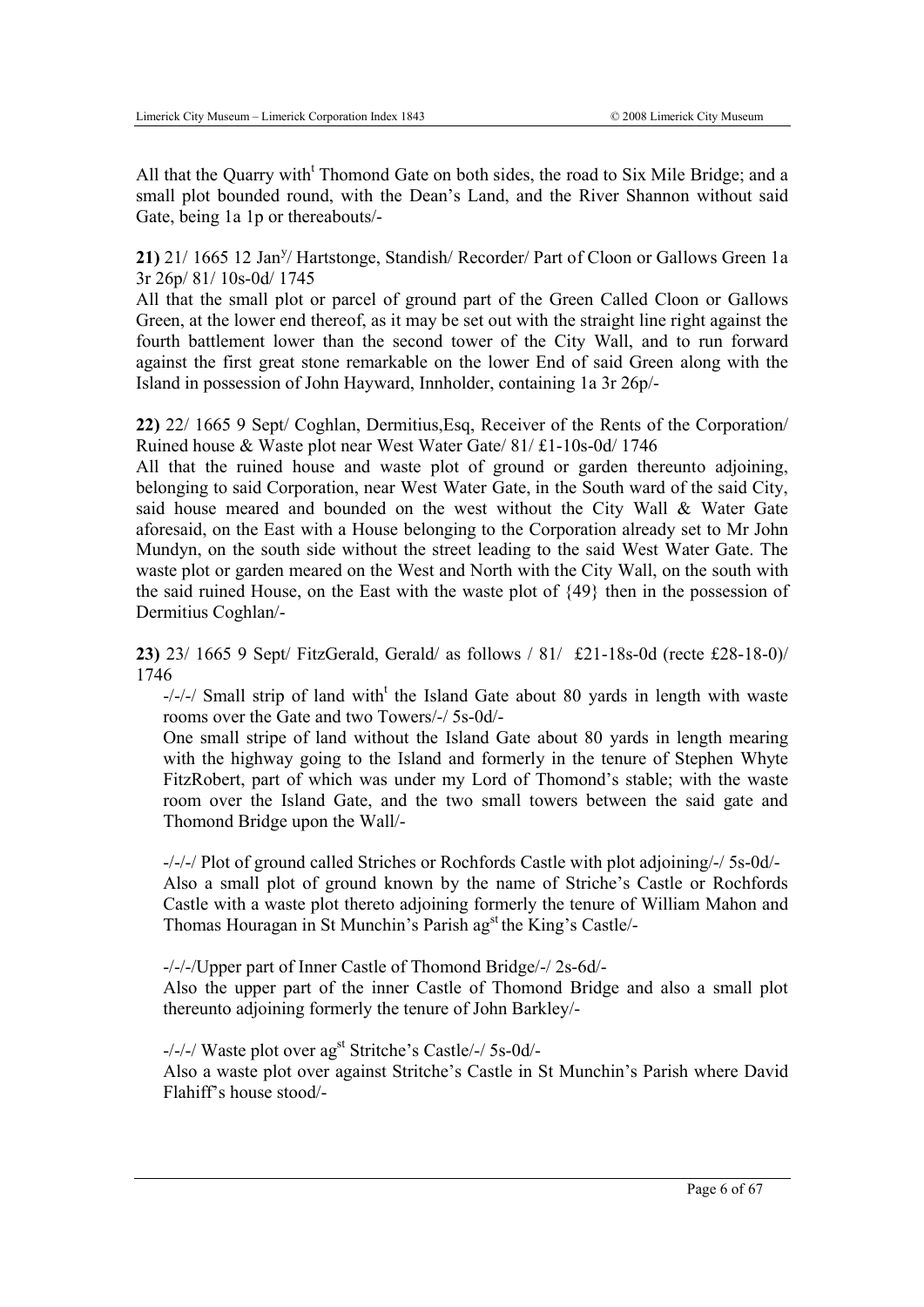-/-/-/ New Gate Castle/-/ 5s-0d/-

Also New Gate Castle, with the walls over the gate and a small plot adjoining on the west side of the said Castle/-

 $-/-/-/$  Cage Work House & waste plot $-/-/$  £1-10s-0d $-$ Also a small Cage Work House & waste plot before it opposite to the Key Gate, and next on the West side to the Corporation House held by John Comyn/-

-/-/-/ Waste plot next the same & another plot/-/ 10s-0d/- Also a waste plot next the same on the West side next the land Gable/-

-/-/-/ Stone House next the Town Hall/-/ £3-0s-0d/- Also a Stone House next the Town Hall, or Court House, wherein Ald. Henry Bindon dwelt/-

-/-/-/ Rooms & Turret over Quay Gate/-/ 4s-0d/- Also the rooms and turret over Quay Gate/-

-/-/-/ Stone House in Bonfields Lane/-/ 10s-0d/- Also an old ruined House in St Mary's Parish in Bonfields Lane formerly in the tenure of William Mahon/-

-/-/-/ Stone House in St Mary's Parish/-/ £3-0-0d/-

Also a Stone House in said Parish wherein Robert Shute then dwelled – the high Street on the West, and, the langable on the East/-

-/-/-/ Small Island meadow & Small strip of land opposite the Chancellor's garden/-/  $f2-0s-0d/$ -

Also the small Island meadow with the appurt<sup>s</sup> and a small stripe of land without  $\&$ within the Gate going to the said Island opposite the Chancellor's garden/-

-/-/-/ The Moor & Common Lands adjoining the Spittle with cabins and gardens/-/ £2-10s-0d/-

Also the Moor and Common land near & Adjoining to the Spittle lands with the cabins and gardens adjoining thereto, bounded on the North with the Highway from Kilpeacon to the Spittle on the south with Mr Curthoyses new Garden, on the East with the Causeway leading to Kilmallock, and on the West with part of the Spittle lands/-

-/-/-/ Three small parcels of land in Parish of St Laurence/-/ 8s-0d/-

Also three small parcels of land in the parish of Saint Laurence near the English Moor formerly in the tenure of Edmond Whyte FitzAndrew with other small plots upon and about the Moor/-

-/-/-/ Small parcel of land adjoining St Laurences Church Yard/-/ £2-0s-0d/-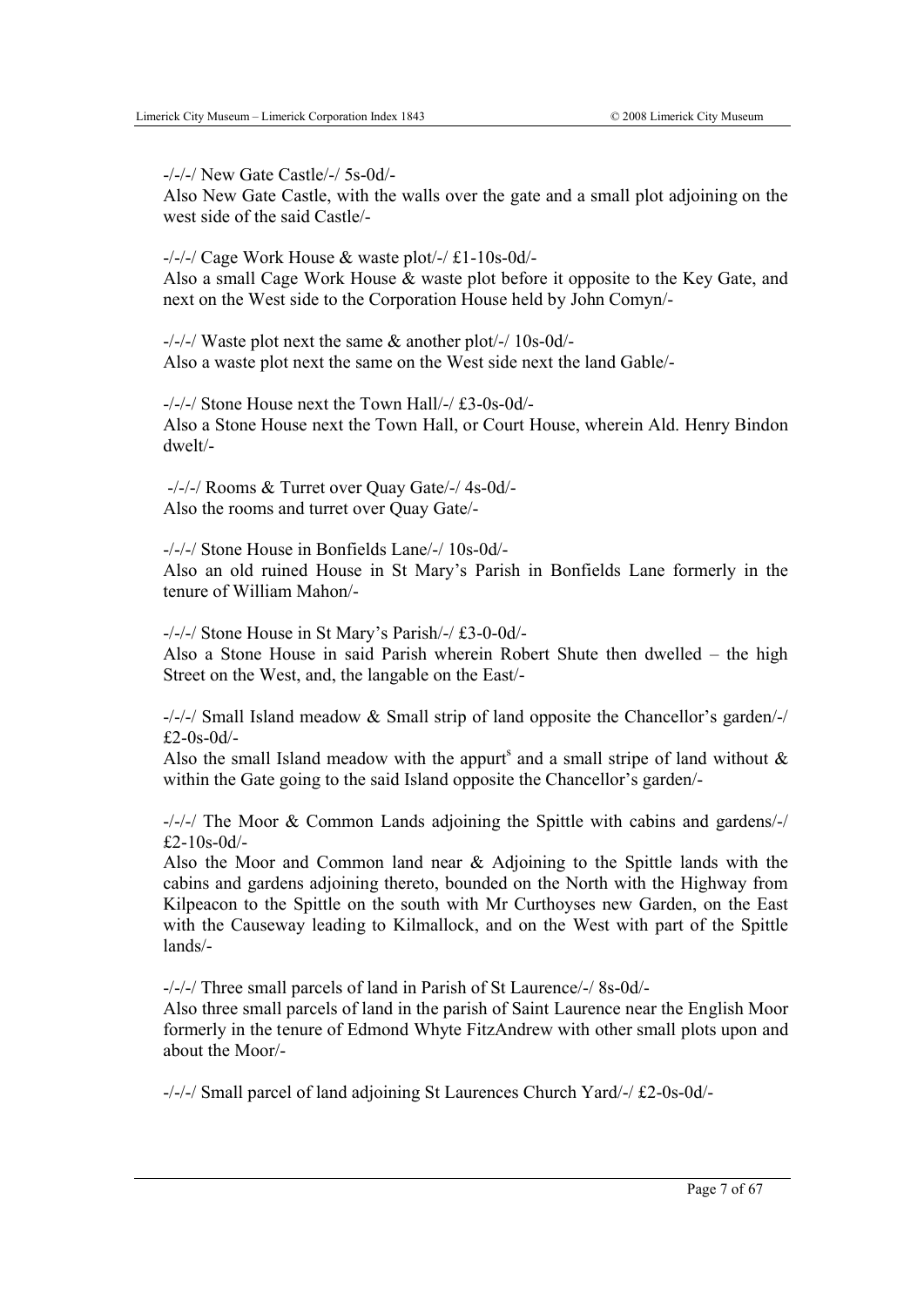Also a small parcel of land near and adjoining to St Laurence's Church Yard, on the south the land whereon the Pound stands set to James Willis, on the North West, the Kings highway going to Kilmallock on the East, and part of the Spittle lands on the South West/-

-/-/-/ Small strip of Land adjoining the Causeway lead<sup>g</sup> to Col<sup>1</sup> Lee's Fort/-/ 1s-0d/-Also a small strip of land belonging to Corporation adjoining to the Highway or Causeway leading from New Tower to the Fort Called Col<sup>l</sup> Lee's Fort in the way to Kilpeacon/-

-/-/-/ Small plot of land adjoining the City Wall inside St John's Gate/-/ 2s 6d/- Also a small plot of ground near and adjoining to the City Wall on the inside. St. John's Gate from the old Gatehouse, till it rangeth, Even with the Church Yard Wall, on the South West side formerly in the tenure if Edmund Comyn and Thomas Creagh/-

-/-/-/ Parts & pastures of Reaskakymeene & Feaskmanagh/-/ £2-0s-0d/- Also the <sup>parts and</sup> Pasture of land known by the names of Reaskakimeene Feaskamanagh alias Monevanagh in St Michael's Parish, mearing on the North with the land going from Knockancegaine Westward on the East with Priors lands, on the south without the highway leading from Limerick to Ballimonra and on the west with the lands of Balminra aforesaid/-

 $-/-/$  Tomene Castle & plot adjoining/ $-/-/$  £3-10-0/-Also Tomene Castle in the South Ward of the City aforesaid, and a waste plot on the south side thereof/-

-/-/-/ Rooms over Old Shambles/-/ £3-0s-0d/- Also the rooms over the old shambles near Baal's Bridge/-

-/-/-/ Small Park on highway leading to Kilmallock/-/ 15s-0d/- Also a small Park about an acre and a half of land by the highway leading to Kilmallock on the West and the Ditch called "Clino" on the East/-

-/-/-/ Two plots without the inner Gate of Mill postern/-/ 3s-0d/-

Also two little plots of ground, one within the other without the Inner Gate of Mill Postern adjoining to the Dean's House, and a small plot lying at the east end of the house Mr Sowden then dwelled in, belonging to the Dean/-

-/-/-/ Two small plots of Friars land/-/ 5s-0d/-

Also two other small plots of Friars land on both sides of the Way leading to Corkanree from Knockanteigeene with another little plot thereto taken out of the said way or lane/-

-/-/-/ Small plot called Garrokeale/-/ 5s-0d/-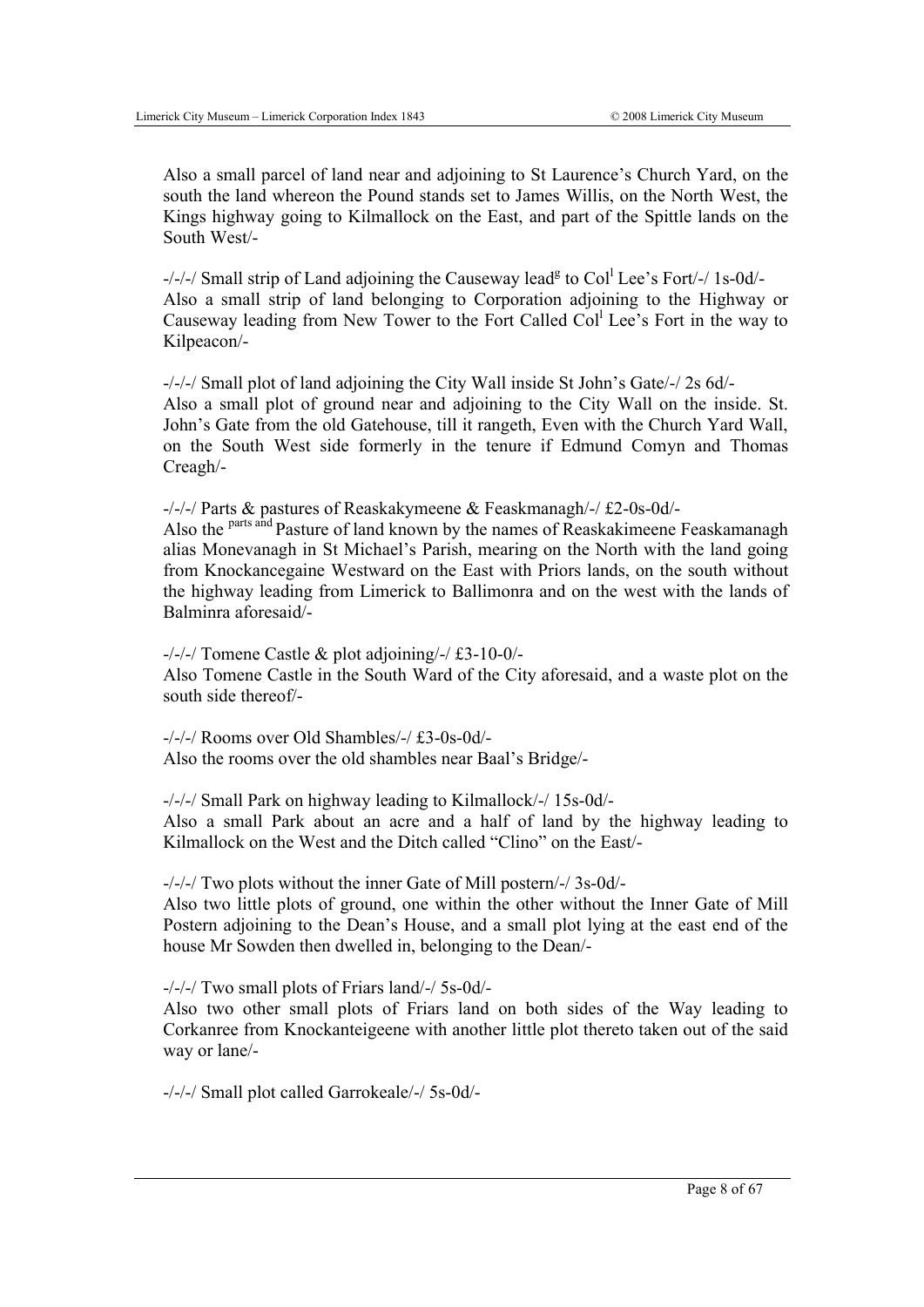Also a small plot known by the name of Garrokeale adjoining to Gortscollop, on the west, the yellow Quarry on the South and the lane on the north/-

-/-/-/ Small Plot or Posterne in South Liberties/-/ 2s-0d/-

Also a small plot near Posterne in the South suburbs then in the occupation of Christopher Keys, Burgess, lying at the end of the house which Lucas the Brewer formerly dwelt in etc etc/-

**24)** 24/ 1670 18 April/ Smith, Robert/ Corkanree/ 51/ £20-0s-0d/ 1721

All that the Marsh or Corkish lands commonly called Commonly called or known by the name of Corkanree otherwise called King's Corkish, containing by Common estimation 50a be the same more or less, situate, lying & being in the South liberties of the City of Limerick aforesaid, bounded on the north with the River Shannon on the East with the lands of Courtbrack, on the South and West with the lands of Bealanacurra, Mungret and Touradele/-

**25)**  $25/1670$   $16^{th}$  July/ Collins, John and Bennis, William/ Monabraher/  $51/1610-0s-0d/$ 1721

All that the Commons and parcels of land, belonging to the Corporation commonly called "Monabraher": situate lying  $\&$  being on both sides of the great Causeway leading to Parteen, within the liberties of the City of Limerick, containing 95a 8p of land according as the same was surveyed by Nicholas [lacuna] of Scart in the said County of the City of Limerick, bounded on the North with Polequin & the Earl of Thomonds Land, on the East with the River of Shannon on the South with the land of Killely, and the great road leading to Six Mile Bridge, on the West with the lands of Ballynaghtenbeg and Ballynaghtenmore, Excepting always out of the said demised premises all such Common Lands on the north side of the said Liberties as are not contained or mentioned in the said survey together with 40 ft in breadth for every common highway road or Causeway leading thro' the same and the usual and customed watering places. Excepting also out of the said demised lands All that the fourth part of the said Commons cont<sup>g</sup> by survey 23a 2r 2p meared and bounded on the south with the first Bridge or Mayors Stone on the great Causeway leading to Parteen aforesaid by a straight line to the said River Shannon on the north with the Angle by a straight line from said causeway to the River on the West with the said great Causeway and on the East with the said River of Shannon being theretofore granted by Thomas Harton of the said City Lessee under the said Mayor Sheriffs & Citizens of all and singular the said lands and premises unto one William Chaffin of the said City and then in the possession of the said Mayor Sheriffs and Citizens/-

26) 26/ 1670 10 Dec<sup>r</sup>/ Bennis, Thomas, Merchant/ Plot of ground with<sup>t</sup> St John Gate, East side of Pavem<sup>t</sup>/ 31/ £6-0s-0d/ 1701

All that waste plot of land lying without St John Gate on the East side of the Pavement leading from Saint Johns Gate along the Street or road towards Dublin, containing six score feet in length towards the said Street or Pavement, and backwards from there 22ft, bounded on the north with the Cittadel of St Johns & on the East with the Common or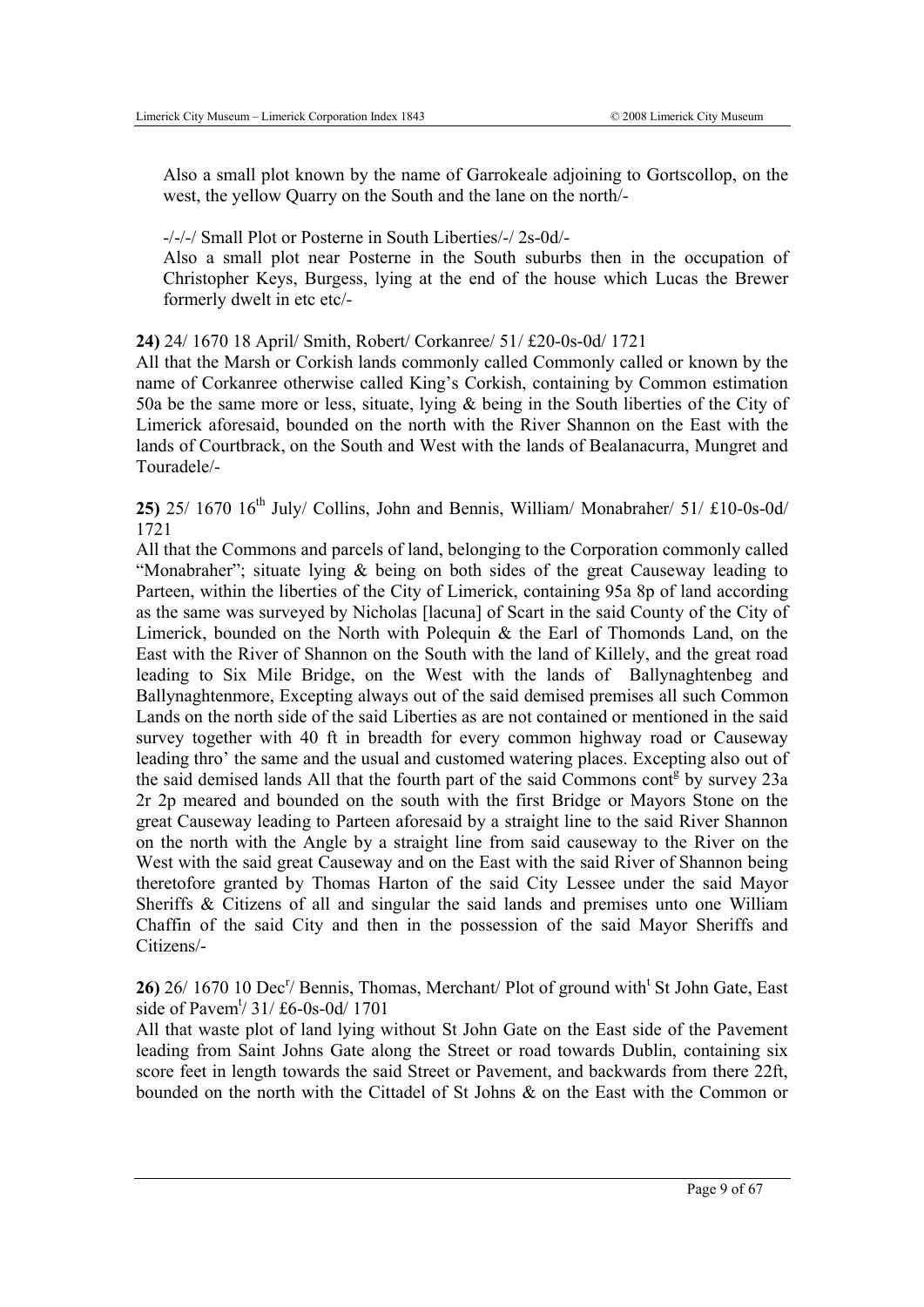market place on the south with the lands of Richard Tilbury, containing in the whole 100ft/-.

**27)** 27/ 1671 8th May/ Marsh, Henry, yeoman/ Small plots of ground & Cabin in the North Liberties/ 31/ £1-0s-0d/ 1702

One small plot of ground containing 18 ft in length  $& 20$  ft in breadth with a small cabin thereon built and another small plot of land thereunto adjoining cont<sup>g</sup> 14 ft in length and 10 ft in breadth, be the same more or less, lying and being in the North Liberties of the said City on the north side of the said River, near adjoining to Thomond Bridge over against Thomas Stacpolls House and in the North side of Galway Road/-

**28)** 28/ 1671 23rd July/ Carr, Leonard, Merchant/ Plot of ground east side of St John's Gate/ 31/ £31-10s-0d/ 1702

One spot of land lying in the East side of St Johns Gate containing 40ft broad and, 80ft long, with liberty to build a house thereon, and, a Common pound for the use of the Corporation/-

**29)** 29/ 1671 23 Sept/ Warr, Edward, Alderman/ Sea Weeds etc/ 51/ £5-0s-0d/ 1722 All that the benefit  $\&$  profits of all sea weeds, oar weeds and sea tangles or other herbs then growing or being or which thereafter should grow and be in and upon the River of Shannon belonging to the Corporation, between Loops Head and, Kerry Head, on both sides of the said River down to High Water mark, and all profits and advantages whatsoever to said weeds and Herbs belonging with liberty to take away the same/-

**30)** 30/ 1671 23 Sept/ Bennett, John, Burgess/ Monabraher, part of etc, and Bog of Monegallagh & of Cannovone 200 acres/ 51/ £11-0-0/ 1722

All that piece of ground formerly in the possession of Captain Will<sup>m</sup> Chaffin, part of the lands called Monabraher, containing 20a be the same more or less next adjoining certain lands now in the tenure of John Collins  $\&$  W<sup>m</sup> Bennis, the Bank Islands within the Bank reaching from the lands now in the tenure of Thomas Meagher to the south End of the Common in the Road without St Johns Gate, the Land along bordering on the highway and the Corporation lands taken with the Fort called Colonel Cromwell's Fort together with 3a of lands be the same more or less formerly n the tenure of Dean Andrews from the Corporation beyond the church of Single Land and also 60 yards of a Bank next the road by the Spittle Lands over against Mr Wyatts house bordering on the Common from the Highway & 20 ft from the West side of the Cabins or, Bank inwards to the Common. And all that the Bog and lands called Monegelagh from the Bank on either side, which is a part overflowing with water in the winter and the Bog and Lands of Cannovone then fenced in containing 200 acres be the same more or less/-

**31)** 31/ 1671 30 Sept/ Creagh, David, Blacksmith/ Parcel of Ground with<sup>t</sup> S<sup>t</sup> John's Gate/ 31/ £1-4s-0d/ 1702

All that parcel of Land continuing 24 ft in length and 20 ft in breadth southwards from the holding of Mr Thomas Bennis without Saint Johns Gate and lying within the Liberties of the said City/-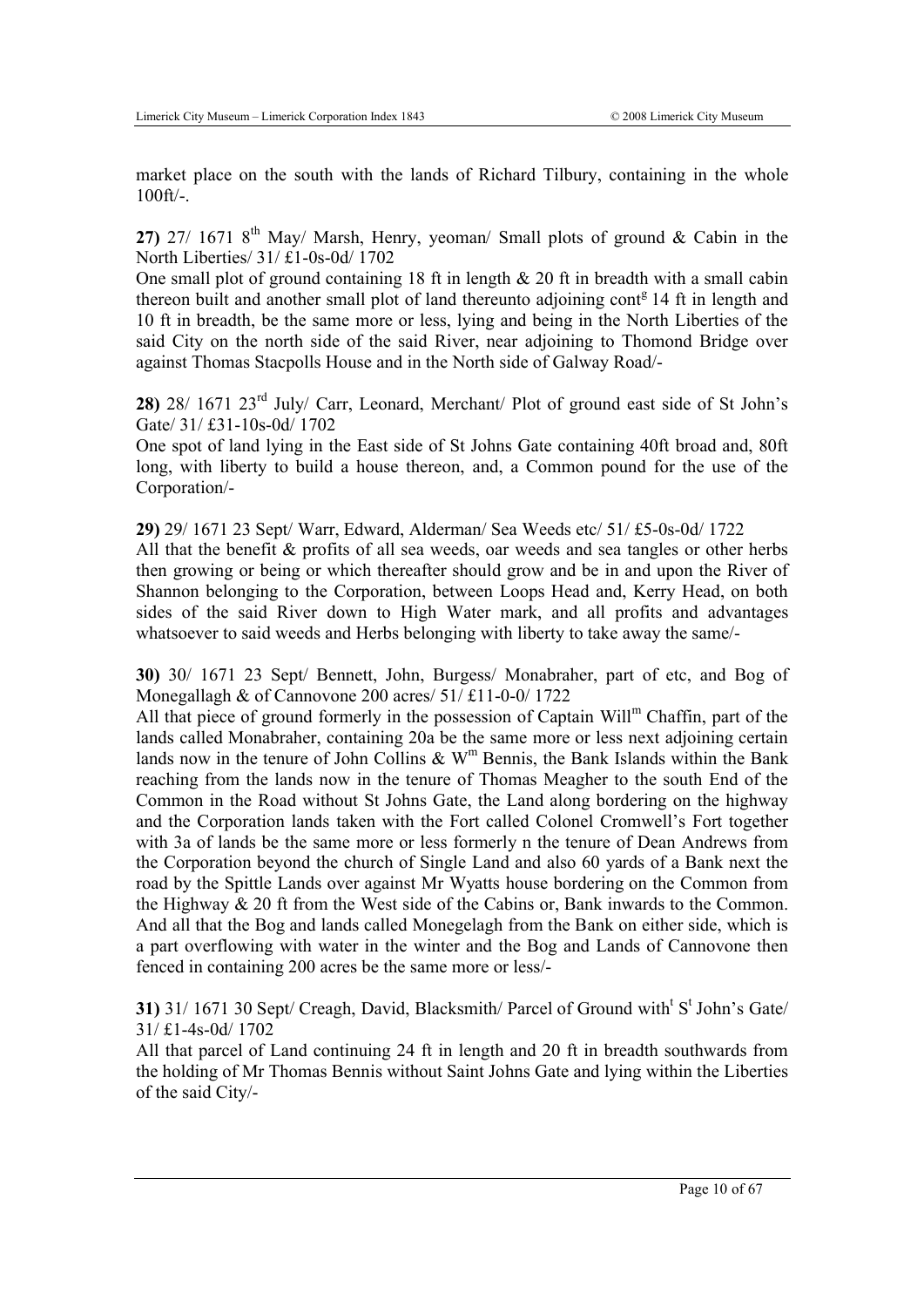**32)** 32/ 167 $\lceil 167 \rceil$  6<sup>th</sup> March/ Smith, Robert, Goldsmith/ Croaght {part of}/ 51/ £4-0s-0d/ 172[]

A parcel of waste  $\&$  common land commonly called  $\&$  Known by the name of the Croaght lying without St Johns Gate bounded on the south with Bryan Bourkes Tenement and holding and part of the said Croaght unset, on the west with the high road to Cahernarry, on the north with the road to New Castle, and on the East with Philip Tomlinsons holding parcel of the said Croaght and the street of 20ft broad betwixt the demised premises and the said Tomlinsons holding/-.

**33)** 33/ 1684 31<sup>st</sup> Oct<sup>r</sup>/ Joynt, William, Burgess/ Mill Seat on Thomond Gate/ 61/ £5-0s-0d/ 1733

All that the Mill Seat lying on Thomond Gate side of Curragoure in the River of Shannon near Limerick as the same was set forth and appointed unto said William Joynt by John Comyn Alderman & John Comyn Sword Bearer & with the advice of the ancient Fishermen thereof that is today 5 score feet square in length and breadth from the sewer of Low Water mark as far as same was intended to shoot and extend from the Sewer into the River/-

**34)** 34/ 1672 24<sup>th</sup> Sept<sup>r</sup>/ Wilson, Ralph Esq<sup>re</sup>/ Bog of Moneanclynoe etc. 97a/ 51/ £5-0s-0d/ 1723

All that & those the lands called the Bog & Common Pasture of Moneanclynoe and Rahenlempane situate in the South Liberties of Limerick whereof part is in the Parish of St. Patrick & other part in the Parish of St Nicholas mearing on the north with Singland, on the east with Conlaghteen, on the South with Farranamangh  $\&$  Selanbog, on the west with Gortnemonelagh & part of the Spittle Lands containing 97a more or less/-

**35)** 35/ 1674 21<sup>st</sup> Jany/ Atkinson, Thomas, yeoman/ Waste Place on Baals Bridge, 11 ft by 30/ 51/ 5s-0d/ 1724

All that the Waste place or House seat over the River Shannon running under Baal Bridge, containing 11ft in breadth and 30 ft in length, bounded on the South with a House belonging to the Corporation commonly called The Old Shambles, on the west with the Wooden Bridge, which leads from the said Ball Bridge, unto the South End of the said City and on the north with the first shop  $\&$  tenement, on the south side of the Bridge from the Ward, the premises being a place convenient to build a small tenement upon/-

**36)** 36/ 1675 4<sup>th</sup> Oct<sup>r</sup>/ Marsh, Henry, Yeoman/ Waste land on Strand side without Thomond Gate/ 51/ £1-0s-0d/ 1726

A parcel of their waste and Common Land by the Strand side without Thomond Gate, adjoining Tenants holding in breadth 20 ft in length 40 ft bounded on the East  $\&$  north with the Street leading from said Gate to Parteen, on the West with Tenants own holding on the south with the Strand/-

**37)** 37/ 1675 28<sup>th</sup> Oct<sup>r</sup>/ Limerick, Bishop of/ Bishops House/ 99 5s-0d/ 1774 All that the House wherein John Lord Bishop of Limerick then lived and that parcel of their common Land, whereon the said House was erected, situate in the North Ward of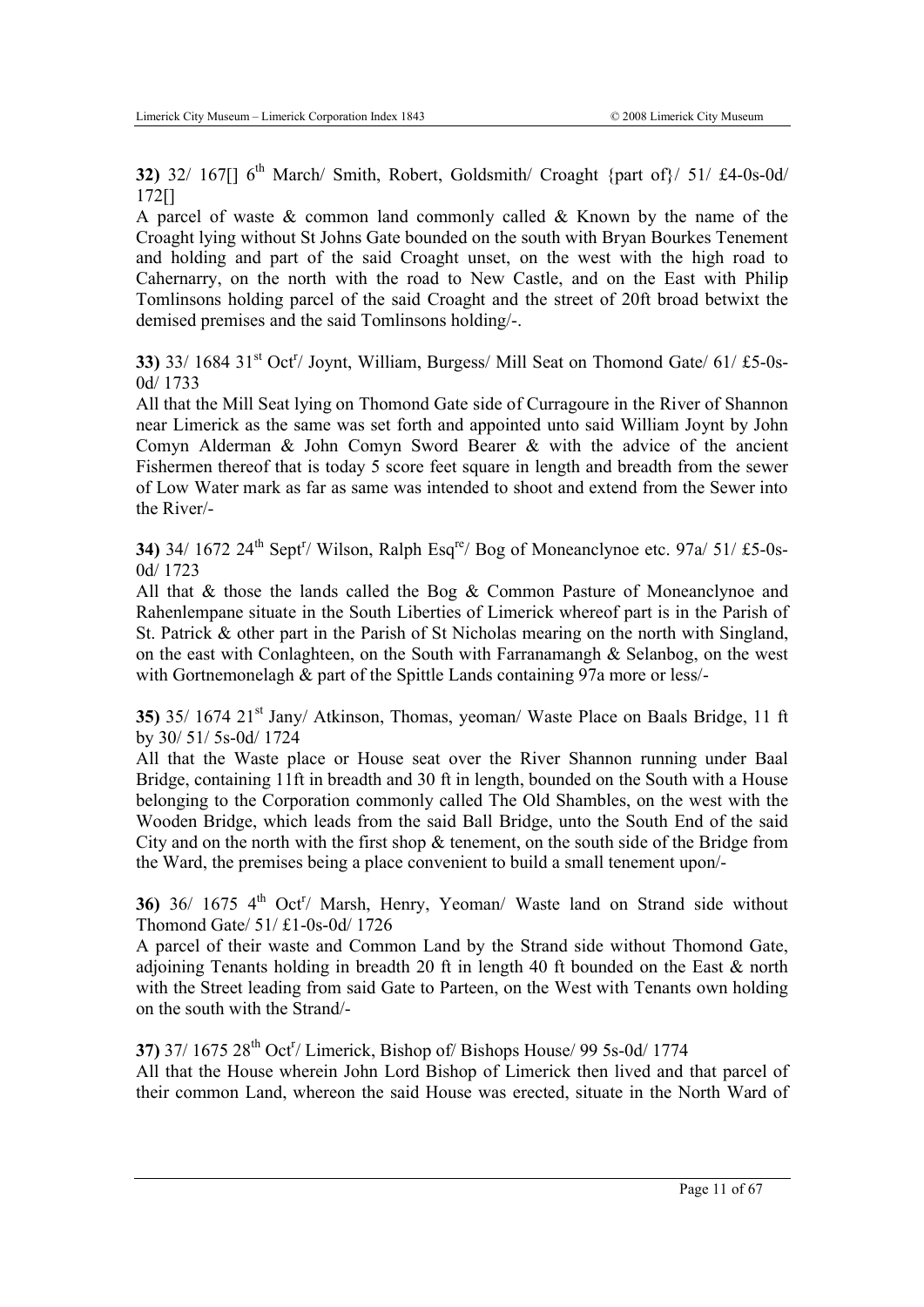said City on the East side of St. Nicholas Street in the parish of St Munchin, commonly known by the name of the Lands of [lacuna] late in the tenure of Sam<sup>1</sup> Foxen's Tenants/-

**38**) 38/ 1676 6<sup>th</sup> March/ Smith, Robert, Goldsmith/ Croaght part of/ 51/ £4-0s-0d/ 1727 A parcel of their waste and common land called and known by the name of the Croaght, lying without St Johns Gate bounded on the South with Bryan Bourkes Tenements, And part of the said Croaght unset, on the west with the high road to Cahernarry, on the north with the road to New Castle on the east with Philip Tomlinson's holding of the said Croaght and the [lacuna] of 20 ft broad betwixt the demised premises and Tomlinsons holding/-

**39)** 39/ 1676 3rd April/ Whittamore, Francis, Burgess/ East End of Cloone or Gallows Green/ 99/ £5-0s-0d/ 1776

All that the piece of land belonging to the Corporation then as yet unset & undisposed of being part and the East End of Cloone or Gallows Green lying & being in the South Liberties of Limerick near the City Wall, adjoining to a piece of the same Cloon lately set by the Corporation to the Recorder of Limerick and then in possession of Christopher Whyte of Limerick Butcher, bounded on the East with the Hill leading to New Castle on the West with the Corporation Land aforesaid, on the north with the Bog or Island belonging to the Corporation, then in the possession of John Hayward  $\&$  on the south with the High road leading to New Castle, aforesaid cont<sup>g</sup> 6a of land Irish plantation measure be it more or less in length from the said Recorders Farm, 56p running  $\&$ accounting 19 yds, in length from the new ditch of the said Christopher Whyte southwards towards the road  $\&$  from the utmost extent of said 10 yds to run eastward by a straight line towards Cornish's holding, leaving only 50 feet in breadth, at the lower end, or new entrance into the said garden green, for a way or passage/-

40) 40/ 1676 23<sup>d</sup> Oct<sup>r</sup>/ Yorke, William Alderman/ Stone House on the Quay North End/ 99/ £5-0s-0d/ 1775

All that the Stone House on the Quay of the City, at the north end leading to the little gate of the College then in Tenant possession/-

**41)** 41/ 1678 25th March/ Yorke, William, Alderman/ Monks Lane, parcel of/ 99/ 1s-0d/ 1777

A parcel of the Street or Lane called Monks Lane, on the south side thereof extending from the North Corner of the Castle belonging to the House in possession of Moses Woodroffe, by a straight line to the back street eastward, running by the East Wall of the City, containing about10 feet in breadth and 87 feet in length, bounded on the East with said back street, on the south with the Garden and back House of the said Alderman, in the West with the said castle and on the north with the said street and Lane called Monks Lane/-

**42)** 42/ 1678 24th June/ Joynt, William, Burgess/ The langable in Mungret St/ 99/ 2s-6d/ 1777

A parcel of their Waste land & common langable lying on the north west side of Mongret St leading from the Middle of said street unto the City Wall, north west cont<sup>g</sup> 4 feet in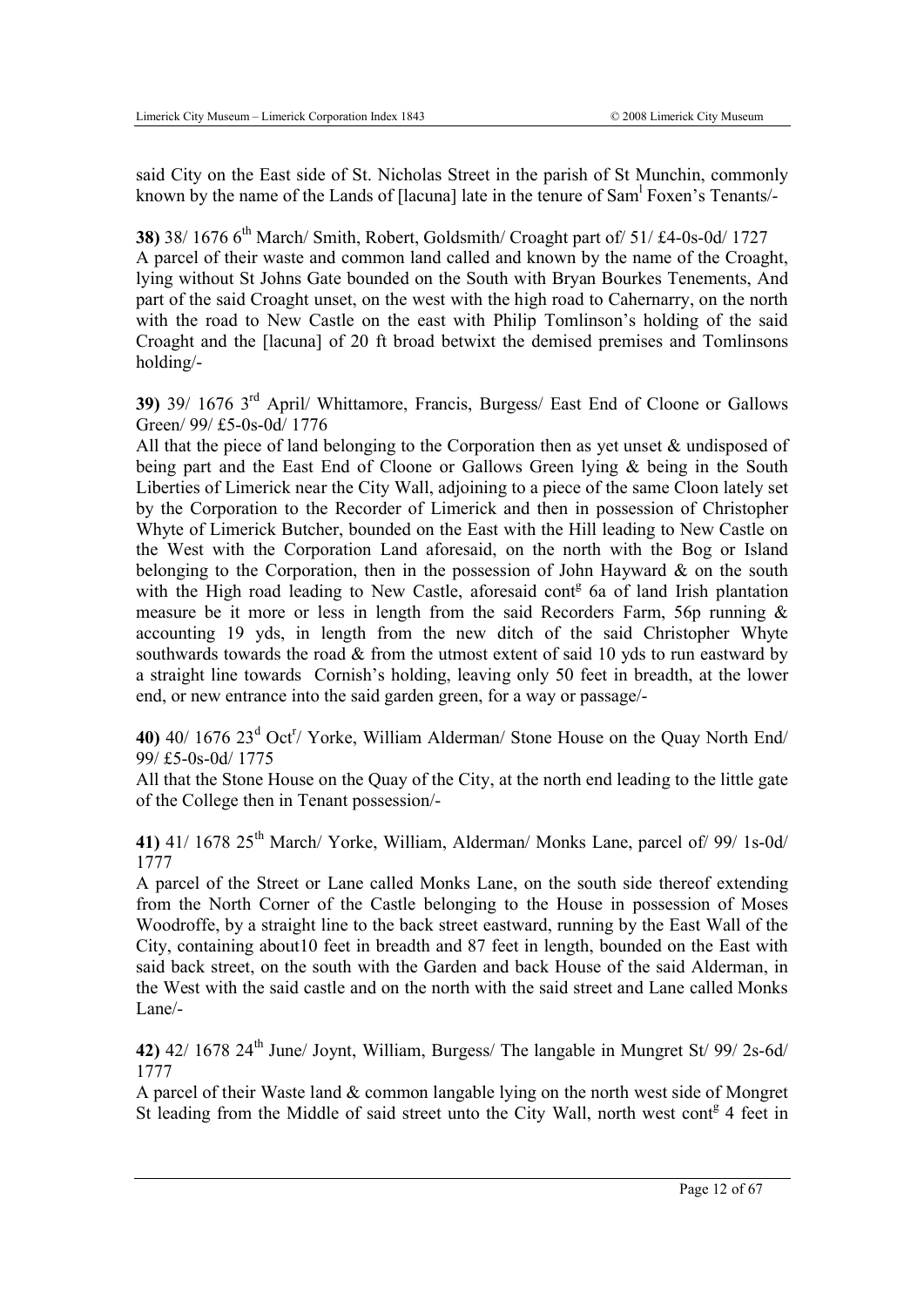breadth and 6 score ft in length situate on the west side of said Langable to Corporation Land, then in the possession of William Joynt on the west with Will<sup>m</sup> Joynt's own Land on the South with the land from the Horse Mill of said William Joynt, on the North with the City Wall/-

#### **43)** 43/ 1676 19 Sept/ Coghlan, Dermitius/ Cloon, part of/ 99 / £18-0s-0d/ 1774

All that the piece of their Common Land called "The Cloone" or Gallows Green, alias Rochford Town, next to the Highway leading to Newcastle, containing by Common estimation 27 acres & 14 perches more or less, lying withour St Johns Gate, bounded on the east with the hill on the road leading as aforesaid, on the west with the City Wall, on the north with a piece of the same **ground** Cloone, or Green, leased by this Corporation to Francis Whittamore Burgess and another piece leased to Standish Hartstonge Recorder, and on the south with the Road aforesaid, ranging and extending in length, the whole length of the Green aforesaid, from the Town Wall aforesaid unto the utmost extent of the other end which is at the Bottom of the "Hill" in the Road leading to Newcastle aforesaid, and at the Pool of Water lying at the said bottom called Cloghnavarr, leaving and excepting out of this Demise 30 feet, at or near each end, for an entrance into the said Green & Containing in breadth from the front of the Street backwards into the said Green 6 perches according as the same is now in possession and enjoyed by the said Dermicius Coghlan & his undertenants/-

**44)** 44/ 1682 14<sup>th</sup> Jan<sup>y</sup>/ Sir William King & The Mayor & Bishop of Limerick etc/ Stone Houses etc West side of John St {see next}/ 1/-/-/

All that the Stone House situate on the west side of St John St in Limerick formerly the property of James Ronane & David Creagh except the moiety of the cellar under the said House, at the west end thereof, containing in length 69 ft and in breadth 27ft together with a garden, on the south side thereof, cont<sup>g</sup> 104 ft in length  $& 37$  ft in breadth, together also with the Waste Walls & plots of ground at the east end of the said House, extending from the said east end of the said house, unto Water Gate Lane, at the East end of the said Waste Walls, and together with another waste plot, on the north side of the said Stone House, containing 70 ft in length on the north side thereof, from East to West and 64ft in length on the south side and 20 ft in breadth, all said premises being meared and bounded on the East with Water Gate lane, on the west with Valentine Stephenson's house, backside and outward on the west with the City Wall, and on the North with Edward Bishopp's holdings and a House in the tenure of John Penwarden at the East end of the said last mentioned Waste plot/-

# 45) 45/ 1682 15 Jan<sup>y</sup>/-/-/-/-/-

Deed delivering the above premises to be used for ever for the Diocesan School of the Diocese of Limerick {Consideration money £270)/-

# **46)** 46/ 1685 8th April/ Craven, John, Burgess/ Piece of ground, west side of John St./ 51/ £2-0s-0d/ 1736

All that the small piece of Ground belonging to the Corporation whereon is built a front Stone House in possession of David Casey, situate on the west side of Saint John Street, containing in length from the west side of the street, mearing in the street with the front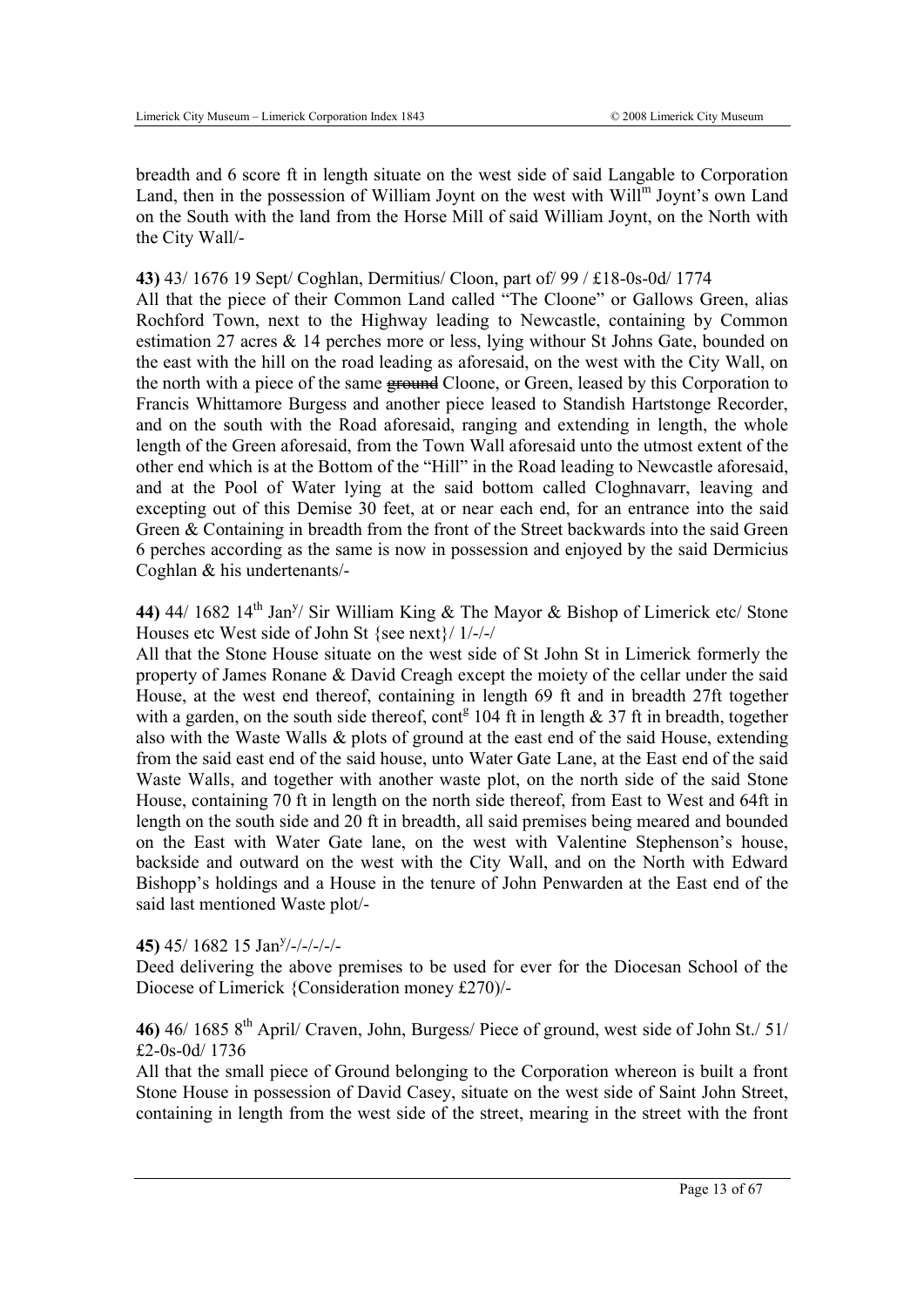56 yards & 27 feet and in breadth 5 yards, mearing with "The Sign of the George" formerly the property of Nicholas Fox, on the south side, and with a langable passing between the premises, and the "Sign of the Black Horse" on the north./-

**47)** 47/ 1685 13<sup>th</sup> Oct<sup>r</sup>/ Wight, Edward, Burgess/ Monabraher & a vacancy on the West side of Baal's Bridge/ 61/ £10-0s-0d, 10s-0d/ 1747

All that the Commons and parcels of Land belonging to the Corporation Commonly Called Monabraher; situate, lying and being on both sides of the great Causeway leading to Parteen within the liberties of the City aforesaid, containing 92 acres 8 perches of land according as was surveyed by Nicholas [lacuna] of Scart in the County of the City of Limerick, Gentleman, bounded on the north west with Pouloquin, & the Earl of Thomonds land, on the East with the River Shannon on the south with the lands of Killely and the great road leading to Six Mile Bridge on the west with the lands of Ballynaghtenbeg and Ballynaghtenmore excepting always out of the said demised premises all such common lands on the north side of the said Liberties as are <sup>not</sup> contained or mentioned in the said survey together with 40 feet, in breadth, for every high Road on or leading thro' the same and also the usual and accustomed watering places for the adjacent lands unto the said Corporation. All that the fourth part of the said Commons cont<sup>g</sup> by survey 23a 27 perches meared and bounded on the south, with the first Bridge or Mayor's Stone on the great Causeway leading to Parteen aforesaid, by a straight line to the said River of Shannon, on the north with the Angle by a straight line from the said Causeway to the said River, on the west with the said great Causeway, and on the East with the said River of Shannon theretofore granted by Thomas Harten To one William Chaffin, together with a vacancy under the River, at the South End of the west side of Baal's Bridge, Containing at the East End 10 feet in breadth & 28 ft in length bounded at the East End with the street over said Bridge, on the South with the City Wall, on the west, with said River & on the North with the first house on the west side & South end of said Bridge/-

**48)** 48/ 1687 31st May/ Meagher, Katherine/ Liatulloe, 6a/ 21/ £5—s-0d/ 1707

All that  $\&$  those the field or parcel of land commonly called  $\&$  Known by the name of Liatulloe, containing by estimation 6 acres of plantation measure more or less being part and parcel of the Spittle Lands in the South Liberties of Limerick, mearing on the North & East with the lands of Singland, on the South & west with the Kings highway and Commons of said City/-

**49)** 49/ 1691 14<sup>th</sup> Jan<sup>y</sup>/ Webb, Nathaniel, Burgess/ Hospital Lands {part of} 25a/ 51/ £20-0s-0d/ 1742

All that & those the fields crofts, and plots of land hereafter mentioned being part of the Hospital Lands belonging to the Corporation of the City of Limerick in the south suburbs & Liberties thereof that is to say the North Gortnemanagh, the South Gortnemanagh, the Park lately called Stephen Meagher's Park, and the two Gortgears, Cont<sup>g</sup> by estimation 25 acres profitable land be the same more or less as same were held and enjoyed by Samuel Curthoyse from Daniel Hignett late of Limerick Gentleman, and by the said Curthoyse, for a sum of £60, stg, assigned unto said Nathaniel Webb  $\&$  by sums surrendered to the  $\text{Corp}^n$  upon getting the Lease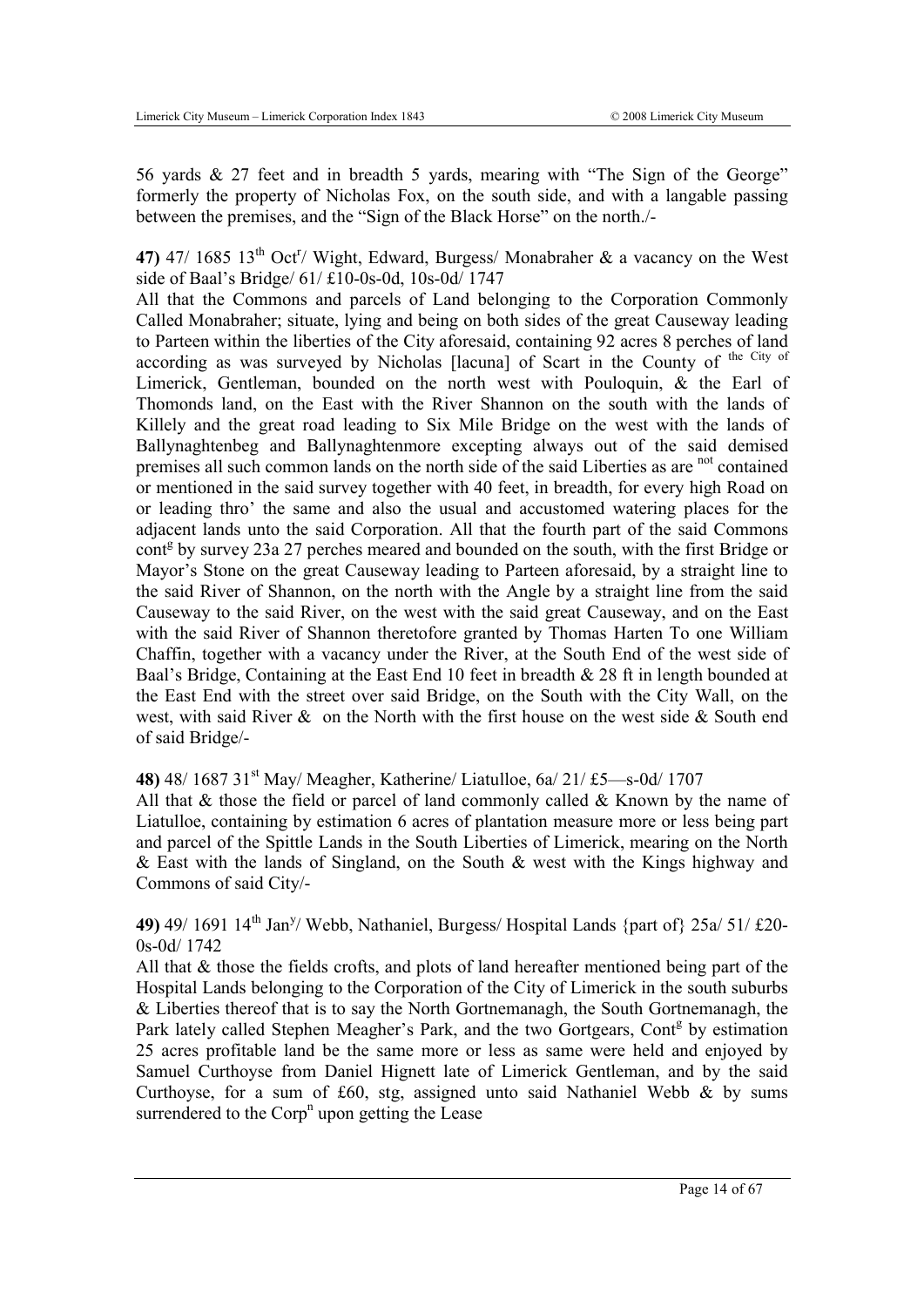50) 50/ 1691 10 Feb<sup>y</sup>/ Mongomery, Sarah/ Gortaclings and Farranecroghye/ 51/ £14-0s-0d/ 1742

All that and those the three fields or parcels commonly called and known by the name of Gortaclings  $\&$  Farranacroghys containing 10 acres or thereabouts plant<sup>n</sup> measure be the same more or less being part and parcel of the Spittle lands, situate in the County of the City of Limerick, mearing and bounding on the East with the Cabins & gardens to the High road way leading to Cahernarry, on the west with the high Road leading to Kilpeacon on the south with the land Commonly called  $\&$  known by the name of Bohernacraghy, and on the North with the way or land called Cullereboy/-

**51)** 51/ 1691 10 Feb<sup>y</sup>/ Mongomery, Sarah/ Cullereboy 1a 2r 36p/ 51/ £1-0s-0d/ 1742 All that the small parcel of their common land in the South Liberties of the said City known by the name of Cullereboy cont<sup>g</sup> 1a 2r 36p bounded on the north with Croatagh, sometimes used for the Market Place without St Johns Gate, on the South East with the Hospital lands on the south west with Friars land, and on the North West with Gortenecollop, and the garden lately belonging to Thomas Arthur/-

**52)** 52/ 1692 20 April/ Bourne, Jane/ messuage on Quay Lane/ 51/ £2-0s-0d/ 1743 All that the messuage or Tenement situate on the south side of Quay Lane in Limerick, lately occupied by Alderman John Comyn & his undertenants, bounded on the East with the house set by this Corporation to Henry Bindon, on the West with the house of William Creagh, together with a small yard behind the said house, and in breadth with said House/-

**53)** 53/ 1692 18 May/ Holland, Hezekiah, Merchant/ Waste plot, South side of Court House/ 51/ £1-0s-0d/ 1743

All that the Waste plot of ground lying on the south side of the Tholsel or Court House in the Quay lane of 9p in the City of Limerick, lately a flesh shambles wherein are now three large Common Ovens built by King James' officers, for furnishing the garrison of Limerick, for furnishing the garrison of Limerick, with bread during the time of the last siege, excepting out of the demised premises 18 feet, in breadth, the whole length of said waste plot of the west end thereof, which belongs to the House late in possession Edmond Athy as a backside thereto/-.

54) 54/ 1692 31<sup>st</sup> May/ Mundyn, John & Dixon, John/ Plot of Ground with<sup>t</sup> West Water Gate/ 51/ 10s-0d/ 1743

All that the small piece or parcel of ground, lying without West Water Gate leading to Prior's Mills, bounded with the lane next the City Wall, on the South with a plot of Ground known by the name of James Strich's garden, on the North with the lane going to Priors Mills, on the West and St Michaels Church Yard on the East, being in breadth 30 yards & in length 54 yards/-.

55) 55/ 1692 10<sup>th</sup> Nov/ Craven, James, to The Corporation/ Waste plot & Walls on Baal's Bridge/ 51/ £7-0s-0d/ 1744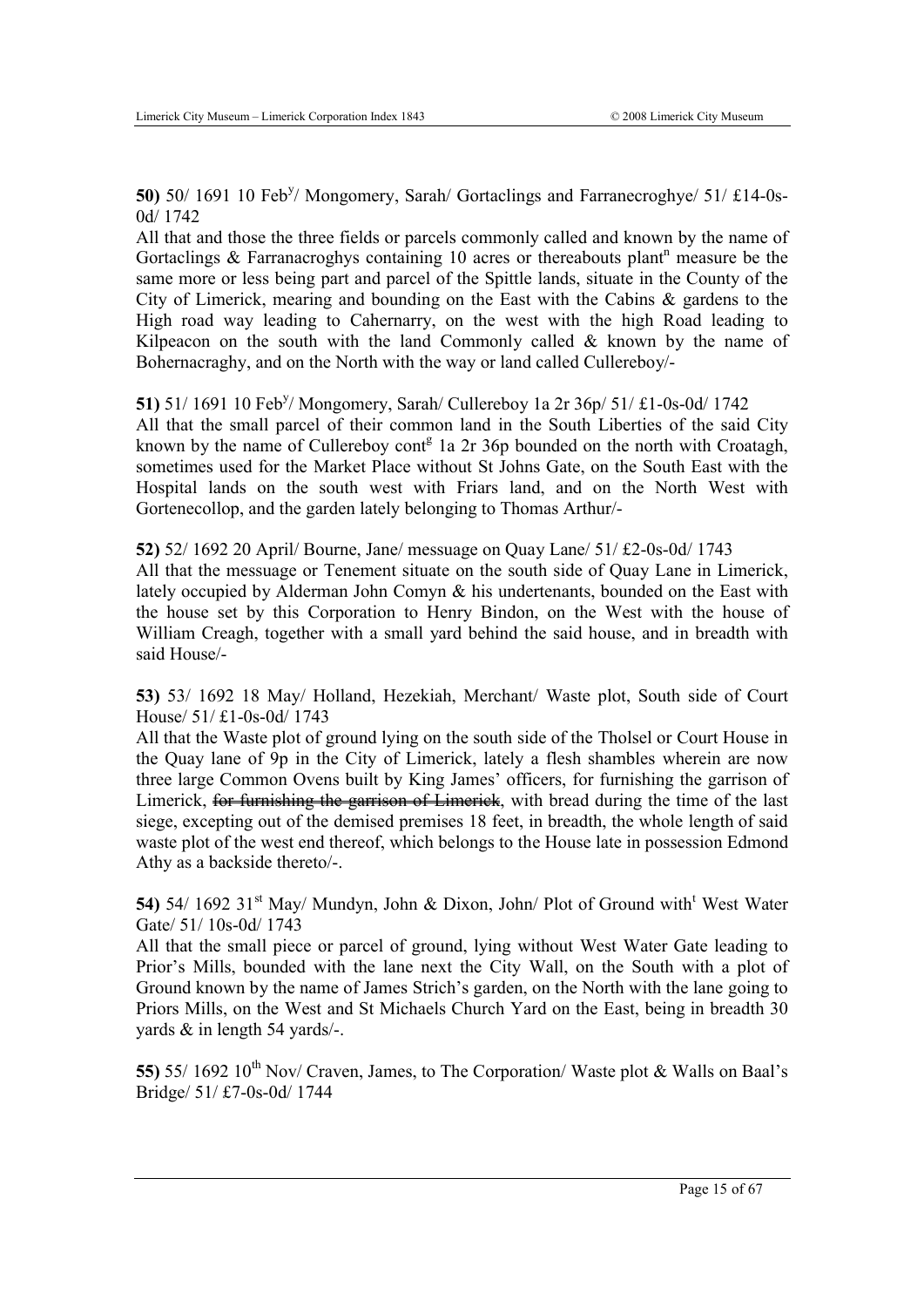All that the waste plot and ruined stone walls situate and being on the West side, and north end of Baal's Bridge lately the Bridewell belonging to the City of Limerick, and demolished and burnt by the late siege against the said City, part of whereof was then rebuilt at the Kings expense and made use of for a Main Guard in the same City/-

56) 56/ 1693 10<sup>th</sup> Octob<sup>r</sup>/ Aps, John, Mariner/ Plot of Ground, North side of the Quay/ 21/ 10s-0d/ 1714

All that the plot of Ground on the north side of the Quay adjoining to the Custom House, Watch House, wherein was built a boarded House by the said John Aps being 20 feet in length & 13 feet in breadth/-

**57)** 57/ 1693 16<sup>th</sup> Octob./ Smith, Robert, Alderman/ Plot of Ground without St John's **Gate** 

The several pieces & patches of waste ground, belonging to the City of Limerick Corporation, following, that is to say, a piece of ground fronting the Street, without st John's Gate next adjoining to Bryan Rourke's holding in the front and Backwards, bounding with the late holdings of Philip Tomlinson - a piece or strip of ground without the said gate opposite to the House known by the name of "The Harrow" containing 40 feet in breadth inward from the High road leading to Kilmallock and in length fro m the said "Harrow" to the land called the "Green Land" lately in the occupation of Samuel Curthoyse leaving 50 feet road to go to the Gallows Green together with the said strip of Land held formerly by the said Samuel Curthoyse from Captain Thomas Green called Green land aforesaid, all situate in the South liberties of the City of Limerick with liberty to build a Common pound on the premises/-

**58)** 58/ 1694 2nd March/ Creagh, John, Merchant/ Waste plot on the East side of St. John St/ 41/ 10s-0d/ 1734

All that the Dung Hill or waste plots of ground lying at the end of said John Creagh's dwelling House situate on the East side of St John Street in the Irish Town of and in the City of Limerick, then in the possession of said John Creagh, and lately held by Edward Bishop/-

59) 59/ 1694 21 Dec<sup>r</sup>/ Pudnor, John/ Housested & plot n West side of Mungret Lane/ 41/ £1-10-0/ 1735

All that the house steads or waste plot of ground situate on the west Side of Mungret Street in the southward of the City of Limerick whereon  $W<sup>m</sup>$  Joynt Burgess formerly lived, being in length from the front of the Lane westward 78 ft, and, in breadth at the west end 20ft, and in breadth19 ft, belonging to the Corporation of Limerick formerly set to the said William Joynt in his life time and surrendered by his son and Heir to the Corporation since his death commonly called and Known by the name of William Joynts houses/-

60) 60/ 1696 26 Jan<sup>y</sup>/ Finch, Henry and Piercy, Pierce, execrs of Christopher White/ Cloone/ 51/ £7-0s-0d/ 1747

All that the several plots, parcels and pieces of ground belonging to the Corporation of Limerick hereafter mentioned that is to say one part or piece of Land being part and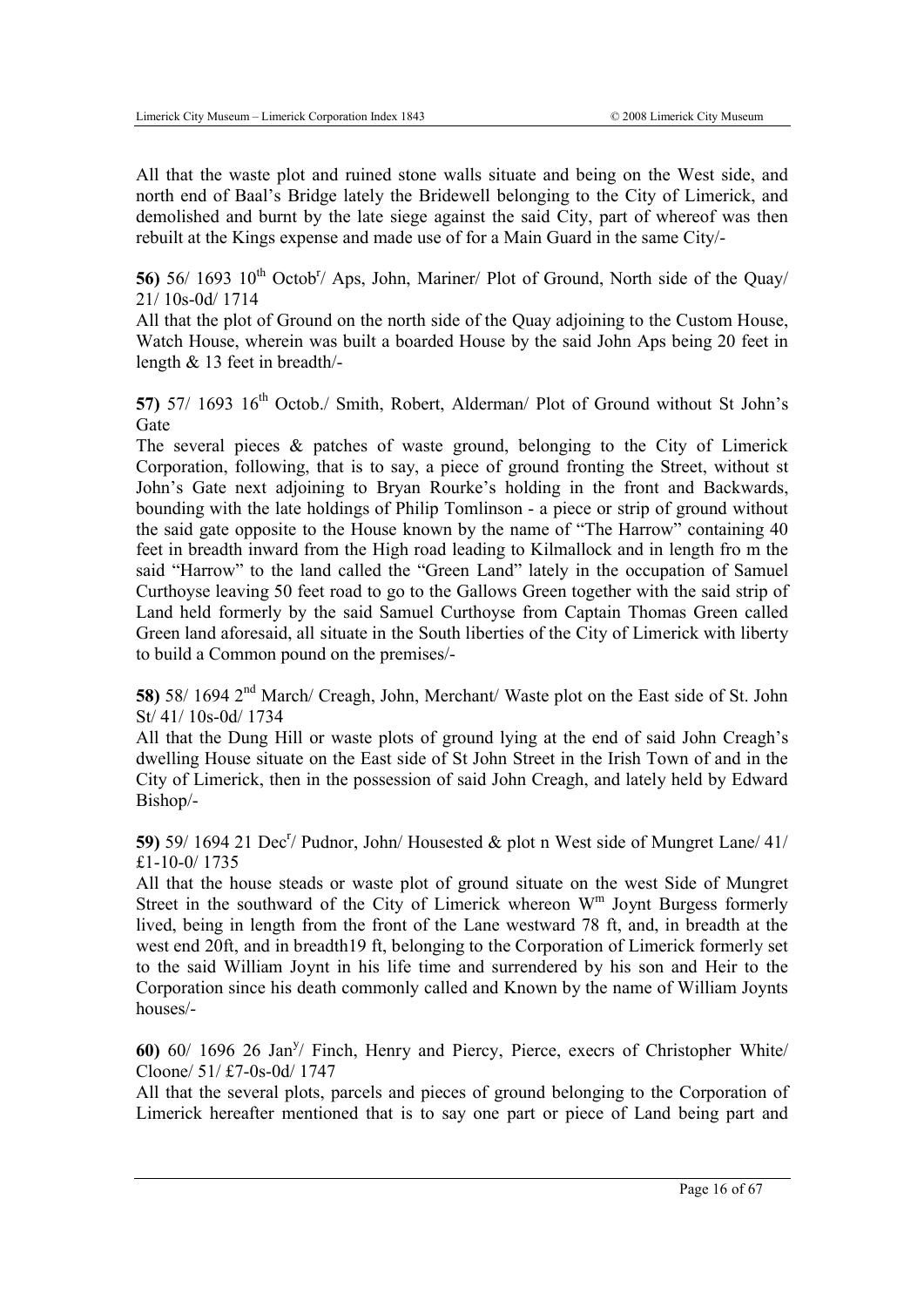parcel of the Cloone or Old Gallows Green at the east end thereof lying and being in the South liberties of Limerick, on the north side of the Road leading towards Rebogue near the City Wall where the breach was made, the first siege against the City and next adjoining to another piece of the said Cloone, that lies under the said Wall formerly set unto Standish Hartstonge Esq<sup>re</sup> later Recorder, by the said Corporation late in possession of Christopher Whyte, and then in the possession of his said Exec<sup>ors</sup> bounded on the East with the Hill leading to Newcastle on the West with the Corporation land, on the North with the Bog or Island belonging to the Corporation in the possession of John Heyward, and then

the possession of the afs<sup>d</sup> Executors called and Known by the name of Monymacky, and on the south with the High Road leading to Newcastle aforesaid containing six acres of land plantation measure, more or less, as then fenced in from the other part of the said Cloone, as also another small parcel of the said Cloone formerly set by said Corporation to said Standish Hartstonge, and by him assigned to the said Christopher White in his life time & surrendered to the Corporation aforesaid lying and being at the lower end of the said Green as it may be set out by a straight line right against the fourth Battlement of the Town Wall lower than the second Tower of the said Wall and to run forward against the said stone remarkable at the lower end of the said Green lying along with the Island of Labena Muckey aforesaid, belonging to the Corporation afores<sup>d</sup> containing about 1a 3r 26p & next adjoining to the aforesaid other part of the said Cloone set to the said executors as aforesaid by this Lease. And also together with the aforesaid Bog or Island called Labynamucky adjoining formerly set by the said Corporation to the said John Hammond & by him for several years since neglected and lying waste on which the said Corporation re-entered for want of Distress for Rent and arrears and all which several parcels of ground are &, were by the two last sieges against the City of Limerick ruined & became desolate & especially that Pier next to the breach in the Wall aforesaid which was carried away to raise the fortifications before the Walls, much of the same then lying and being within the fortifications/-

**61)** 61/1696 20 Sept/ Bryant, William/ Plot of Ground between Quay Gate & Creagh Gate/ 31/ £1-0s-0d/ 1727

A small plot of ground containing 40 ft in length, being part of a Dunghill or Waste plot of ground lying and being under the Town Wall between the Quay Gate, and Creagh Gate in the English Town of and in the City of Limerick  $\&$  now in the possession of said William Bryant and Edward Jones his undertenant except  $\&$  always reserved unto the Mayor Sheriffs & Citizens and their successors 12 ft in front of the said Dung Hill for passage thro' the langable whereof the premises is part and 10 ft backward at the farthest end/-

**62)** 62/ 1696 10 Febru<sup>y</sup> / Jones, Edward/ Plot of ground in Quay Lane/ 31/ 5s-0d/ 1729 All that the small piece of ground lying at the lower end of the Quay lane beyond the Quay Gate adjoining to the little Wall, that leads from the said Gate to the great wall commonly called the Quay Wall of the City of Limerick whereon is now built a little Jinny Over the Water Course that runs down the said lane, built by the said Edward Jones, set to him by the Corporation being in length from the new dwelling House of the said Edward Jones towards the Quay Gate, 14 ft and in breadth from the said little wall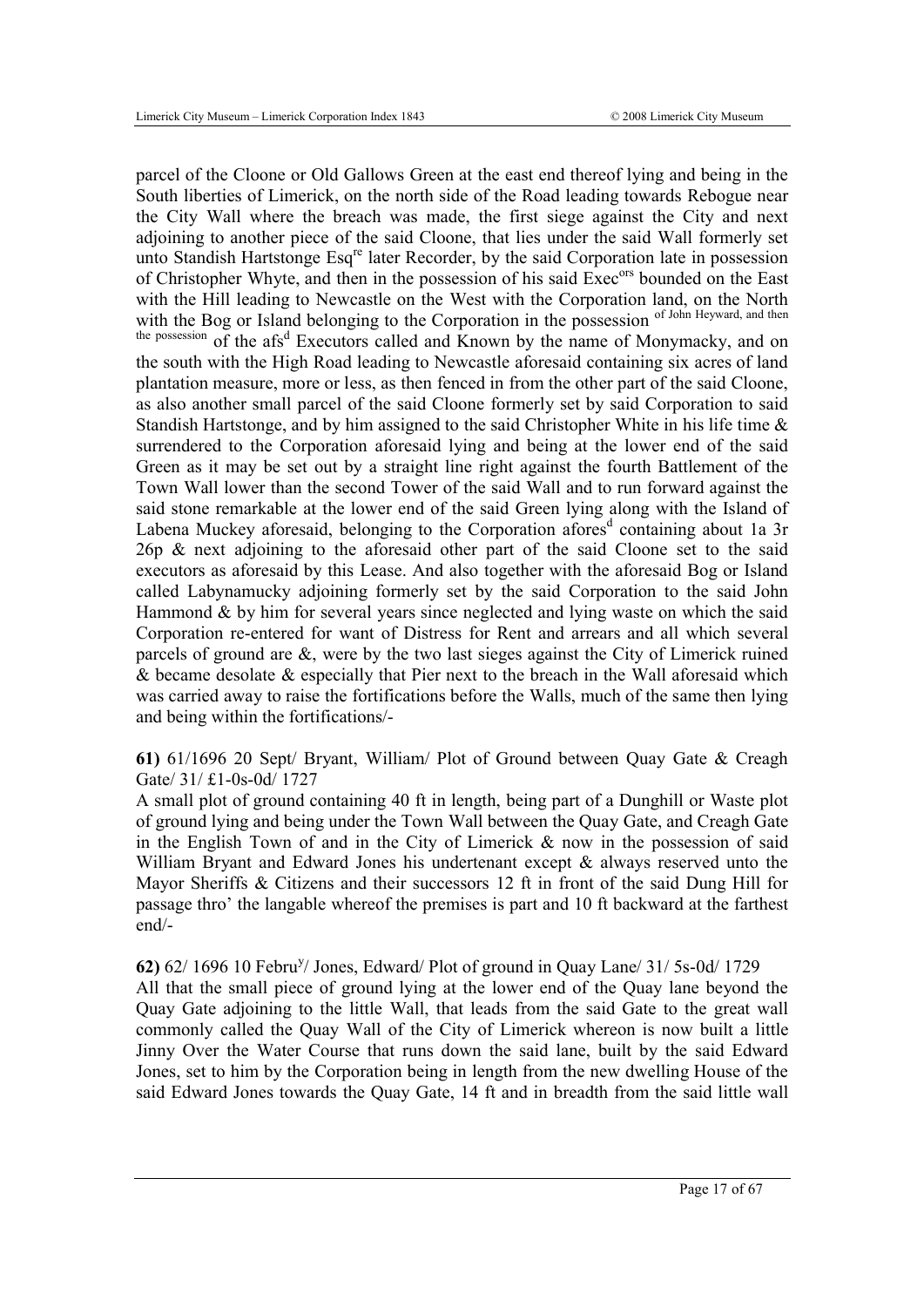outwards 9ft together with liberty to build a wall of a brick in length on the said wall as then built/-

**63)** 63/ 1698 19th May/ Southwell, Hon~ble, Sir Thomas/ Clynoe/ 51/ £2-10s-0d/ 1749 All that the bog or piece of ground called and Known by the name of Clynoe or the West Bog of Singland cont<sup>g</sup> by estimation 20a more or less lying and being in the south liberties of the City of Limerick in Saint Patricks Parish then in possession of said Sir Tho<sup>s</sup> Southwell by virtue of a lease made thereof to his great grandfather Richard Southwell by the Corporation of Limerick & possessed and enjoyed by him during his life, and by Sir Thomas Southwell his son and Richard Southwell Grandfather and father to the above said Sir Thomas Worrall Southwell, during their lives and then in the possession of the said Sir Thomas Southwell, and his undertenants, by virtue of the said Lease {which Lease was by the late way of the Kingdom is carried or mislaid so that it nor the Counterpart thereof Could not be had}/-

**64)** 64/ 1698 22nd June/ Husbands, Stephen/ Plot of ground East side of Baal's Bridge/ 51/ 12s-0d/ 1749

Nineteen feet of ground lying on the East side of Baal's Bridge fronting the said Bridge now waste over the Piers of the said Bridge to build upon/-

65) 65/ 1699 16 Aug<sup>t</sup>/ Husbands, Stephen/ West Isle, west side of Baal's Bridge/ 51/ 16s-0d/ 1750

All that the West Isle over the water on the west side of Baals Bridge between the wall of the main guard house, and the wall of the first arch of the North end of the said Bridge just opposite to the new building made by the said Stephen Husbands on the east side of the said Bridge set to him by the Corporation being 12ft in breadth and 18 ft in length over the water aforesaid, together with 5ft of ground more in breadth southwards of the said 12 ft and adjoining thereto on the said Bridge in all 17 ft in breadth and 18 ft in length together with all walls, entries passages and all and singular the appurt<sup>ces</sup> thereof/-

66) 66/ 1700, 8 Feb<sup>y</sup>/ Bryant, William, Blacksmith/ Strip of ground under the City Wall south end of Quay Gate/ 41/£1-0s-0d/ 1741

All that the piece or strip of ground lying under the City Wall Southward of the Quay Gate, adjoining to the new buildings of the Tenant William Bryant, under the said Wall, formerly set to him by the Corporation extending Southwards from said new buildings as far as the lane that leads Eastwards by Bartholomew Wolfes new dwelling house, cont $\mathfrak s$  in length 60 ft and in breadth from the Wall {blank in original} feet, long 10ft of a lane for passage for horses and cars, to go to and from the Quay as they then did/-

**67)** 67/ 1700 30th May/ Hull, John, Shoemaker/ Part of Spittle land/ 24/ £12-0s-0d/ 1724 All that piece or parcel of their Spittle Land, lying without St John's Gate, in the South Liberties of the City of Limerick lately in the tenure & occupancy of David England Gent, and then in the tenure  $\&$  occupation of the Tenant, John Hull  $\&$  his undertenants and assigns/-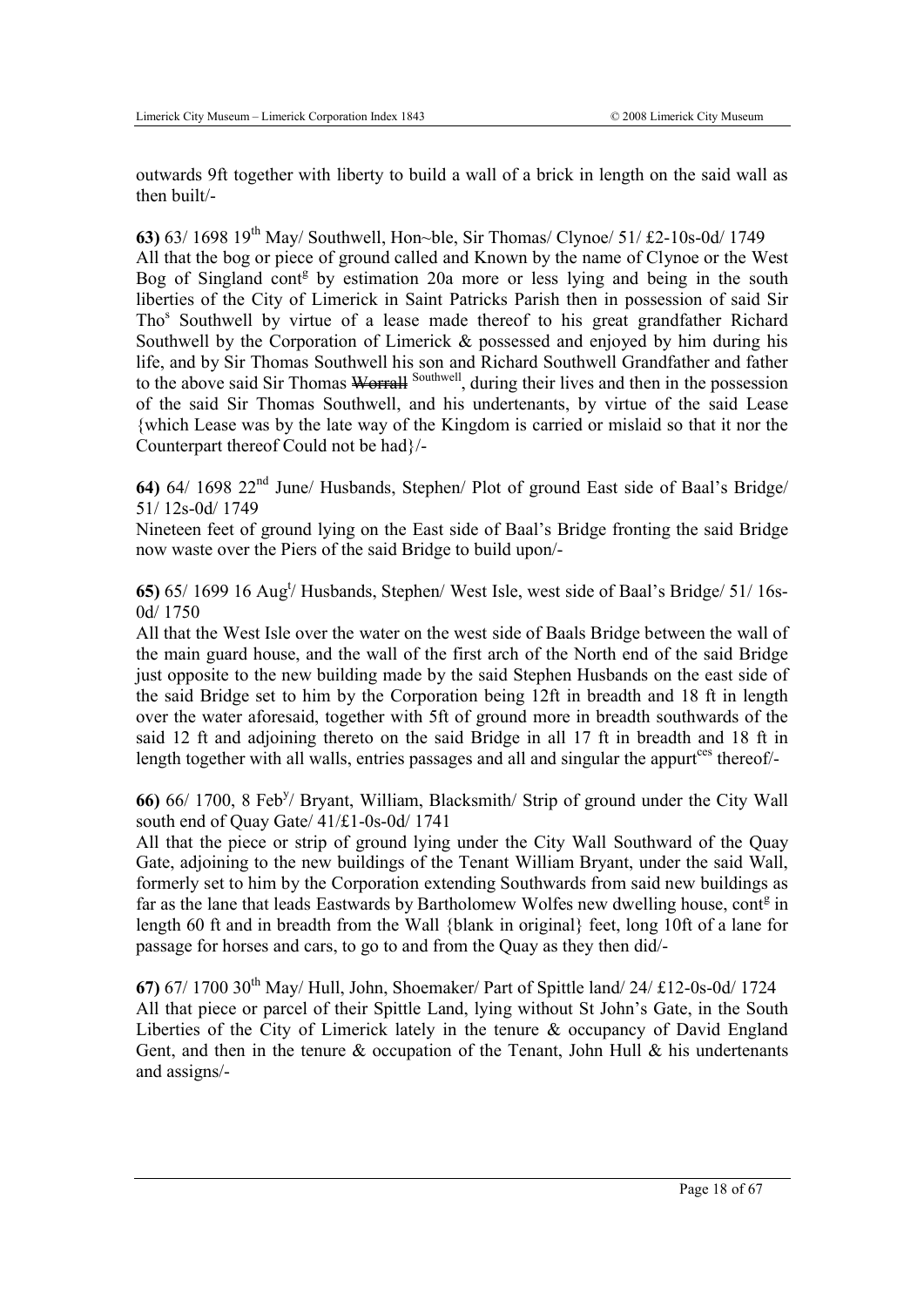68) 68/ 1700 16<sup>th</sup> Sept<sup>r</sup>/ Monsell, Hester, Widow of Peter Monsell Burgess dec?/ Latulla Fields/ 51/ £3-0s-0d/ 1751

All that the fields called and known by the name of Latulla Fields, lying in the South Liberty on the East side of the road going to Flanker House, lately in possession of Alderman [lacuna] by virtue of a grant from the Corporation of Limerick and formerly in the tenure of Thomas Meagher a member of Council dec<sup>d</sup>/-

69) 69/ 1700 16<sup>th</sup> Sept<sup>r</sup>/ Smith, Robert, Alderman, Plot of land with<sup>t</sup> St Johns Gate/ 51/ £1-0s-0d/ 1752

All that a small piece of their Common Land lying without St. Johns Gate, being 14yds. In length fronting the street mearing in the south with Another piece of the same ground, that Said Robert Smith the Tenant held from said Corporation, on the East with the Deans Land & on the West with the Market, Place/-

70) 70/ 1700 16<sup>th</sup> Sept<sup>r</sup>/ Tomlinson, Philip, Woodranger/ Plot of Ground with<sup>t</sup> St Johns Gate/ 51/ £1-10s-0d/ 1752

All that a small piece of their Common Land formerly set to the Tenant Philip Tomlinson by the corporation, lying without St Johns Gate, bounded on the north with the high road leading to New Castle, on the East with the Deans land, on the south with Aldm<sup>n</sup> Robert Smith's holdings and on the west with the late Market Place/-.

**71)** 71/ 1700 16 Sept/ Barclay, James, Glazer/ Plot of Ground under Town Wall north side East Watergate/ 51/ 10s-0d/ 1752

All that a small piece of waste ground, then a Dung Hill, being 20 ft in length, and 12 ft in breadth, lying under the Town Wall, on the north side, the East Watergate in line southward within the said Gate/-

72) 72/ 1701 30<sup>th</sup> June/ Sexten, Sarah, Widow/ Garden Plot with<sup>t</sup> West Watergate/ 51/ 10s-0d/ 1752

All that the small garden plot in the south suburbs without West Water Gate known by the name of William Creaghs garden, on the south with the Corporation land, known by the name of David Oge White's garden, on the west with two gardens known by the name of Nicholas Gallivans gardens, on the north with the Corporation Common that lies between it and the River Shannon/-.

73) 73/ 1701 22<sup>nd</sup> Sept<sup>r</sup>/ Kendall, John, Clothier, Plot of Ground, bottom of the Hill by Penny Well/ 51/ £1-0s-0d/ 1753

All that a small piece or plot of ground, containing 100 ft in length and 37ft in breadth, at one end,  $\&$  about 16 ft at the other end, lying and being at the bottom of the Hill by Penny Well, on the West side of the High road leading to Newcastle, bounded on the south with the lands of Gortnaskea, at the north with said high Road in the South Liberties/-

**74)** 74/ 1703 14th July/ Marsh, Margaret, Widow/ Two plots of ground north side of the river adjoining Thomond Bridge/ 31/ £5-10-0/ 1734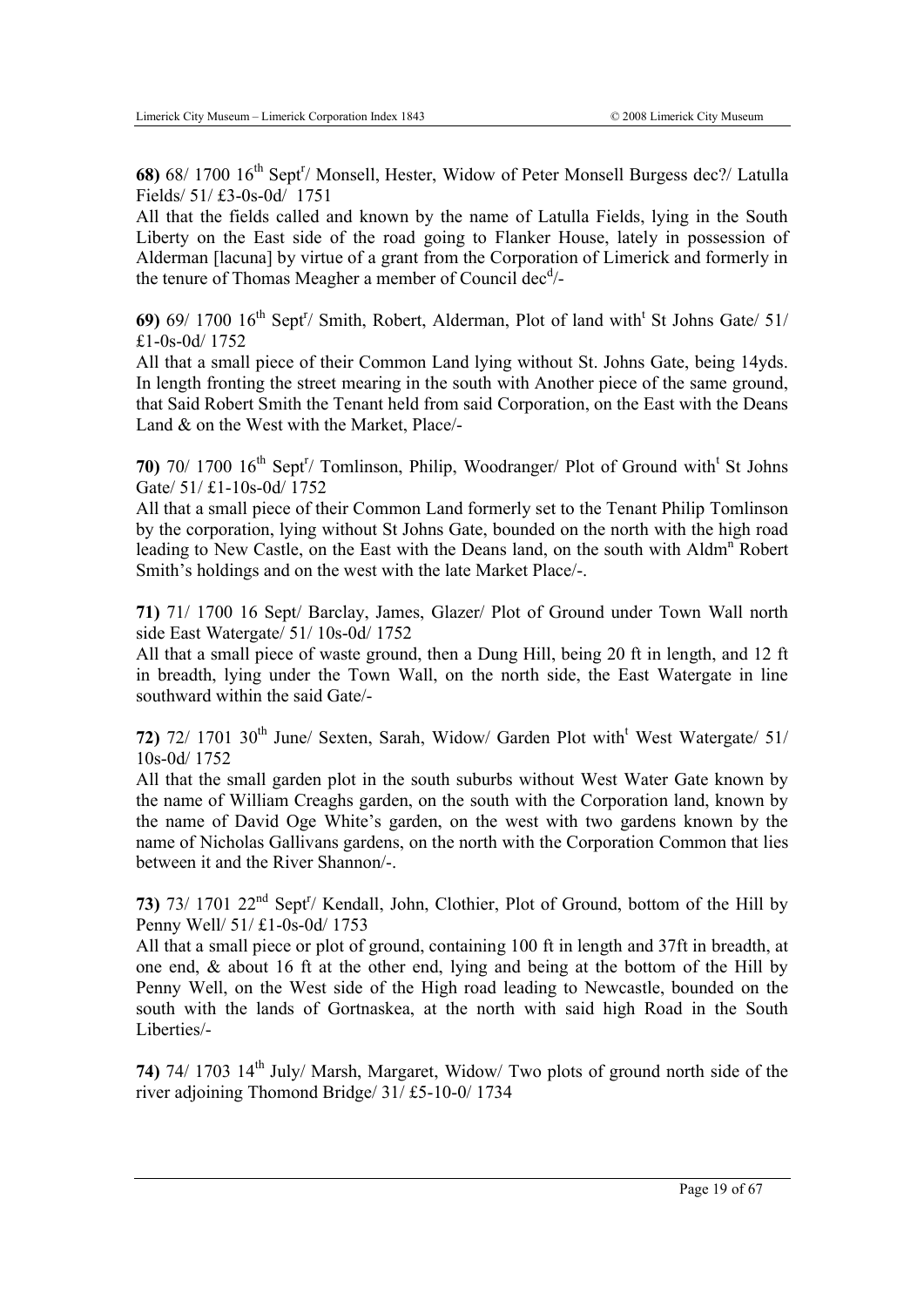All that the piece of ground lying without Thomond Gate, whereon the tenant Margaret Walsh then dwelled, containing 50ft in length & 12 ft, in breadth. Also another piece of ground adjoining southwards to the stairs that lie at the west end of Thomond Bridge cont<sup>g</sup> likewise 50 ft in length  $\&$  12 ft in breadth in the north suburbs of the City on the north side of the River near adjoining to Thomond Bridge, over against Edward Vokes's house and on the north side of the Galway Road/-

75) 75/ 1704 13 Feb<sup>y</sup>/ Finch, Henry, Burgess/ Waste plot next to Quay Gate/ 51/ 10s-0d/ 1756

All that the small waste plot of ground adjoining to the great stone House wherein is the Custom House, being in length from the Gate north westward 22p ft and in breadth at the north west end adjoining the Widow Garrets wooden  $\overline{\mathsf{Castle}}$  cabin 5p ft & at the other next adjoining to the Quay Gate 3ft lying in the Parish of St Mary's Mid Ward of the City/-

76) <sup>76/</sup> 1705 Feb<sup>y</sup>/ Aps, John, Mariner/ Plot of ground next the Custom Ho. Watch Ho/ 10s-0d/ 1756

All that plot of ground north side of the Quay, adjoining the Custom House Watch House, whereon is built a slated house by John Aps 20 ft in length 13ft in breadth/-

**77)** 77/ 1705 16 July/ Davis, David, Merchant/ Plot of Ground behind Main Guard/ 32/ £2-0s-0d/ 1736

All that the small waste plot lying behind the Main guard, containing 53 ft in length 23 ft in breadth, at the East end  $& 16$  ft in breadth, at the West end thereof bounding on the north with the langable leading from the Quay, on the south with the River Shannon, on the East with the Main Guard, and on the West with the City Wall, situate in St Mary's parish & Middle Ward of the City of Limerick/-

**78)** 78/ 1706 5 April/ Davis, William, Alderman/ Waste ground next to stairs nr Creagh Gate/ 51/ 10s-0d/ 1757

 All that the small plot of waste ground between William Bryant's house and Creagh Gate, adjoining to the Town Wall containing 66 ft in length, from the said William Bryants house to the stairs near Creagh Gate, and between  $6 \& y$  ft in breadth from the Town wall, to the gutter of the Lane, St Mary's Parish & Middle Ward of the City/-

**79)** 79/ 1706 8th June/ Aps, John, Mariner/ Patch of ground next Creagh Gate/ 41/ 5s-0d/ 1747

All that a small patch of waste ground adjoining the said John Aps' tenement upon the Quay, at one side, and Mr Finch's holding at the other End next the Gate/-

**80)** 80/ 1706 1st July/ Griffith, Richard, Gentleman/ Corkanree/ 41/ £10-0s-0d/ 1747 All that the lands & farm of Corkanree, or Kings Corkish, belonging to the Corporation of Limerick, lying in the South Liberties of Limerick containing 55 acres of ground, more or less, then in the possession of Richard Griffith/-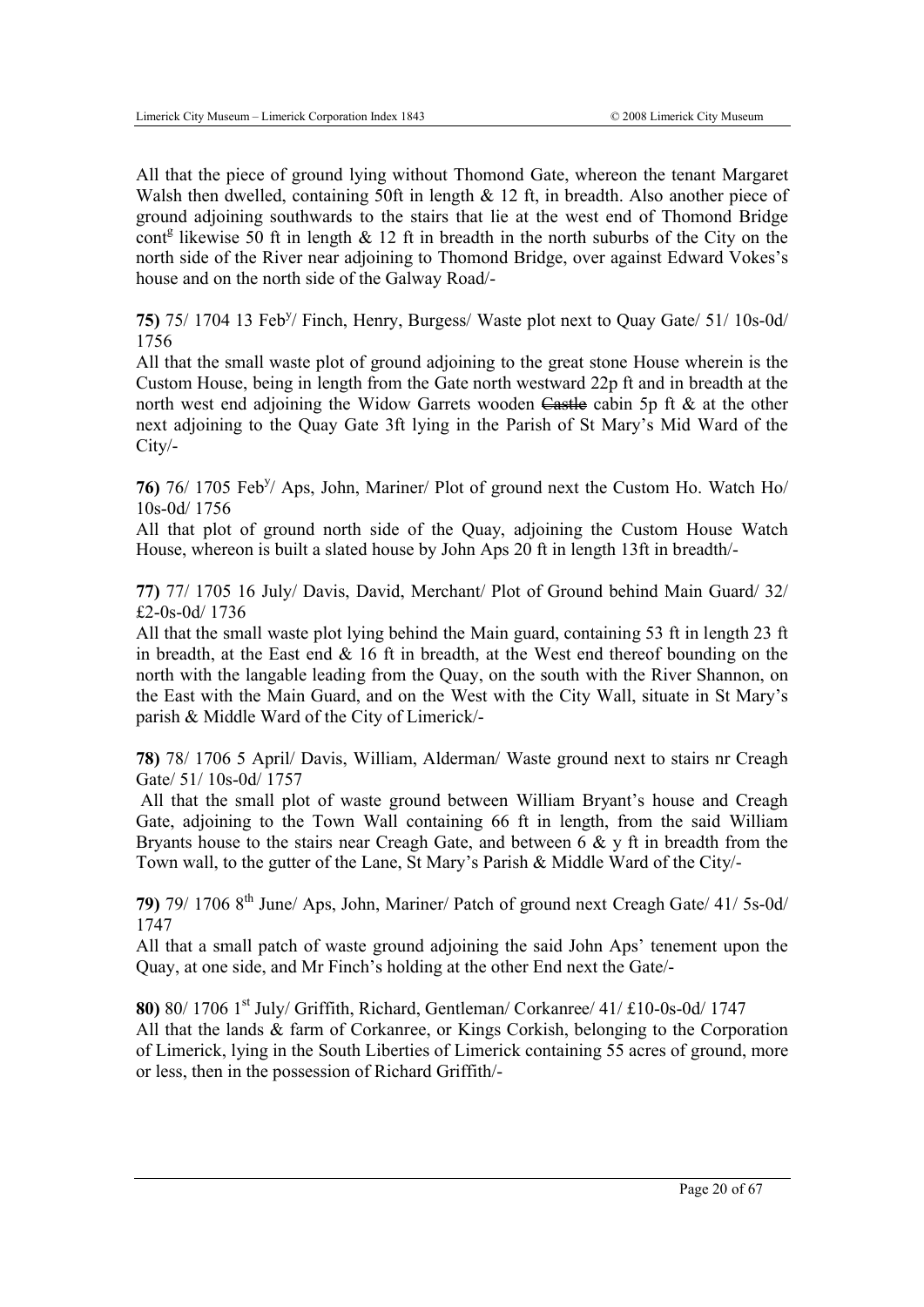81) 81/ 1706 9<sup>th</sup> Sept<sup>r</sup>/ Holland, Randal, Burgess/ Plot of Ground between Creagh Gate & Comyn's Mills/ 51/ 15s 6 d/ 1757

All that the Waste plot of ground under the Town wall between Creagh Gate and Comyn's Mills, 8ft in breadth  $\&$  150 ft in length, measured from the End there opposite to the Corner of Thomas Piercy's holding to the Common Sewer near Comyn's Mills/-

**82)** 82/ 1706 23 Sept/ Wilson, Joseph, Butcher/ A passage to East Watergate & plot of ground with<sup>t</sup> said Gate/ 51/ £1-0-0d 1757

All that a waste plot of ground within the East Water Gate, that was formerly a passage to said East Watergate in the Irish town, adjoining to the old shambles and said Joseph Wilson's Slaughter House cont<sup>g</sup> 40 ft in length  $\&$  14ft in breadth, also waste plot of ground or Dung Hill without said gate, adjoining to the Town Wall, being 46ft in length and 30 ft in breadth, Parish of St John, South Ward of the City/-

**83)** 83/ 1706 27 Sept/ Butler, Willm, Esq/ Old Corporation Shambles/ 90/ £1-0s-0d 1796 The old Shambles on the left hand side of the passage at the End of Baal's Bridge & opposite the new buildings of the tenant William Butler/-

**84)** 84/ 1706 19 Nov<sup>r</sup>/ Limerick, Bishop of/ Bishop's House/ 99 5s-0d/ 1805 All that the messuage or tenement lying in the Parish of St Munchins and North Ward of the City of Limerick then the occupation of the Lord Bishop the tenant/-

**85)** 85/ 1707 25 June/ Roche, Foxteth, Alderman/ Quarry without Thomond Gate/ 51/ 10s-0d/ 1758

All that the Quarry with<sup>t</sup> Thomond Gate, on both sides of the Road leading to Six Mile Bridge  $\&$  a small plot bounded round with the Deans land  $\&$  River Shannon without said Gate, the whole being 1a 6 p of land or thereabouts as John Bourne  $\&$  his assigns formerly held same by lease from the Corporation/-

**86)** 86/ 1708 6 Sept/ Franklin, William & Sargent Francis, Tanners/ Cloon 2a 2r 14p/ 51/ £14-5s-0d/ 1759

All that part of the land called the Cloon formerly set to Dermicius Coghlan, cont<sup>g</sup> 2a 2r 14p situate in the South Suburbs of the City, mearing & bounding on the East with the Watercourse that runs at the West End of Richard Harolds holdings at Penny Well on the south with the great road leading to New Castle, on the West with the Town Wall  $\&$  on the north with part of the same lands set to Henry Finch and Pierce Piercy, excepting thereout unto the Corporation a highway thro' said premises from East Watergate to Newcastle Road to be 30 feet broad/-

87) 87/ 1709 9<sup>th</sup> May/ Vokes, Edward, Clothier/ Plot of Ground with<sup>t</sup> Thomond Gate/ 51/ £2-10s-0d/ 1760

All that the parcel of land lying between the Mass House Lane, without Thomond Gate, and Joynt's Mills containing one rood and fourteen perches/-

**88)** 88/ 1711 5<sup>th</sup> April/ Vincent, John, Alderman/ Plot of ground south side of the Tholsel/ 51/ £1-8s-0d/ 1762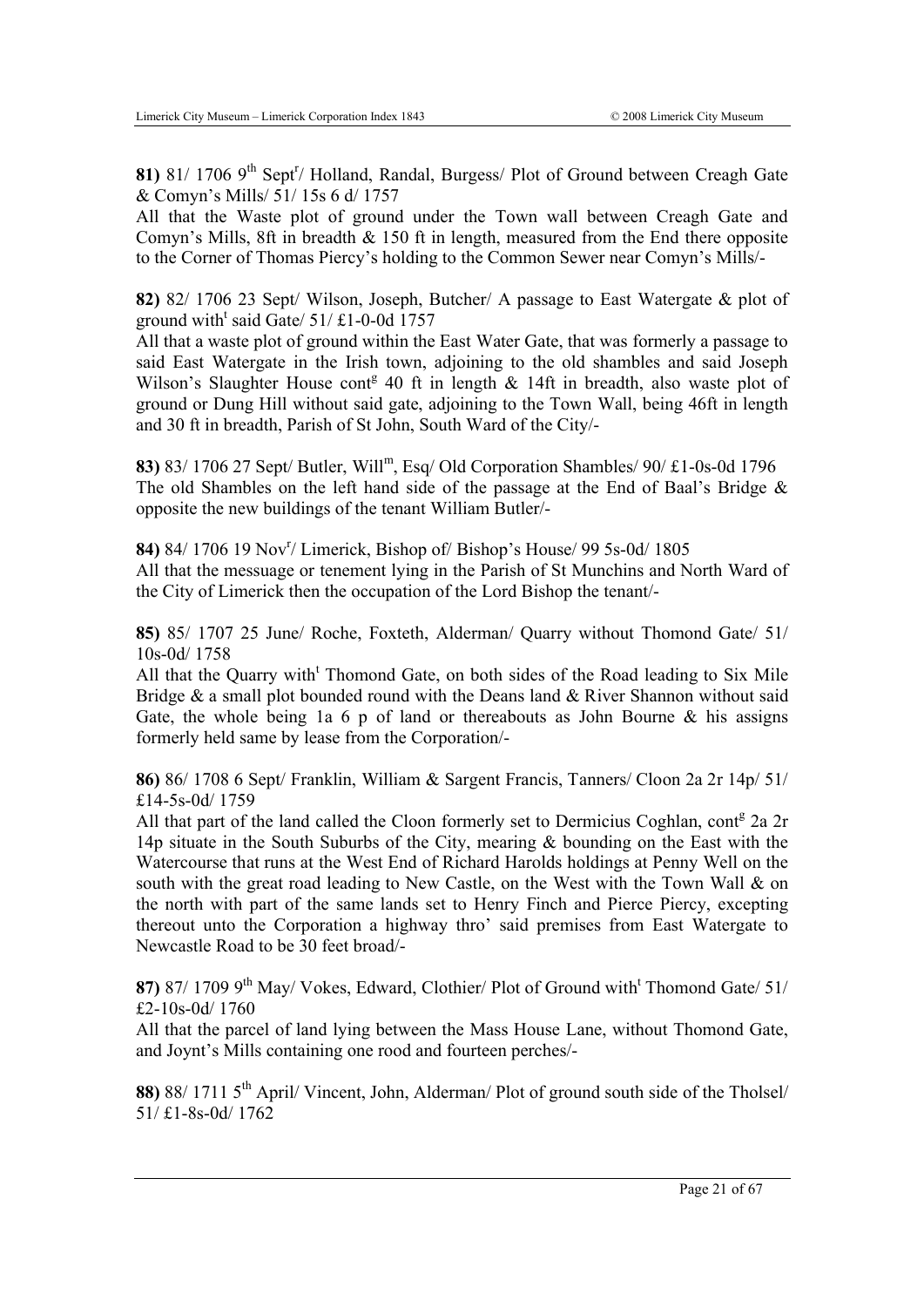All that the waste plot of ground lying on the South side of the Tholsel in Quay lane, then in the possession of John Vincent by lease thereof set in 1692 to Zachariah Holland and assigned to said John Vincent, and which were then a garden and Stable and waste plot at West end thereof cont<sup>g</sup> 18ft in or with in the whole length, next to the House then in possession of [lacuna] which is excepted out of the lease to Zachariah Holland/-

**89)** 89/ 1711 29 Sept./ Roche, Geo & Vincent, John, Alderman/ The Strand/ 500/ £1-10- 0/ 2211

All that part of the Strand extending from the side of the Quay where the short tower lies, belonging, towards the Mills belonging to George King Esq, and in breadth 135 ft extending from the Wall opposite the dwelling house of Mr Geo Sexton to the River/-

**90)** 90/ 1715 19th March/ Vincent, John, Alderman/ Bowerkeogh, Bowerard & Travator 3a/ 999/ £3-0s-0d/ 2714

 All that and those the Commons of pasture and Waste plots of land without the West Water Gate, known by the name of Bowerkeogh, Bogherard, and Travator Commonly overflown with the tides cont<sup>g</sup> 3a, or thereabouts, be the same more or less in as large and ample a manner as formerly set to Dermicius Coghlan, bounded on the West and North with the River Shannon & also the waste plot of ground adjoining to the Commons called or known by the name of "The Wilderness" which bounds with the high Road from the dwelling house of Mr Ja<sup>s</sup> Moody to Gardiners Mills except<sup>g</sup> & always reserving out of afs<sup>d</sup> demise to the said Corporation, and their Successors and each and every one of them full and free liberty  $\&$  privilege at their pleasure to walk, graze, bleach and use all  $\&$ every part of said demised Commons in as full & ample a manner as af-said demise had and not been made = That said John Vincent should not enclose from the River Shannnon by making  $&$  building one or more Quay or Quays thereon the true  $\frac{d}{dx}$  intent & meaning of said Lease being that said Common should not be fenced or any way enclosed from the Common use of the Citizens, and their successors save such part as shall be enclosed from the River Shanon, by building one or more Quay or Quays, and excepting that part of said Common that lies between the High Road from said Watergate to Gardiners Mills & the River/-

**91)** 91/ 1715 9 April/ Maunsell, Thomas/ McNamara's holding/ 51/ £3-10s-0d/ 1766

All that and those the small house commonly called McNamaras holding set by a former lease to Mary Davis then expired by the name of a small waste plot and old walls situate between the Chanters House on the north and the Gate leading to Bentley's Mills on the South = Another Waste plot situate by the City Wall, on the west and Another Waste plot bounded on the north with the Chanters Garden, situate in the Parish of St Mary's near Maurice Joy's Mills/-

**92)** 92/ 1717 6 April/ Yeoman, James, Burgess/ Plot of ground on road from Mungret Gate to Ballinacurra/ 71/ 10s-0d/ 1788

All that plot of ground that is triangular, containing 50yards in breadth or thereabouts {be the same more or less} facing the high Road leading from Mungret Gate to Ballinacurra, bounding of the north with Colonel Pery's, and on the West with the Heirs of Alderman Daniel Bowmans land, situate in the south liberties of Limerick aforesaid/-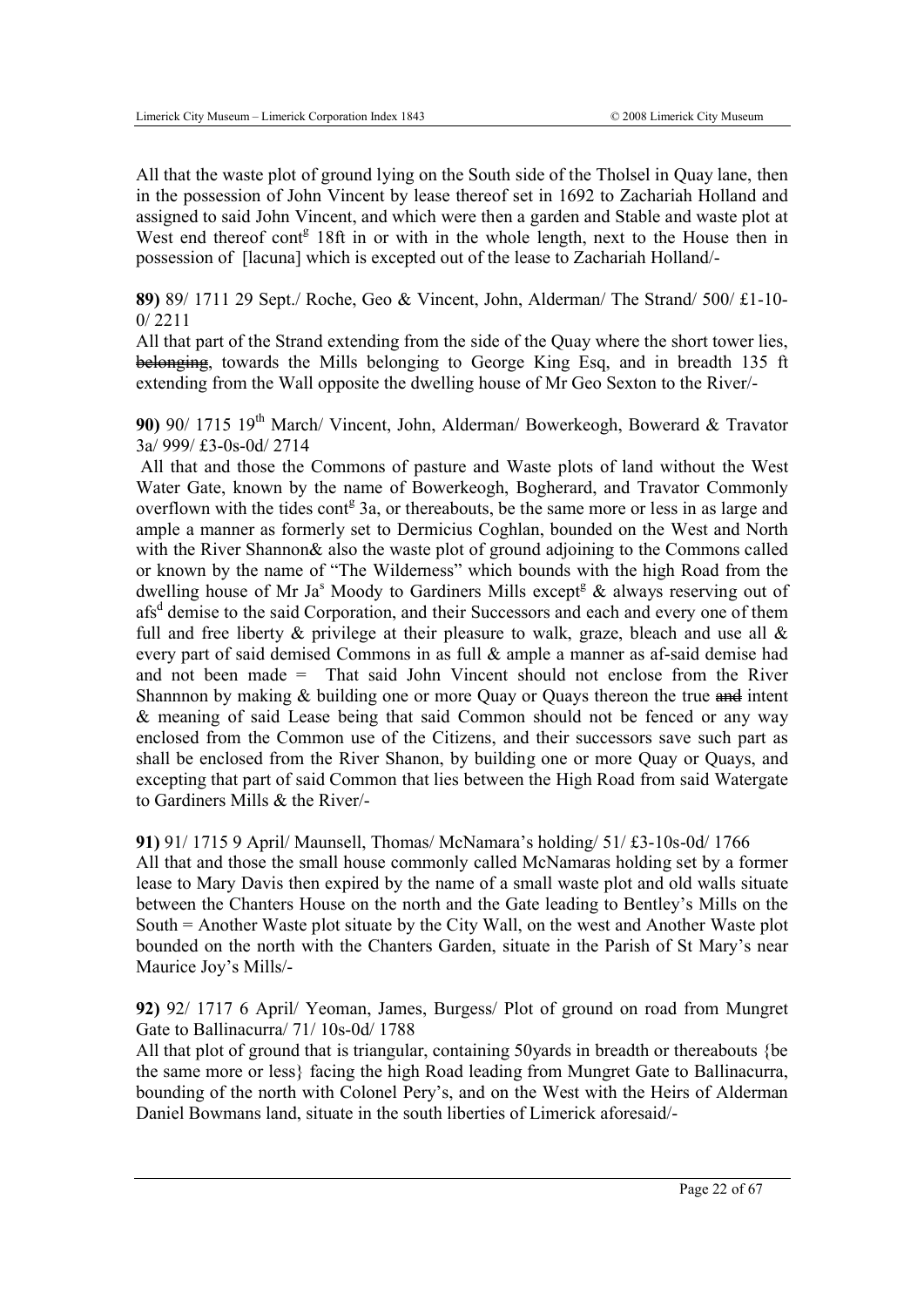**93)** 93/ 1717 18 Sept/ Roche, Foxteth, Alderman/ Plot of ground near & about Kings Castle etc/ 99/ £1-0s-0d/ 1816

All that and those the several pieces & parcels of ground near about the Kings Castle in the north Ward of the said City, and also a piece of ground at the east end of Thomond Bridge in as ample a manner as formerly held by Standish Hartstonge Esq formerly Recorder of said City, and John Bourne of the same Burgess, and as then enjoyed by Foxteth Roche and under him by Thomas Cox, Roger Gounane, Francis Tomkins & Gilbert Buxton, said several parcels of ground mearing & bounding on the East & South with the Parade  $&$  Kings Castle afs<sup>d</sup> on the West with the Town Wall between the said Castle and Thomond Gate, and on the East and North with the said street leading to the said Gate, and said piece of ground, at the East end of said Bridge mearing & bounding on the west with the Town Wall between said Gate and Saint Munchin's Church Yard, on the North with part of the said Church Yard on the East with the House & premises there possessed by the Widow Turner, and on the south with the Street aforesaid/-

**94)** 94/ 1717 19 Sept/ Holland, Hezekiah, Alderman/ Moneancloyno & Rahantempane/ 99/ £5-0s-0d/ 1816

All that  $\&$  those the lands called the Bog  $\&$  Common pasture of Moneanclnoe  $\&$ Rahentempane, in the South liberties of said City, part in the Parish of St Patrick and part in the Parish of St Nicholas, mearing on the north with Singland, on the east with Tonbothlene, on the south with Farranamanagh & Seanboy, and on the west with Gortnemonelagh & part of the Spittle lands, cont<sup>g 97a.</sup> {more or less} in as large & ample manner as formerly set to Ralph Wilson Esq, saving and always reserving unto Alderman John Vincent, his executors, adm-ors and assigns from and after the decease of said Hezekiah Holland six acres of s<sup>d</sup> demised premises or thereabouts that lie next and within said John Vincents land, he or they paying to the executors, adm-ors & assigns of said Hezekiah after his decease such portion of the Rent as said Hezekiah was to pay for said demised premises/-

**95)** 95/ 1717 19 Sept/ Holland, Randal, alderman/ Innis Scattery/ 99/ £34-0s-0d/ 1816 All that and those the land  $\&$  farm lying  $\&$  being in the River Shannon called  $\&$  Known by the name of the Island of Inniskattery, together with the pilotage of all shipping upwards from the said Island to the said City, and the Ancient Accustomed fees from all under Pilots that do  $\&$  shall from time to time bring up or conduct such ships or otherwise at the Choice and election of said Corporation & their successors such other fees as they shall appoint to be taken from such under Pilots, and no more excepting and always reserving unto said Corporation & every member of them full liberty at their convenience to go on shore, walk fish, fowl & hunt on the same or any part thereof, also for all fishermen to go on shore and spread and dry their nets, and for Captains to take away fresh water/-

**96)** 96/ 1717 19 Sept/ Franklin, William, Alderman/ Lime Kilns etc/ 99/ £15-10s-0d/ 1816

All that and those the said several plots of ground without West Watergate formerly set and known by the name of the Lime Kilns, Garanecop, Garaneyower, and Garraneboy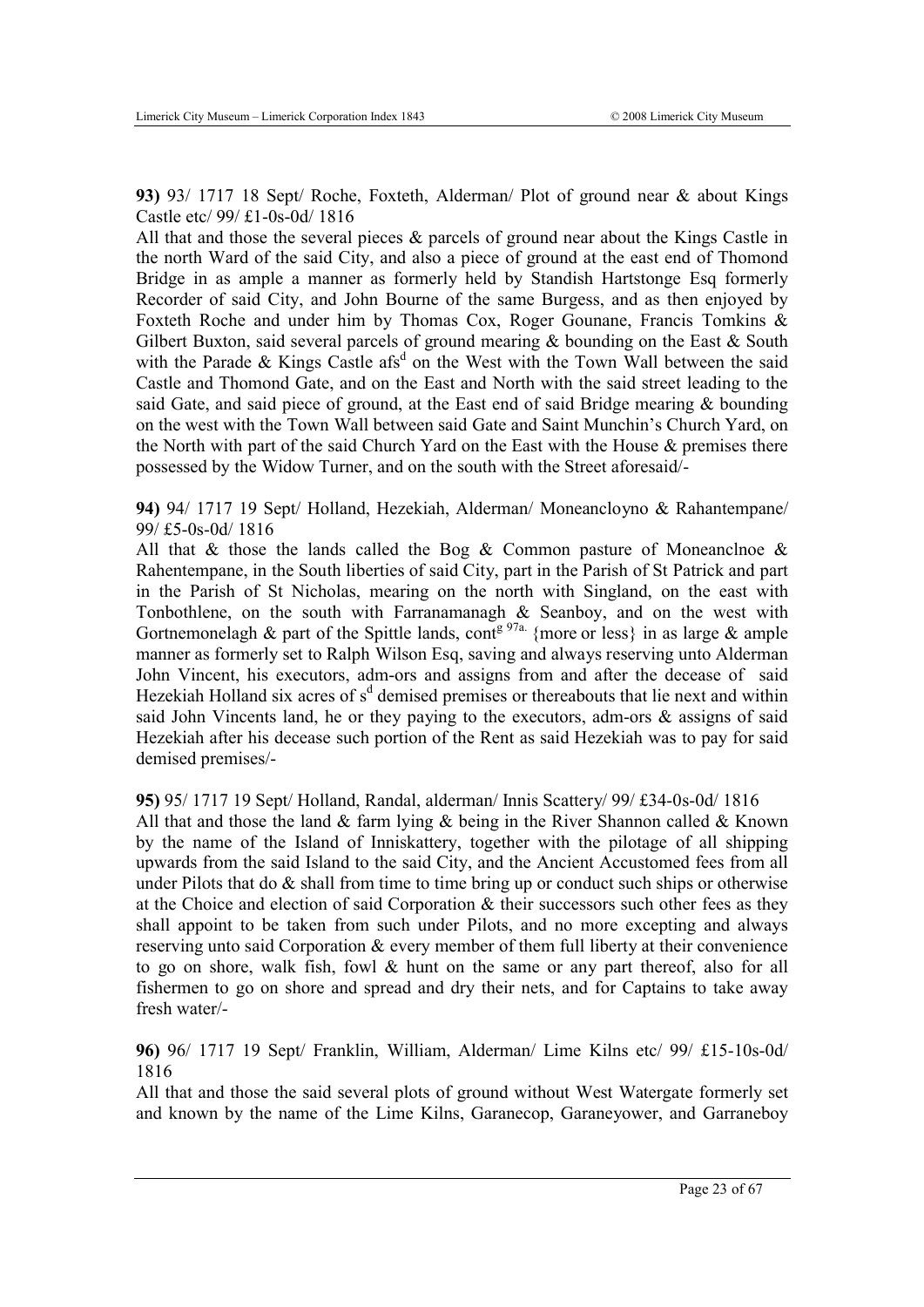with other little patches formerly in the occupation of Lawrence White, Thomas Hacket, Richard Lylles & John Sexton together with two garden plots formerly in the occupation of Bartholomew Rice, amounting in the whole to 2a, or thereabouts bounding on the north with the high Road and Strand from said WaterGate to Garner's Mills, on the East with the Highway under the City Wall & on the west with part of Mister Bowman & Col<sup>1</sup> Pery's land, and in the centre with a plot of ground belonging to the Church in as large and ample a manner as same was set to Dermicius Coghlan with the appurtances excepting and always reserving out of the said demise unto said Corporation and their successors that part thereof which is the ground a& strand lying between the said high Road from said Water Gate to Garners Mills, and the and that part thereof ----[lacuna] with the said Road from the late dwelling House of James Moody to the said Garner Mill, called and known by the name of "The Wilderness"/-

**97)** 97/ 1717 19 Sept/ Craven, Richard, Alderman/ Stone House, west side of St John St./ 99/ £2-0s-0d/ 1816

All that the small piece of ground, whereon is built a front stone House situate on the West side of saint John Street in the southward of said City cont<sup>g</sup> in length from the west side of the street 56 yds 2½ft and in breadth 5 yards, mearing on the south with a House formerly known by the sign of "The George", and on the north with a little langable passing between the premises and a House formerly known by the sign of "The Black Horse", in as full a manner as set same was set to Alderman John Craven/-

**98)** 98/ 1717 19 Sept/ Holland, Randal, Alderman/ Part of Ground between Creagh Gate & Comyns Mills/ 99/ £5-10-0d/ 1816

All that and those the plot of ground under the Town Wall between Creagh Gate and Comyns Mills cont<sup>g</sup> 8 feet in breadth and 150 feet in length as measured from the one end thereof opposite to the Corner of Thomas Bruce's holdings to the Common Sewer near the said Comyns Mills, the small plot of Common Land in the South liberties known by the name of part of Crotagh cont $e^{i\theta}$  2 r 20p bounded in the south west with part of the Corporation land formerly known by the name of Hospital with a garden plot formerly held by Thomas Arthur, on the north west with Crotagh, known by the name Market Place, on the North East and South West with Killine in as large and ample manner as formerly set to Richard Felberg, and the old walls of the Abbey Gate near shambles at the end of Bonfields Lane/-

**99)** 99/ 1717 19 Sept/ Fepps, Joseph, Burgess/ Isle over the River West side of Baal's Bridge/ 99/ 16s-0d/ 1816

All that the Isle over the River on the West Side of Baal's Bridge Cont<sup>8</sup> 17 ft in breadth, and 18ft in length, in as large and ample a manner as same was formerly set to Stephen Husbands/-

**100)** 100/ 1717 19 Sept/ Farie, Paul, Burgess/ Piece of Land on the Strand side/ 99/ £1- 10-0d/ 1816

All that and those a Waste piece of Common land on the Strand side adjoining to the holding formerly set to Henry Marsh without Thomond Gate cont<sup>g</sup> 20 ft in breadth  $& 40$ ft in length, and the small plot of ground formerly set to Thomas Mitchell and adjoining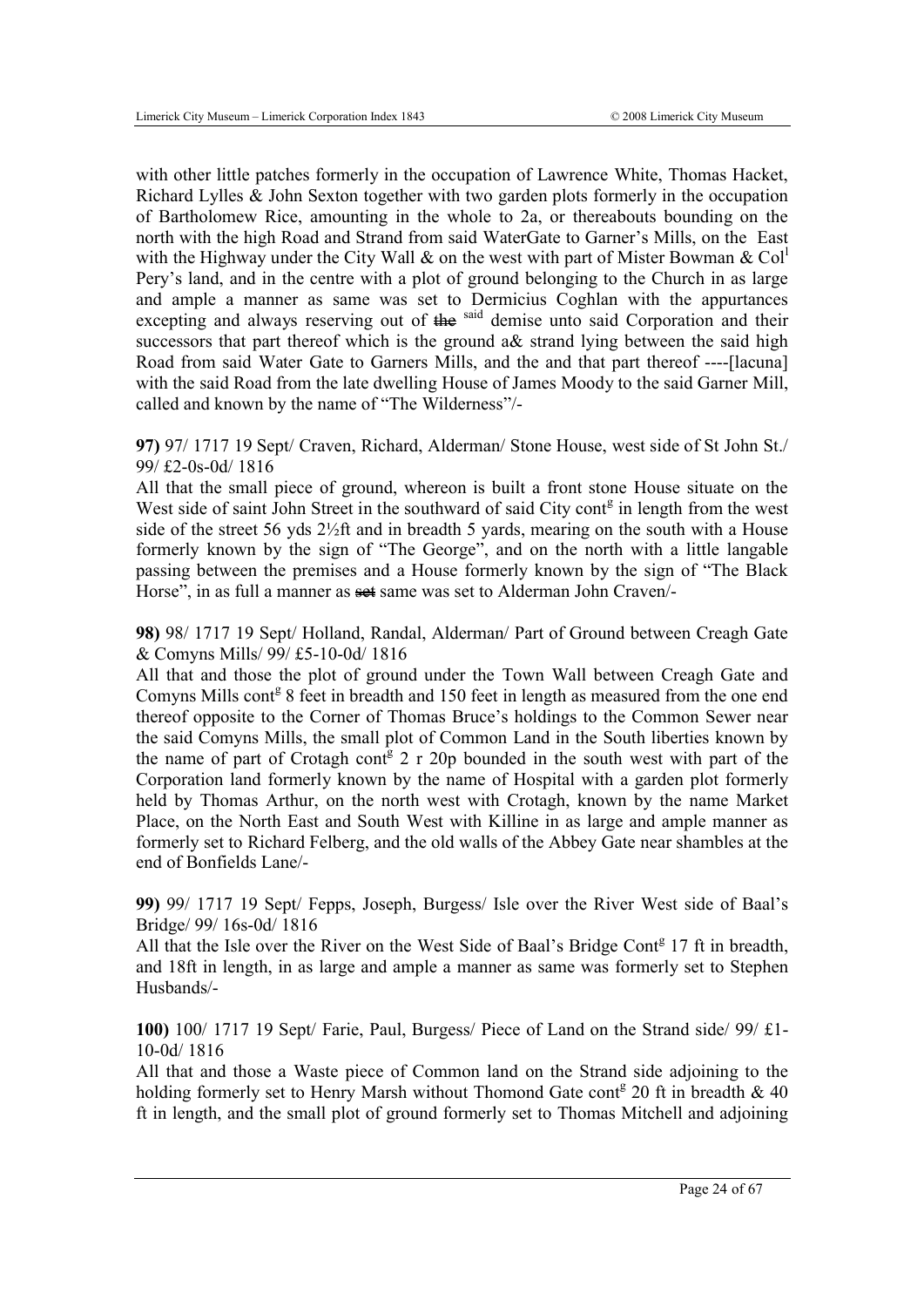to his late dwelling House, with<sup>t</sup> the said Gate upon the Strand cont<sup>g</sup> 14 ft in length and 12 ft in breadth, and also another patch of ground 10 ft in length & 18 ft in breadth, lying northwards of said dwelling House, and adjoining thereto/-

**101)** 101/ 1717 19 Sept/ Higgins, John, Alderman/ The Strand without Creagh Gate/ 999/ 2s-6d/ 2716

All that the Strand with<sup>t</sup> Creagh Gate, extending in a direct line from Comyn's Mills to the Beam in the long tower which was blown up at the lower end of the Quay, together with the appurtenances thereunto belonging excepting the benefit of a free and open channel for the River that runs from Baal's Bridge to the Quay, & also excepting the benefit of the Mill Race to the said Comyn's Mills/-

**102)** 102/ 1717 1st October/ Sargent, Francis, Alderman/ Cloon/ 99/ £5-0s-0d/ 1816 All that part of said Cloon now in possession of said Francis Sargent containing 2a or thereabouts more or less mearing & bounding on the south with the high Road from St John's Gate to Penny = Well on the west, with the high Road, from the East Watergate to Penny Well, on the North with James Berkeley's holdings and on the west with part of said Cloon then in possession of Ald<sup>n</sup> Franklin/-

#### **103)** 103/ 1717 1st Oct/ Franklin, William, Alderman/ Cloon/ 99/ £5-0s-0d/ 1816

All that part of said Cloon then in the possession of said William Franklin cont<sup>g</sup> 2a or thereabouts more or less one parcel thereof mearing and bounding on the south with the High Road leading from St Johns Gate to Penny Well on the west with the Town Wall on the north with James Berkely's holdings and on the West with the High Road from the East Water Gate to Penny Well & the other parcel mearing and bounding on the south with the said <sup>4</sup>high Road leading from St

Johns Gate to Penny Well, on the East with Richard Harrolds holding at Penny Well, on the North with James Berkeleys hol<sup>s</sup>  $\&$  on the west with Alderman Sargents holdings/-

**104)** 104/ 1717 7 Oct/ Higgins, Francis, Clerk/ Rheboge/ 99 £8-0s-0d

All that the two Islands called Rheboge with another plot of land thereto adjoining cont<sup>g</sup> 40a 2r 22p more or less in as ample a manner & for the use of his Brothers & Sisters as formerly set to Francis Higgins/-

105) 105/ 1718 16 Sept<sup>r</sup>/ Holland, Hezekiah, Att-ey/ House, west side of St John Street/ 51/ £1-0s-0d/ 1769

All that the small house or tenement situate on the west side of saint John Street, near the West Watergate in the South Ward of said City as John Mundyn formerly held the same/-

**106)** 106/ 1718 16 Sept/ Vincent, John, Aldn, Carr, Christopher, Burgess/ Parcel of ground beyond the Church of Singland/ 99/ £1-10s-0d/ 1817

All that the parcel of Land containing three acres or thereabouts situate beyond the church of Singland, in the South liberties of said City as same was set to John Bennett Burgess, and before said demise in the tenure of Dean Andrews/-

-

<sup>4</sup> Correction made in Observations column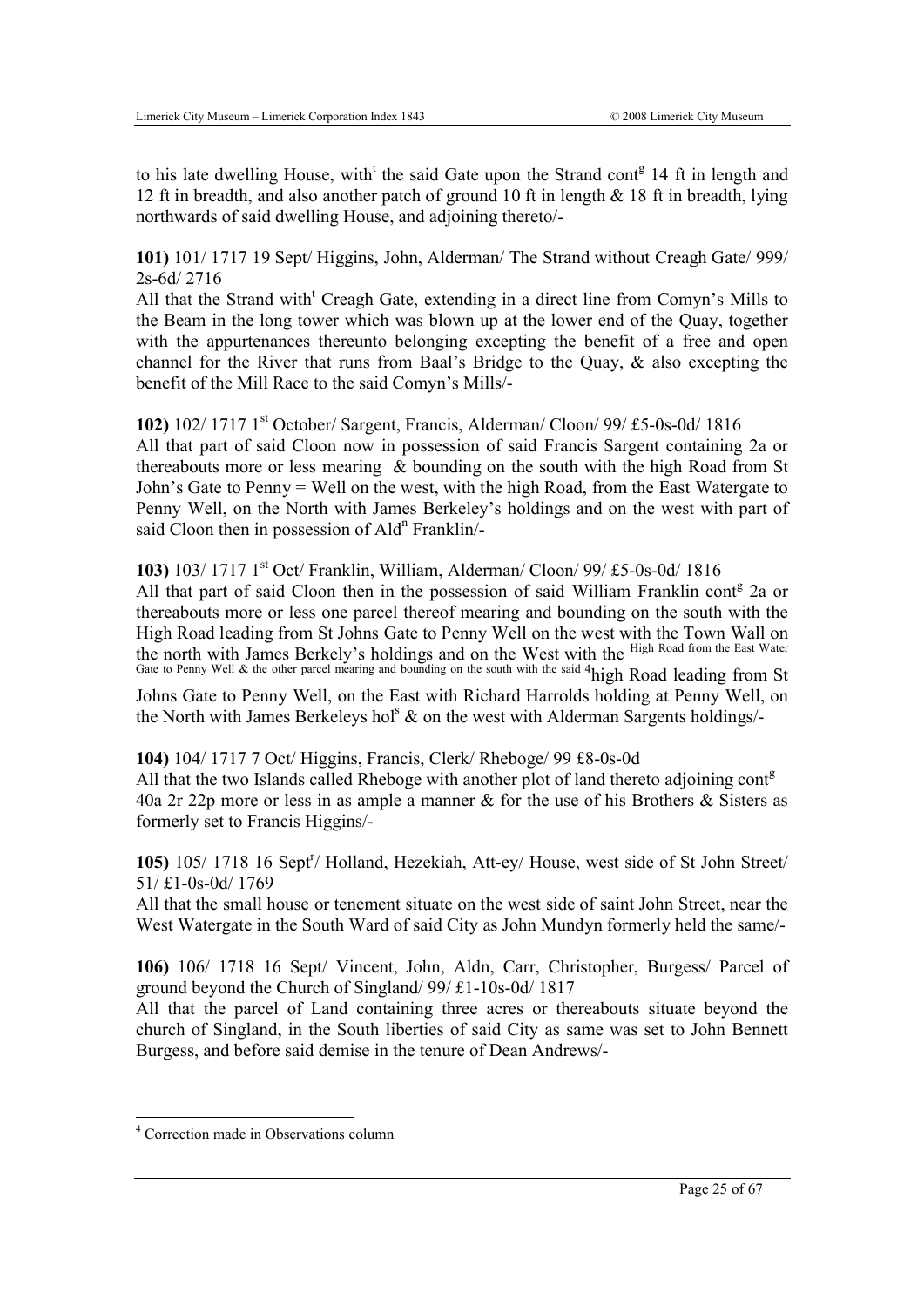**107)** 107/ 1719 10th March/ Moulton, William, Blacksmith/ Plot of Ground and Workshop near Quay Gate/ 41/ £1-0s-0d/ 1760

All that a small plot of ground then in the possession and the Workshop of said William Moulton, situate near Quay Gate in said City, cont<sup>g</sup> 20 ft in length  $\&$  15 ft in breadth in as large as he then enjoyed the same/-

108) 108/ 1722 15th Oct<sup>r</sup>/ Stamer, William Esq/ Stone House, north end of Quay Gate & Parcel of Monks Lane/ 99/ £5-1-0d/ 1821

All that and those the Stone House situate lying and being at the North end of the Quay of the said City by the little Gate:  $\&$  also a parcel of the street or lane in the said City Commonly Called "Monks Lane" cont<sup>g</sup> about 6ft in breadth  $& 87$  ft in length in as ample a measure as same were formerly set to Ald<sup>n</sup> W<sup>m</sup> York the said  $W^m$  Stamer's Grandfather/-

109) 109/ 1724 2<sup>nd</sup> Feb<sup>y</sup>/ Robinson, James, Alderman/ Plot of Ground with<sup>t</sup> St John's Gate/ 99/ £2-0s-0d/ 1823

All that and those a small piece of Waste ground without St Johns Gate adjoining to the House where Michael Hines dec<sup>d</sup> lived which is in length from said House to the turn of the street leading to said Gate & backwards to the spur contiguous and adjoining to the Croaghtoh which said Robinson holds from the Corporation/-.

110) 110/ 1724 26 Oct<sup>r</sup>/ Bryant, William, Blacksmith/ Waste plot between Quay Gate and Creagh Gate/ 51/ £1-0s-0d/ 1775

Plot of Ground 40ft in length being part of a Dung Hill or waste plot of ground lying and being under the Town Wall between the Quay Gate and Creagh Gate in the English Town of the City, formerly held by the said William Bryant's Father and now a house and shop near said Gate on said ground, in possession of said William Bryant. Except and always reserving unto said Corporation, and their successors 12 ft in front of said premises, for passage thro' the langable whereof the premises is part  $\&$  10 ft backward at the farthest end/-

111) 111/ 1725 30 Sept<sup>r</sup>/ Dixon, Thomas, Skinner/ Stone House etc near West Water Gate/ 99/ £1-10s-0d/ 1824

All that the <sup>old</sup> Stone House with the out houses and vard near West Water gate in the South Ward of said City, then in possession of said Thomas Dixon, mearing in the East with the Corporation House in the occupation of Ald<sup>n</sup> Hezekiah Holland joined with the houses and premises being the Estate of Ald<sup>n</sup> W<sup>m</sup> Butler dec<sup>d</sup>, and on the West and North, with the City Wall and River Shannon, and on the South with the lane or langable leading to West Water Gate as same as was set in 1665, to Dermitius Coghlan, Esq, by the name of all that the ruined house or waste plot of ground or garden thereunto adjoining near the West Water Gate/-

**112)** 112/ 1725 30 Sept/ Roche, Richard, Burgess/ Tenement, South Side of Quay lane/ 99/ £5-0s-0d/ 1824

All that and those the messuage or tenement on the south side of the Quay Lane lately occupied by Mrs Jane Bourne alias Gardiner, widow, and her undertenants & formerly by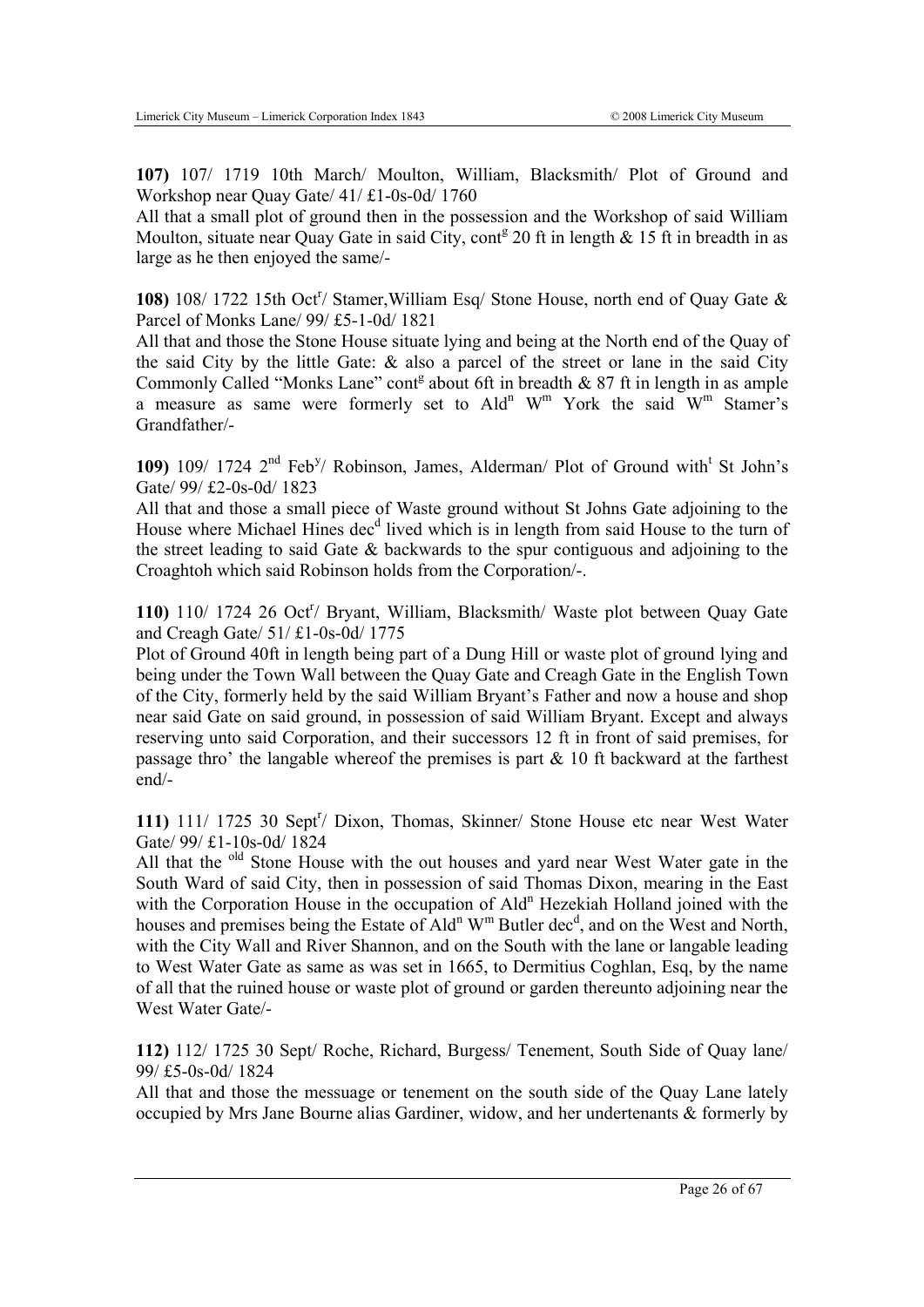Mrs Jane Bourne deceased and Alex<sup>r</sup> John Comyn deceased and their respective undertenants bounded on the East with the House set by the Corporation to Henry Bindon, on the West with the House of Will<sup>m</sup> Creagh with a small yard behind the said house  $\&$  in breadth with the same  $\&$  all shops etc thereunto belonging then in possession of Richard Power in as full a manner as same was set by Lease of the year 1692 to said John Jane Bourne by the same of a Tenement & Yard on South Edge of Quay lane/-

113) 113/ 1725  $30^{th}$  Sept<sup>r</sup>/ Dixon, Thomas/ Parcel of Ground with<sup>t</sup> west Water Gate/ 99/ 10s-0d/ 1824

All that parcel of ground without West Watergate then in possession of said Thomas Dixon, then a garden with a slate house and three thatched cabins built thereon mearing on the East with the garden in the occupation of Joseph Phelps, in the West with the road leading to the new Quay, on the north with the Glebe garden then in possession of Samuel Dixon, Apothecary, and on the South with the Road leading from the aforesaid West Water Gate joining the City Wall in the Parish of St Michael and South liberties of said City as same as was set in 1692 to John Mundyn & John Dixon by the same a small parcel of ground without West Water Gate in breadth 29 yds and in length 54 yds/-

114) 114/ 1729 9<sup>th</sup> Octob<sup>r</sup>/ Southwell, Lord/ Clynoe/ 99/ £2-10s-0d/ 1828

All that the Bog or piece of Marsh ground called & Known by the name of Clynoe or the West Bog of Singland, cont<sup>g</sup> by estimation 20a. more or less, being part of the lands of Singland in the South liberties of the City in saint Patrick's Parish then in possession of said Thomas Lord Baron Southwell in as ample a manner as same was enjoyed by  $s<sup>d</sup>$ Lord Baron Southwell or his Father/-

**115)** 115/ 1731 18 Febru<sup>y</sup> / Roche, Widow/ House in St Munchins/ 99/ £5-0s-0d/ 1844 All that and those the house or tenement wherein said Anne Roche then lived in as ample manner as she then enjoyed the same, in the Parish of Saint Munchin & City of Limerick/-

**116)** 116/ 1733 October/ Chester, Samuel/ House in Emblem Lane/ 99/ £4-0s-0d/ 1832 All that and those the house or Tenement in Emblem Lane, near the Fish Gate cont<sup>g</sup> in length 65 ft & in breadth 22 ft, bounded on the East & West on the City Wall, on the South with Emblem lane afs<sup>d</sup>, and on the west with a small langable lead<sup>g</sup> out of Emblem Lane as same was held by Edw<sup>d</sup> Dundon deceased under the Corporation/-

117) 117/ 1734 28 Sept<sup>r</sup>/ Vokes, Edward, Burgess/ Plot of ground with<sup>t</sup> Thomond Gate/ 99/ £5-10s-0d/ 1816

All that the piece of ground lying without Thomond Gate whereon Margaret Marsh formerly lived cont<sup>g</sup> 50 ft in length  $\&$  12 ft in breadth more or less and also another piece of ground adjoining outward to the stairs that lie at the West end of Thomond Bridge cont<sup>g</sup> 50 ft in length and 12 ft in breadth more or less lying and being in the north liberties of said city, on the north side of the River near adjoining to Thomond Bridge/-

118) 118/ 1735/ 6<sup>th</sup> Oct<sup>r</sup>/ Pudnor, John, Carpenter/ Plot of Ground Mungret Lane/ 99/ £6-5s-0d/ 1835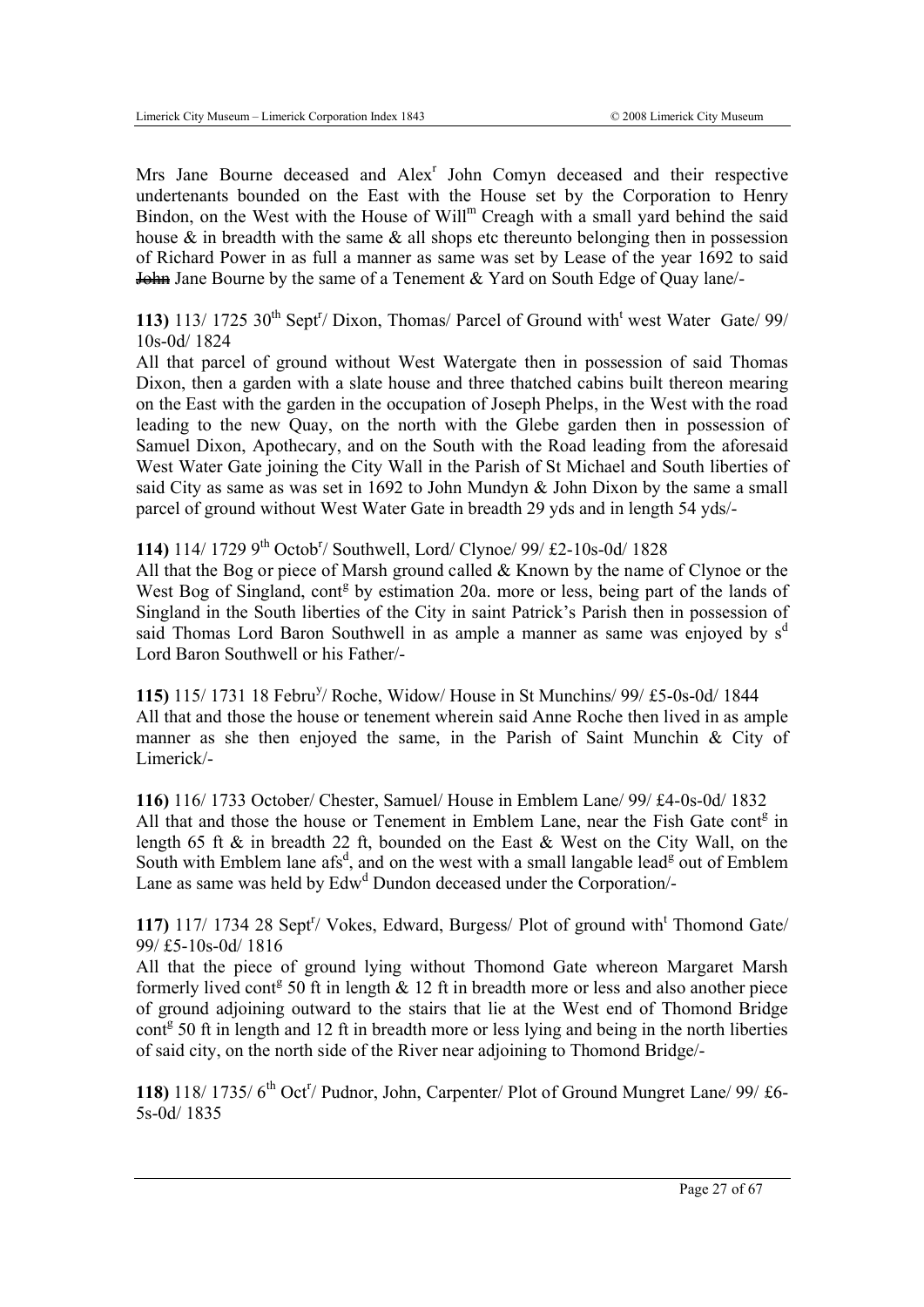All that piece of ground in possession of said John Pudnor whereon several thatched Cabins are built, on the West side of Mungret Lane in the south ward of said City whereon William Joynt, Burgess formerly lived, being in length from the front of said Lane, westward 78 feet, and in breadth at the East End 20 ft and in the front 19ft commonly called and known by the name of William Joynt's House/-

**119)** 119/ 1736 25 Sept/ Vincent, Thomas, Burgess/ Plot of Ground south side of the Tholsel/ 99/ £1-8s-0d/ 1836

All that the waste plot of ground on the south side of the Tholsel in Quay Lane, now in the possession of said Thomas Vincent by lease in 1711 to Ald<sup>n</sup> John Vincent dec<sup>d</sup>, and left to the said Tho<sup>s</sup> Vincent by will, which were then a waste plot  $\&$  stable  $\&$  a waste plot of ground at the West end of said property containing about 18 ft in breadth the whole length next to the House then in possession of Edward Morony & formerly in possession of Widow Burton/-

# 120) 120/ 1736 8 Nov<sup>r</sup>/ Griffith, Thomas/ Corkanree/ 99/ £10-0s-0d/ 1835

All that and those the lands of Corkanree called by the name of Kings Corkis in the south liberties of the City  $\&$  cont<sup>g</sup> by estimate 55 acres of profitable land plantation measure, more or less as same was enjoyed by said Thomas Griffith and his undertenants/-

121) 121/ 1739 23<sup>rd</sup> Aug<sup>t</sup>/ Wilson, Joseph Alderman/ Plot of Ground without East Water Gate/ 99/ £1-0s-0d/ 1838

All that and those formerly a waste plot of ground within East Watergate which was a passage to said East Water Gate in the Irish Town of Limerick, adjoining to the old Shambles cont<sup>g</sup> 40 ft in length and 14 feet in breadth whereon said Joseph Wilson built the dwelling House wherein William Kent then lived and also a waste plot of ground formerly a Dunghill, without said East Water Gate adjoining to the Town Wall, being 46 feet in length & 30 ft in breadth, which said waste plot of ground or dung Hill was then enclosed by said Joseph Wilson to the said Town Wall together with all entries etc belonging to, or with the same theretofore usually enjoyed/-

122) 122/ 1739 3<sup>rd</sup> Sept/ Smith, Martha, spinster/ Plot of Ground with<sup>t</sup> St Johns Gate etc/ 99/ £3-10s-0d/ 1838

All that & those formerly the several pieces and parcels of waste ground belonging to the Corporation following and whereon are now several houses, thatched cabins, lanes, front and back streets, fences, ditches, gardens, a pound and other Buildings and Improvements {that is to say} a piece of ground fronting the street without Saint Johns Gate next adjoining to the holdings formerly of Bryan Rorke dec<sup>d</sup> and then in the tenure of Francis Courtney, Clothier and others, in breadth 32 ft from said Francis Courtney/s holdings into the front and backwards bounding with the late holdings of Philip Tomlinson dec<sup>d</sup>, and then belonging to his John Henderson, Currier. A piece or Strip of ground without said Gate opposite to the house Known by the name of "The Harrow", containing 40 ft in breadth, inward from the High Road leading to Kilmallock, and in length from the said Harrow to the land called "Greenland" formerly in the occupation of Samuel Curthoyes dec<sup>d</sup>, and then in the possession of said Martha Smith, & her undertenants beginning on the north and extending all along in a direct line from said Harrow to Latulla Fields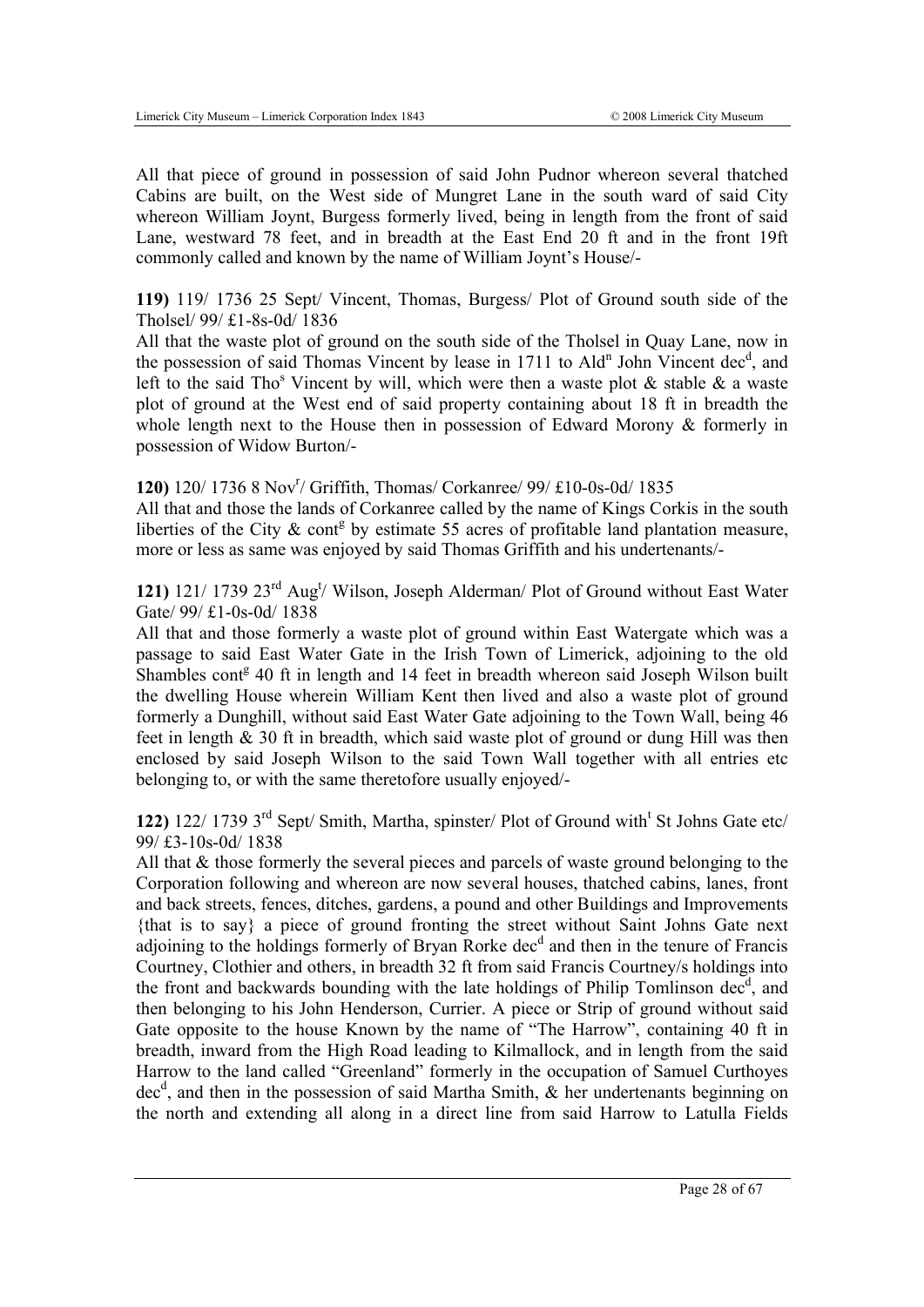southward, and withoutside the Turnpike  $\&$  on part whereof, the Turnpike House was then built together with a small meadow adjoining the said house, bounding on the West with the high Road and on the East {so far as the pound} with the Gallows Green, and the remaining part from the Pound, on the East with Dr Amos Vereker's land part of Singland, always leaving 40 ft clear between the said Harrow and Pound for a high Road to the Gallows Green, as also the strip of land held formerly by the said Samuel Curthoyse from Capt. Thomas Green called Greenland aforesaid, and also a small piece of Corporation land lying without the said Johns Gate being 14 yards in length fronting the street mearing on the south with another piece of the same ground, which said Robert Smith held from the said Corporation, and ever since his decease in the tenure and occupation of said Martha Smith and her undertenants, in the East with the Deans Land, and on the West with the old Market Place, all which are situate in the south suburbs and liberties of Limerick, as same were formerly held and enjoyed by Alderman Robert Smith, and since his decease by the said Martha Smith/-

**123)** 123/ 1739 4 October/ Sexton, Mary, Widow/ House upon the Quay etc/ 99/ £20-0s-0d/ 1874 (recte 1838?)

All that and those a Stone House upon the Quay with the garden & ground thereunto belonging on the East and South end thereof between the City Wall and the house where Thomas Greherne (recte Treherne cf. 10) formerly lived, and where John Bentley afterwards lived, and also two small patches near the Spittle on St John's Gardens without St John's Gate which garden and ground belonging to the said stone house on the East ad South end thereof had been improved, and houses and edifices raised thereon, so that on the south end thereof, there stands a house whereon Francis FitzMaurice then lived, with a little linny yard, and back house behind the same then in the possession of William Taylor Esq Collector of Limerick, another house on the said premises, on the North part of said Francis FitzMaurice's dwelling House and Contiguous thereto then in the possession of Peter Lynch, another house in the possession of Alderman Walter Parker, which lies northerly of said Lynch's and lies contiguous thereto with a yard and a backhouse thereunto belonging, Another house in the possession of Mary Sexton, widow, which lies on the north part of Walter Parker's house and contiguous thereto with a yard and backhouses thereunto belonging; Another house now in the possession of Denis Hartigan which lies on the north part of the said Mary Sexton's house and contiguous thereto, Another House now in the possession of Edward Strich which lies on the north part of the said Hartigans house and contiguous thereto with a yard and back house thereunto belonging together with the said stone House in the East end of which said stone House there is a Malt House then in possession of said Mary Sexton bounded n the East with the Quay Gate called "The Iron Gate" and from the said Iron Gate to the said Mary Sexton's dwelling house with the Stone House and ground then in the possession of John Pickman, and from the end of said Linny and backhouse then in possession of said Collector, with the garden commonly called "The Church Yard Garden" then in possession of  $Rev<sup>d</sup>$  Thomas Lloyd = the two small patches near the Spittle, having some small thatched houses or cabins raised upon them, and all the other cabins etc in as large & ample a manner as they were demised to Sir William King and as they have since been enjoyed by his assignees and his undertenants/-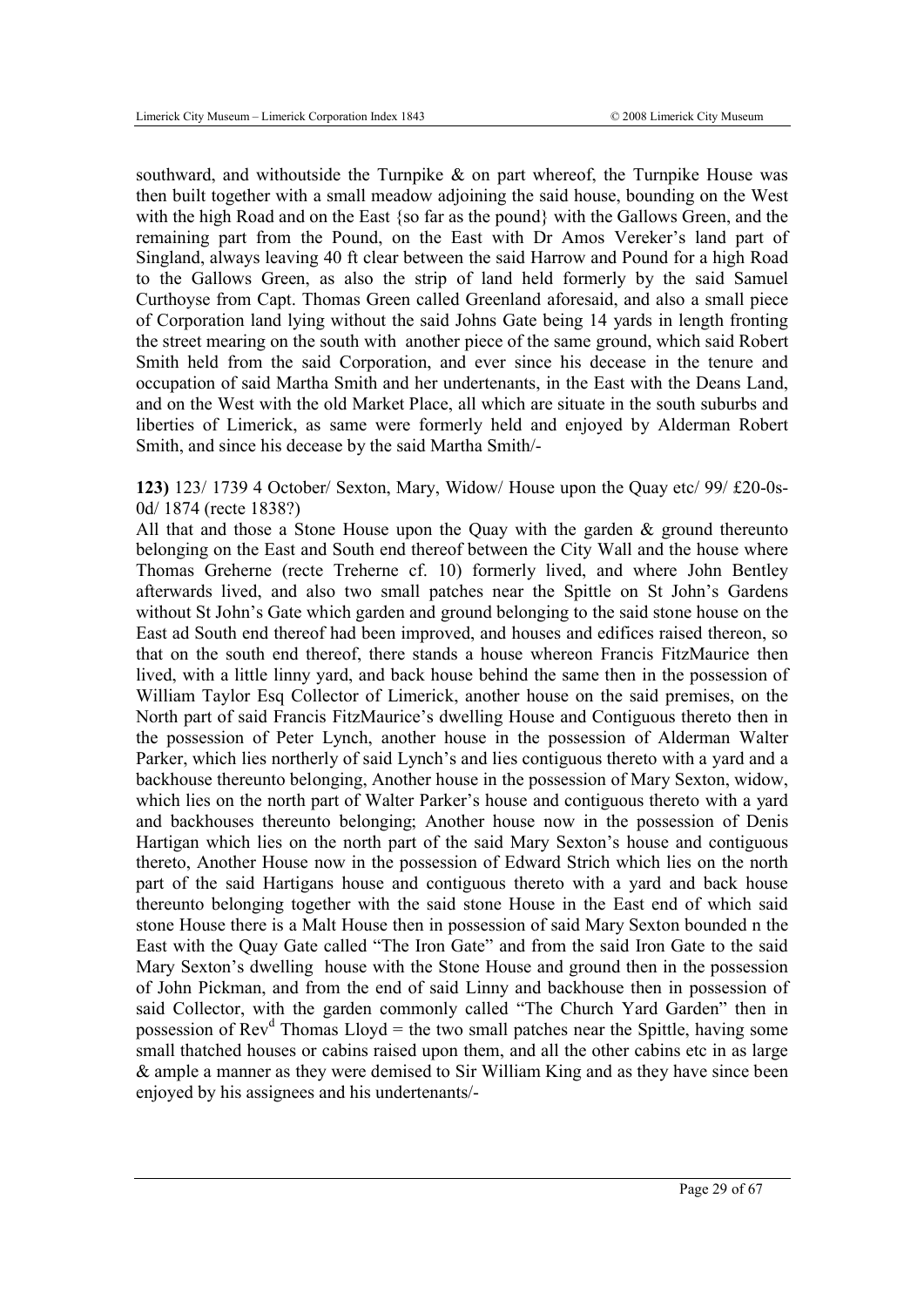124) 124/ 1742 23<sup>rd</sup> Aug<sup>t</sup> / Cashin, Dorothy, widow/ Plot of Ground, East Side of Baal's Bridge/ 99/ £4-0s-0d/ 1841

All that and those 19ft of ground lying on the East side of Baals Bridge, fronting the said Bridge whereon there is now a Slate House, inhabited lately by Joshua Lockinton dec<sup>d</sup>, which was formerly demised by said Corporation to Stephen Husbands, cutler, dec<sup>d</sup>, and afterwards by assignment came into the possession of Rev<sup>d</sup> Robert Cashin in his life time, and since his decease has been enjoyed by said Dorothy Cashin his widow and Relict/-

**125)** 125/ 1746 23rd Feby / Vincent, Richard, Burgess/ Alms House/ 99 /£1-0s-0d/ 1844 All that and those that part of the City Alms House wherein he then lived, containing 50ft in length and 27 ft in breadth, situate lying and being in the Parish of St Nicholas & City of Limerick/-

126) 126/ 1747 27 Jan<sup>y</sup>/ Smyth Charles, Esq/ Tenement opposite the Church yard of St Munchins/-/ 5s-0d/ -

All that and those the messuage or Tenement with the yards and out offices thereunto adjoining, lately built by the said Charles Smith, which premises are opposite the Church Yard of St Munchin, and to the garden belonging to the Bishop & See of Limerick, being divided therefrom by the langable or passage leading from the High Street to King's Island and then in the possession of said Charles Smith, situate lying and being in the Parish of Saint Munchin and North Ward of the City of Limerick/-

**127)** 127/ 1747 26 March/ Roche, Arthur, Alderman/ Monegallagh etc./ 999/ £1-0s-0d/ 2746

All that and those the several and respective parcels of Bog, moory pasture, land, grounds, houses etc hereinafter particularly ment<sup>d</sup> and described that is to say that parcel of Bog known by the names of, & Commonly called Monegaullagh, otherwise Galvoane otherwise Gallovane otherwise English Moor, with all and every the skirts and strips

Of pasturable land round about and adjoining the same, in as large and ample manner and by such bounds as the said Monegaullagh, Glavoane, Gallavone & English Moor with the skirts and strips and pasturable land round about and adjoining the same, and containing about 40a 1 r 15p plantation measure; As also a field & moory parcel of land containing between 5 & 6 a plant<sup>n</sup> measure, next adjoining to Monegaullagh afs<sup>d</sup> extending from said Bog to the High Road leading from said City to Kilpeacon, which said field and moory pasture parcel of land is now in the tenure and occupation of Denis Keys and was lately held by one John Mangane; And also that parcel of land called Hospital Land & containing near 10a plantation measure and lately was in the tenure of Sam<sup>1</sup> Pearce and his undertenants, bounded on the East with the great Turnpike Road, leading from Limerick to Kilmallock, which three last ment<sup>d</sup> parcels are situate in the South liberties of said City, and are particularly described, with the Bounds of them respectively in a Map and survey of the same made by Hugh Donovan, and annexed to said presents. As also a plot of ground with some decayed cabins thereon, without St Johns Gate in the Parish of St Laurence in that part of the suburbs called "The Spittle", bounded on the North with the lane called "Father Davy's Lane" leading from the great Turnpike Road from Limerick aforesaid to the City of Cork to the holdings of Lavery and of Tuogh under the Executors or assigns of Ald<sup>n</sup> Isaac Clampett dec<sup>d</sup> containing about 127 feet in from East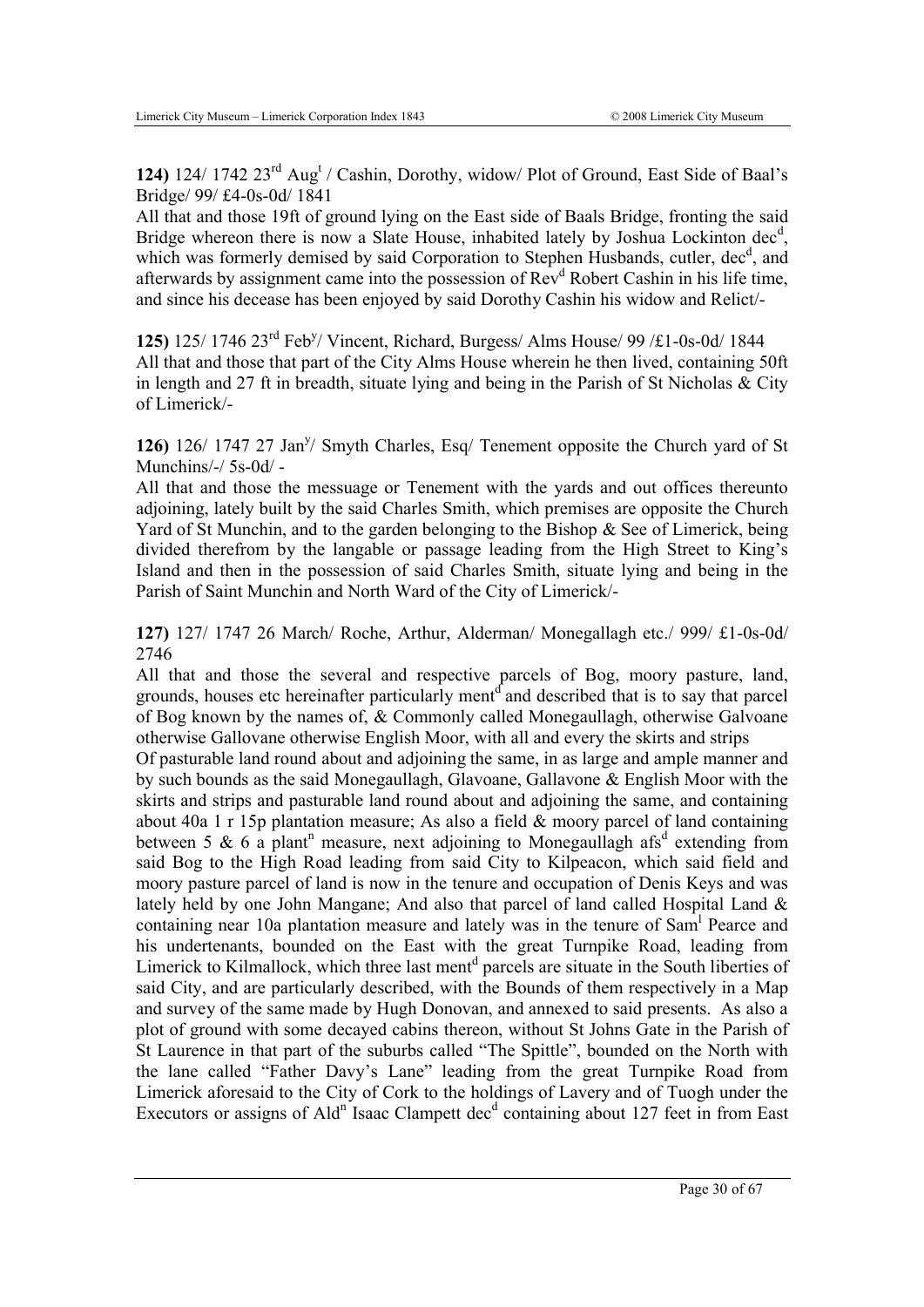to West, on the south with the ground commonly called St Laurence's Church Yard which is part of the holding of James Frost under the executors or assigns of the aforesaid Alderman Clampett, and continuing about 142 feet from East to West, on the South with the great Turnpike Road leading from Limerick to Kilmallock and containing about 278 feet from north to south in the front, and on the west with Lavery's holding under the executors or assigns of the aforesaid Alderman Clampett and containing about 299 feet from North to South on the back part or rear thereof, Also all that and those the several Tenements about eight in number together with the plots of ground behind the same and thereto belonging on the inside of St Johns Gate near and adjoining to the City Wall and extending from the corner of the Cittadel Battery to Johns Gate aforesaid, bounded n the West with the main Street aforesaid leading to said Gate, on the south with the City Wall, and on the East with the aforesaid Citadel Battery; Also all that and those the tenements yards and waste ground within Side of the West Water Gate then or lately in the occupation of John Graham, skinner, and Darby Quogh and extending from said West Water Gate Tower, to the House held by George Powell Clothier under Hezekiah Holland, and containing in length in the front from North to South about 49 feet, bounded on the West with the City Wall & on the East with the lane leading from said Water Gate to the Diocesan School House now held by the Rev<sup>d</sup> James Ingram; Also that parcel of ground at the lower end of the lane called "New Gate Lane", on which then stood a House in the occupation of Mr Cornelius Parker & Co, called City Brewery Office or accounting House, and a Coach House in the occupation of Dean Massy and two stables in the occupation of Paul Moynehan, and the Rev<sup>d</sup> Williamson Wight about 80 ft 7inc in length from East to West, and 10 ft in breadth from North to South and bounded on the West by the City Wall on the East and South by the Deanery Yard, on the north by the lane leading from the main Street to New gate commonly called New Gate lane And also all that and those the stripe of ground, and range of cabins thereon which lie between the two gates going to the little Island next the City Wall and opposite to the Chancellors Garden containing from East to West about 130 ft and then of late in the occupation of Patrick Wallis Also a fled lying on one side of the Road leading from the City to Kilmallock on the West and the ditch called Clino on the East which field or park is bounded by Latulla & then in the occupation of the said Joseph White Merchant. All which were formerly with other Lands demised by the Corporation to Gerald FitzGerald late of Ballyguard in the County of Limerick Esq<sup>re</sup> deceased for the term of Eighty one years which lapsed on the 25th day of March 1745 and during the said Term occupied by said Gerald Fitzgerald or his assign/-

**128)** 128/ 1747 2nd April/ Davis, Robert, Burgess/ Field in the little Island 1¼a/ 999/ £1- 2s-9d/ 2746

All that field situate lying and being in the Little Island containing about one and a quarter more or less, bounded on the north with the Canal, on the West with the gardens and holdings in the tenure of John Ingram Burgess under the Corporation on the south with another canal opposite the Little Island Gate and on the East with that part of the Shannon called the Abbey River and then in the actual possession of said Robert Davis before the perfection of said presents/-

**129)** 129/ 1747 June/ Vincent, Richard, Burgess/ Almshouse Garden (part of)/ 99/-/ 1846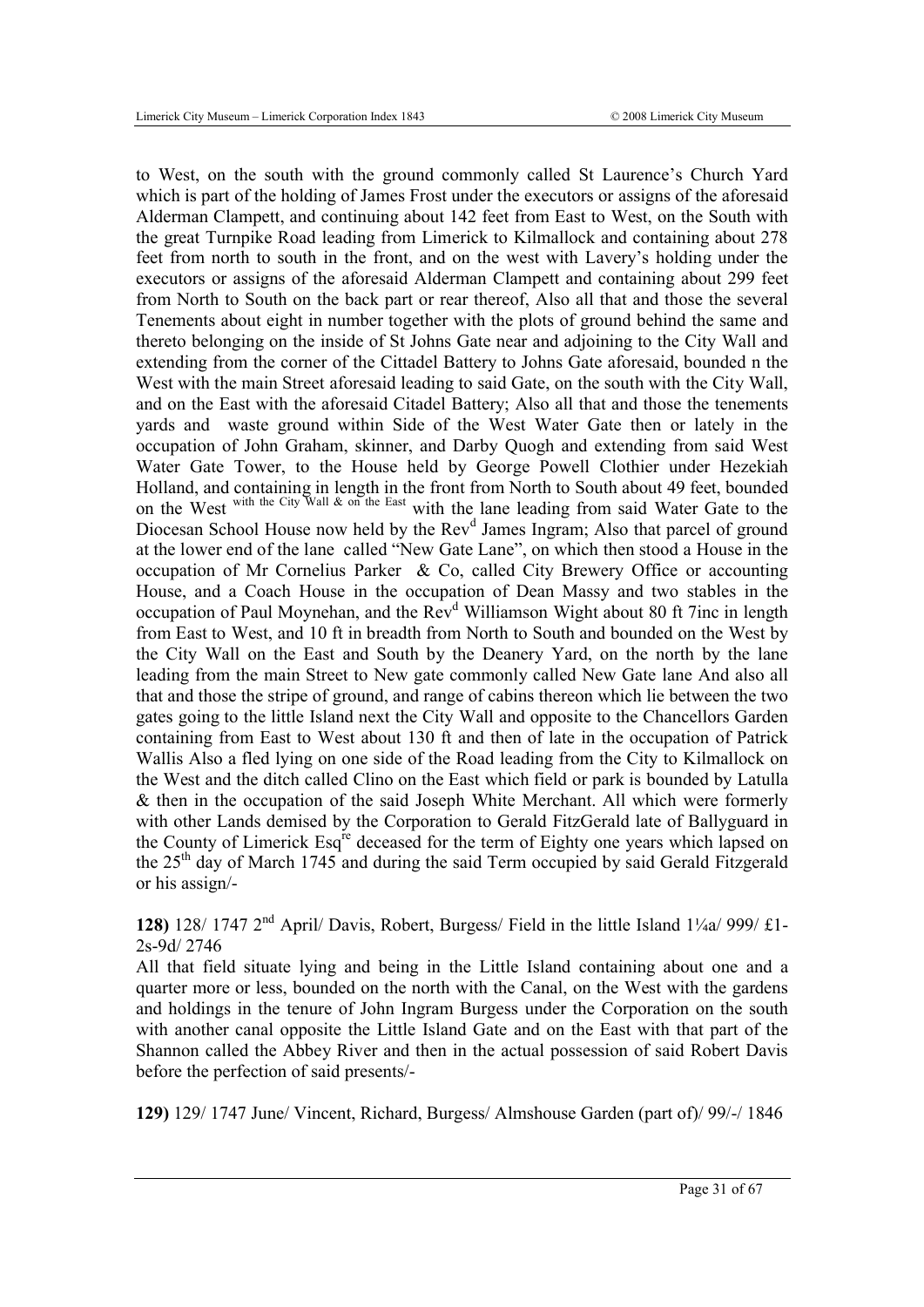All that the waste plot of ground part of the City Alms House Garden containing in length 70ft from East to West and in breadth 60 ft from North to South bounding on the West side with the City wall, on the East side with part of the said Alms House Garden, on the north with a wall which divides said garden from the Cockpit yard and five alley now in the occupation of David Mahony  $\&$  on the south with the Wall which divides the said Alms house Garden from the garden belonging to the Archdeacons house, situate in the parish of St Nicholas & City of Limerick/-

# **130)** 130/ 1747 10th June/ Roche, Arthur, Esqre/ Latulla Fields/ 999/ £2-0s-0d/ 2750

All that and those the fields commonly called and Known by the name of Latulla Fields formerly demised to Hester Monsell widow, with the waste piece of ground adjoining the same extending to the High Road and the Little Field or Meadow adjoining the Blackboy Turnpike Gate whereon the Turnpike House is built containing in the whole 11a 2 r 15p more or less, situate lying and being in ht e South Liberties of the City of Limerick on the east side of the road going to the flanker House mearing and bounding on the north with a strip of ground in possession of said Arthur Roche by virtue of a Lease from the said Corporation thro' which said strip of ground a narrow Road had been lately made by the said Arthur Roche leading to part of the same premises and to the Lands of Singland, on the West with the Turnpike Road leading to Kilmallock and on the south partly with the road leading from the said Turnpike Road to Ballysimon and partly with some of the Corporation Land in the possession of the Representatives or assigns of Alderman Hezekiah Holland dec<sup>d</sup> and then in the possession of Zachary Jackson/-

#### **131)** 131/ 1747 12th June/ Ingram, John, Burgess/ Little Island etc/ 999/ £1-0s-0d/ 2746

All that and those the Island commonly called the small or little Island {except the small field or meadow containing about  $1/4$  a in the tenure of Robert Davis Burgess under the Corporation} mearing and bounding on the West with the Town Wall, on the north with the canal or channel leading from the Barrack Wall to that part of the River Shannon called the Abbey River on the east with said Field or meadow in the tenure of said Robert Davis, and on the South with the Lane a passage extending in a direct line from the Little Island Gate to another canal or channel on the south side of said field or meadow leading to said Abbey River, situate in St Mary's Parish and middle ward of said City, And likewise all that and those a plot of ground with some tenements and decayed cabins thereon lately in the occupation of Richard England under the Representatives of Gerald FitzGerald Esq<sup>re</sup> late Lessee under the Corporation, situate in the Long Lane or langable leading from the West Watergate to the Diocesan School House, and so on to a Lane called Rosemary Lane extending from Mungret Lane to the Town Wall bounded on the south with said Lane called Rosemary Lane which is opposite to the Lane called Infirmary Lane leading to Mungret Lane, on the West with the Town Wall, on the North with a Little Lane or passage called Scabby Lane or Coumascarilagh leading to a garden in the occupation of  $Ja^s$  White Esq<sup>re</sup> Merchant, and on the East with said Long lane leading from West Water gate aforesaid to Rosemary Lane aforesaid containing in front to said long lane or langable leading from West Watergate afs<sup>d</sup> 74ft situate in the South ward, Parish of St John and Irish Town of the City aforesaid together with all ways passages etc all which etc situate in said Parishes of St Mary and St John and thereby demised by the Corporation were part and parcel of the lands etc demised by the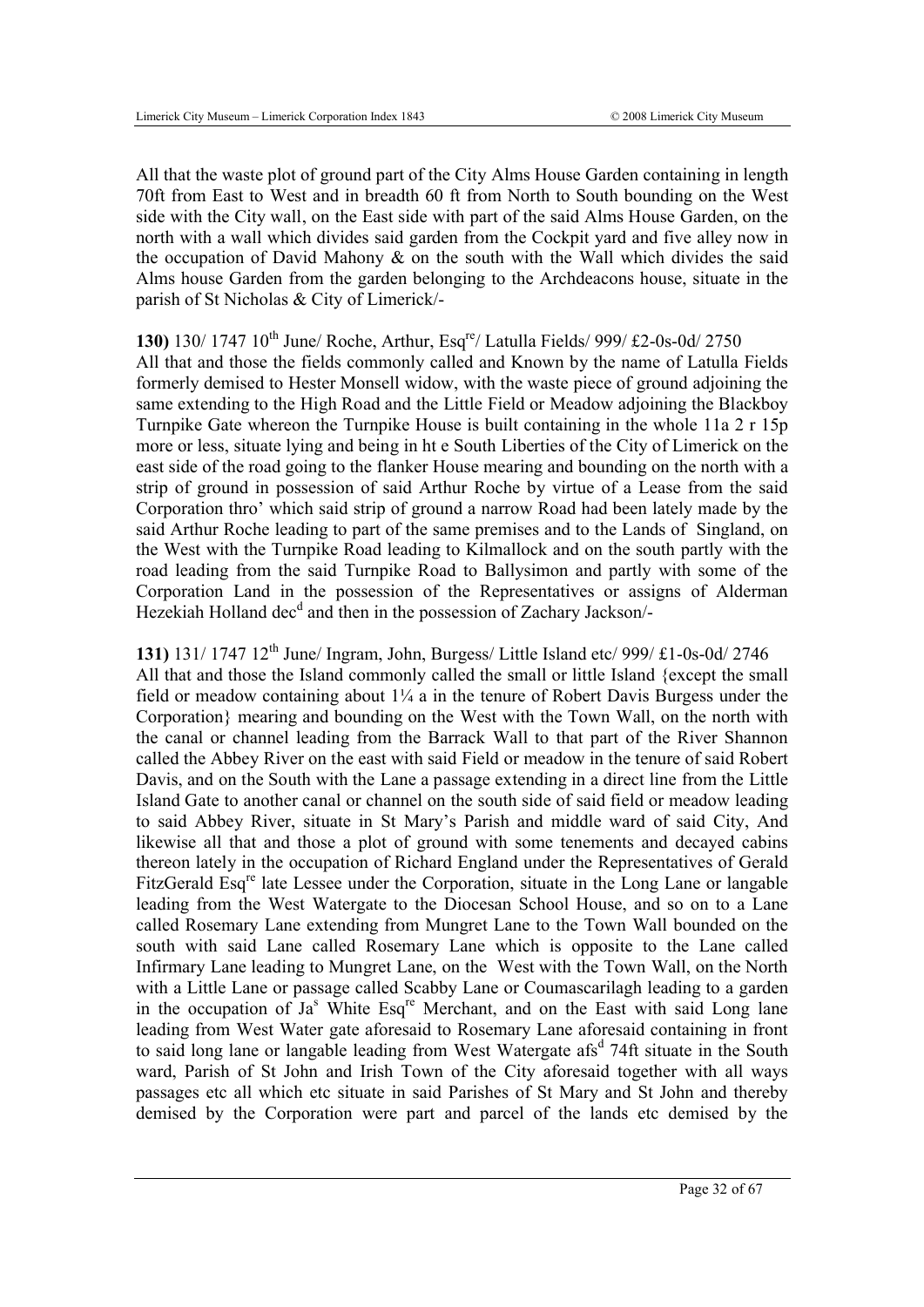Corporation by Deed of Lease to Gerald FitzGerald late of Ballynard in the County of Limerick Esq<sup>re</sup> deceased for the term of 81 years which expired the  $25<sup>th</sup>$  day of March 1745 and during said time occupied and enjoyed by said Gerald FitzGerald his Ex-ors adm-ors or assigns or his or their Tenants/-

132) 132/ 1747  $2<sup>nd</sup>$  July/ Long, Henry Ald<sup>n</sup> & o-rs/ McNamaras holdings etc/ 999/ £3-10s-0d/ 2746

All that and those the small house commonly called McNamaras holdings in Golden Mill Lane now called the City Brewery Lane with the waste plot and old walls thereto adjoining situate between the Chancellors house on the north and the gate leading to Bentleys Mills on the south on which several Tenements were built, likewise another plot adjoining to the Town Wall on which a still house was then Seated near said City Brewery. All which is situate in the Middle Ward, Parish of Saint Mary and City of Limerick which premises were demised by Lease to Thomas Maunsell Esquire for a term of years whereof many are yet unexpired, which said Lease by several Mesne conveyances came to and were vested in said Henry Long, John Long, Richard Vincent and George Waller/-

133) 133/ 1747 22<sup>nd</sup> Aug<sup>t</sup>/ Bindon, David, Burgess/ House in Quay Lane/ 999/ £9-12s-0d/ 2746

All that & those large Brick House in Quay Lane wherein the said David Bindon formerly lives and in which Geo. Sexton of said City Alderman then dwelled with the Cellars back House etc/-

**134)** 134/ 1747 18<sup>th</sup> Sept/ Sexton, Mary, Widow/ Small plot known as  $W<sup>m</sup>$  Creaghs garden/ 999/ 10s-0d/ 2746

All that small plot of ground in the South Liberties of the City without West Watergate Known by the name of  $W<sup>m</sup>$  Creaghs garden containing 1r 39p bounded on the East by Jacob Deaves' stone wall on the north East by part of mardyke on the north by Alderman Vincents garden Wall and Turret, on the north West by part of Mardyke, and on the west South West and South by part of Alderman Vincents Estate then in the occupation of Simon Kent/-

**135)** 135/ 1747 28th Sept/ Wight, John, Alderman/ Monabraher/ 999/ £10-10s-0d/ 2746 All that and those the several Lands etc hereinafter ment<sup>d</sup> that is to say the Common  $\&$ pasture of Lands called Monabraher situate in the north Liberties of said City on part whereof some cabins or tenements fronting the high road leading from Limerick to Ennis beginning at the Mayors stone and extending from thence on the north west side of the Road leading from there to the Watch House, and from said Watch House on both sides of the Causeway leading to Parteen together with the cabin a& small plot of Land backward of & adjoining the said Mayors Stone & likewise the small field called the Kercher on the south East side of said road leading to said Watch house  $\&$  adjoining north Prior's Land which said lands contain as by a map to said Lease annexed 87a 1 r 24p and which said lands on the north west side of said road leading from said Mayors Stone to said Watch House, {on part whereof the dwelling house and offices of the said John Wight near said Watch house were then built}as bounded by the Lands of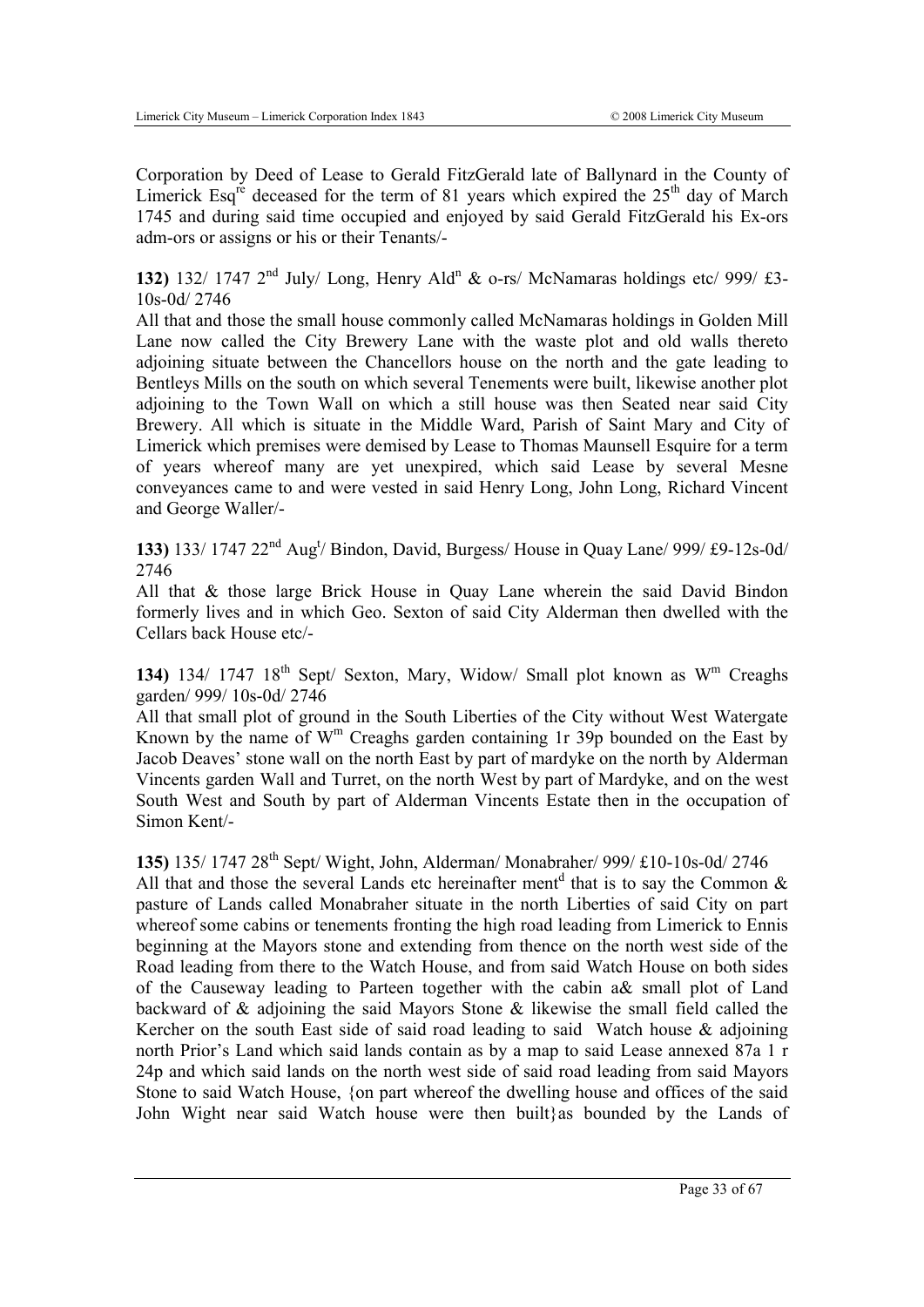Ballynanty Beg the Estate of the Earl of Shelbourne and the said Lands from said Watch house on both sides the Causeway leading from thence to Parteen are bounded on the North and North East with the Lands of Knocklisheen & Poliquin, on the East & south East with the River Shannon, on the south  $\&$  south west with the Glebe Lands of Killely, and by the Road leading from said Watch House on the lands of Ballinantymore, on the west and north west with the lands of Ballinanty more and Ballyrinan Bog; Also that & those the Sev<sup>1</sup> parts and parcels of land called the Croaght and other grounds thereunto belonging without Johns Gate in the South suburbs of the said City and lying on the East side of the Turnpike Road leading from said City to the City of Cork, on which several houses  $\&$  tenements were then built, cont<sup>g</sup> in front to said Road 173 feet and in depth on the north from the front to the back part, 215 feet,  $\&$  in depth on the South 159 feet, mearing and bounding on the West with the said Turnpike Road, on the north with the ground & tenement thereon in possession of Alderman Arthur Roche under this Corporation, on the East with the Road or passage leading to the Deanery land and on the South with the ground and tenements in possession of Henry Holland under the Corporation, Also the ground and stables without Thomond Gate containing in front to the River Shannon 68ft, and in depth 73ft and likewise the House adjoining the Town Wall, at the south end of the West Side of Baal's Bridge, with all and singular etc in as large and ample manner as the said Edward Wight in his life time or the said Ino Wight, since the Death of said Edward possessed and enjoyed the same/-

136) 136/ 1748 10 Jan<sup>y</sup>/ Bindon, David, Burgess/ House in Quay Lane/ 999/ 12s-0d/ 2746 All that and those the large brick House in Quay Lane in said City whereon said David Bindon formerly lived, and in which Alderman George Sexton then lived, and together with the Cellars, backhouse, rooms etc in as ample manner as the said David Bindon or any other Tenant or Tenants formerly held or enjoyed the same/-

**137)** 137/ 1748 4<sup>th</sup> March/ Stamer, Geo, Esq/ Ground etc north End of the Quay/ 999/ £5-0s-0d/ 2746

All that and those the several houses and waste ground behind the same at the North End of the Quay of the said City, betw<sup>n</sup> the Iron Grate & the Town Wall cont<sup>g</sup> in from length 123ft, and in breadth on the East end thereof 42½ ft, bounded on the East with said Iron Gate, on the West with said Town Wall, on the north with a wall called the old Town Wall, and on the south with the Quay, and partly with <sup>Bow</sup> Lane together with the plot of ground now the tan yards tenanted by John Taverner John, cont<sup>g</sup> backwards from said Tavener's dwelling House 100 ft, in length, and 47 ft in breadth, on the South End, and 8 feet on the north end; And also a strip of ground formerly parcel of a street or lane in the said City, called "Monks Lane" cont $\frac{3}{5}$  about 6 ft in length, and 87 ft in length which said premises are situate in the Parish of St Mary Middle Ward and City of Limerick, in as large, ample beneficial manner, as same were formerly set to William Yorke Alderman & since to  $\dot{W}^m$  Stamer Esq dec<sup>d</sup> father of said George/-

**138)** 138/ 1748 15 March/ Sargent, Peter, Burgess/ Cloon & Monamucky/ 999/ £12-0s-0d/ 2746

All that and those the  $sev^1$  and respective parts, parcels and pieces of profitable and unprofitable ground hereinafter ment<sup>d</sup> that is to say one piece or parcel of land called The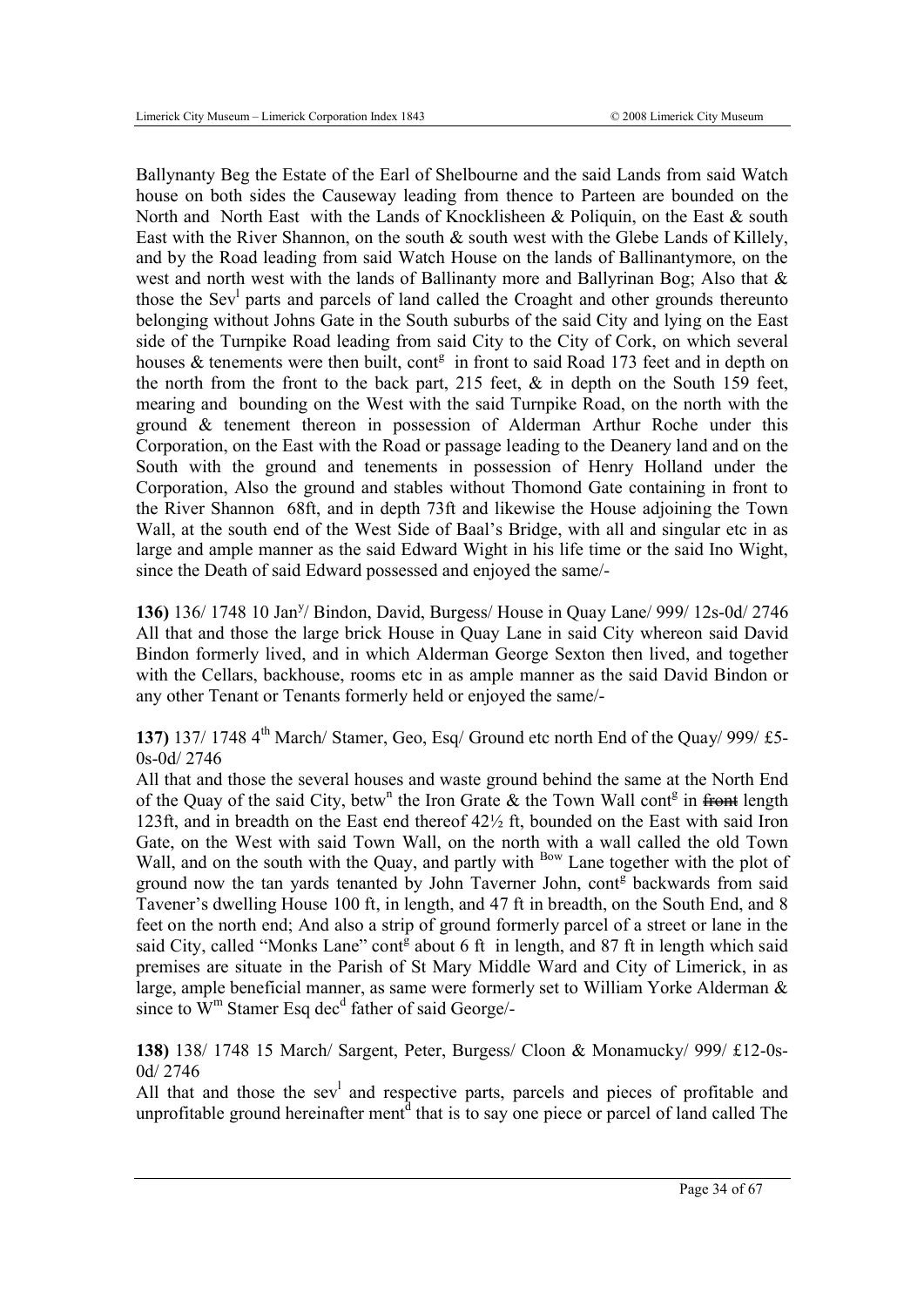North Cloon or Old Gallows Green cont<sup>g</sup> 8a 3r 7p and also and together with the Island or Bog of Mona Mucky, otherwise Labinamucky thereunto adjoining, whereon the tide now overflows cont<sup>g</sup> 11a 3r 6p and all the waste ground between the said Bog and East Water Gate cont<sup>g</sup> 1r 12p All which said lands and Bog were formerly in the tenure and occupation of Christopher White deceased  $\&$  lately possessed by his oldest daughter Elizabeth Bartley widow dec<sup>d</sup> and also that part of the South Cloone o-rwise Rockstown lately in the tenure and Occupation of Ald<sup>n</sup> Francis Sargent, & his undertenants cont<sup>g</sup> 3a 1r 9p all which said several & respective lands, Island or Bog are meared & bounded on the north with the broad trench from thence to deep hole, commonly called Poulavadanna, on the south partly with the Turnpike road leading from John's Gate to Groody Turnpike Gate and partly with some holdings lately in the possession of  $Will<sup>m</sup>$ Franklin deceased, and then possessed by the Repts or assigns of the said Will<sup>m</sup> Franklin and the Rampart as far as the City Wall, on the East partly with the holding of Rich<sup>d</sup> Harold, being Ingoldsby's Estate and partly with the Watercourse running between said demised premise and the said Rich<sup>d</sup> Harolds garden and part of said Richard Harolds Malt House and partly with a piece of ground lately in the possession of the said William Franklin containing 37p including the Cabins thereon & on the West partly with the yard now in possession of William Kent being part of the Corporation Estate & partly with the Strand between said yard, and the River Shannon, and partly with the Road leading from said Turnpike Road by said demised premises, and partly with the City Wall cont<sup>g</sup> in the whole  $24a$  34p plant<sup>n</sup> measure more or less, as by said map thereunto annexed, situate outside East Water Gate and in the South liberties of said City/-

#### **139)** 139/ 1748 6th May/ Sargent, Peter, Burgess/ Cloon/ 999/ 5s-0d/ 2747

All that part of the Cloon otherwise Rockstown, then in possession of said Francis Sargent, cont<sup>g</sup> 2a more or less mearing and bounding on the south with the High Road from Saint Johns Gate to Penny Well, on the West with the High Road from East Watergate to Penny Well, on the north with James Berkley;'s holdings and on the East with the part of said Cloon, lately in possession of Ald<sup>n</sup> Wm Franklin deceased in as full & ample manner as same has been enjoyed by said Francis Sargent and his undertenants/-

#### **140)** 140/ 1748 24 Nov/ Roche, Arthur Esq/ Monygaullagh etc/ for ever/ £8-10s-0d/-

All that and those that parcel of Bog known by the names of and commonly called Monegaullagh, o-rwise Galvoane o-rwise Gallavone & o-rwise English Moor, with all and Every the skirts and strips of pasturable land round about and adjoining the same as the said Monegaullagh etc have been distinguished for several years past, containing about 40a 1r 15p plantation measure, as also a field and moory parcel of land cont $\bar{g}$ between 5 & 6 a plantation measure next adjoining to Moneygaullagh afs<sup>d</sup> extending fro said Bog to the High Road leading from said City to Kilpeacon, and then in the tenure & occupation of Denis Keys, and then lately held by one John Mangane; as also that parcel of land called Hospital land, with the houses etc thereunto belonging con<sup>g</sup> near 10a plantation measure & lately was the tenure of Samuel Pearce, and his undertenants bounded on the East with the great Turnpike Road leading from Limerick to Kilmallock which three last ment<sup>d</sup> parcels are situate in the south liberties of said City are parts and parcels of the Corporation Estate, and as particularly describe with the bounds of them in a Map and Survey thereof for that purpose made by Hugh Donovan Surveyor & thereunto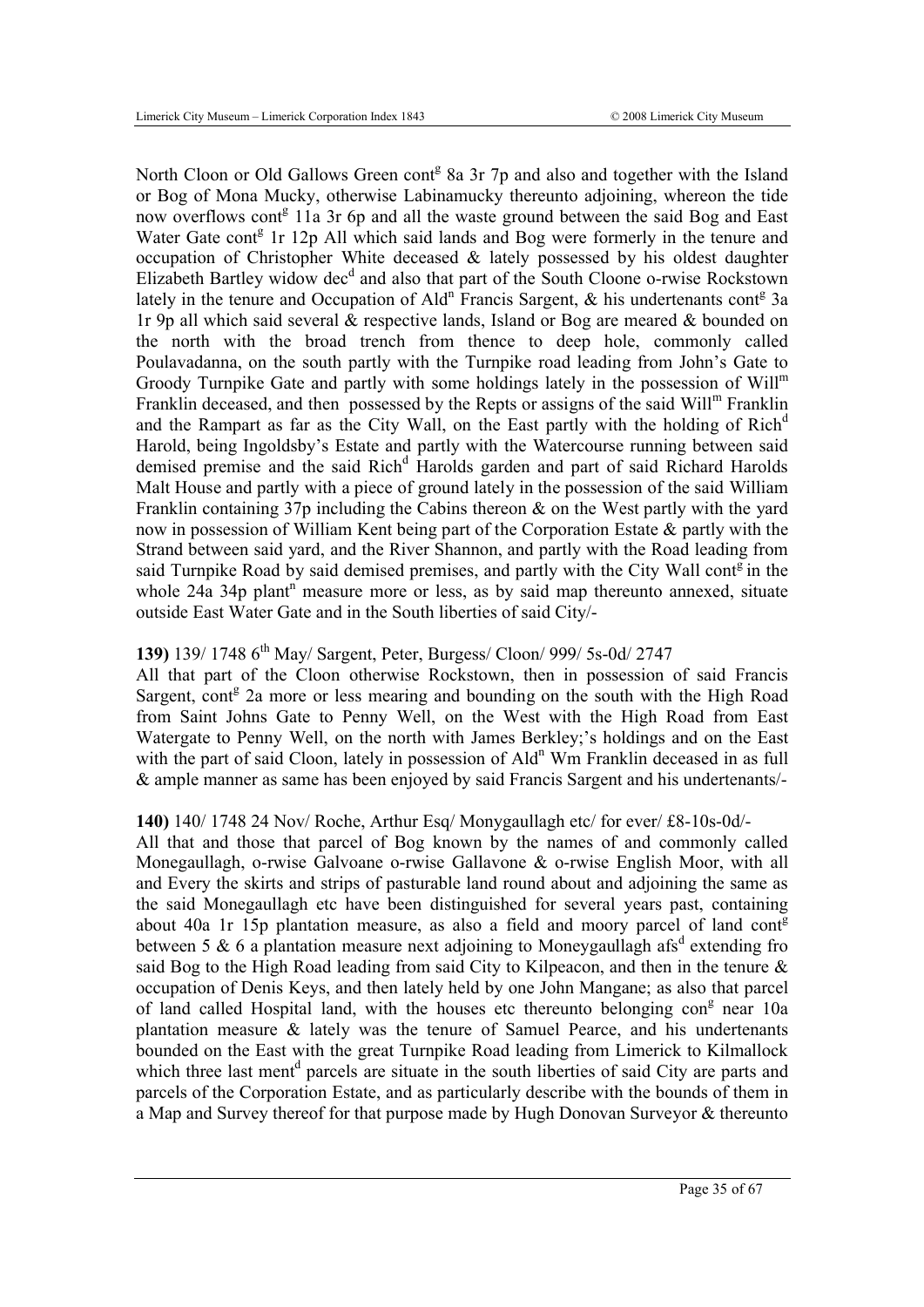annexed. As also a plot of ground with some decayed Cabins thereon without John's Gate in the Parish of St Laurence in that part of the suburbs called the Spittle, bounded on the north, with the lane called Father Davy's Lane leading from the great Turnpike Road from Limerick afs<sup>d</sup> to the City of Cork, to the holdings of Lavery, and of Tuogh under the Executors or assigns of Ald<sup>n</sup> Isaac Clampett dec<sup>d</sup>, containing about  $127\frac{1}{2}$  ft from East to West, on the South with the ground commonly called St Laurence's Church Yard, which is part of the holding of James Fox under the Executors or assigns of the aforesaid Alderman Isaac Clampett & contains about 152 ft from East to West on that side, on the East with the great Turnpike Road leading from Limerick to Kilmallock & contains about  $278$  ft from north to south in front<sup>d</sup> on the West with Laverys holdings under the Executors or assigns, of the afs<sup>d</sup> Alderman Isaac Clampett & containing about 299 from North to South on the back part thereof: And also all that & those the several Tenements 8 in number with the plots of ground behind the same & thereunto belonging on the inside of St Johns Gate near & adjoining both the City Wall & extending from the corner of the Cittadel Battery to John's Gate afs<sup>d</sup>, bounded on the West with the main street leading to said Gate, on the south with the City Wall & on the East with the aforesaid Cittadel Battery; And also all that and those the tenements yard and other waste ground within side of West Water Gate which now or lately were in the occupation of John Graham, Skinner and Darby Tuogh, mason & extend from said West Water Gate Tower to the House or tenement then held by Geo. Powell clothier under Hezekiah Holland and contains in length in the front from North to South about 49¼ ft and bounded on the west with the City Wall, and on the East with the lane leading from said Water Gate to the Diocesan School House then held by the Rev<sup>d</sup> James Ingram, Also that parcel of ground and tenements thereon at the lower end of the Lane called New Gate lane, on which did stand a house in the occupation of Henry Long, Alderman & Company, called the City Brewery office& counting House; and a coach House in the occupation of Dean Massy, and two stables in the occupation of Paul Moynehan & of the Revered Williamson Wight, which premises are about 80ft 7 in: in length from West to East and 10 ft in breadth from North to South and bounded on the West by the City Wall, on the East and South by the Deanery yard, on the north by the lane leading from the Main Street to New Gate, Commonly called "New Gate lane" And also all that and those the strip of ground & range of Cabins thereon which lie between the two gates going to the Little Island next to the City Wall & opposite to the Chancellor's garden, cont<sup>g</sup> from East to West about 130 feet and now in of late in the occupation of Patrick Wallace; And also one small strip of ground without the Island Gate cont<sup>g</sup> about 80 yards in length mearing with the highway going to the King/s Island & formerly the tenure of Stephen White FitzRobert, part of which was under the Lord of Thomond's stable, bounded n the West with the River Shannon, on the south partly with the strand  $\&$  partly with the new Canal lately made by General Pearce, on the East with the Road leading to the Kings island, and on the north with Thomas Ross' bleach yard, All which said last mentioned premises were demised by said Corporation to Gerald FitzGerald late of Ballynard in the County of Limerick Esq<sup>e</sup> for 81 years which expired  $25<sup>th</sup>$  March 1745 and also all that and those the fields commonly called & known by the name of Latulla Fields formerly demised to Hester Monsell widow with the waste piece of ground adjoin<sup>g</sup> the same, extending to the High Road and the little Field or Meadow adjoining the Blackboy Turnpike Gate whereon the Turnpike House is built containing in the whole 11a 2r 15p mor or less, and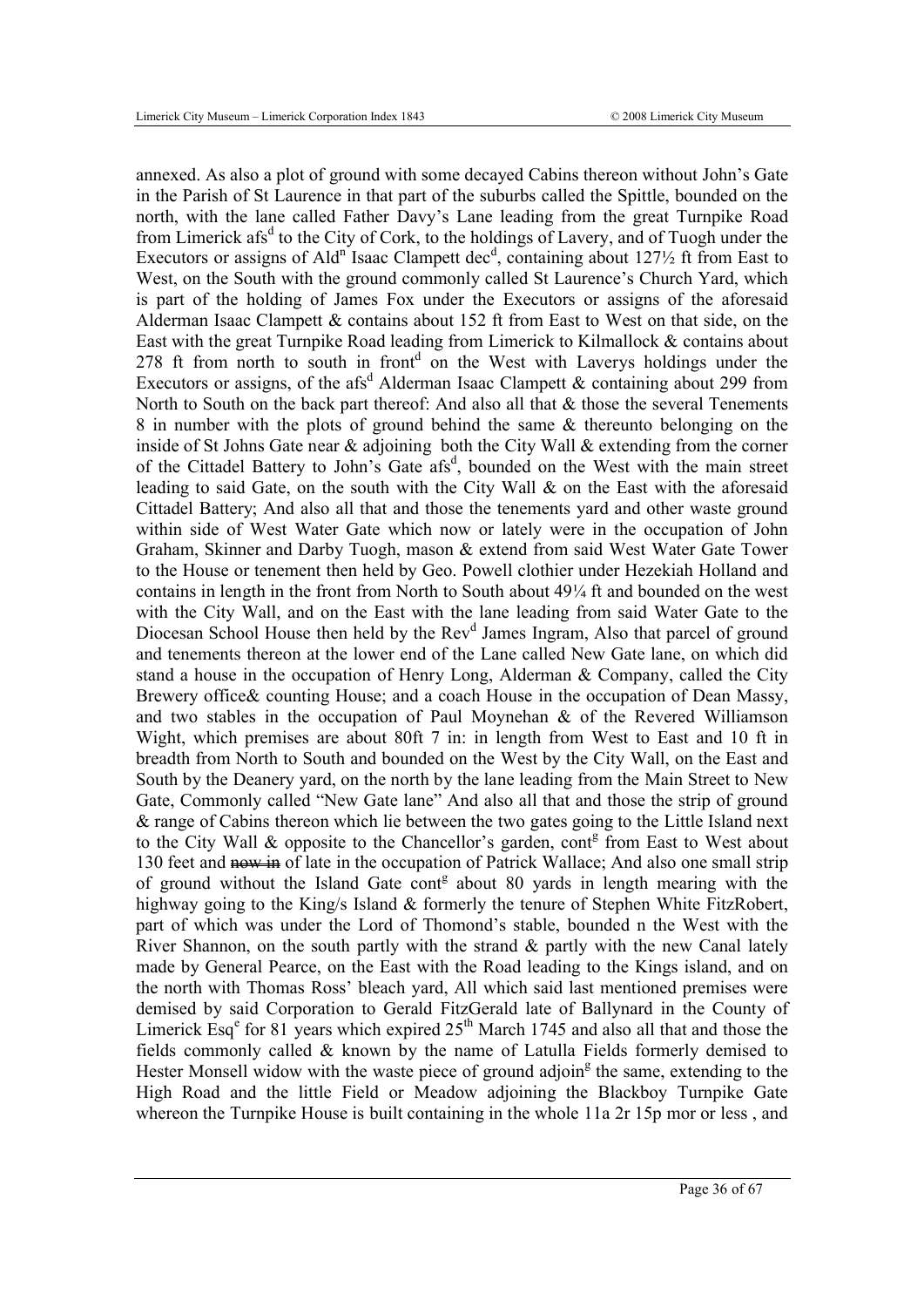are particularly described in a Map or Survey of same made for that purpose by Hugh Donovan, Surveyor and thereunto annexed, situate in the South Liberties of the City of Limerick, on the East side of the Road going to the Flanker House mearing on the north with a strip of ground in possession of said Arthur Roche by virtue of a lease from said Corporation through which a strip of ground in possession of said Arthur Roche by virtue of a lease from said Corporation through which strip of ground, a narrow road has been lately made by the said Arthur Roche leading to part of the said premises, and to lands of Singland, on the East with the lands of Singland, on the West with the Turnpike Road leading to Kilmallock, and on the South with some of the Corporation land in the possession of the Representatives or assigns of Ald<sup>n</sup> Hezekiah Holland, dec<sup>d</sup>, and then in the occupation of Zachary Jackson: And also all that and those the following several parcels of waste ground belonging to the said Corporation & whereon were then sev houses, thatched Cabins lanes front and back streets, fences, ditches, gardens a Pound and other buildings & improvements that is to say a Piece of ground fronting the street without St John's Gate next adjoining to the holdings formerly of Bryan Rourke's dec<sup>d</sup> now in tenure of Fra<sup>s</sup> Courtney Clothier & o-rs in breadth 32ft, from the said Fra<sup>s</sup> Courtneys hold $g$ <sup>gs</sup> into the front and backward bounding with the late holdings of Philip Tomlinson dec<sup>d</sup>, and then belonging to his Grandson John Henderson Currier, a piece or strip of ground without said Gate opposite the House known by the name of the Harrow, cont<sup>g</sup> 40 ft in breadth inward from the high Road leading to Kilmallock  $\&$  in length from the said Harrow to the land called Greenland formerly in the occupation of Sam<sup>l</sup> Curthoyse  $dec<sup>d</sup>$  and then in the poss-on of said Martha Smith and her under tenants beginning on the north & extending all along in a direct line from said Harrow to Latulla Fields, southwards bounding on the West with the High Turnpike Road, and on the East so far as with the Gallows Green and the remai<sup>g</sup> part from the Pound, on the East with Doctor Amos Vereker's Land, part of Singland, always leaving 50ft clear between the s<sup>d</sup> Harrow and the Pound for a high Road to go to Gallows Green as also the  $s<sup>d</sup>$  strip of land held formerly by the said Samuel Curthoyse from Capt. Thomas Green called Greenland afores<sup>d</sup>, And also a small piece of Corporation land lying without St John's Gate being 14 yards in length fronting the street mearing on the south with another piece of the same ground, which Ald<sup>n</sup> Robert Smith held from said Corporation  $\&$  ever since his decease in the tenure and occupation of said Martha Smith and her undertenants on the East with the Dean's land and on the West with the old Market place all which are situate in the South Suburbs and Libeties of Limerick: And also a small piece of ground without St Johns Gate part of the Croatagh adjoining to the House where Michael Hines dec<sup>d</sup> lived & whereon were then built sev<sup>1</sup> new slate  $\&$  thatched Houses and Cabins and tenements by James Buckley Carpenter & others of the said Arthur Roche's tenants, who held the same by lease from said Corporation cont<sup>g</sup> from North to South in the front 153 feet,  $\&$  from East to West 77ft more or less bounding in the north with the Town Wall next to the  $s<sup>d</sup>$ Johns Gate, on the South with the Road leading to Penny Well, on the West with the Road leading to Cork  $\&$  on the East partly with the holdings of  $W^m$  Fowles, and, and the Counterscarp of the Rampart joining the Town Wall, also situate in the South suburbs if s<sup>d</sup> City of Limerick; and also a small slate house without s<sup>d</sup> Thomond Gate wherein Rob<sup>t</sup> Dunbar lately lived cont<sup>g</sup> in length 26 ft 6in  $\&$  in breadth 25 ft, situate in the north suburbs of the City of Limerick bound on the north with the slip leading to the River on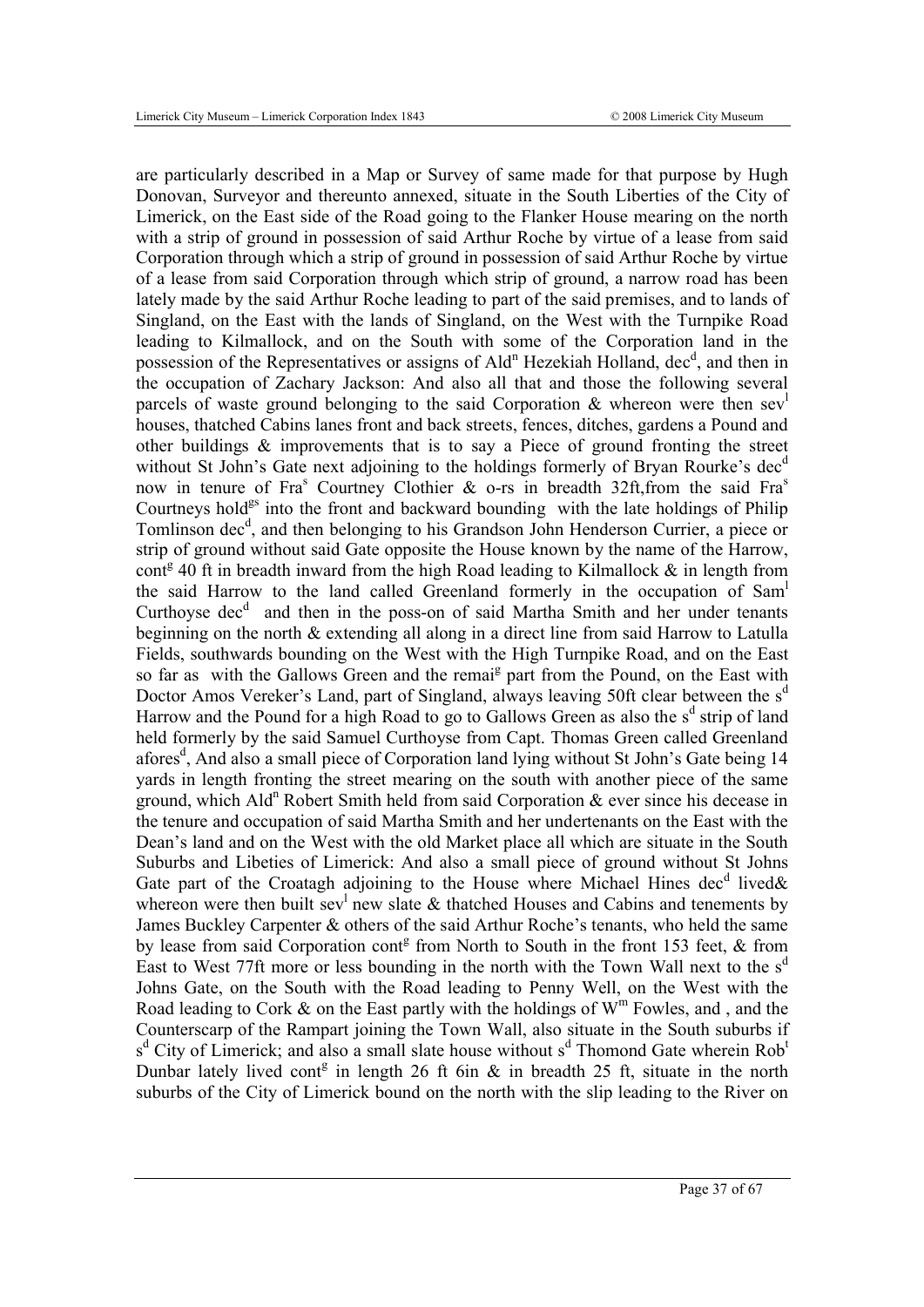the South with Patrick Hallorans house Known by the Sign of the Bear, on the East with the River Shannon  $\&$  in the West with the High Street  $\&$  [line omitted in photocopy]/-

# 141) 141/ 1748 22<sup>nd</sup> Dec<sup>r</sup>/ Wight, John, Aldn/ Monebraher/ 999/ £5-5s-0d/ 2747

All that and those the commons & Pasture of Land called Monebraher situate in the North Liberties of said City on part whereof are some Cabins or Tenements fronting the high Road lead<sup>g</sup> from Limerick to Ennis beginning at the Mayors Stone & extending from thence on the North West side of the Road leading to Parteen together with the cabin from thence to the Watch House & from said Watch House on both sides of the Causeway leading to Parteen together with the Cabin & small plot of land backward of and adjoining said Mayors Stone and likewise the small field called the Kercher on the south side of the said Road leading to the said Watch House and adjoining the North Priors Land which said Lands contain {as by a map or survey thereof lately taken and thereunto annexed} 87a 1 r 24p more or less and which on the north west side of said Road leading from said Mayors Stone to said Watch House {on part whereof the dwelling house & out offices of said John Wight near said Watch House were then built}are bounded by the lands of Ballynantibeg the estate of the Earl of Shelbourne  $\&$ said land from said Watch house on both sides the Causeway leading from thence to Parteen are bounded in the north & North East with the Land of Knocklisheen & Polequin on the East  $\&$  South East with the River Shannon on the South  $\&$  South East with the Glebe Lands of Kilteely & the bye road leading from said Watch house to the Mansion house of Ballynanty<sup>more</sup> with all singular houses etc/-

# 142) 142/ 1748 22<sup>nd</sup> Dec<sup>r</sup>/ Ingram John, Alderman/ Little Island/ 999/ £1-0s-0d/ 2747

All that and those the Island commonly called the small or little Island, except the small field or meadow part of said Island,  $\text{cont}^g$  about  $1\frac{1}{4}$  in the tenure of Robert Davis Burgess under the Corporation situate in the parish of St Mary & Middle Ward of the City of Limerick afs<sup>d</sup>  $\&$  mearing and bounding on the west with the Town Wall on the north with the canal or channel cut or leading from the Barrack Wall to that part of the River Shannon called the Abbey River, on the East with the said field or meadow in the occupation of said Robert Davis, and on the South with the lane or passage extending from the little Island Gate to another Canal or Channel on the south side of said field or meadow leading to said Abbey River, and on the South side of said Lane or passage is the Estate of Edmond Sexton Pery Esq<sup>re</sup> together with all ways  $\&$  which said little Island and premises are part & parcel of the lands & tenements demised by said Corporation by lease to Gerald FizGerald late of Ballynard in the Co unty of Limerick Esq<sup>re</sup> dec<sup>d for the term</sub></sup> of 81 years which expired on the 25th day of march 1745 & during said term occupied by said Gerald

FitzGerald and his undertenants/-

143) 143/ 1748 22<sup>nd</sup> Dec<sup>r</sup>/ Ingram John, Alderman/ Plot of Ground in the Langable/ 999/ 5s-0d/ 2747

All that & those a plot of ground with some decayed cabins thereon lately in the occupation of Richard England under the Reps or assigns of Gerald FitzGerald, situate in the Long lane or Langable leading from West Water Gate to the Diocesan School House, and so on to a lane called Rosemary lane, which extends from Mungret lane to the Town Wall which said plot of ground cabins & premises are bounded on the south with said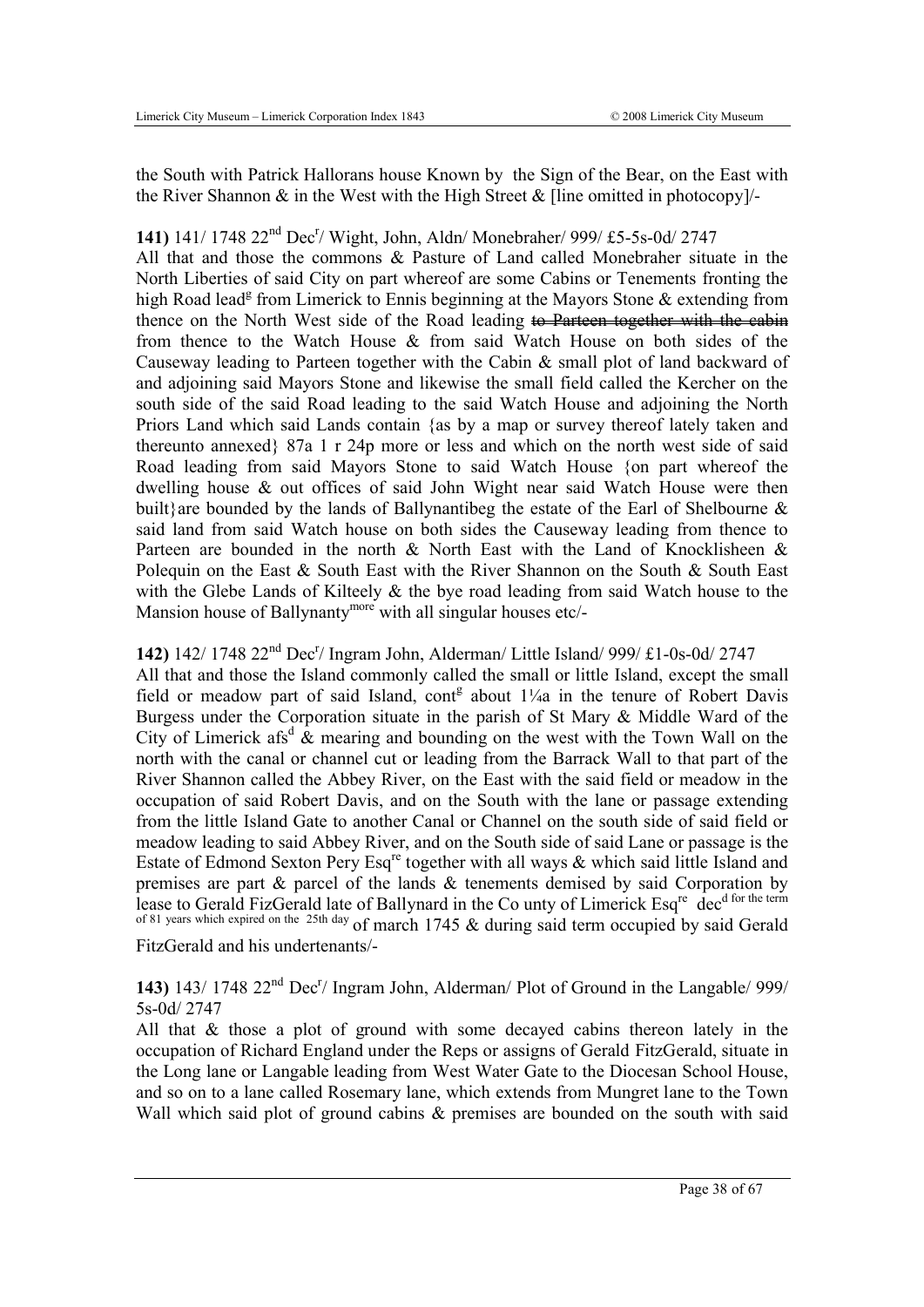Rosemary Lane & which is opposite the lane called Infirmary Lane leading to Mungret lane aforesaid , on the west with the Town Wall, on the North with a little Lane or passage called Couna Searclagh or Scabby Lane leading to part of said demised premises and a garden plot lately in the occupation of Joseph White Merchant, then in the occupation of Philip Reilly Shopkeeper, and in the East with said Long lane or langable leading from West Water Gate aforesaid to Rosemary Lane afs<sup>d</sup> cont<sup>g</sup> in front to said Long lane or langable lead<sup>g</sup> from West Water Gate afs<sup>d</sup> 74 feet or thereabouts more or less situate in the South Ward, Parish of St John and City of Limerick afs<sup>d</sup> which said premises are part and parcel of the premises formerly demised by lease to Gerald FitzGerald for 81 years which expired within year 1745/-

**144)** 144/ 1752 18 March/ McNamara, Mat, Esq, Counsel at Law/ Gortnemanagh etc/99/ £20-0s-0d/ 1844

All that and those the Town & lands of North & South Gortnemanagh, the Park lately called Stephen Meagher's Park and the two Gortgears containing by estimation 25a profitable land s more or less as same is described in a Map or Survey thereof by Hugh Donovan School Master or Surveyor then in the hands of the Chamberlain of the said City/-

**145)** 145/ 1752 18th March/ McNamara, Mat, Esq, Counsel at Law/ Spittle Lands {part of} 14a/ 99/ £14-0s-0d/ 1843

All that and those that part of the Spittle lands formerly held by John Hull Shoemaker, & lately by John Mungane under Ald. Francis Sargent cont<sup>g</sup> about 14a profitable land more or less as said Mat McNamara then held and enjoyed the same/-

**146)** 146/ 1757 29th Oct./ Smyth, James Esq/ Plots of Ground on the Quay/ 999/ 1s-0d/ 2756

All that and those that piece of waste ground situate on the Quay of Limerick between the Watch House & the Forge called McDougall's Forge containing in front to the Ouav 32ft 6 in <sup>or thereabouts and in the Rear also 32ft 6in and in depth bounded by said Watch House 41 ft 1 in or</sup> thereabouts & on the south bounded by said forge 30 ft or thereabouts more or less/-

**147)** 147/ 1757 1<sup>st</sup> Nov/ Bishop of Limerick/ Plot of Ground back of and adjoining the garden Wall of the see/ 999/-/ 2756

All that and those that piece of ground as far as low water Mark backw<sup>d</sup> of and adjoining the tower garden Wall belonging to the See of Limerick & likewise backward of and adjoining St Munchin's Church Yard  $&$  extend<sup>g</sup> from the north end of said Garden to Thomond Bridge, situate in the Parish of St Munchin and northward of the City of Limerick/-

**148)** 148/ 1758 5th Sept/ Vincent, John, Burgess/ Mardyke Bower Keogh etc/ 999/ £3-0s-0d/ 2757

All that and those the said Lands of Mardyke & the Common pasture & waste plots of land without West Water Gate by the name of Bower Keogh, Bowerard & Travator Commonly overflown by the Tides cont<sup>g</sup> 3a or thereabouts more or less in as large  $\&$ ample a manner as they were formerly set to  $s<sup>d</sup>$  John Vincent, the Elder, bounded on the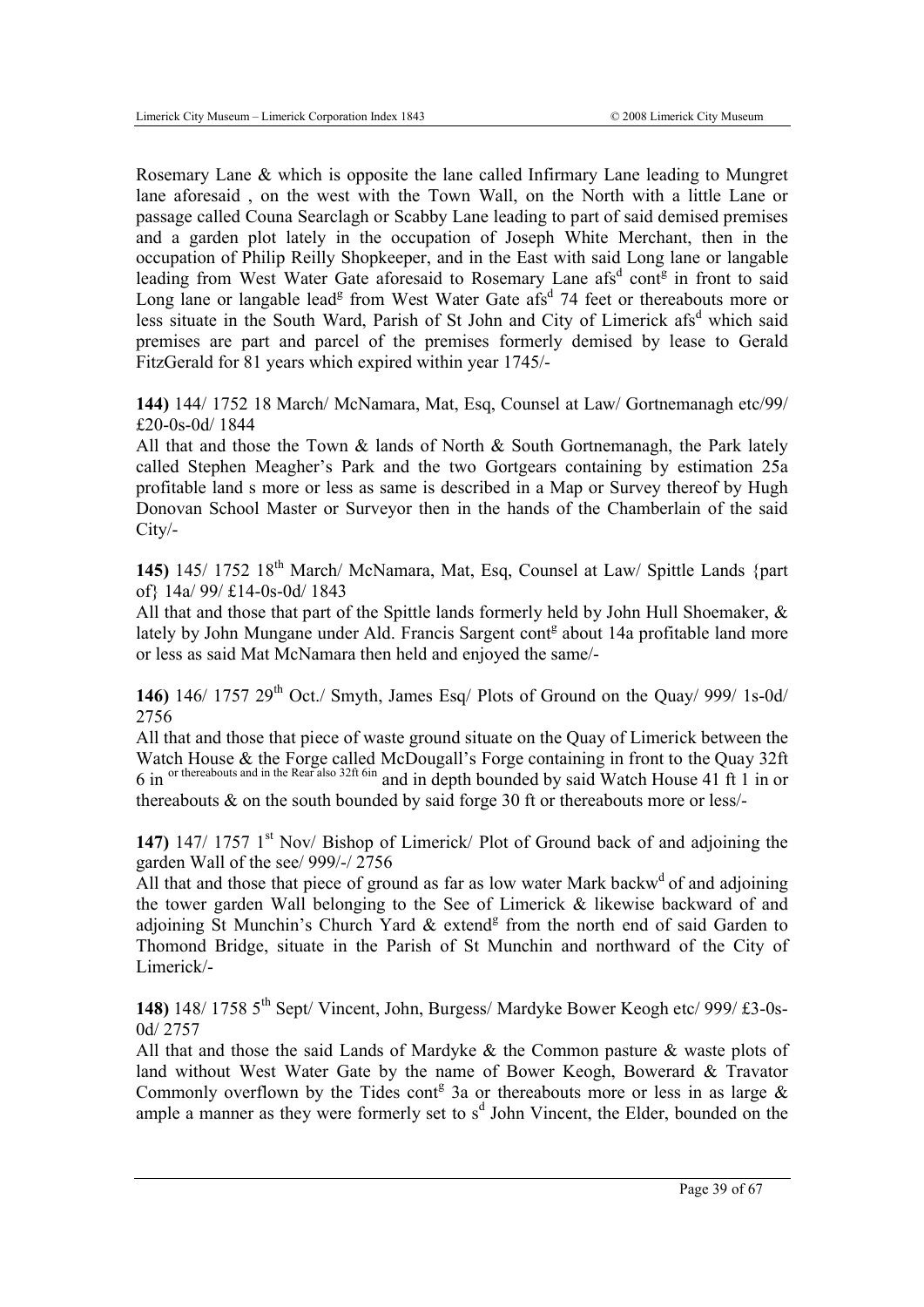west and North with the said River Shannon & also the waste lot of ground adjoining said Commons called and known by the name of The Wilderness which bounds with the High Road from the dwelling House formerly of Mr James Moody to Garners Mills excepting and always reserving out of said demise that part of said Common which lies between the High Road from said Water Gate to the said Garners Mills, and also saving and reserving to the said Corp<sup>n</sup> & their successors free liberty at their pleasure to walk bleach & use all lawful exercises on so much of said premises as was not already quayed or should not thereafter appropriate to the use of a Custom House as afs<sup>d</sup> until one or more Quay or Quays should not thereafter be made thereon which should extend at least 20ft in depth from the Wall wherein such Quay or Quays there was or were or thereafter should be enclosed from said River & which Quay or Quays, excepting said Custom House Quay should always remain open for the use of all Merchants and Traders they paying to said John Vincent his exec<sup>s</sup> admin<sup>s</sup> and assigns a reasonable Quayage for the use thereof in trade, it being the best interest  $\&$  meaning of said presents that it should  $\&$  might be lawful to offer to enclose any part of said lands of Mardyke that he or they should think proper for the separate use of a Custom House  $\&$  Custom House Ouay  $\&$  Collectors House and office  $\&$  that 50ft at least in depth from s<sup>d</sup> River of the said rem<sup>r</sup> of s<sup>d</sup> lands of Mardyke  $& 20$ ft at least in depth from the said River of all the rem<sup>r</sup> afs<sup>d</sup> premises should remain open for the benefit of trade/-

**149)** 149/ 1766 22nd March/ Russell, Francis/ Plot of ground on the new Quay/ 999/ 2765 All that and those that piece of ground on the new Quay called Lock Quay whereon said Francis Russell hath lately built several houses, mear<sup>g</sup>  $\&$  bound<sup>g</sup> on the north with said new Quay, on the South with the lane or passage leading from the Main St of the Irishtown to Old East Water Gate, on the East with a passage leading from the said Quay to East Water Gate afs<sup>d</sup> & on the West & on the West partly by the Estate of Edm<sup>d</sup> Sexton Pery Esq, then in poss-on of said Francis Russell or his undertenants and partly by the Estate of Edmund Harrold tenanted by John Hennessy/-

**150)** 150/ 1763 12 Nov/ Sheppard, Andrew, alderman/ Spittle Lands part of/ 999/ £11-0- 0/ 2762

All that and those that part of the Spittle lands formerly in the poss-on of Ald<sup>n</sup> Hezekiah Holland & lately in the poss-on of Mr Samuel Frewen cont<sup>g</sup> 10a & 20p more or less, bounded on the East by the Turnpike Road lead<sup>g</sup> from Limerick to Cork, on the South by part of the Estate of Edm<sup>d</sup> Warber (recte Warter)-Wilson Esq on the West by the Road called Boher-Gloss or Greenland Road, and on the north by the Road leading to said Greenland Road as same was described in a Map or Survey thereunto annexed/-

**151)** 151/ 1782 28 March/ Norris, Thomas Esq/ Plot of Land on the north side of the City/ 983/ £9-0s-0d/ 2765

All that and those the small parcel of land situate on the north side  $\text{afs}^d$  City cont<sup>g</sup> one acre or thereabouts more or less late in the poss-on of Jonas & John Osborne bounded on the North with the High Road leading from said City to New Castle, on the East with the lands of Singland & on the South and west with the Deans Land as appears more fully by a Map thereunto annexed/-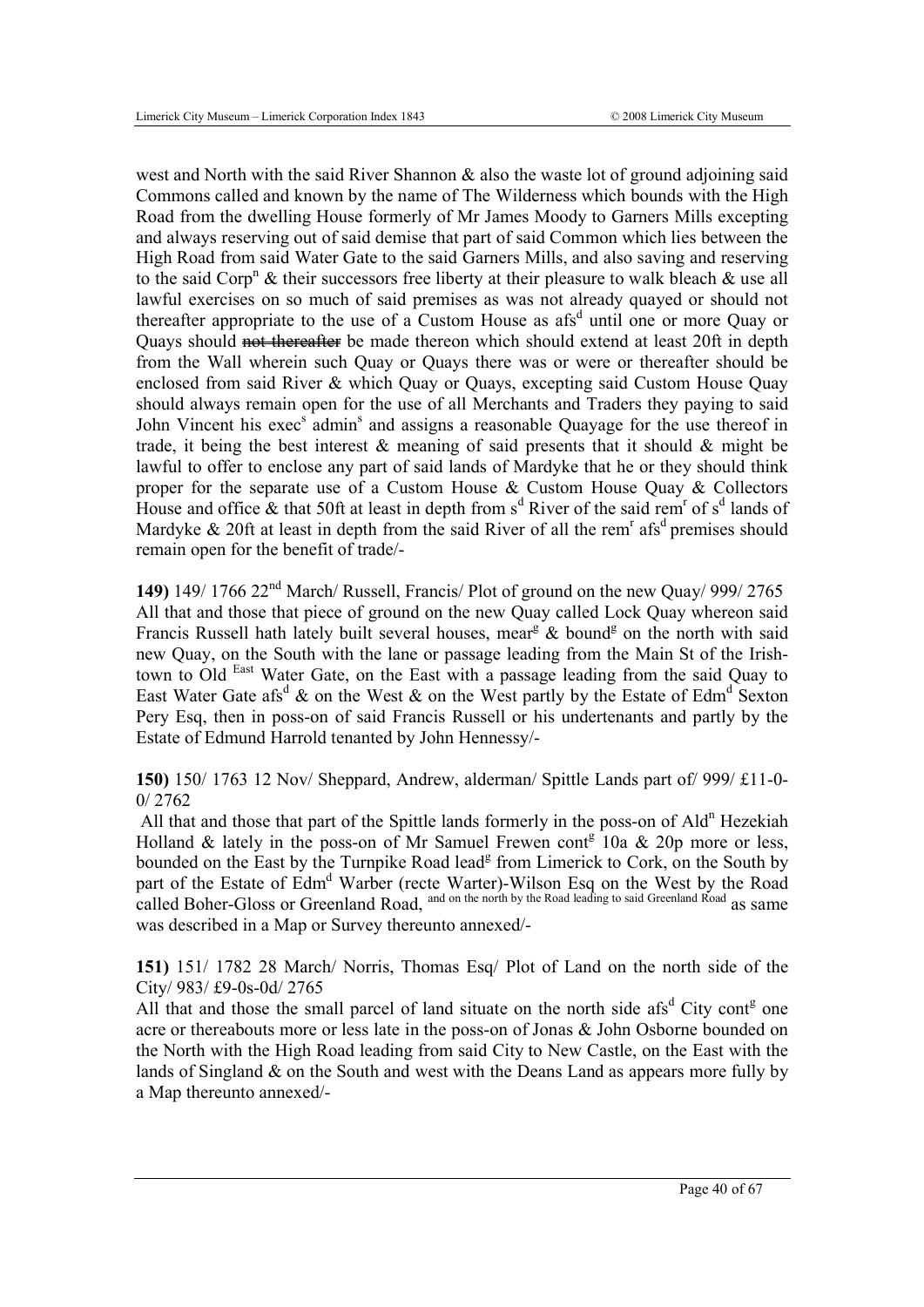# **152)** 152/ 1798 18<sup>th</sup> Dec<sup>r</sup> / Vereker, Amos, Burgess/ Cloon/ 99 £5-0s-0d/ 1898

All that and those the two lots of Ground known by the name of Roxtown or Cloon, Cont<sup>g</sup> by Common estimation 2a more or less in as full and ample a Manner as same were theretofore held and enjoyed by William Franklin, one of which said parcels is bounded on the South by the High Road leading from St Johns Gate to Penny Well, on the north by the holding formerly in the poss-on of James Barkley, on the West by the Town Wall, and in the East by the bye-road lead<sup>g</sup> from East to Water Gate to Penny-Well afs<sup>d</sup> the other of said parcels is bounded on the south by the High Road leading from St John's Gate to Penny Well afs<sup>d</sup> on the north by the holdings formerly of Peter Sargeant on the East by the Brewery of the late Rich<sup>d</sup> Harrold Esq, and on the West by another part of the holding of the said Ald. Peter Sargeant/-

**153**) 153/ 1800 1<sup>st</sup> July/ Vereker, Thomas, Alderman/ Plot of ground in Nicholas St/ 999/ £7-0s-0d/ 2799

All that and those the waste plot of ground cont $\mathfrak{g}$  in length 67ft or thereabouts, and in breadth 15 ft or thereabouts bounded in front by the Main St in rere by the High Wall near the old Ball Court and on the sides by the Castle Barrack and the Wall of the lane near the House then occupied by Timothy O'Mara Publican and situate in Nicholas Street in the parish of Saint Mary and City of Limerick/-.

**154)** 154/ 1811 21 March/ Wright, Ino Ross for ordnance/ Part of Scattery Island/ -/-/- Part of Scattery Island in the River Shannon for use of Board of Ordnance Con-on £279- 9-0

155) 155/ 1823 Marrett, Sir Christopher Arbuthnot Kn<sup>t</sup> & Alderm<sup>n</sup>/ Scattery Island/ for ever/ £34-2s-6d/-

All that and those the Island of Inniscattery o-wise Scattery Island, situate lying & being in the River Shannon in the liberties of the said City/-

156) 156/ 1831 Nov<sup>r</sup> 19/ Nash, Cornelius/ Curragower Mill/ 999/-/-

All that and those the Mill situate on the River Shannon Commonly called and known as Curragower Mill, with the ground on which the same is erected and the full use and right of Water for the purposes there, as also the several other rights Members  $\&$  Appurt<sup>s</sup> in as ample a manner as the same were therebefore held by Nicholas Moor & Patrick Wallis late tenants & the previous tenants under the Corporation and as the said Mill and premises are delineated in a map set forth in the Margin of Lease situate lying and being in the River Shannon; in the United Parishes of St Mary & St Nicholas in the County of the City of Limerick/-

157) 157/ 1834 Jan<sup>y</sup> 31<sup>st</sup>/ Gabbett, Poole Esq/ Great Lax Weir/ 99/ £300-0s-0s/-

All that & those the Great Weir Commonly called the lax Weir, in the River Shannon near Parteen with the arch, Baskets, hurdles and Castle and the Watch House thereunto belonging, together with the Fishing on the s<sup>d</sup> River Shannon commonly called the Net fishings or Fisher's stent, extending from the new stent or new extent near the  $s<sup>d</sup>$  lax Weir, Westward in the  $s^d$  River according to the ancient custom, in as large & ample a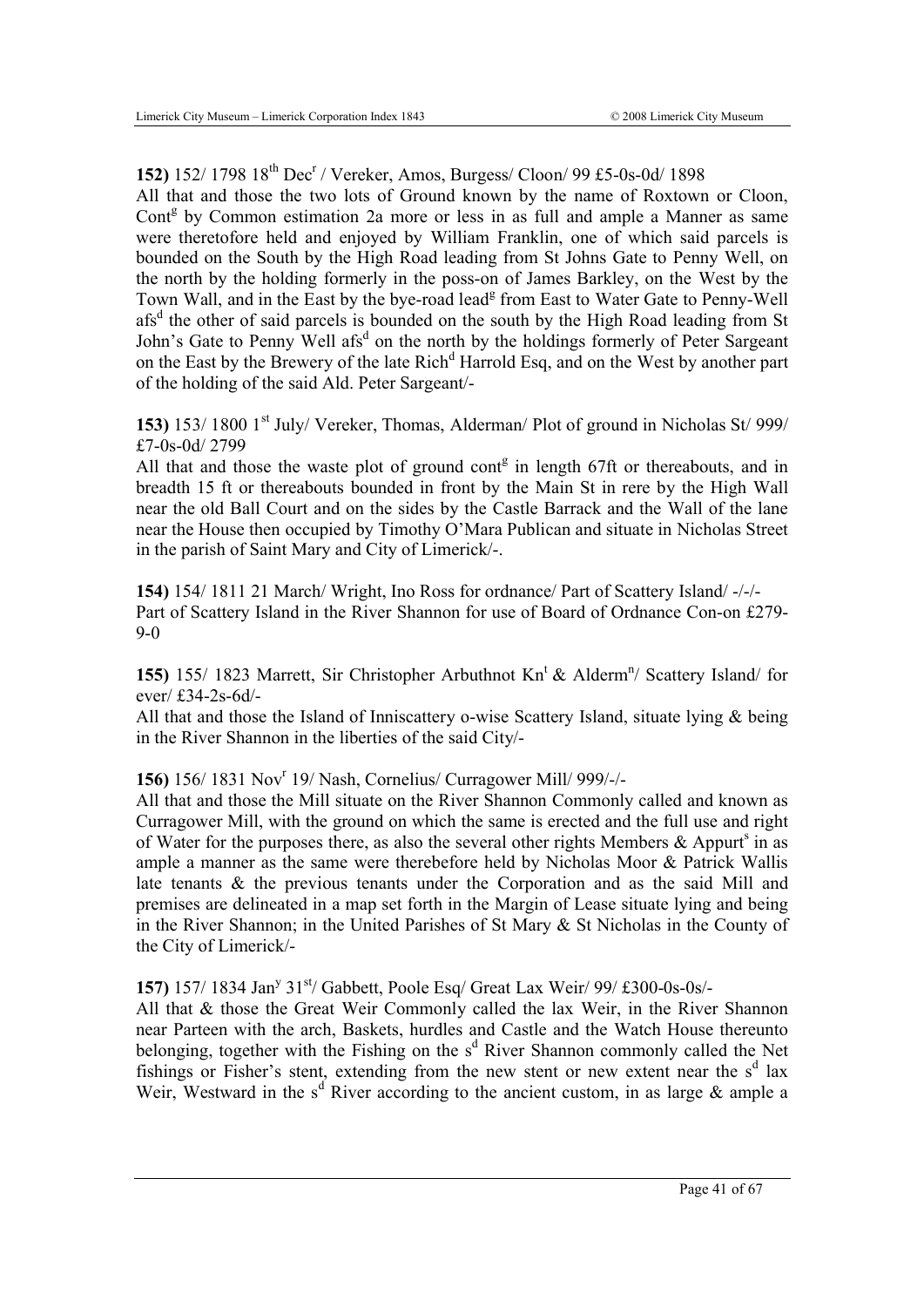manner as the s<sup>d</sup> Lax Weir and net fishings are now held  $\&$  enjoyed by the Corp<sup>on</sup> situate lying & being in the Co of the City of Limerick/-

**158)** 158/ 1836 28 June/ FitzGerald, Garrett [unclear abbreviation] Esq/ Corkanree/ 999/ £160-0s-0d/-/-

All that and those the lands of Corkanree including the Banks and spurs, bounded on the North by the River Shannon, on the South by Ballinacurra, on the East by Courtbrack, on the West by a Creek and Ballinacurra River as set forth in a Map thereto annexed, situate lying & being in the parish of St Michael and liberties of the City of Limerick/-

The leases of the following Properties belonging to the Corporation were not delivered by the officers of the late  $Body =$  the Abstracts now given have been taken from the Memorials in the Registry Office in Dublin/-

**159)** 158/ 1738 7 & 8 Dec/ Henry, Hugh, Esq/ Clynoe or west Bog of Singland/ for ever/ £2-10s-0d/-

All that and those the Bog or piece of Marsh ground called or Known by the name of Clynoe or the West Bog of Singland, contain<sup>g</sup>  $20$  acres lately in the possession of Thos Lord Baron Southwell/-

160) 159/ 1748 Dec<sup>r</sup> 22/ Wight, John/ Croaght/ 999/ £5-0s-0d/ 2747

All that and those part of the Croaght, and ground adjoining without john's Gate, The Pound and Stables without Thomond Gate from the River Shannon 68 feet, House adjoining the Town Wall, South & West side of Baals bridge City of Limerick/-

161) 160/ 1769 June 2<sup>nd</sup>/ Sargent, Peter Fra<sup>s</sup>/ Land without Thomond Gate/ 999/ £2-10-0d/ 2868

Land between Mass House Lane without Thomond Gate and Joints Mills, containing 1 rood 14 perches/-

**162)** 161/ 1770 Sept 28/ Roche, David/ The Quarry/ 999/ £3-0s-d/-

All that and those the Quarry lying without Thomond Gate on both sides of the Road leading to Six Mile Bridge, And a small plot of ground bounded round with the Dean' land and River Shannon without the said Gate the whole being one acre and six perches of land were the sum more or less in as ample a manner as John Bourne held the same under the Corporation together with the several pieces and parcels of land near and about the Kings Castle in the North Ward of said city. And also a piece of Ground at the East of Thomond Bridge in as ample a manner as formerly enjoyed by Standish Hartstonge Esq. Recorder and John Browne Burgess and as formerly enjoyed by Foxteth Roche & under him by Thomas Carr, Roger Gorman and Gilbert Breton the last ment<sup>d</sup> parcels of ground mearing and bounding on the East and South with the Road, and the Kings Castle, on the West with the Town Wall between the Castle and Thomond Gate & on the East & North with the Castle leading to said Gate, and these said pieces of ground at the East End of  $s<sup>d</sup>$ Thomond Bridge; mearing and bounding on the west with the Town Wall between the s<sup>d</sup> Gate and Munchins Church Yard, on the East with the premises poss<sup>ed</sup> by the Widow Turner & on the South with the street afs<sup>d</sup>/-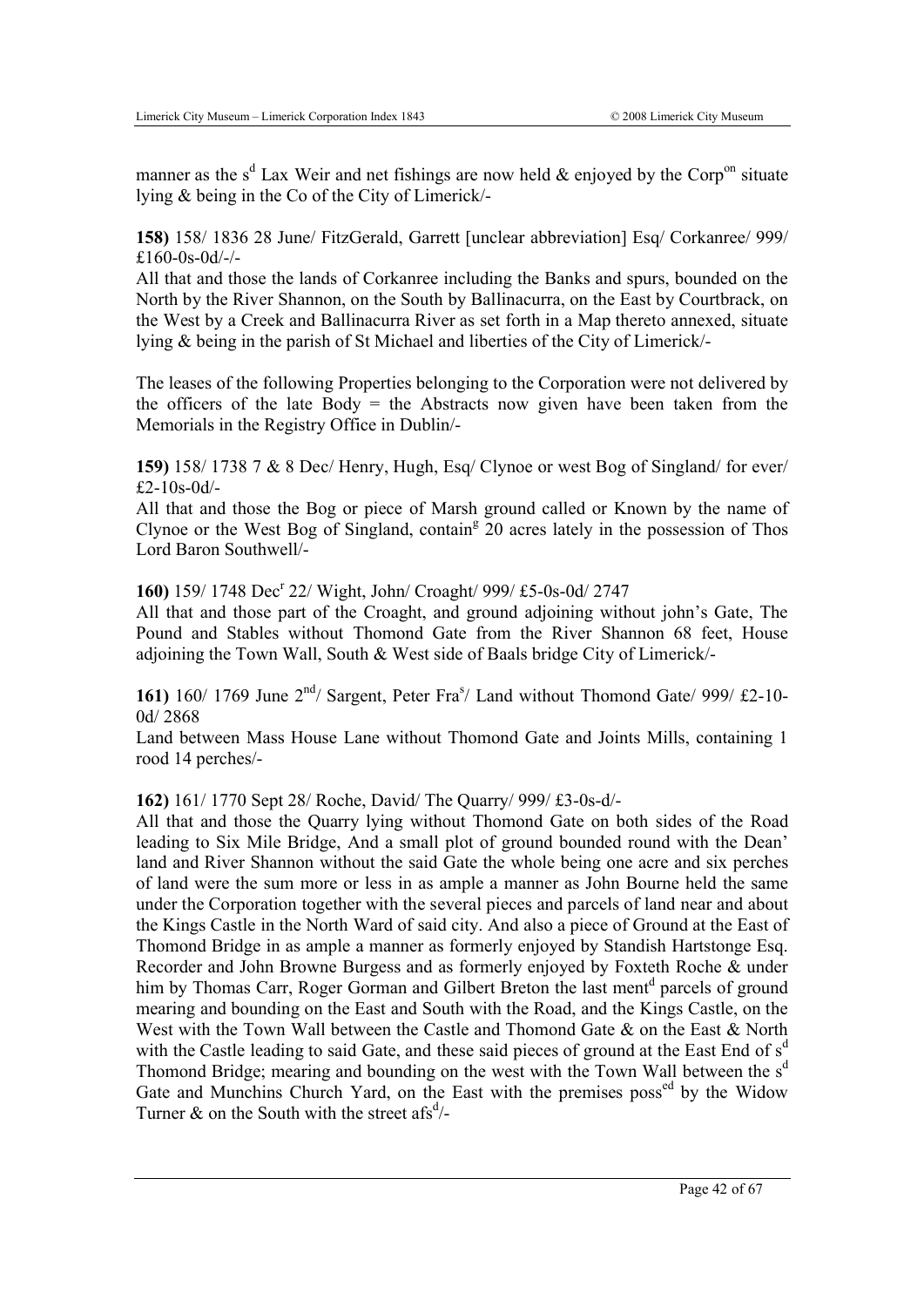163) 162/ 1795 April 25<sup>th</sup>/ Roche, Philip Ja<sup>s</sup>/ Ground Baal's Brid<sup>e</sup>/ 99/ £5-0s-0d/-Ground in or adjoining to the East side of Baals's Bridge, City of Limerick, the property of the Corp<sup>n</sup> with a shell of a House thereon, Parish of St Mary/-

164) 163/ 1818 Novem<sup>r</sup> 3/ Commerce, Chamber of/ Ground in Carr St/ 999/ 5s-0d/-Seventy five feet of ground fronting Carr Street, Parish of St Michael & City of Limerick for the purposes of building a Linen Hall/-

**165)** 164/ 1821 Nov 22nd/ FitzGerald Garrett/ Rebogue/ 999/ £120-0s-0d/- Two Islands Called Rebogue and plots adjoining thereto containing 46 acres in Parish of St Patrick, City of Limerick/-

166)  $165/ 1823$  August  $30/$  Cha<sup>s</sup> Lord Visc<sup>t</sup> Gort, The R<sup>t</sup> Hon-ble/ Lime Kilns/ for ever/ £67-7s-3d/-.

All that and those the aforesaid plots parcels or lots of ground with all houses, Edifices, back yards gardens and appurtenances thereon or thereunto belonging as hereinafter mentioned and set forth and which are more particularly delineated and described in the Tercharts or maps of said several lots and premises annexed to these presents {that is to say} lots No. 1,2,3 called Carrs premises situate near the New Corn Market in the South Suburbs of the City of Limerick whereon was formerly a Tan yard called Carrs tan yard and upon which was lately Erected the new Linen Hall and Butter Weigh house bounded on the South and South East with Carr Street on the north by the lane or passage usually called the Broken Glass Road, on the West partly by Mr Geasons ground  $\&$  on the South West by Mr Robert barkers premises part of which said lots is now included and Enclosed within the said Robert Bakers back concerns containing in front to Carr Street 291 ft and in depth in the Broken Glass Road 203 ft and at Carrs Lane 168 ft more or less.

As also all that and those the lot No. 4, Situate without West Water Gate commonly called the Lime Kiln concess<sup>n</sup> as the same was originally demised to Ald<sup>n</sup> William Franklin by the name of the Lime Kilns, Garreencap, Garrenagown, Gareenaboy with other little patches originally in the occupation of Laurence White, Thomas Hacket, Richard Lillis and John Sexton with the garden plot originally held by Bartholomew Rice amounting in the whole to 2 acres or thereabouts and set forth in said demise to Ald<sup>n</sup> William Franklin as bounded in the north with the high road from West Watergate to Garners Mills on the East with the high way under the City wall on the west with part of Mr Bowman and Colonel Pery's Land and in the Centre with a plot of land belonging to the Church lying and being in the South Suburbs of the City of Limerick in as full and ample a manner ass the same was held and enjoyed by the said Alderman William Franklin or his Repres<sup>es</sup> or assigns which said lot of ground is now partly covered the ruins of houses old walls some cabins stores and stables<sup>5</sup>

All that and those the lot No 6 situate in the West side of St Johns Street in the South Ward of the City of  $Lim<sup>k</sup>$  as originally demised to Ald<sup>n</sup> Richard Craven for 99 years from the  $29<sup>th</sup>$  September 1717 cont<sup>g</sup> in length from the West side of the Street 186 ft, and in breadth 16 ft bounded on the south with Francis Street and on the North with St John

 $\frac{1}{5}$  There is no lot 5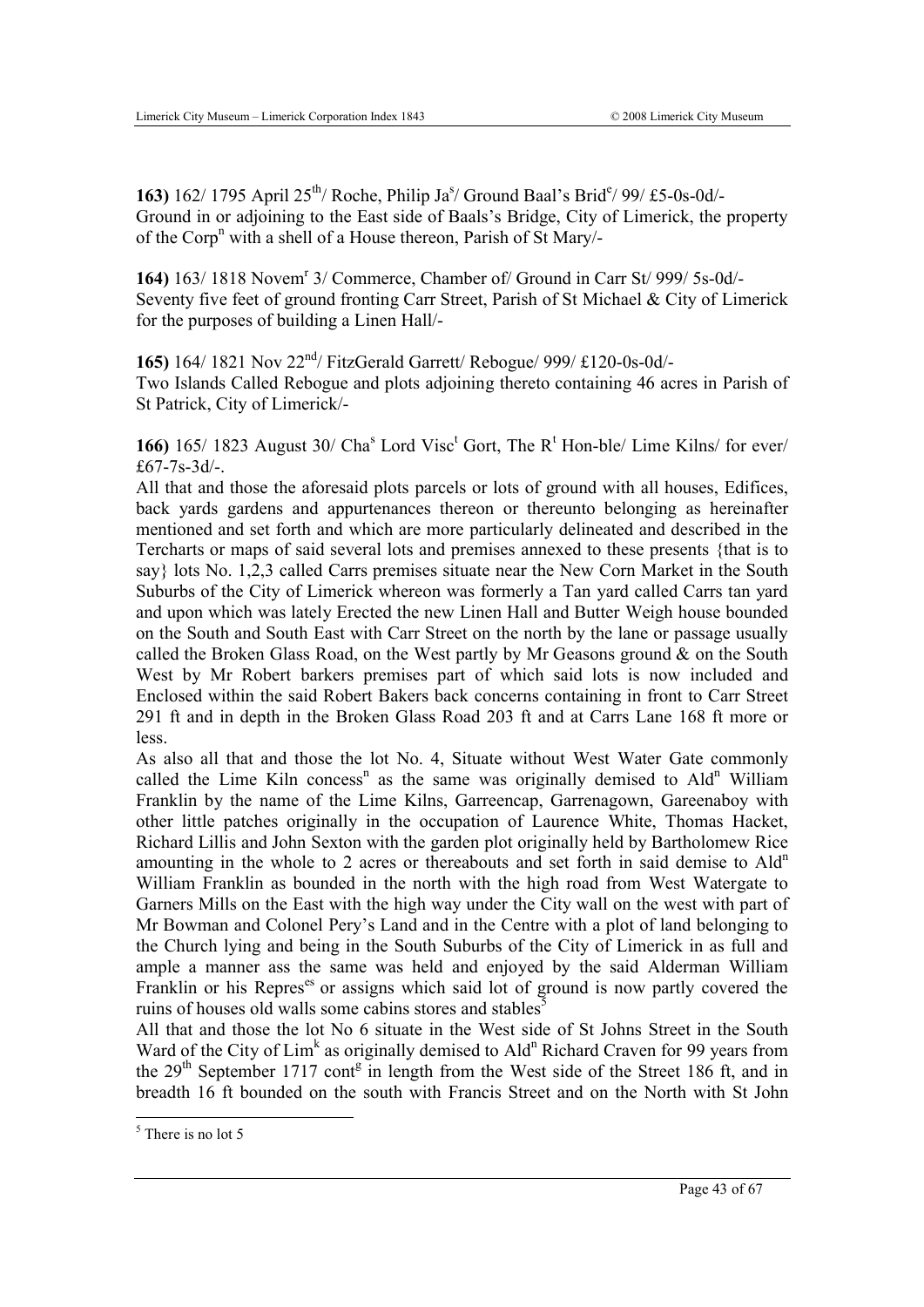Street in as full and ample manner as same was held and enjoyed by the said Alderman Richard Craven and those demising under him

As also all that and those the lot No. 7 being a plot of ground situate in Garryowen in the South liberties Known by the name of part of Crotagh as the same was originally demised to Alderman Randal Holland for 99 years from  $29^{th}$  Sept 1715 cont<sup>g</sup> 2 roods & 20 perches bounded on the South West with part of the Corporation Land formerly known by the name of Hospital and a garden originally held by Thomas Orstiner on the north west with part of Crotagh formerly called the Market Place and on the North East & South West with Killeane and the old walls of the abbey Gate in as full & ample a manner as the same was held by the said Alderman Randal Holland his  $\text{Rep}^s$  or assigns or by Mr. Michael Molony of the City of Limerick Clothier as also

All that and those the lot No. 8 being that parcel or plot of ground next adjoining the north and east end of Thomond Bridge in the north suburbs of the City of Limerick and upon which there are standing 14 dwelling houses and shops including the house formerly called the Swan Inn, and extending from the house next the Bridge occupied by Mr John Hodges to the house near the slip beyond the Swan Inn Containing in front or streetwards 251 ft as the same is now held and enjoyed by Arthur Gloster Esq and his sev under Tenants and by Mr Ja<sup>s</sup> Moore  $\&$  his under Tenants bounded in front partly by the great Road leading to Ennis from Thomond Bridge & partly by the passage to the slip beyond the Swan Inn & in the rere by the River Shannon

As also all that  $\&$  those the lots Nos. 9  $\&$  10 situate lying and being without Thomond Gate in the North Suburbs of the City of Limerick lately known by the name of Hastings holdings, Hallorans Lane O'Meara's plot Mathew Kennys concern including his Lime Kilns Soap and Candle Store and dwelling houses and Extending to mass Lane on which lane there are 3 cabins now standing, said lots and parcels of ground namely Nos. 9 & 10 being next adjoining to each other and bounded on the north by the high road lead<sup>g</sup> from Limerick to Ennis, on the North East with the street lead<sup>g</sup> from Thomond Bridge partly to the Poor House and partly to the said Ennis Road, on the south with ground belonging to the Deanery of Limerick and on the West and South West with the ground & holdings of the said Arthur Gloster upon the one Extremity of which said lots part of Thomond Gate Chapel now stands and the other extremity is terminated by Mr Glosters lawn and dwelling house in as full and ample a manner as the same was at any time held and enjoyed by the late Mr Matthew Kenny or his Rep<sup>s</sup> or assigns or by Mr David Hastings or his Rep<sup>s</sup> or assigns, by Geo. Sexton James Jaques and, Edm<sup>d</sup> Vokes or their undertenants  $Rep<sup>s</sup>$  or assigns.

As also all that & those the lot No 11 being a small plot of ground adjoining the high road near Pennywell in the South Liberties of the City of Limerick as originally demised to John Kendall Clothier from the year 1702 cont<sup>g</sup> 100 ft in length  $& 37$  ft in breadth at one End and about 16 feet at the other End lying and being at the bottom of the hill by Pennywell, on the west side of the high road leading to New Castle, bounded on the south with the lands formerly called GortnesKea and at the north with the high road whereon was built a large Cabin in as full  $\&$  ample a manner as the said John Kendall or his Rep<sup>s</sup> or assigns or by Rich<sup>d</sup> Harrold or his Rep<sup>s</sup> or assigns and now or late in the possession of Andrew Ja<sup>s</sup> Watson of the City of Limerick Esq and the reversion and reversions remainder and remainders yearly and other rents, issues and profits of all and singular the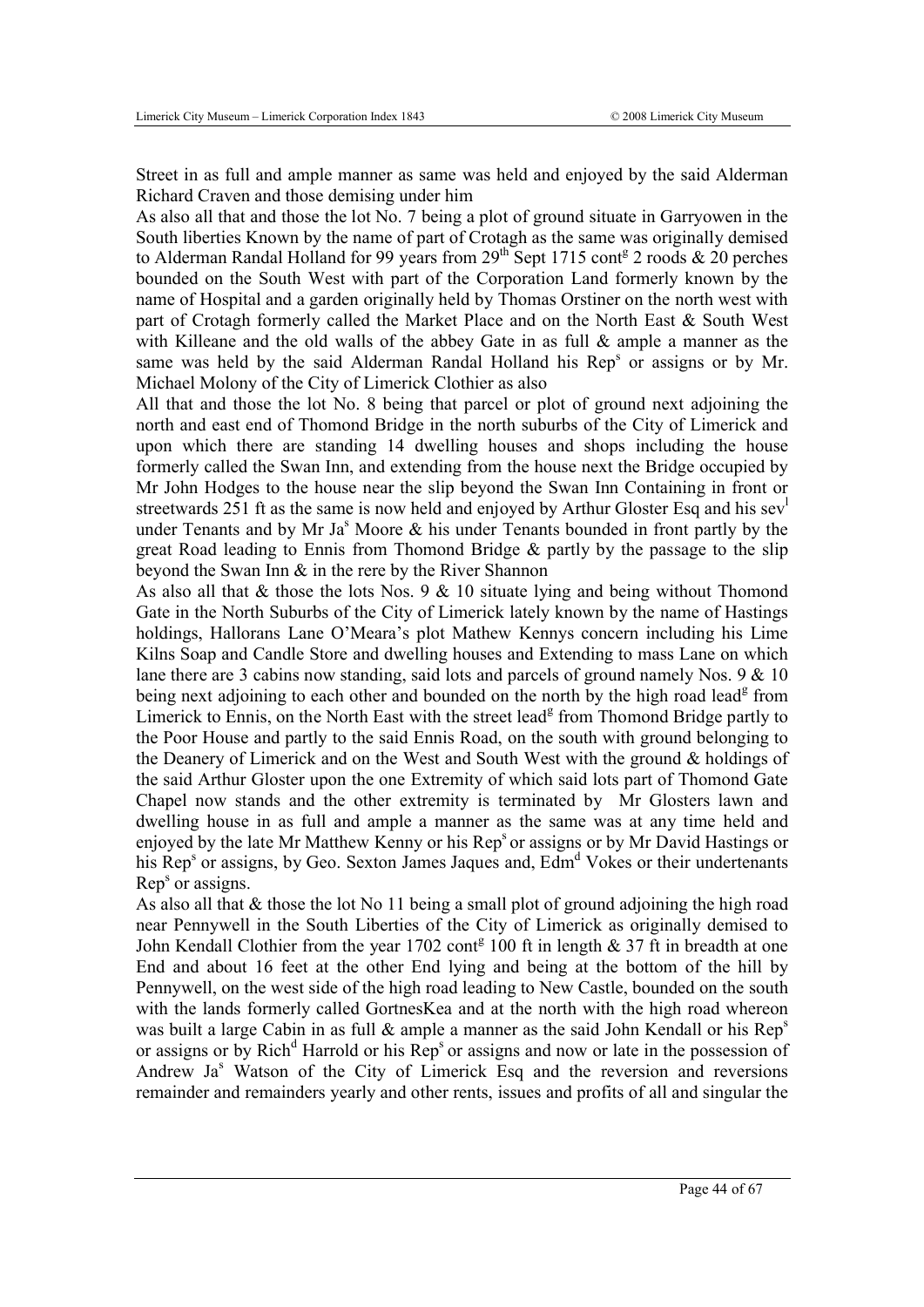said several and respective premises or any part thereof belonging or in n wise appertaining/-

#### **167)** 166/ 1824 1<sup>st</sup> May/ Jones, Joseph/ Clynoe/ for ever/ £100-0s-0d/-

All that  $\&$  those the lands called the Bog and Common pasture of Moneyanclynoe  $\&$ Rahentempane partly in the Parish of St Patrick & partly in the Parish of St Nicholas contg 97 acres bounded on the North & East by part of the lands of Singland, on the south with Rosagallagh  $\&$  on the East with Gortenalogh  $\&$  part of Spittle lands as formerly held by Ald<sup>n</sup> Hez<sup>h</sup> Holland/-

**168)** 167/ 1826 26 June/ Watson, Henry Esq/ Gortaklins/ 999/ £100-0-0/ 2825

All that and those the lands of Gortaklins contg  $14^a$   $2^r$   $27^p$ , situate in the Parish of St Laurence  $\&$  South lib<sup>s</sup> of the City of Limerick with the dwelling houses erected thereon formerly occupied by D<sup>r</sup> Piercy described in Map annexed/-.

169) 168/ 1836 12 Jan<sup>y</sup>/ Bruce, Geo. Evans Esq/ Houses on Charlottes Quay/ 999/ £1-7-0d/ 2835

All that  $\&$  those the dwelling houses  $\&$  Messuages  $\&$  prem<sup>s</sup> situate on Charlottes Quay near Baal's Bridge in the Parish of St John theretofore in the possession of Sir Edw<sup>a</sup> Leslie/-

170) -/ 1669  $24<sup>th</sup>$  Feb<sup>y</sup> 22<sup>o</sup> Car II/ The Corporation to Ald<sup>n</sup> Rob<sup>t</sup> Pasey/ Nett fishings/ 1/ £32-0-0/ 1670

All that and those the net fishing, fishing stents, & fishing courses upon the River Shannon belonging to the Corporation of Limerick, excepting the Lax Weir upon the said River & excepting unto the Mayor for the time being on Each fishing day one of the best salmon to be taken at 8 pence for every such  $\&$  the fishing of Every Saturday night during lent/-

171) -/ 1670 8<sup>th</sup> Feb<sup>y</sup>/ Lynch, Jonah/ same/1/ £32-0s-0d/ 1671 Same premises with same exceptions/-

172) -/ 1678 Nov<sup>r</sup>  $6<sup>th</sup>$ / Durcy, John/ Moiety of flood weir & Ebb weir belonging to Coonagh/ 61/ 2s-0d/ 1739

All that & those the moiety of one flood fishing weir, and the moiety of one Ebb fishing weir, both belonging to Coonagh in the River Shannon, the other moieties of said weir being enjoyed by him in right of the Earl of Thomond/-

173) -/ 1684 31<sup>st</sup> Oct<sup>r</sup>/ Mathew, Geo & Clarke, James To Sir William King Kt, Rob<sup>t</sup> Smith Esq Mayor & Henry Turner Esqe/-/-/-/-

Deed recites Indenture of mortgage dated  $15<sup>th</sup>$  Jan<sup>y</sup> 1675 from Sir Geo. Preston, Knight, to Geo Mathew and Ja<sup>s</sup> Clarke of the fishing in the Great Lax Weir in the River Shannon as described in the Patent of King Cha<sup>s 2nd</sup> dated 9<sup>th</sup> Feb<sup>y</sup> 29<sup>th</sup> year of his reign, conveyed to the said Grantees for 500 years, at a pepper corn rent subject to redemption on payment of £50 on the 16<sup>th</sup> June then next  $\&$  the sum of £1050 on the 16<sup>th</sup> Jan<sup>y</sup> 1678  $\&$ further recites that said Sir Geo Preston did by one other Deed bearing date the  $1<sup>st</sup> Oct<sup>r</sup>$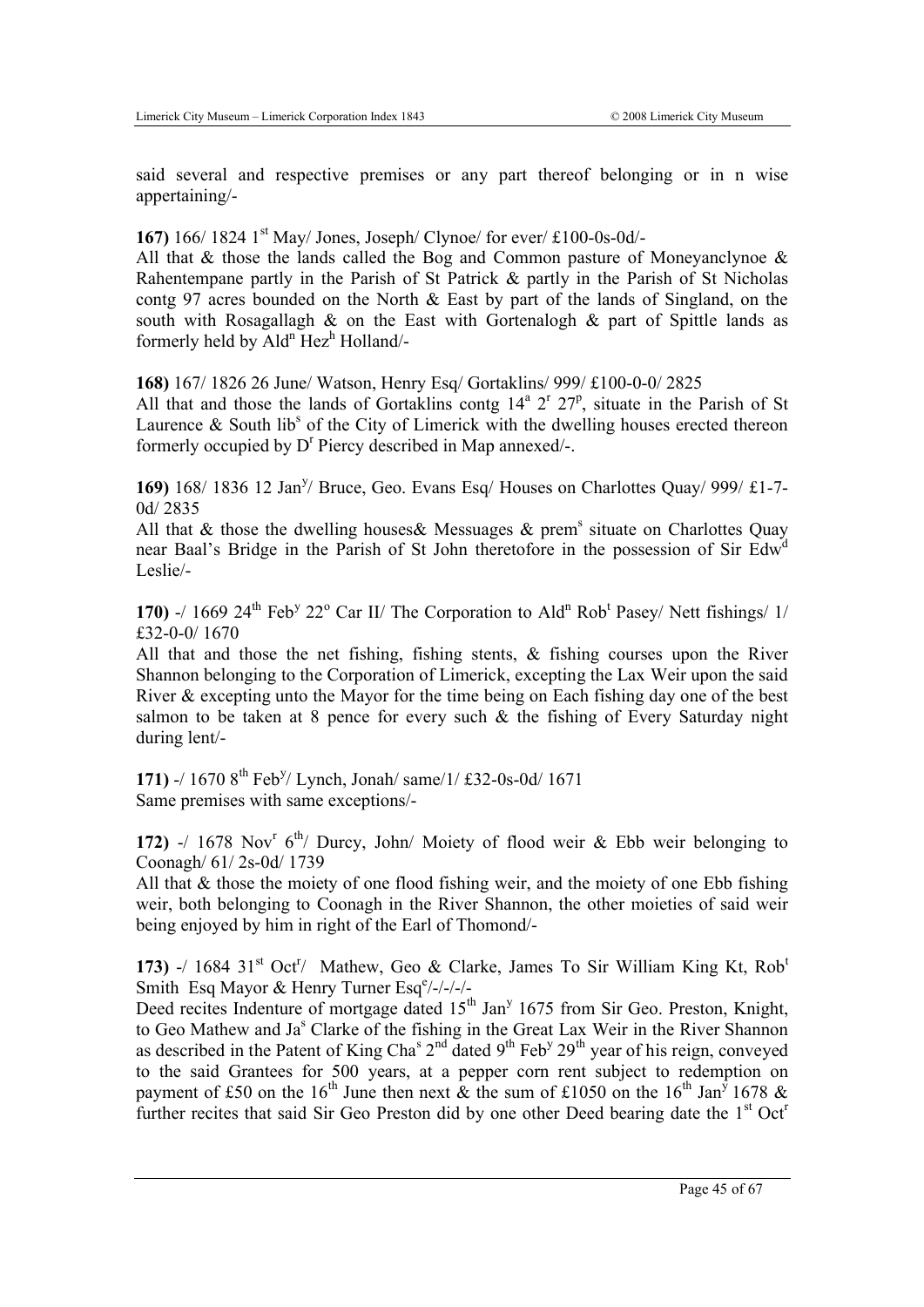1678 in cons-on of £1000 paid by said Clarke and Mathew to the said Sir Geo Preston as afs<sup>d</sup>, and in respect of the default of payment of said £50, payable as in the first recited Indenture whereby the said mortgage became forfeited, grant release and confirm unto the said Mathew & Clarke, All and singular the said fishing Weirs, and other the premises and the reversion etc. To hold unto them their heirs & for ever absolutely And witnessed that the said Mathew & Clarke in cons-on of £1500 paid by Grantees, did grant release and confirm unto the said William King Robert Smith & Henry Turner their heirs and assigns all the said premises for ever/-

174) -/ 1685  $7<sup>th</sup>$  April/ Sir W<sup>m</sup> King Rob<sup>t</sup> Smith & H<sup>y</sup> Turner/-/-/-/-

Deed recites Indenture of  $31<sup>st</sup>$  Oct<sup>r</sup> 1684 and recital therein & witnesses that in cons-on of £1200 paid to the Corporation by King Smith a& Turner towards the purchasing of the said weir & fishings from Geo Mathews & Ja<sup>s</sup> Clarke, the Corporation granted unto the said Sir W King  $Rob<sup>t</sup>$  Smith & H<sup>y</sup> Turner for 500 years at a pepper corn grant rent the lands therein/-

**175)** -/1685 7th April/ Sir W King  $\&$  o-rs 1<sup>st</sup> part, The Corporation 2<sup>nd</sup> part, Leonard John  $3<sup>rd</sup>$  part/ Lax Weir & net fishings/ 21/ £200-0-0d/-

Lax Weir and fishery and net fishings & Fishers Stent in cons-on of £300 fine paid by Tenant/-

176)  $-$ / 1696 13 March/ Smith, Rob<sup>t</sup>, Ald<sup>n</sup> To Hoord, John, Ald<sup>n</sup>/ Mortgage of proportion of sum due by the Corp<sup>n</sup> under Deed of  $1685/-/$ 

Deed recites mortgage by Corporation of  $7<sup>th</sup>$  April 1685, and agreement between King Smith and Turner, and that Smiths portion thereof was £500, Witnessed that in cons-on of £200 said Smith granted same subject to redemption/-

**177)** -/ 1707 25 June/ The Corporation To Roche, Geo & Hoorde, John/-/-/-/-

Recites patent to Sir Geo Preston and the mortgage by him to Mathews & Clarke for £1200  $\&$  that the Corp<sup>n</sup> purchased said Weir and fishing from Sir Geo Preston  $\&$ Matthews & Clarke and procured King, Smith & Turner on their behalf to pay the £1200 in part of the purchase, and the Corp<sup>n</sup> granted to them the lands therein  $\&$  that said Roche & Hoorde agreed to furnish the Corp<sup>n</sup> with £1200 at 8 per cent to discharge same said deed. Witnessed that in Cons-on of said sum of  $£1200$  the Corp<sup>n</sup> granted the said fishing & other properties therein in motgage/-

**178)** -/ 1707 25 June/ Roche, George & Hoord, John/ -/-/-/- Deed declaring there should be no right of survivorship, but their Heirs etc should receive the moiety of the sum secured by said mortgage.

**179)** -/ 1709 Dec<sup>r</sup> 6<sup>th</sup>/ Roche, Geo & Hoord, John/-/-/-/-Assignment of the moiety of said mortgage/-

180) -/ 1718 Dec<sup>r  $9<sup>th</sup>$ / The Corporation To Purdon, Simon/-/-/-/-</sup> Mortgage of Same for £1200 to pay the sum borrowed from Roche & Ford but payable at 6 per cent per ann/-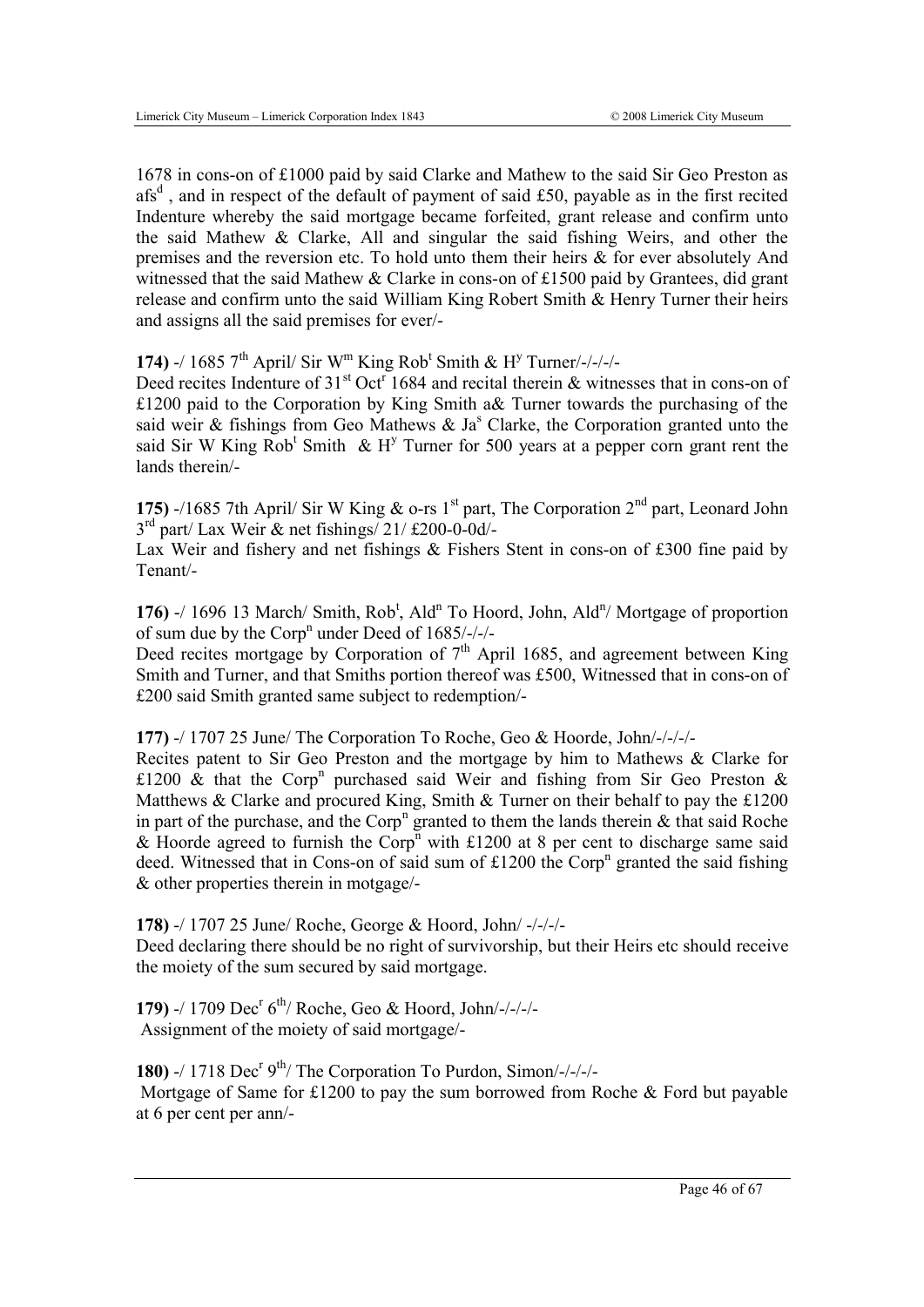**181)** -/ 1719 18<sup>th</sup> May/ The Corporation to Roche Geo, Vincent John, Higgins, John, Colpys Rawley, Sargent Fra<sup>s</sup> Davis David and Bindon David/ Lax Weir and net fishing/ 99/ £352-0s-0d/ 1825

Lease of the great weir called Lax Weir in the Shannon, near Parteen with the cribs etc  $\&$ Castle thereunto belonging together with the fishings called the net fishing or fishers stent from the new stent or extent near said weir westwards in said River saving to the Mayor & Bishop for the time being the fish, as therein/-

**182)** –/ 1750 27<sup>th</sup> April/ Same To Maunsell, Rev<sup>d</sup> Rich<sup>d</sup>/-/-/-/-Mortgage of lax Weir etc for £200  $p<sup>d</sup>$  first to order of Council/-

**183)** -/ 1755 6 Jan<sup>y</sup>/ Weller, William Esq To Roche Arthur & an<sup>r</sup>/-/-/-/-Assignment in cons-on of £600 of 217 shares of Lax Weir under Lease of 1719/-

**184)** -/ 1771 11 April/ Maunsell, Rev<sup>d</sup> Rich<sup>d</sup> & the Corporation To Smyth Cha<sup>s</sup> Esq./-/-/-/-

Mortgage of lax Weir etc for £2200 to pay Rev<sup>d</sup> Rich<sup>d</sup> Maunsell fr the sum of £2000  $\&$ int

**185)** -/ 1686 May  $27<sup>th</sup>$  Craven, John & Harrold, Thomas To The Corporation The Workhouse, Castle and Main Guard/ 51/ £15-0s-d/ 1737

All that the great stone Workhouse and Castle commonly called the Bridewell House and Main Guard adjoining to the North End of Balls Bridge in the City aforesaid together with all cellars, chambers etc/-.

186)  $-$ / 1708 20<sup>th</sup> Nov<sup>r</sup>/ Robinson, James to Beevan, James/ Plot of Ground adjoin<sup>g</sup> the South Wall/ 99/ £2-0s-0d/ 1807

Ninety four feet in length in the front adjoining to Mich<sup>1</sup> Hyndes new house, and in breadth from the south wall to the north part of the said plot and also 15ft 6 inches in the front where James Beevan built a house & extending northwards to the Counterscarp with 9 inches for the droppings of said house, which house is in East End of the said plot opposite to Killohn Road And, and also 37ft more in front & extending to the north part of said Michael Hyndes division, the said James Beevans division being 147 ft in the front ,  $\&$  in breadth from the South wall to the north part of the said plot  $\&$  said Michael Hynes being 40ft in the front upon which he built his home & 37 ft more in the front close adjoining to James Beevans 94ft and Michael is to have 54ft more in the front close adjoin<sup>g</sup> to Ja<sup>s</sup> Beevans new house & 3 in over and above s<sup>d</sup> Michaels division being in all 131ft 3in. in the front & in breadth from the South Wall to the north part of said plot/-

187) -/ 1725  $20^{th}$  Oct<sup>r</sup>/ Dixon, Thomas To Amory, James/ Plot of Ground without West Watergate/ 81/ £2-0s-0d/ 1807

All that spot or piece of ground with the appurtenances as then in the occupation of said James Amory cont<sup>g</sup> 60 ft in length from north to south, and in breadth on the north End from West to East, 44 ft and in breadth on the South End 51 ft from East to West, situate without West Watergate in the Parish of St Michael in the Suburbs of Limerick, bounding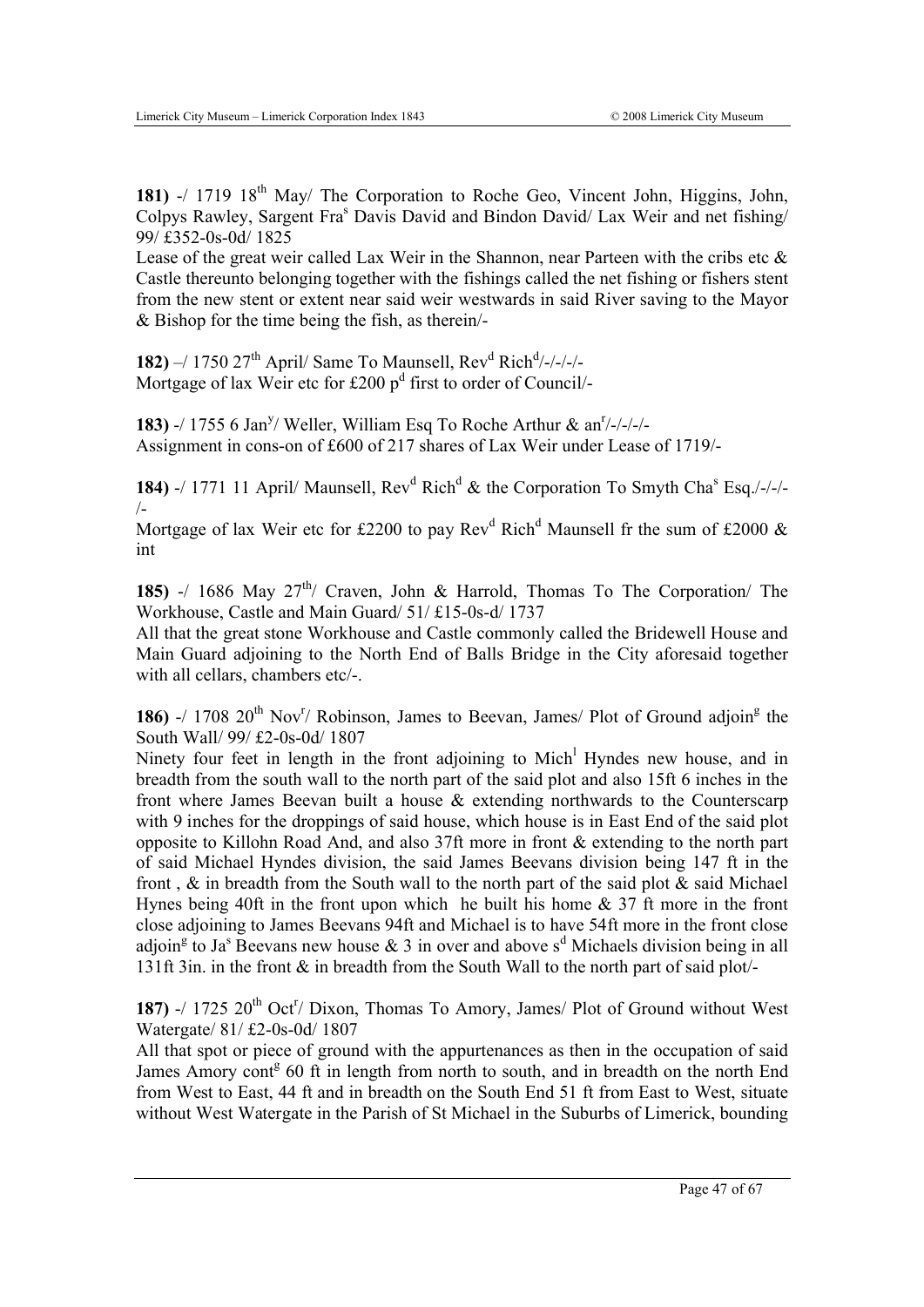on the East with the said Thomas Dixons Garden on the West with part of the passage leading between said James Moody's and the said premises, on the north with part of the Glebe garden & on the South with the Mass house/-

**188)** -/ 174 $\lceil$  9<sup>th</sup> May/ Purdon W<sup>m</sup> To McMahon, John/ Plot of Ground outside West Watergate/ 79/ £7-17s-6d/ 18-

All that & those the plot of ground with five tenements thereon outside West Watergate in the Parish of St Michael mear<sup>g</sup> on the East with Thomas Phelps' garden, on the north with the Church Yard of St Mich<sup>ls</sup>  $\&$  on the West with the dwelling house of Mr Jacob Davies  $\&$  on the south with the Town Wall {or the wall of the said City of Limerick} as the said premises were demised to Thomas Dixon decd by the Mayor & Sheriffs of Limerick by Deed dated  $30<sup>th</sup>$  Sep<sup>r</sup> 1725/-

189) -/1791 6<sup>th</sup> June/ Ousley, Ralph To Molony, Mich<sup>1</sup>/ Part of Crotagh/-/ £5-10s-0d/-All that and those that part and parcel of said premises demised by the Corporation of Limerick to said Randal Holland that is to say the small plot of land in the South Liberties known by the name of part of Crotagh containing 2r 20p bounded on the south west with Killine/-

190) -/ 1796 20<sup>th</sup> June/ Hallam, George To Lyons Denis Jn<sup>r</sup>/ Hallams Store etc/ -/ £43-0s- $0d/-$ 

All that and those the Store Commonly called Robert Hallams store with the Stables thereunto adjoining now in the possession of said Denis Lyons  $Jn<sup>r</sup>$  together with two small stables adjoining thereunto and then in possession of Thomas O'Grady Esq<sup>re</sup> and Mr Abraham Russell all which are situate at West Watergate in the Parish of St Michaels/-

#### **191)** -/-/-/-/-/-/-.

Assignm<sup>t</sup> of part of Scattery cont<sup>g</sup> 3a 3 400ds & 24 perches for the residue of a term of years granted or promised them by the Corporation of Limerick Cons-on £15-10s-6d, found by inquisition to be the value thereof/ Not executed by granters: Blank

#### **192)** -/-/-/-/-/-/-.

Lease of the Tolls and Customs  $\&$  Ingate duties and customs  $\&$  the custom upon Horses, Black Cattle & other articles, sold in the Market of the said City & the Customs upon the standards in Market days & St Johns & St James's Fairs/ payable by quarterly payments.

#### **193**) -/-/-/-/-/-/-.

Conveyance and exchange of plots of ground at Thomond Gate between the Dean of Limerick & the Corporation of Limerick =  $\text{Corp}^{\text{on}}$  plot in poss<sup>on</sup> of Mrs Evans and Lord Gort.

#### Counterpart of deed.

Conveyance and exchange of plots of ground between Mr Gloster & the Corporation at Thomond Gate

Assignment of several small plots of ground in Thomond Gate  $=$  Cons-on £146/ For approaches to Thomond Bridge.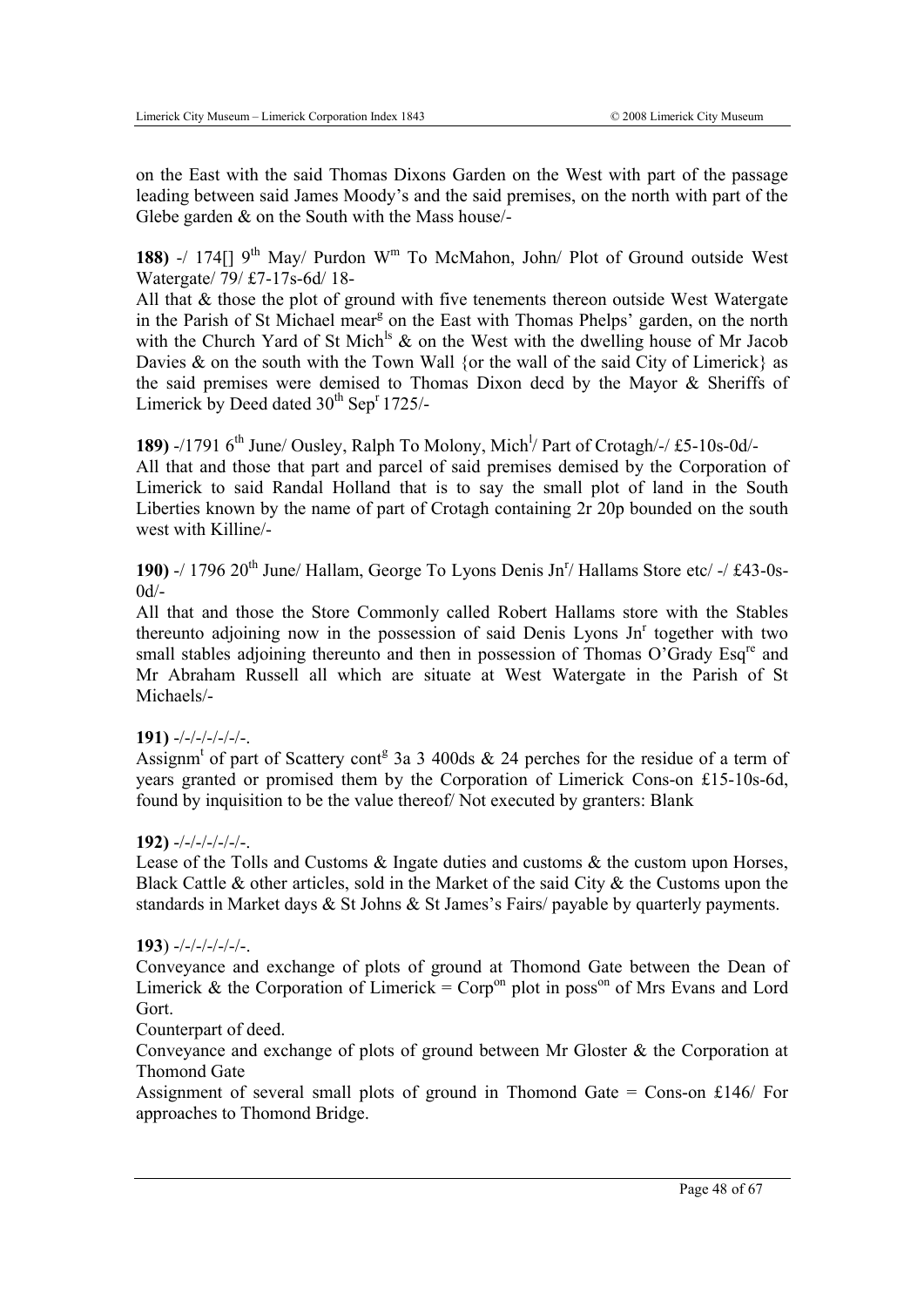#### **194)** -/-/-/-/-/-/-

Lease of premises store etc used formerly as a paper manufactory by James Dodd, and latterly as an Hospital by cholera Patients: Cons-on £80/ Lease made to Mayor and his successors for the time being.

#### **195)** -/-/-/-/-/-/-

Lease of houses and premises in Castle Street  $\&$  Nicholas St<sup>t</sup> Limerick intended to be prostrated to make the approach to Thomond Bridge/-

#### **196)** -/-/-/-/-/-/-

Surrender of the dwelling houses and concess-s in Nicholas Street and Castle Street and other premises near the Castle Barracks to David Roche and Corporation in consid-on of £1,000 paid to said Sexton by the Corporation/Receipt to Corp<sup>n</sup> for £1,000

**197)** -/ 1835 13 Oct/ The Corporation of Limerick To The Commissioner of Public Works in Ireland/-/-/-/-

Mortgage of several estates and properties of the Corporation and their toll and Customs to the Commissioners of Public Works to secure £9,000 advanced for the building of Thomond Bridge/ Executed by the Mayor & sheriffs, and signed by Common Speaker

**198)** -/ 1841 1 Novemb<sup>er</sup>/ Board of Ordnance with the Corporation/ Castle Street/ -/-Deed of agreement respecting strip of ground in Castle St; the Corporation paying one shilling a year for the trespass & as acknowledgement that Certain Railing is erected upon ground belonging to the Corporation/ Executed by Henry Geo Bolders  $\&$  Fra<sup>s</sup> Robert Bonham, two of the princ<sup>1</sup> officers of Ordnance

**199)** -/ 1666 18 July Gerald FitzGerald Esq To Hugh Montgomery/ New Gate Castle/ 31 years/ 40 sterling/ 25 March 1697/

Lease of a Stone Castle called New Gate Castle in the City of Limerick/-

**200)** -/ 1726 13 May/ Will<sup>m</sup> Anderson To Jos<sup>h</sup> Franklin/ Houses in St Johns/ 99 years/ £15-0s-0d/ 13 May 1825

Lease of houses in St Johns parish occupied by Alex<sup>r</sup> McCash & Daniel Flynn/-

**201)** -/ 1738 19 Jan<sup>y</sup>/ Barth<sup>w</sup> Johns To Eliz<sup>h</sup> Lanin widow/ Assignment of house in Quay Lane/-/-/-

Assignm<sup>t</sup> of houses in Quay Lane  $Lim<sup>k</sup>$  held under Lord Visc<sup>t</sup> Blessington for lives renewable for ever in sons-on of £88 Subject to yearly Rent £4/-

**202)** -/ 1738 26 May/ John Carr To same/ Assignment of Judgment/-/-/- Assignment of Judgment against Thos Dixon for £200, M.T. 1729 K.B. on Cons-on of £100, am<sup>t</sup> vise $(?)/$ -

**203**) -/ 1710 23 Sept/ Corporation with Thomas Montague/ Deed as to raising wreck in the Shannon/-/-/-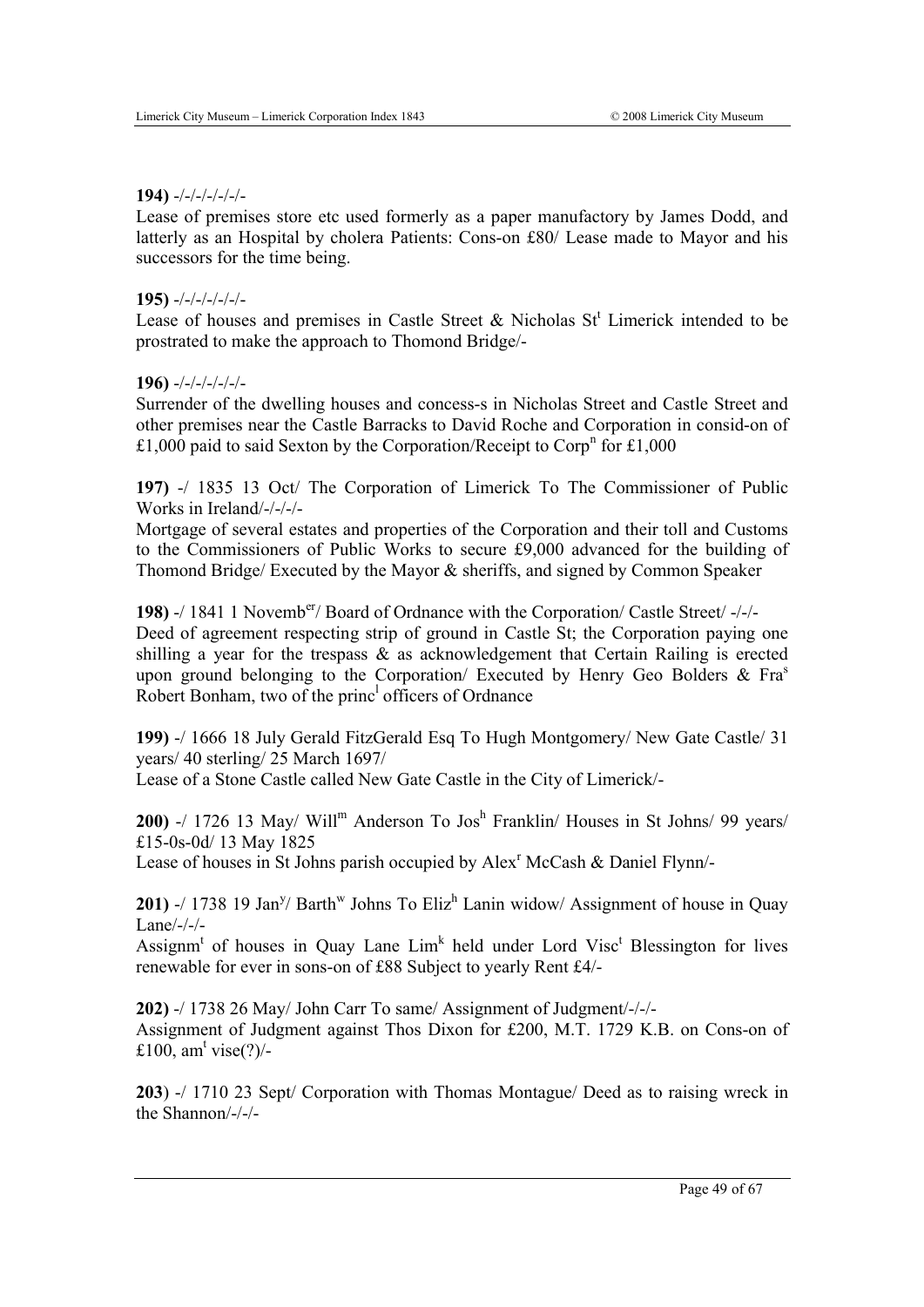Deed recites Admiralty Jurisdiction of Corp-on and right to wrecks, and Tho<sup>s</sup> Montague agreed to recover Certain treasure out of a wreck in the Shannon, and to divide same in Certain proportions with the Corporation/-.

**204)** -/ 1721/ 9 Oct/ Corporation To William Raynor/ License to raise a wreck/-/-/- Deed of similar import, license to recover treasure out of wreck, apportioning same with Corporation/-

**205)** -/ 1779 19 April/ The Dean & Vicars Choral of St Marys Church To The Corporation/ lease of premises in Bow Lane Cons-on £50/ 3 lives/ One pepper corn/ lives renewable for ever.

License of the piece of ground near the Church of the Blessed Virgin Mary afores<sup>d</sup>, thro' which there had been for many years a passage from the Main Street to the Quay, bounded on the East & West with Bow Lane, on the north and South with the Church Walls and Ino Barrett Esq<sup>es</sup> holdings/-

**206)** -/ 1790 15 Jan<sup>y</sup>/ The Hon & Rev Mr Crosbie To Ino Prendergast Smyth Esq & others Commiss<sup>rs</sup> for holding the New Gaol/ Assignment of part of the Deanery ground/ In fee/-/In fee

Assignment of plot of ground, part of the Deanery land, bounded on the north by ground in the tenure of J Prendergast Smyth, on the south by the lane leading from New Gate lane to Bow lane, on the east by the range of houses on the west side of Bow lane & on the West by New Gate lane/ Cons-on £529-8-0 Grantor seized in fee in right of Deanery {Act of Parlt for building Gaol recited}

207) -/ 1790 5 March/ The Rev<sup>d</sup> Jaques Ingram To the same Commissioners/ Convey<sup>es</sup> of prem<sup>s</sup> at the end of New Gate lane/ for ever/-/for ever

Conveyance of a plot of ground at the lower end of New Gate lane held by Grantor under fee farm/ Cons-on of £44-16-0 executed and receipt signed.

**208)** -/ 1790 7 April/ Thomas Powell to The same Commissioners/ Convey<sup>ce</sup> of ground at the lower end of New Gate lane/ for residue/-/ of term of 110 years Conveyance of a lott of ground at the lower end of New Gate lane for £7-8-9/ Executed

by the several parties thereto.

**209)** -/ 1790 7 April/ Andrew Creagh to the same Comm-ers/ Convey<sup>ce</sup> of plot of ground in Bow lane/ for residue of/-/ 21 years

Conveyance of house lately occupied by Andrew Creagh for 21 years, for which Andrew Creagh was seized in Cons-on of £130-15/ Not executed or dated.

**210)** -/ 1811 21 Sept/ John Meade Thomas To The Corporation of Limerick/ Lease of all that and those the new Guard House on Geo<sup>s</sup> Quay, Limerick/ 500 years/  $\text{\textsterling}70\text{-}17\text{s-}6d/$ from 29 Sept 1811.

Lease of all that and those the New Guard House lately built by the said John Meade Tho<sup>s</sup>, situate on Georges Quay, which said premises had been in the poss<sup>on</sup> of the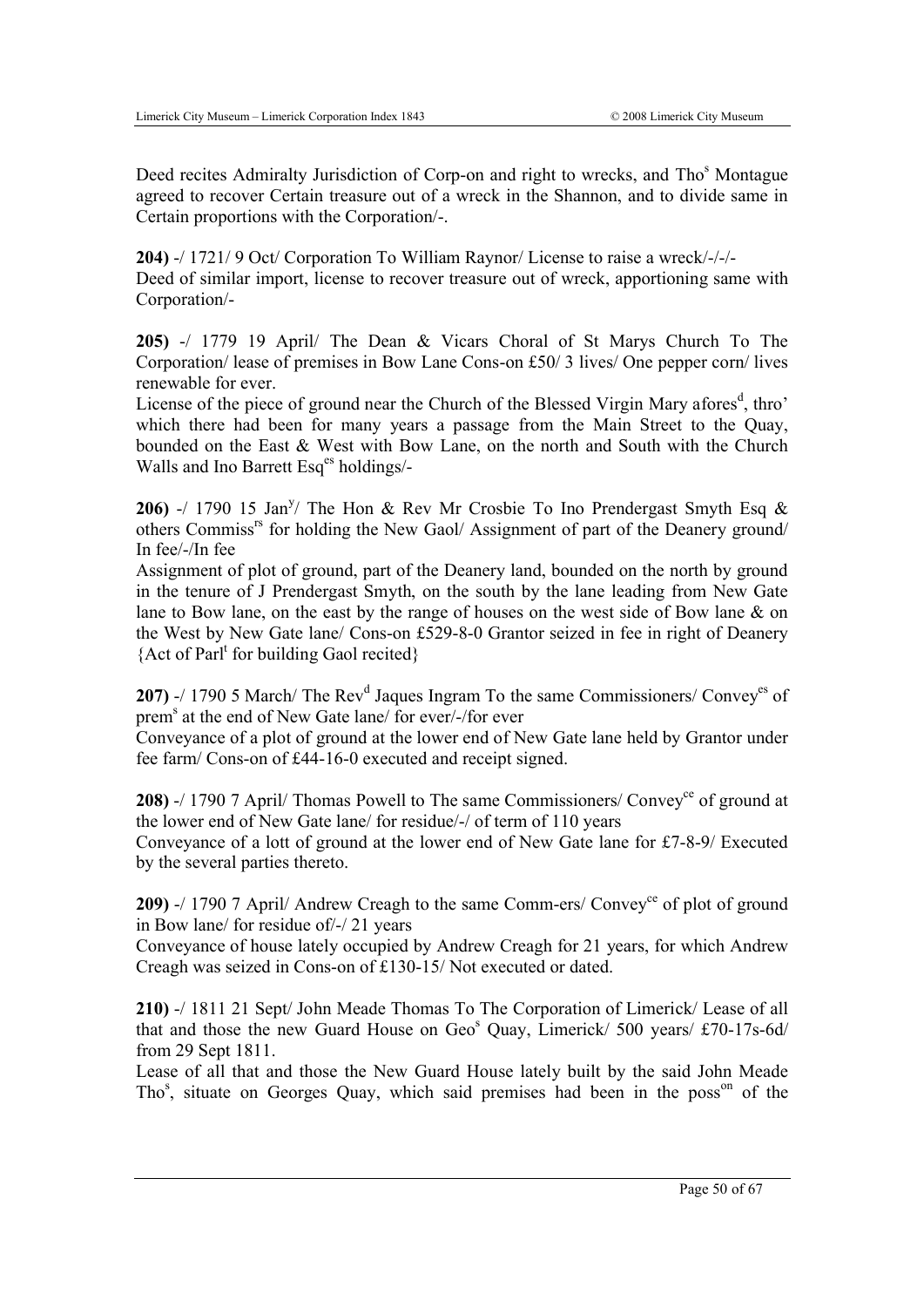Corporat<sup>on</sup>: Cons-on of £40 fine pd by the Corp<sup>n</sup>/ Executed by all parties  $\text{Reg}^d$  28 Sept 1811.

211) -/ 1811 21 March/  $\text{Rep}^s$  Cartney & Cusack to John Ross Wright Capt<sup>n</sup> Royal Engineers/ part of Scattery Island/-/-/- -/-

**212)** -/ 1827 23<sup>rd</sup> Oct/ Corp<sup>n</sup> of Limerick to William Gibson & John Lee Esq<sup>es</sup>/ Lease of tolls & Customs/ one year/ £3010-0s-0d/ 29 Sept/ 1828.  $-/-$ 

**213)** -/ 1836 11 Jan<sup>y</sup>/ The Very Rev Dean Preston 1<sup>st</sup> part Hannah Evans, widow  $2^{nd}$  part Corporation  $3<sup>rd</sup>$  part Lord Gort  $4<sup>th</sup>$  part/ Conveyance and exchange of plot of ground/ Cons-on/-/ £25 paid to Mrs Evans  $-/-$ 

**214)** -/ 1836 11 Jan<sup>y</sup>/ Same parties/ Counterpart of same/ -/-/--/-

**215)** -/ 1836 11 Jan<sup>y</sup>/ Corp-ion of Limerick 1<sup>st</sup> part D.F.G. Mahony 2<sup>nd</sup> part & Tho<sup>s</sup> Gloster Esq 3rd part/ Deed of Exchange & Conveyance/-/-/-  $-/-$ 

**216)** -/ 1836 11 Jan<sup>y</sup>/ Daniel Cullen & others To The Corporation/ Assignm<sup>t</sup> of plot of ground approaches to Thomond Bridge/ -/-/- -/-

217) -/ 1836 11 May/ Mary Dodd, Exec<sup>s</sup> James Dodd To William Gibson Esq Mayor/ -/-/-  $-/-$ 

**218)** -/ 1837 26 Jan<sup>y</sup>/ David Roche to The Corporation/ Lease of houses in Castle St  $\&$ Nicholas Street/ 933 years/-/-/- -/-

**219)** -/ 1837 26 Jan<sup>y</sup>/ James Sexton 1<sup>st</sup> part Corporation 2<sup>nd</sup> part David Roche 3<sup>rd</sup> part/ Surrend of premises in Nicholas St & Castle Street/-/-/- -/-

**220)** 1/ 1715 March 19th/ Vincent, John/ Bowerkeogh etc/ 999/ £3-0s-0d/ 2714 Bowerkeogh, Bowerard Travator containing about 3 acres, the Wilderness and Commons etc Except as therein/-

**221)**  $2/1717$  Sept  $18^{th}$ / Roche, Foxteth/ Ground about Kings Castle/  $90/$  £1-0s-0d/ 1807 Ground about the Kings Castle in north ward City Limerick, ground East of Thomond Bridge/-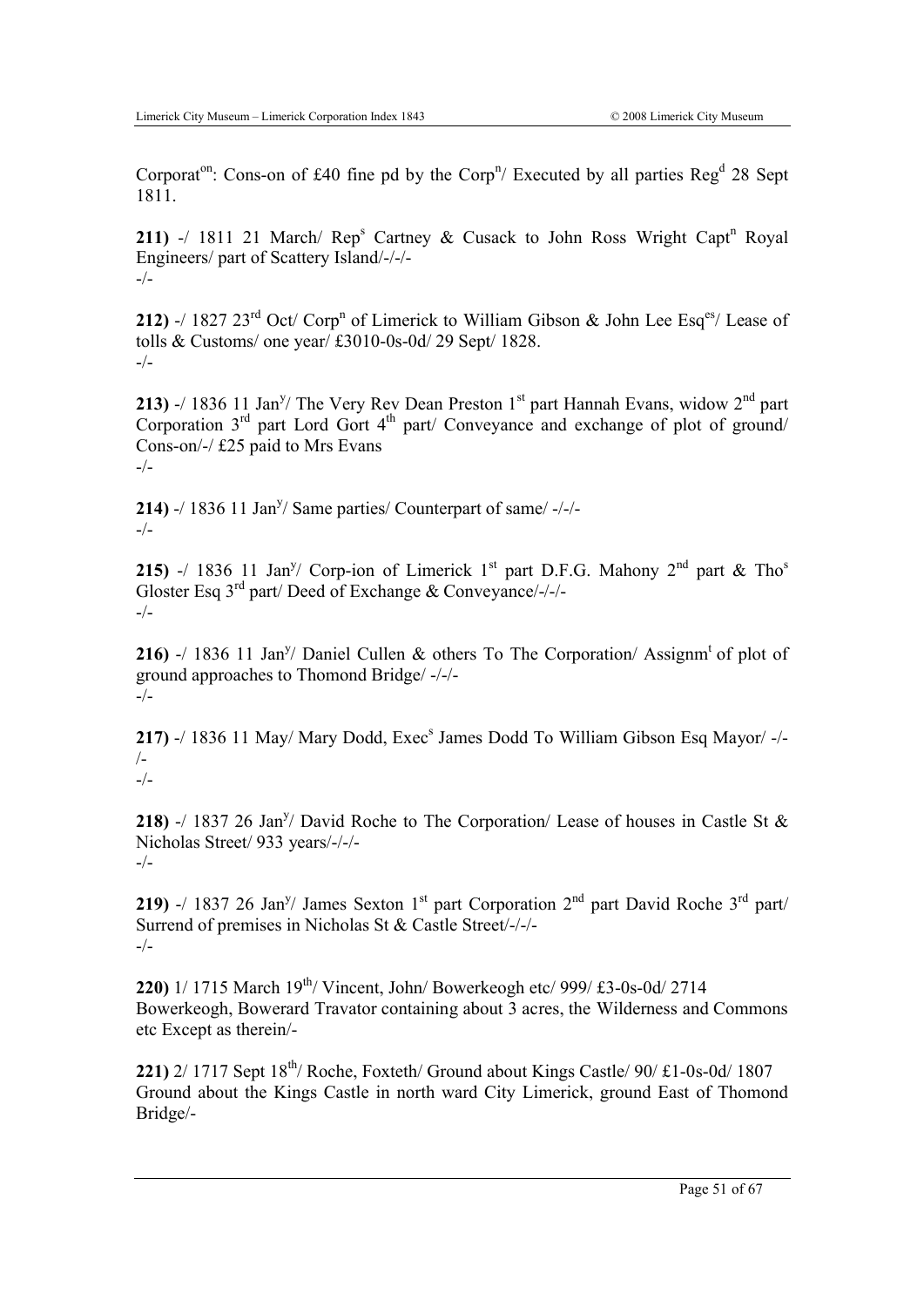**222)** 3/ 1717 Sept 18th /Wight, Edward/ Monabraher etc/ 99/ £21-0s-0d/- Ground within St Johns Gate 22ft in breadth, land part of Croaght, land without said Gate, cont<sup>g</sup> 24ft in length & 20ft in breadth, commons of Monabraher cont<sup>g</sup> 92a 0r 8p, Also a vacancy over the River south end of West side of Balls Bridge, common pound and ground adjoining without Thomond Gate and all such common Lands in North side of Liberties as are not contained in survey with 40ft in breadth for every high road on or lead<sup>g</sup> thro' said lands with watering places/-

**223)** 4/ 1717 Sept  $19^{th}$  Farie Paul/ Land on the Strand side/  $99/ \text{\textsterling}1 - 10\text{\textsterling}0$ d/-Land by the Strand side adjoining H. Marsh's holding without Thomond Gate 22 ft in breadth ground without said Gate upon the Strand 14 feet in length 12 feet in breadth ground 10 ft in length 18 in breadth lying northward of the dwelling house of Thomas Mitchell and adjoining thereto without the said Gate/-

**224)**  $5/1717$  Sept  $19^{th}$ / Franklyn, Will<sup>m</sup>/ Lime Kilns etc/ 99/ £15-10-0d/-Lime Kilns, Garanecorp, Garranegouer, Garreneboy and other patches with a garden plot amounting in the whole to 2 acres or thereabouts Except as within/-

**225)** 6/ 1717 Sept 19<sup>th</sup> / Holland, Randal/ Innish Scattery/ 99/ £34-0s-0d/-Island of Innish Scattery in River Shannon pilotage of ships and accustomed fees/-

**226)** 7/ 1717 Sept 19<sup>th</sup>/ Holland, Randal/ Crotagh etc/ 99/ £5-10s-0d/-Ground under Town Wall between Creagh Gate and Comins Mills part of Crotagh in South Liberties containing 2r 20p garden plot called Market Place, the old walls of the Abbey Gate at End of Bonfields Lane/-

**227)** 8/ 1717 October 1<sup>st</sup>/ Sergeant, Francis/ Cloon/ 99/ £5-0s-0d/ -Part of Cloon containing 2 acres/-

**228)** 9/ 1717 October 1<sup>st</sup>/ Franklin William/ Cloon/ 99/ £5-0s-0d/ -Part of Cloon containing 2 acres/-

**229)** 10/ 1717 March  $10^{th}$ / Moulton, W<sup>m</sup>/ Ground n<sup>r</sup> Key Gate/ 41/ £1-0s-0d/-Ground near key Gate in said City 20 feet in length and fifteen feet in breadth/-

**230)** 11/ 1719 May 18th/ Roche Geo Vincent, John, Higgins Ino & others/ Lax Weir/ 99/ £352-0s-0d

Lax Weire in River Shannon with Cribs etc and castle adjoining, nett fishing from new stent in said River in the County of the City of Limerick/-

**231)** 12/ 1719 Dec<sup>r</sup> 9<sup>th</sup>/ Purdon, Simon/ Cloone etc/-/-/-

Cloone, Moneanclynoe, Rahane, Tempane, Cornene Coridmore, 2 stone houses on Key, land part of Croaght without St John's Gate, land in South Liberties with<sup>t</sup> Culerboy, Island of Rheboge & another parcel of Land near same, land with<sup>t</sup> Thomond Gate, 2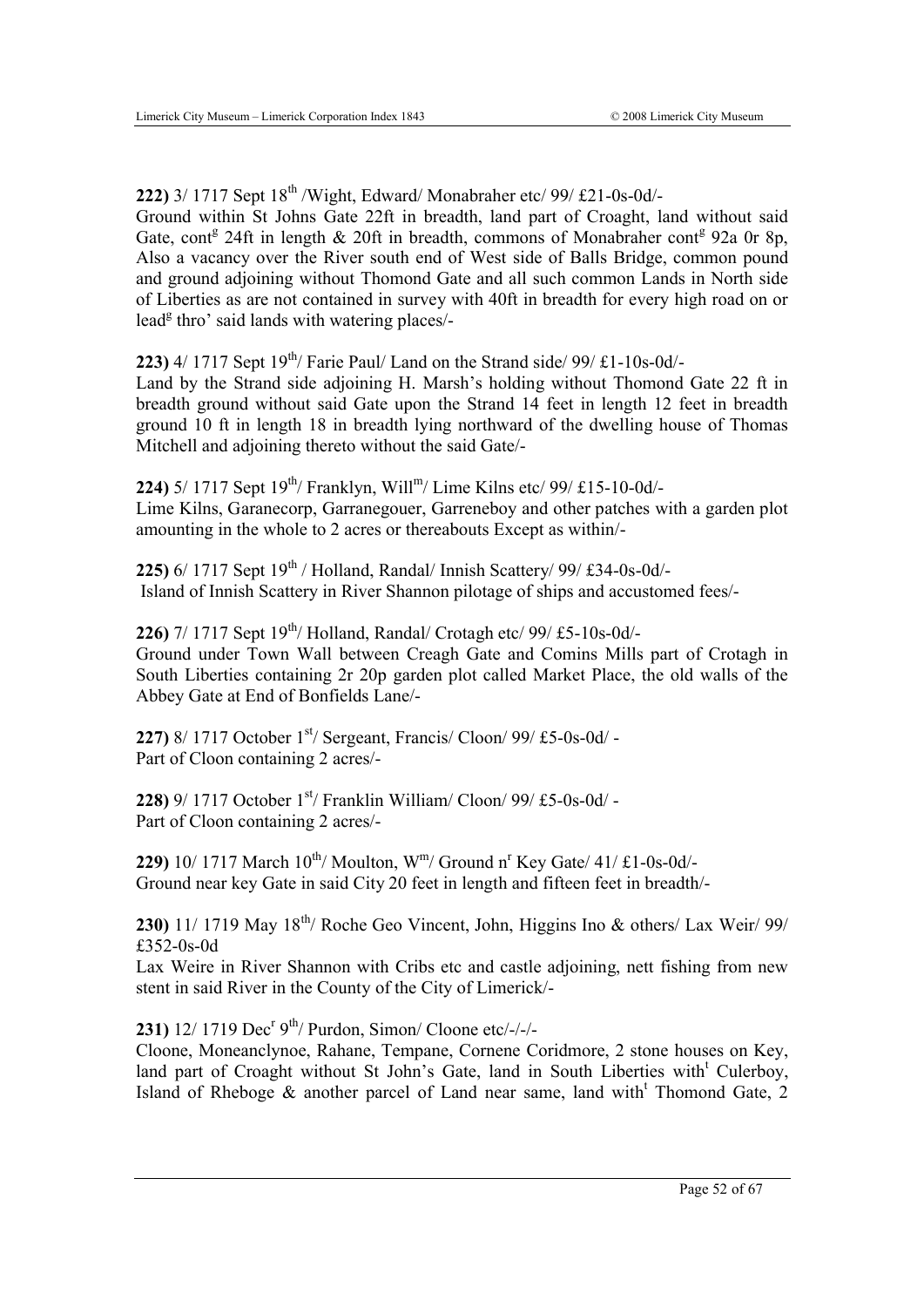houses in Key Lane, Island of Innishscattery & the Salmon Weir & fishing belonging to said Corporation in Liberties of Limerick & County of Clare/-

**232)** 13/ 1725 April 24th/ Atkinson, John/ Waste Place, Balls Br./ 99/ 5s-0d/- Waste place or house seat over the River Shannon running under Balls Bridge containing 11 feet in breadth & 30 ft in length/-

**233)** 14/ 1725 Sep<sup>r</sup> 30<sup>th</sup>/ Dixon, Thomas/ Ground without West Watergate/ 99/ 10s-0d Ground without West Water Gate with a slate house & 3 thatched cabins thereon in Parish of St Michael South Suburbs of the City breadth 30 yards length 54 yards/-

**234)** 15/ 1725 Sep<sup>r</sup>  $30^{th}$ / Dixon, Thomas/Ground with<sup>t</sup> West Watergate etc/ 99/ 10s0d/-Old house with outhouses and yard in South Ward of the City of Limk near West Watergate/-

235)  $16/1725$  Sept  $30^{th}$ / Roche, Richard/ Premises with<sup>t</sup> Key Lane/  $99/$  £5-0s-0d/-Premises South side of Key Lane City Limerick/-

**236)** 17/ 1726 Sept 19 & 20/ Holland, Hezekiah/ Lax Weire etc/-/- The Lax Weir in River Shannon near Parteen with Cribs etc & Castle belonging with net fishings, Island of Innis Kattery in City of Limerick/-

**237)** 18/ 1730 Oct 14/ Vokes, Edward/ Mill Seat/ 99/ £5-0-0/- The Mill Seat lying on Thomond Gate side of Curragoure with River Shannon contg 100ft square with water course/-

238) 19/ 1731 Feb<sup>y</sup> 18 Roche, Anne/ Tenement in St Munchins Parish/ 99/ £5-0s-0d/-The Tenement in which she lives Parish of Saint Munchin City of Limerick/-

**239)** 20/ 1736 Nov 8th/ Griffith Thomas/ Corkanmore/ 99/ £10-0s-0d/- Lands of Corkamore called Kings Corkas in South Liberties City of  $\text{Lim}^k$  containing 55 acres/-

**240)** 21/ 1738 Dec<sup>r</sup> 7<sup>th</sup> & 8<sup>th</sup>/ Henry, Hugh/ Clynoe/-/ £2-10-0d/-Bog called Clynoe or West Bog of Singland Parish of St Patrick, South Liberties of the City of Limerick/-

241) 22/ 1739 Aug<sup>t</sup> 20<sup>th</sup>/ Sargent Peter/ Cloon/ 99/ £7-0-0/-Ground part of the Cloon or old Gallows Green cont<sup>g</sup> 6 acres another part of Cloon cont<sup>g</sup> 1a 3r 26p, bog of Labinamucky without East Watergate South Liberties City of Limerick

**242)** 23/ 1739 Aug<sup>t</sup> 23<sup>rd</sup> / Wilson, Joseph/ Ground at East Watergate/ 99 £1-0s-0d/-Ground within & without East Watergate in Irish Town City of Limerick/-

**243)** 24/1739 Sept 23rd/ Same to Russell, Philip/ same/-/- Same/-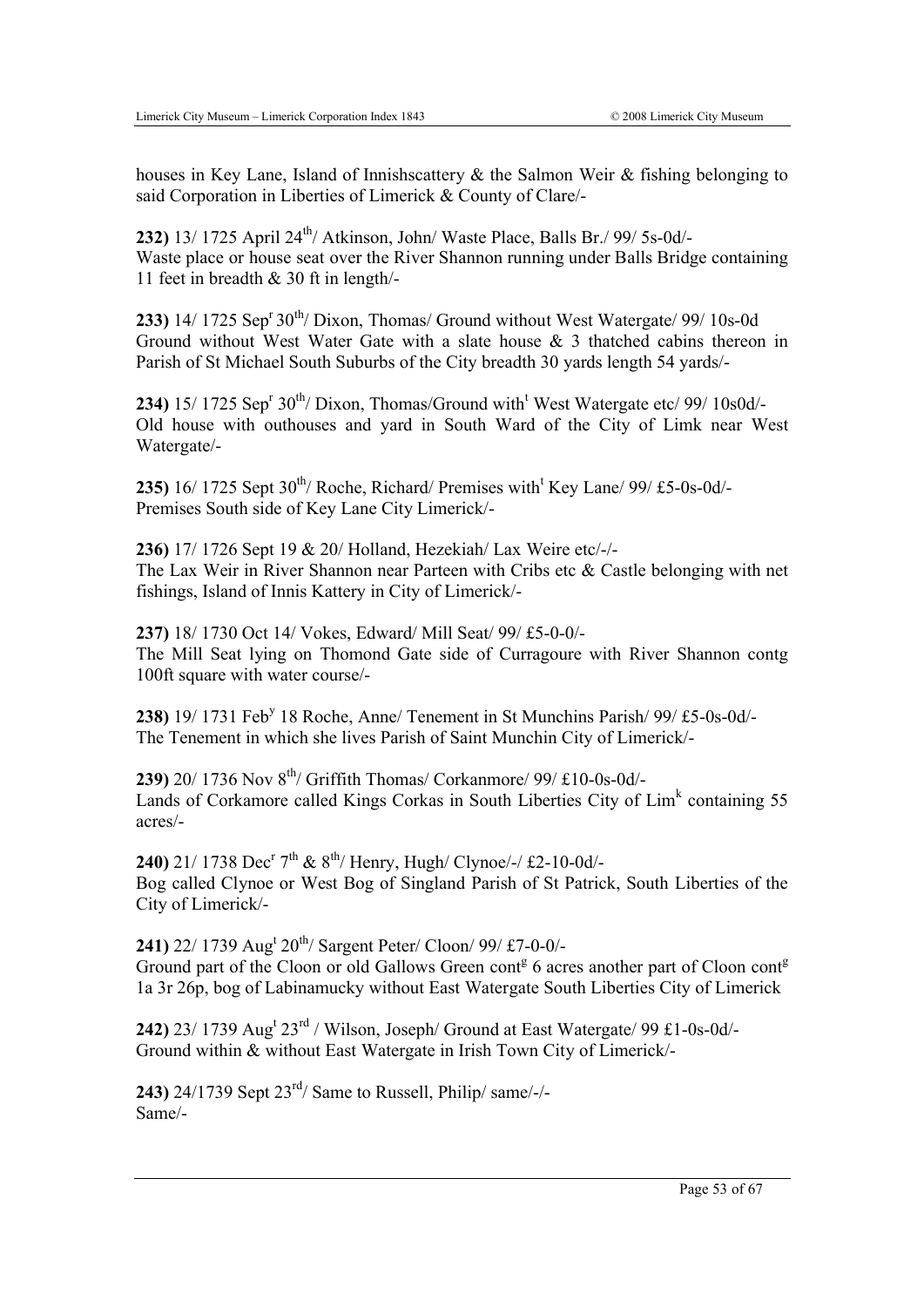**244)** 25/ 1739 Sept 3rd/ Smith, Martha/ Ground without St Johns Gate etc/ 99/ £3-10-0/- Ground fronting the Street without St. Johns Gate a piece of ground with<sup>t</sup> said gate opposite the house called the Harrow containing 40 feet in breadth, with a small meadow, green land, Corporation Land without St Johns Gate being 14 yards fronting the Street in South Suburbs or Liberties of Limerick/-

245) 26/ 1746/ Feb<sup>y</sup> 23<sup>rd</sup>/ Vincent, Richard/ Part of City Alms house/ 99/ £1-0s-0d/-Part of the City Alms house 50ft in length 27ft in breadth in Parish of St Nicholas City of Limerick/-

**246)** 27/ 1747 Jan<sup>y</sup> 26<sup>th</sup>/ Smyth, Charles/ Prem<sup>s</sup> St Munchins ch  $y<sup>d</sup>$  -/ 5s-0d/ for ever Premises opposite Saint Munchins Church Yard City of Limerick/-

247) 28/ 1747 Jan<sup>y</sup> 26 & 27/ Smyth, Charles/ Ground Parish of St Mary/-/5s-0d/ for ever Ground extending from the Short Tower on the Quay towards Mr King's Mill containing 320ft. Parish of St Mary middle Ward City of Limerick/-

**248)** 29/ 1739 Oct 4<sup>th</sup>/ Sexton, Mary/ House on Quay etc/ 99/ £20-0s-0d/-House on the Quay, two small patches near the Spittle on St Johns Gardern with outhouses etc thereon/-

**249)** 30/ 1747 March 26/ Roche, Arthur/ Monegaullagh etc/ 999/ £1-0s-0d/-

Monegaullagh Bog o-wise Galvoane o-wise Gallavone o-wise English Moor with strips of pasturable land round & adjoining same cont<sup>g</sup> about 40a 1r 15p. Also a field cont<sup>g</sup> ab<sup>t</sup> 5 or 6a adjoining said Bog. Hospital Land cont<sup>g</sup> near 10a situate on South Liberties City of Lim<sup>ck</sup> Ground with<sup>t</sup> St Johns Gate Parish of St Laurence in that part of the suburbs called the Spittle about 8 tenements & ground behind same inside St Johns Gate near the City Wall, Ground within West Water Gate near the City Wall, premises in New Gate lane, Ground with cabins thereon between the 2 gates going to the Little Island, A field on the road from the City to Kilmallock/-

**250)** 31/ 1747 April 2nd/ Davis, Robert/ Field in Little Island/ 99/ £1-2s-0d/- The field in the Little Island containing about  $1\frac{1}{4}$  acre/-

**251)** 32/ 1747 June  $10^{th}$ / Roche, Arthur/ Latulla Fields etc/ 999/ £2-0s-0d/-Latulla Fields with waste ground adjoining and the little field or meadow adjoining the Blackboy Turnpike Gate cont<sup>g</sup> in the whole/-

**252)** 33/ 1747 July  $2^{nd}$ / Long, Henry & John Vincent, Richard and Waller George/ Premises in Golden Lane/ 999/ £3-10s-0d/-

Premises in Golden Mill Lane now called City Brewery Lane, with waste plot and old Walls adjoining; also another waste plot adjoining the Town Wall all situate in the Middle Ward, Parish of Saint Mary and City of Limerick/-

**253)** 34/ 1748 Jan<sup>y</sup> 10<sup>th</sup>/ Bindon, David/ House in Quay Lane/ 999/ 12s-0d/-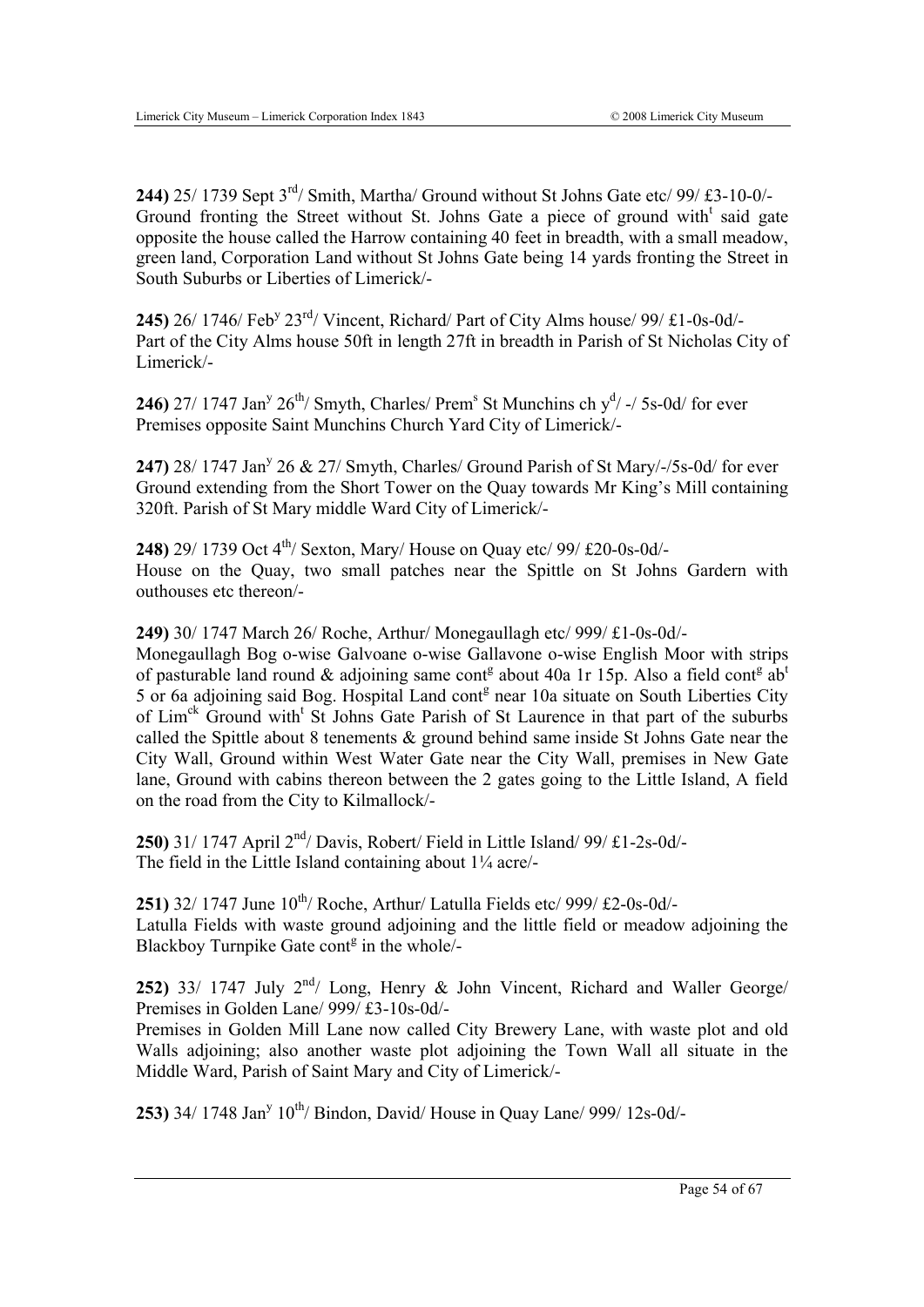House etc in Quay Lane, City of Limerick in which Alderman Sexton now dwelleth/-

**254)** 35/ 1748 March 4<sup>th</sup>/ Stamer, George/ Houses etc in Quay Lane/ 999/ 5s-0d/-Several houses  $\&$  ground at north end of the Quay in City Lim<sup>k</sup>. Ground now a tan yard containing backwards from Taverners dwelling house 100 feet breadth 43ft ground in Monks Lane, parish of St Mary and Middle Ward of the City of Limerick/-

**255)** 36/ 1748 March 15<sup>th</sup>/ Sargent, Peter/ north Cloone etc/ 999/ £12-0s-0d/-North Cloone or old Gallows Green cont<sup>g</sup> 8a 3r 7p the Island or Bog of Monamucky owise Labinamucky 11a 3r 6p and 1r 12p between said Bog and East Watergate south Cloon o-

wise Rockstown containing 3a 1r 9p outside East Water Gate and South Suburbs of the City of Limerick/-

**256)** 37/ 1748 Nov 23 & 24/ Roche, Arthur/ Monegaullagh etc/-/£8-10s-0d/-

Monegaullagh Bog, o-wise Gallovane o-wise Gallavone o-wise English Moor with pasturable land adjoining containing 40a 1r 15p, a field containing 5 & 6 acres, Hospital Land containing near 10 acres Ground without St Johns Gate in Spittle premises inside St Johns Gate near City Wall, ground within West Watergate, premises in Newgate Lane, Grond cabins etc between two gates going to the Little Island next City Wall opposite the Chancellors Garden, Ground without the Island Gate containing about 80 yards Latulla Fields and ground adjoining same  $\&$  the field or meadow adjoining the Blackboy Turnpike and Pound containing 11a 2r 15p Ground fronting the street outside St Johns Gate ground without said Gate opposite the House known by the name of the Harrow, Green land ground without St Johns Gate 14yards fronting the Street, part of the Crotagh, Slate house without Thomond Gate, situate in the City of Limerick/-

257) 38/ 1748 Dec<sup>r</sup> 22<sup>nd</sup>/ Ingram, John/ Little Island/ 999/ £1-0s-0d/-The Little Island Except as therein, Parish of St Mary Middle Wards of the City of Limerick/-

258) 39/ 1748 Dec<sup>r</sup> 22<sup>nd</sup>/ Wight, John Aldn/ Monebraher/ 999/ £5-5s-0d/-Monebraher in North suburbs of the City of Limerick with tenements fronting road leading from Limerick to Ennis small plot of ground adjoining the Mayors Stone, the Kercher containing 87a 1r 24p/-

**259)** 40/ 1748 Dec 22nd/ Wight, John/ Croaght/ 999/ £5-5s-0d/-

Croaght and ground adjoin<sup>g</sup> without Johns Gate, the pound and stables without Thomond Gate fronting River Shannon 68ft House adjoining the Town Wall south and West side of Balls Bridge, City Limerick/-

 $260$ ) 41/ 1748 Dec<sup>r</sup>  $22<sup>nd</sup>$ / Ingram John/ Ground etc in the long lane/ 999/5s-0d/-Ground and cabins in the long Lane or langable containing 74 feet in front in South Ward Parish of St John City Limerick/-

**261)** 42/ 1750 April 26 & 27/ Maunsell Rev Rich<sup>d</sup>/ Lax Weir etc/-/-/-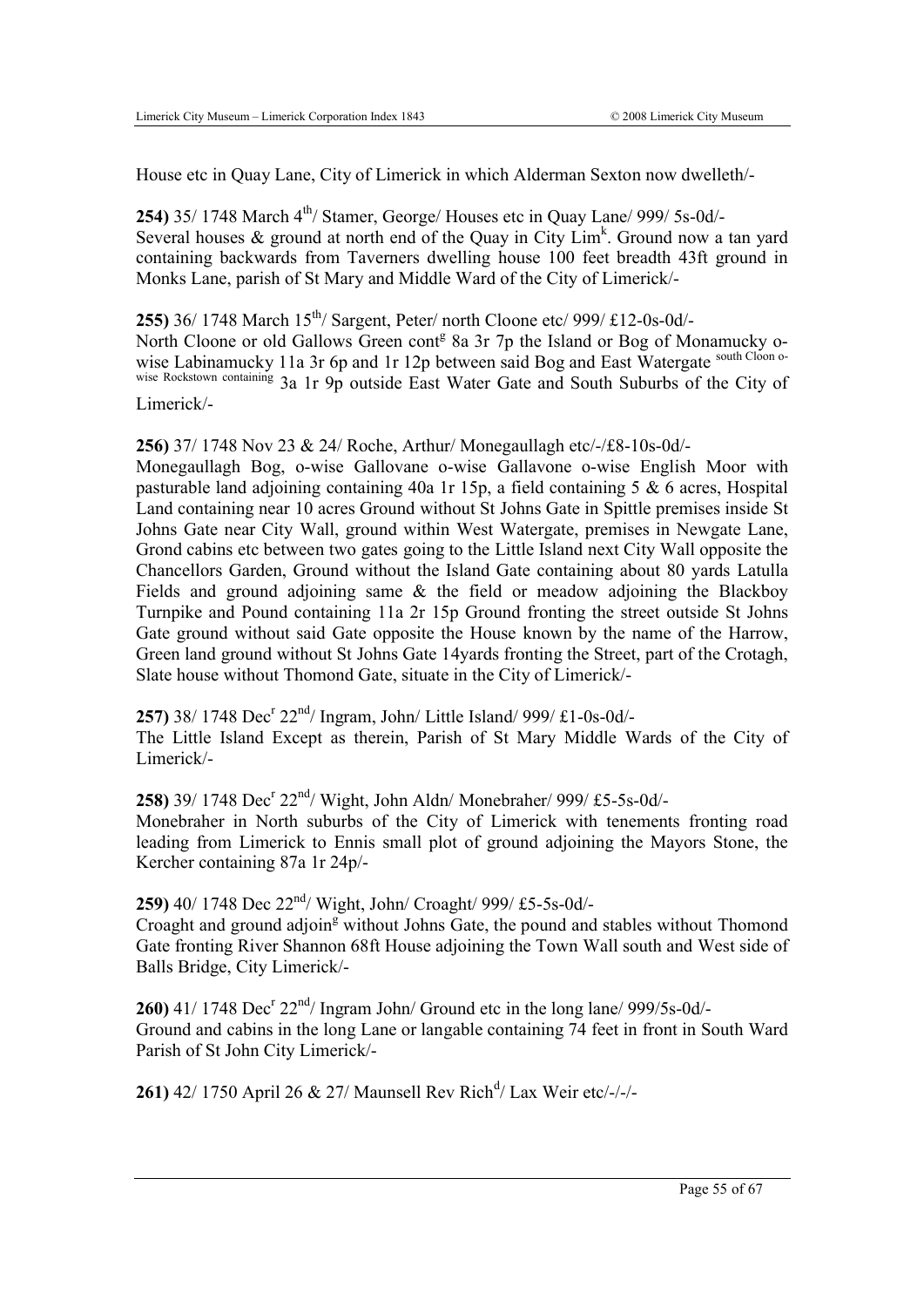therein}/-

Lax Weir in River Shannon with Cribs etc near Parteen & castle belonging and the net fishings in said River/-

**262)** 43/ 1752 March 18<sup>th</sup>/ McNamara, Matthew/ Spittle Lands/ 99/ £14-0s-0d/-Spittle Lands containing 14 acres/-

**263)** 44/ 1752 March 18<sup>th</sup>/ McNamara, Matthew/ N & S Gortnemanagh/ 99/ £20-0s-0d/-North & South Gortnemanagh the park called Stephen Meaghers the two Gortgears containing 25 acres/-

**264)** 45/ 1757 Oct 29<sup>th</sup>/ Smyth, James/ Ground on Ouay/999/ 1s-0d/-Ground on Quay aforesaid between the Watch House and Forge in front 32ft 6 inches/-

**265)** 46/ 1757 Nov 1<sup>st</sup>/ Limerick Bishop/ Waste Ground/ 999/-/-Waste ground as far as low water mark backwards of St Munchins Church yard , Parish of St Munchin North Ward City of Limerick

**266)** 47/ 1758 Sept 5th/ Vincent, John/ Mardyke/ 999/-/- Mardyke and Commons of pasture, and waste plot without West Watergate called Bowerkeogh, Bowerand and Travator containing 3 acres, the Wilderness {except as

**267)** 48/ 1759 March 6 & 7/ Balls Bridge Commis<sup>rs</sup>/ House called the Hog in Armour/-/-/-

House called the Hog in Armour adjoining Town Wall on Balls Bridge.

**268)** 49/ 1759 April 9 & 10/ Balls Bridge Commis<sup>rs</sup>/ House on Balls Br/-/-/-House on East side Balls Bridge/-

**269)** 50/ 1759 April 24 & 25/ Balls Bridge Commis<sup>rs</sup>/ House on Balls Br/-/-/-Dwelling House west of Balls Bridge/-

270) 51/ 1759 April 24 & 25/ Balls Bridge Commis<sup>rs</sup>/ House on Street lead<sup>g</sup> to Balls Br/- $/_{-}/_{-}$ 

Three tenements on East side of Street lead<sup>g</sup> to Balls Bridge/-

**271)** 52/ 1766 March 22<sup>nd</sup>/ Russell, Francis/ Ground on New Quay/ 999/ £1-10s-0d/-Ground on the New Quay called the Lock Quay with several houses thereon/-

272) 53/ 1769 June  $2<sup>nd</sup>$ / Sargent. Peter Fra<sup>s</sup>/ Land with<sup>t</sup> Thomond Gate/ 999/ £2-10s-0d/-Land between Mass House Lane without Thomond Gate and Joints Mills cont<sup>g</sup> 1 rood 14 perches/-

**273)** 54/ 1770/ Sept 28th/ Roche, David/ The Quarry/ 999/ £3-0s-0d/-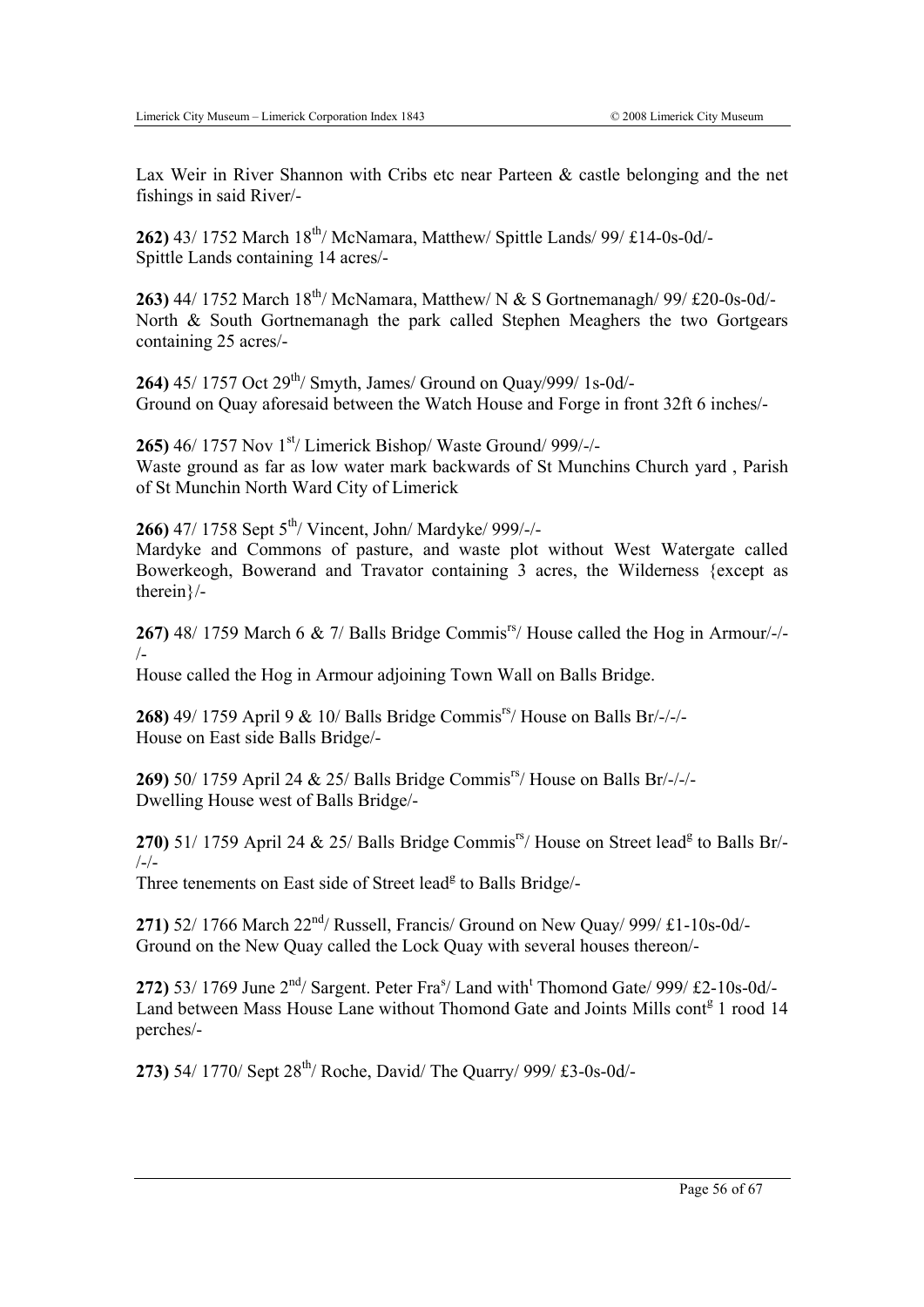The Quarry without Thomond Gate and a small plot of ground bounded round with the Deans Land and River Shannon, the whole being 1a 6p ground about Kings Castle in North Ward of said City ground East End of Thomond Bridge/-

**274)** 55/ 1771 April 11<sup>th</sup>/ Smyth, Charles/ The lax Weire/-/-/-

The Lax Weire on River Shannon near Parteen with Cribs etc between and Castle belonging and nett fishing in said River/-

**275)** 56/ 1795 April 25<sup>th</sup>/ Roche, Philip James/ Ground Balls Br./ 99/ £5-0s-0d/-Ground in or adjoining to the East side of Balls Bridge City of Limerick, the property of the Corporation with a shell of a house thereon parish of St Mary.

**276)** 57/ 1800 July  $1<sup>st</sup>$  Vereker, Thomas/ Ground in Nicholas St/ 999/£7-0s-0d/-Ground in Nicholas St, Parish of St Mary/-

**277)** 58/ 1808 Augt 2nd/ Limerick Hospital Governors etc of/ Collereboy/-/£-8s-3d/ for ever

Part of Quarrybuoy-wise Collereboy parish of St Laurence South suburbs cont<sup>g</sup> 1 acre

**278)** 59/ 1810 March  $21^{st}$ / Wight (recte Wright), John R {for ordnance officers}/ Part of Scattery Isld/-/-/-

Part of Scattery Island in River Shannon

279) 60/ 1818 Nov<sup>r</sup> 3<sup>rd</sup>/ Commerce Chamber/ Ground in Carr St/ 999/ 5s-0d/-Seventy five feet of ground fronting Carr Street, Parish of St Michael and City of Limerick for purpose of building a Linen Hall/-

**280)** 61/ 1821 FitzGerald Garrett/ Reboge/ 99/ £120-0s-0d/- Two Islands called Reboge and plot adjoining thereunto containing 46 acres in Parish St Patrick City Limerick/-

**281)** 62/ 1821 Nov 22 / same/ same/ 999/ £100-0s-0d/ same/-

**282)** 63/ 1823 Aug<sup>t</sup> 30/ Gort Lord/ Lime Kilns/-/£67-7s-3d/-

Carrs premises near the new Corn Market south suburbs City Limerick called Carrs tan yard upon which was Erected the Linen Hall and butter Weighhouse, lot No 4 called Lime Kiln concerns, Lime Kilns, Garreencop, Garreenagom, Garreenaboy with other little patches lot No 6 west side St Johns Street, South Ward, lot No 7 Garryowen called Crotagh, lot N0 8 adjoining north east end of Thomond Bridge in north suburbs with 14 dwelling thereon including the Swan Inn lots 9 & 10 without Thomond Gate north suburbs called Hastings holdings Hallorans Lane, O'Mearas plot, Mat Kennedys Concerns, Mass lane, Lot 11 lot of ground adjoining road near Penny Well in South Liberties City of Limerick/-

**283)** 64/ 1824 May  $1^{st}$  Jones, Joseph/Moneancloynoe/-/ $\text{\textsterling}100$ -0s-0d/ for ever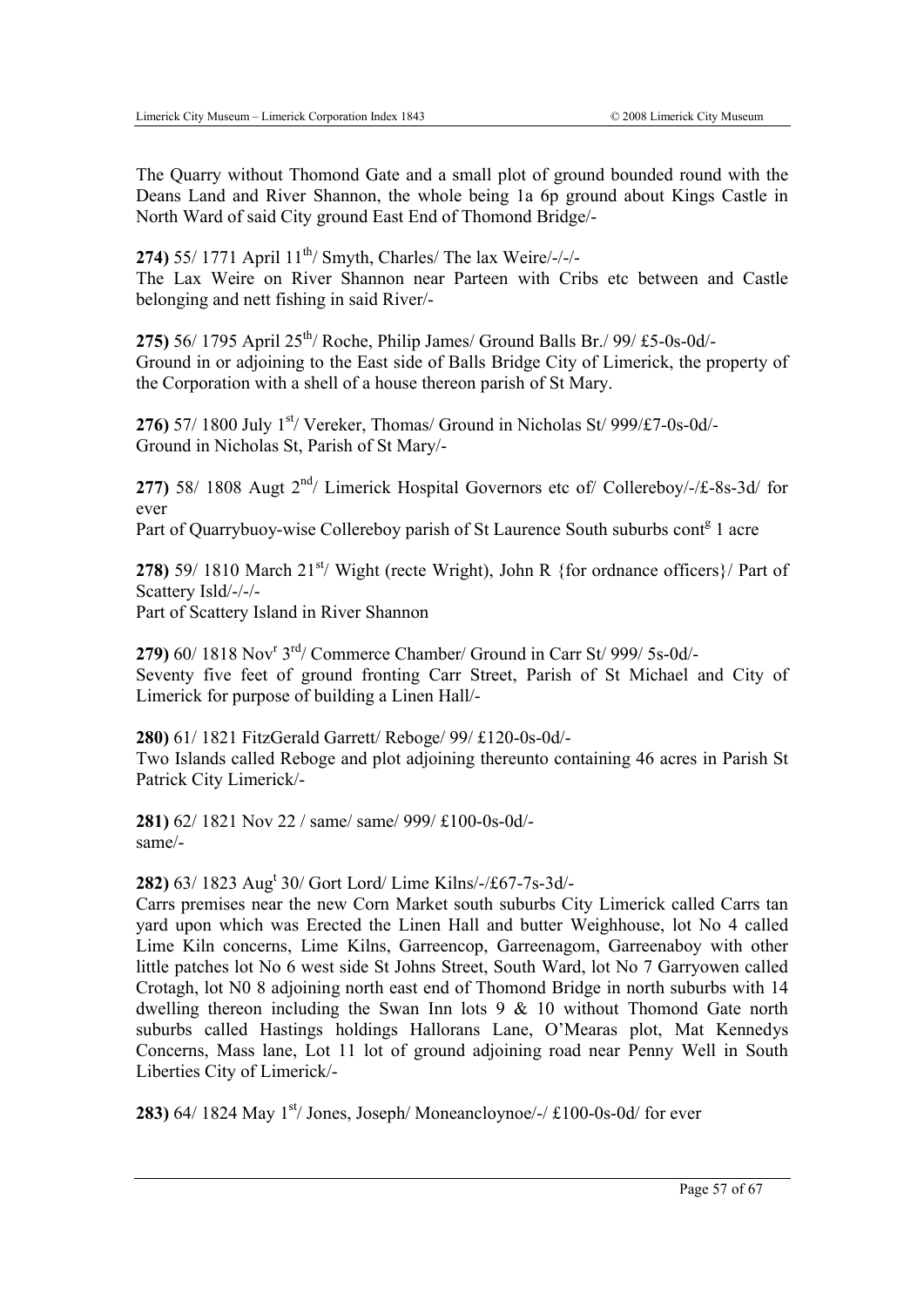Bog & Common pasture of Moneancloynoe & Rahentempane Parishes of St Patrick & St Nicholas cont<sup>g</sup> 97 acres/-

**284)** 65/ 1825 May 16<sup>th</sup>/ Little, George/ Lax Weir/ 999/ £450-0-0/-Lax Weir in River Shannon with Cribs, Castle etc belonging thereto with net fishing City Limerick/-

**285)** 66/ 1830 March  $2^{nd}$  The Corp & Watson,  $H<sup>y</sup>$  & Andrew, James To Education Comms of/ Gortacklins/ 999/ £000-0s-0d/-

Gortacklins, containing same in Parish of St Laurence and South suburbs City of Limerick/-

**286)** 67/ 1830 June 29<sup>th</sup>/ The Corporation to Same/ same/-/-/-Released said Commissioners and Lands of Gortacklins from rent of £100 as herein mentioned/-

**287)** 68/ 1831/ Nov 19/ Nash, Cornelius/ Curragour Mills/ 999/ £16-16s-0d/- Ground in River Shannon called Curragour Mills in Parishes of St Mary and St Nicholas/-

**288)** 69/ 1823 Dec<sup>r</sup> 13<sup>th</sup>/ Marrett, Sir Christopher Arbuthnot Kn<sup>t</sup> & Ald<sup>n</sup>/ Innis Cattery Island/ for ever/ £34-2s-6d/-

All that and those the Island of Inniscattery otherwise Skattery Island, situate in the River Shannon and in the liberties of the said City/-

289) 70/ 1836 Jan<sup>y</sup> 12/ Bruce, Geo Evans/ dwelling Houses on Charlottes Quay/ 999/ £1-7s-8d/ 2835

All that and those dwelling houses, messuages and premises situate on Charlottess Quay near Balls Bridge in the Parish of St John heretofore in the poss-on of Sir Ed<sup>d</sup> Leslie/-

**290)** 71/ 1837 28 April/ Corporation To Limerick Bridge Commissioners/ Golden Mills/-  $/$ - $/$ -

Grant of the Head Rent of £3-4-8 payable out of Golden Mills to the Corporation and all their right with & Interest thereto for Ever/-

291) 72/ 1837 6 Jan<sup>y</sup>/ James Sexton & David Roche/ Ground near Kings Castle/ Surrender of Lease of 28 Sept 1770 made by the Corporation to Alderman David Roche of certain ground near Kings Castle & Thomond Bridge for 999 years at the yearly Rent of  $£3/-$ 

292) -/ 1834 31 Jan<sup>y</sup>/ Gabbett, Poole Esq/ Lax Weir/ 99/ £300-0s-0d/ 1932

All that and those the great weir commonly called "The Lax Weir" in the River Shannon near Parteen with the Cribs, Baskets, Hurdles and Castle, and the Watch House thereunto belonging and adjoining together with the fishings in said River Shannon, Commonly called The Net Fishings or Fishers' Stent, extending from the new stent or new extent near the Said Lax Weir westward in the River according to the ancient custom in as large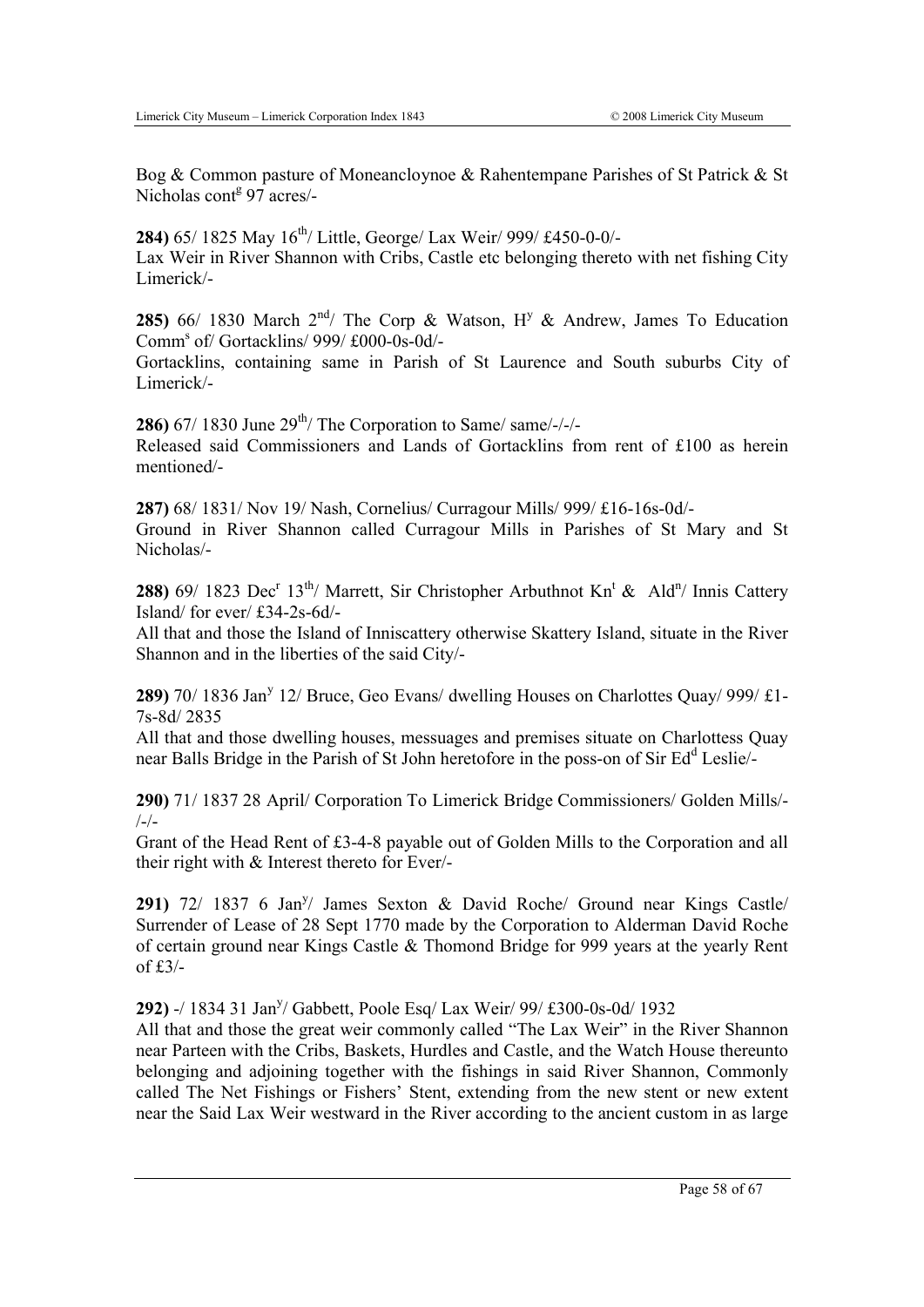and ample manner as the said Lax Weir and net fishings are now held and enjoyed by said Mayor & Sheriffs and Citizens, situate and being in the County of the City of Limerick aforesaid/-

Amory, James, 187 Anderson, William, 200 Andrew, James, 285, 286 Andrews, Dean, 106 Aps, John, mariner, 56, 76, 79 Arthur, Thomas, 51, 98 Ash, Peter, 18 Atkinson, John, 231 Atkinson, Thomas, yeoman, 35 Aylmer, George, 4 Baker, Robert, 166 Barclay (Berkeley, Barkley), James, glazer, 71, 102, 103, 152 Barkley, John, 23 Bartley, Elizabeth, widow 138 Beevan, James, 186 Bennett, John, 30, 106 Bennis, Thomas, 26, 31 Bennis, William, 25, 30 Bentley, 13 Bentley, John, 123 Berly James, 139 Bindon, David, 133, 136, 181, 253 Bindon, Alderman Henry, 7, 8, 23, 52, 112 Bishopp, Edward, 11, 44 Blessington, Lord Viscount, 201 Bolders, Henry George, 198 Bonham, Francis Robert, 198 Bourke, Bryan, 32, 38 Bourke, Alderman James, 13 Bourne, Jane, (alias Gardiner), 52, 112 Bourne, John, 20, 85, 93, 162 Bowman, Alderman Daniel, 92, 96, 166 Breton, Gilbert, 162 Browne, John, 162 Bruce, George Evans, 169, 289 Bryant, William, 61, 66, 78, 110 Bryant, William, jnr., 110 Buckley, James, carpenter, 140 Burton, widow, 119 Butler, Alderman William, 83, 111 Buxton, Gilbert, 93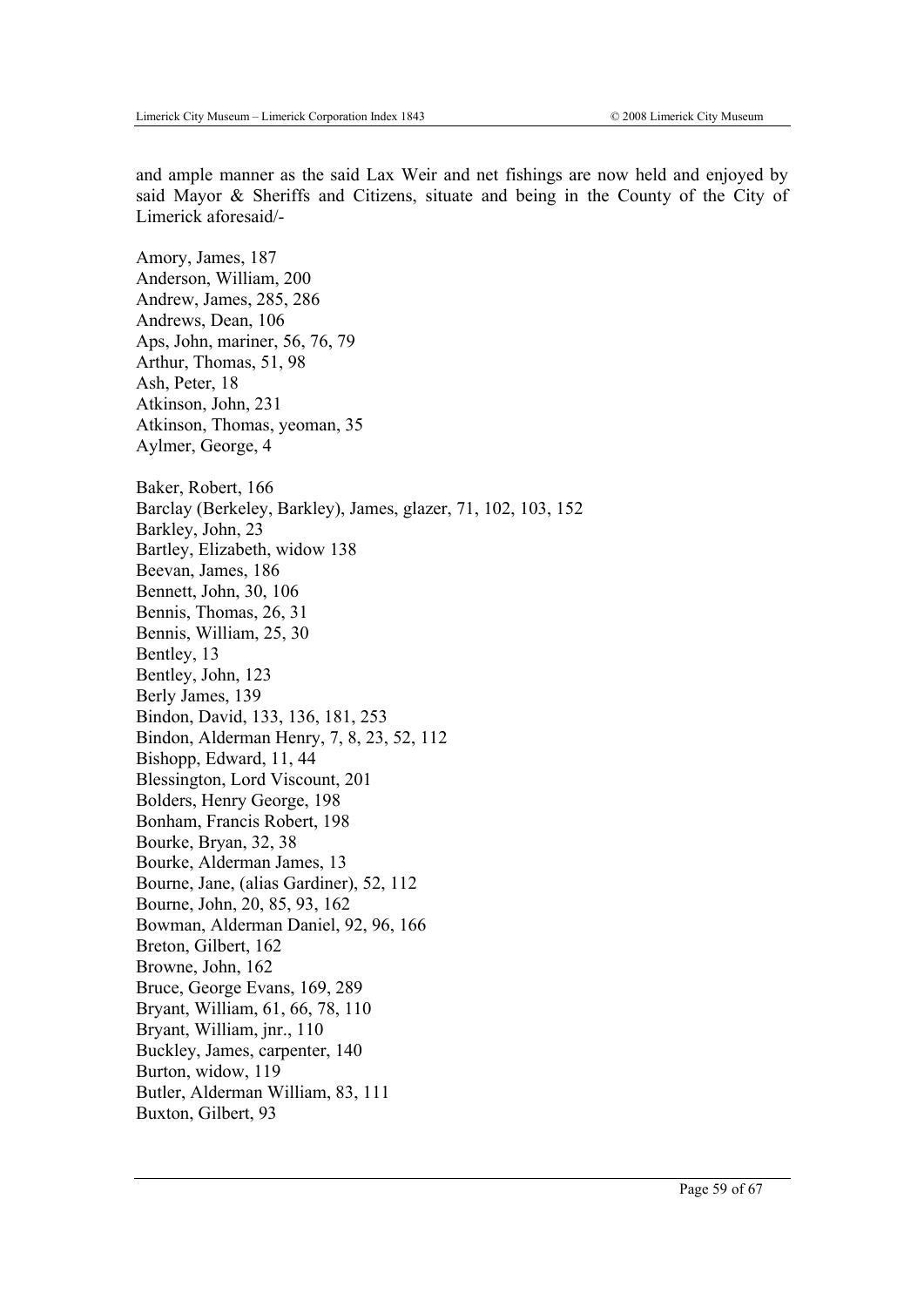Carr, Christopher, 106 Carr, John, 202 Carr, Leonard, merchant, 28 Carr, Thomas, 162 Cartney, 211 Casey, David, 46 Cashin, Dorothy, widow, 124 Cashin, Rev. Robert, 124 Chaffin, Captain William, 25, 30, 47 Chamber of Commerce, 164, 279 Chester, Samuel, 116 Clampett, Alderman Isaac, 127, 140 Clarke, James, 173 Coghlan, Dermitius Receiver of Corporation rents, 22, 43, 86, 90, 96, 111 Coghlan, Dermot, 12 Collins, John, 25, 30 Colpys, Rawley, 181 Commissioners, Balls Bridge, 267, 268, 269, 270 Commissioners, Limerick Bridge, 290 Commissioners for New Gaol, 206, 207, 208, 209 Commissioners of Public Works, 197 Comyn Alexander John, 112 Comyn, Edmund, 23 Comyn, John, Two Alderman and sword bearer) 8, 23, 33, 52 Comyn, Lawrence, 7, 8 Cornish, 39 Courtney, Francis, clothier, 122, 140 Cox, Thomas, 93 Craven, James, 55 Craven, Alderman John, 46, 97, 185 Craven, Alderman Richard, 97, 166 Creagh, Andrew, 209 Creagh, David, blacksmith, 31, 44 Creagh, John, merchant, 58 Creagh Stephen, 12 Creagh, Thomas, 23 Creagh, William, 8, 52, 72, 112, 134 Crosbie, The Honourable and Rev Mr., 206 Cullen, Daniel, 216 Curthoyse, Samuel, 23, 49 57, 122, 140 Cusack, 211 Davies, Jacob, 188 Davis, David, merchant, 77, 181 Davis, Mary, 13, 91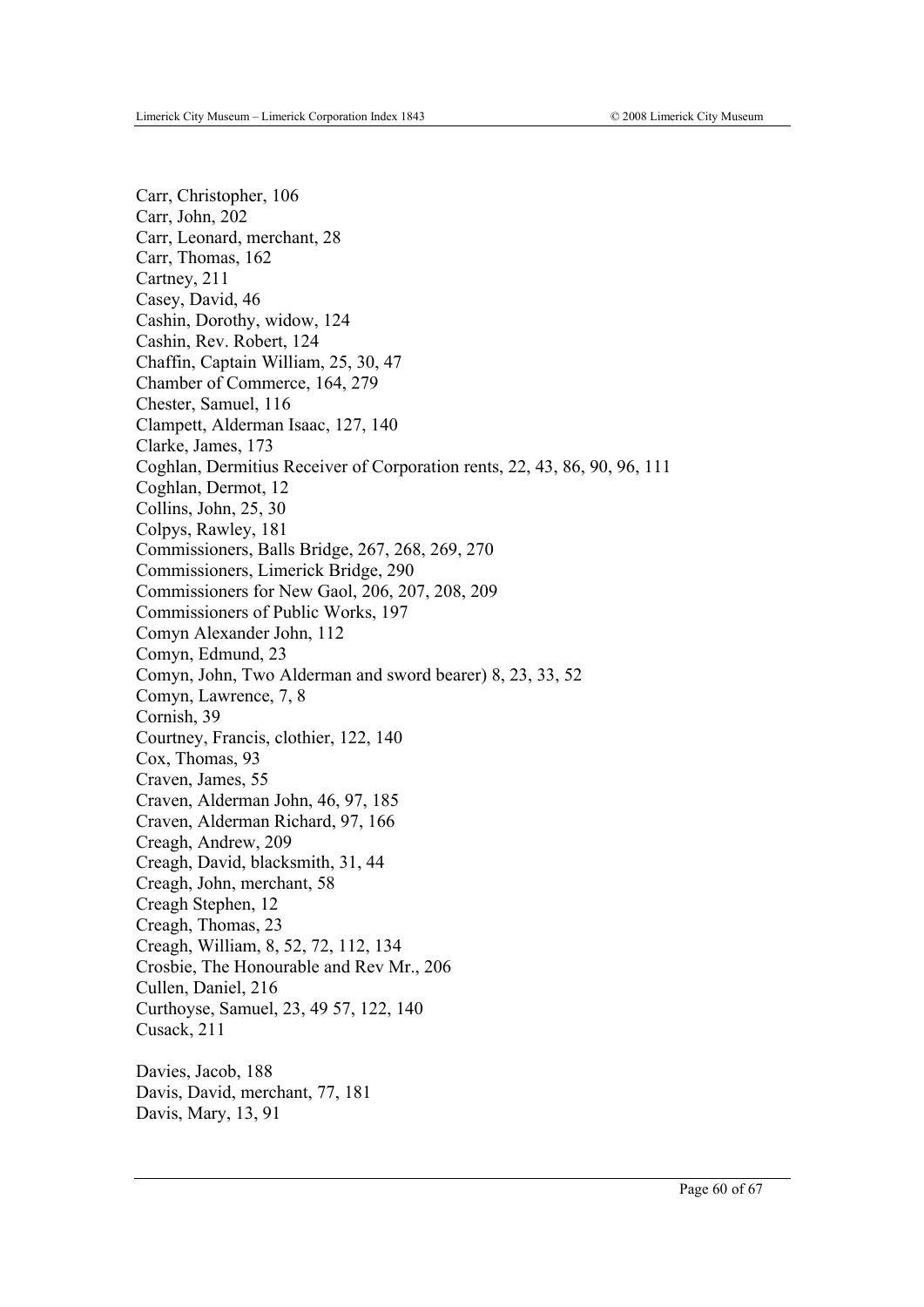Davis, Robert, 128, 131, 142, 250 Davis, Alderman William, 78 Davy, Father, 127, 140 Dean and Vicars Choral, 205 Deaves, Jacob, 134 Dixon, John, 54, 113 Dixon, Samuel, apothecary, 113 Dixon, Thomas, skinner 111, 113, 187. 188, 202, 233, 234 Dodd, James, 194, 217 Dodd, Mary, 217 Donovan, Hugh, surveyor and schoolmaster, 127, 140, 144 Dunbar, Robert, 140 Dundon, Edward, 116 Durcy, John, 172 England, David, 67 England, Richard, 131 Evans, Mrs, 193 Evans, Hannah, widow, 213, 214 Farie, Paul, 100, 223 Felberg, Richard, 98 Fepps, Joseph, 99 Finch, Henry, 60, 75, 86 Finch, Mr, 79 FitzGerald, Garrett, 158, 165, 280, 281 FitzGerald, Gerald, 14, 17, 23, 127, 131, 140, 142, 143, 199 FitzMaurice, Francis, 123 Flahiff, David, 23 Flynn, Daniel, 200 Fowles, William, 140 Fox, James, 140 Fox, Nicholas, 15, 46 Foxens, Samuel, 37 Franklin, Joseph, 200 Franklin, Alderman William, tanner, 86, 96, 102, 103, 138, 139, 152, 166, 224, 228 Frewen, Samuel, 150 Friend, Alderman John, 6 Frost, James, 127 Gabbett, Poole, 157, 292 Gallivans, Nicholas, 72 Gibson, William, 212, 217 Gloster, Arthur, 166, 193 Gloster, Thomas, 215 Gorman, Roger, 162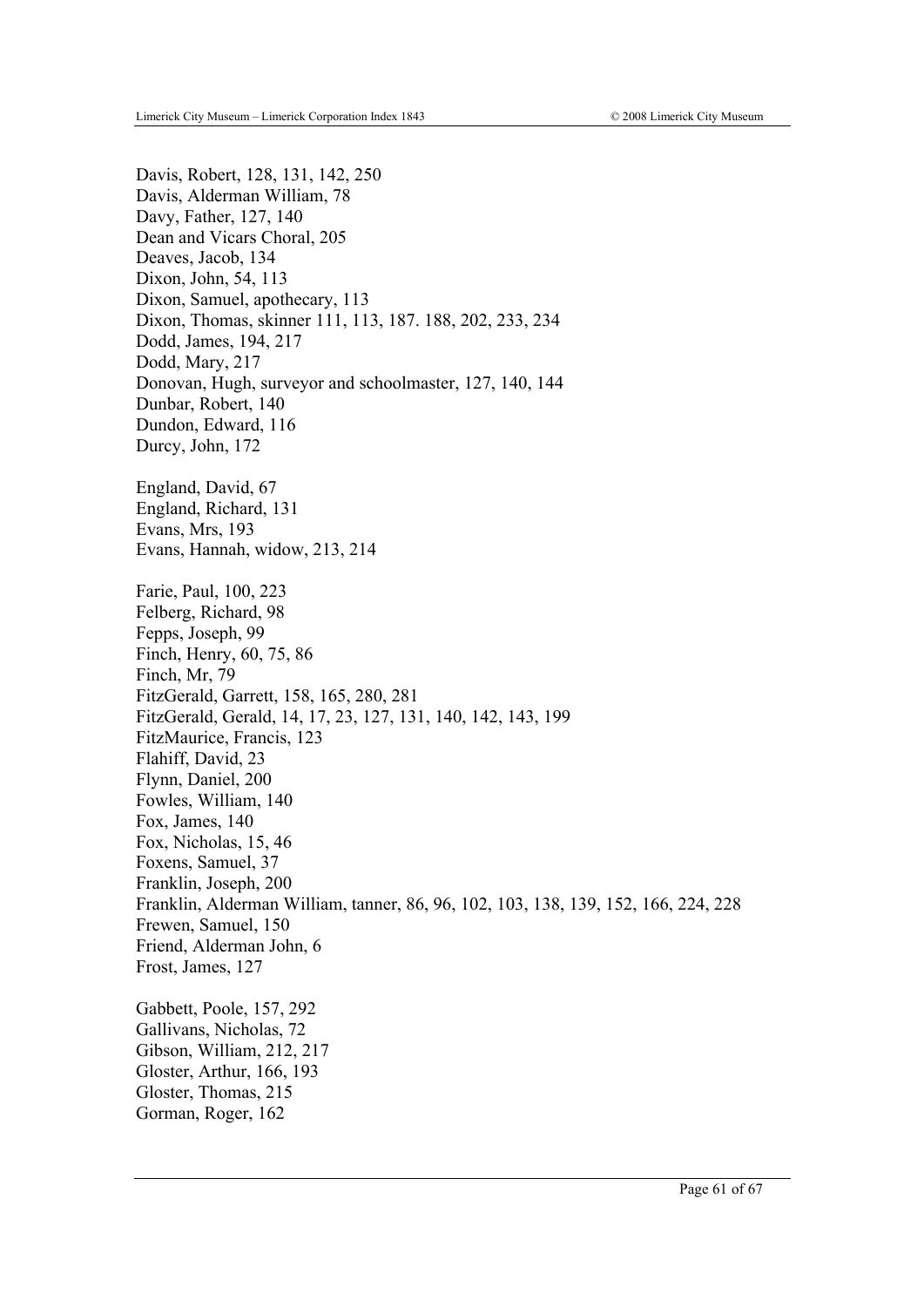Gort, Lord Viscount, 166, 193, 213, 214, 282 Gounane, Roger, 93 Graham, John, skinner 127,140 Grearson, Mr 166 Green, Captain Thomas, 57, 122, 140 Griffith, Richard, 80 Griffith, Thomas, 120, 239 Hacket, Thomas, 96, 166 Hallam, George, 190 Halloran, Patrick, 140 Hammond, John, 60 Harrold, Edmund, 149 Harrold, Richard, 86, 103, 138, 152, 166 Harrold, Thomas, 185 Hastings, David, 166 Hartigan, Denis, 123 Harton, Thomas, 16, 25, 47 Hartstonge, Standish, Recorder of Limerick, 21. 43, 60, 93, 162 Hartwell, Alderman William, 5 Hayward, John, Innholder, 21, 39, 60 Henderson, John, currrier, 122 Hennessy, John, 149 Henry, Hugh, 159, 240 Higgins, Alderman John, 101, 181. 230 Higgins, Francis, clerk, 104 Hignett, Daniel, 49 Hines(Hyndes), Michael, 109, 140, 186 Hodges, John, 166 Holland, Henry, 135 Holland, Alderman Hezekiah, merchant, 53, 94, 105, 111, 127, 130, 140, 150, 167, 236 Holland, Randal, 81, 95, 98, 166, 189, 225, 226 Holland, Zachariah, 88 Hoord, Alderman John, 176, 177, 178, 179 Houragan, Thomas, 23 Hull, John, shoemaker, 67 Husbands, Stephen, 64, 65, 99, 124 Ingoldsby, 138 Ingram, Rev. Jaques, 207 Ingram, Rev. James, 127,140 Ingram, Alderman John, 128, 131, 142, 143, 257, 260 Jackson, Zachary, 130 Jaques, James, 166 Johns, Bartholomew, 201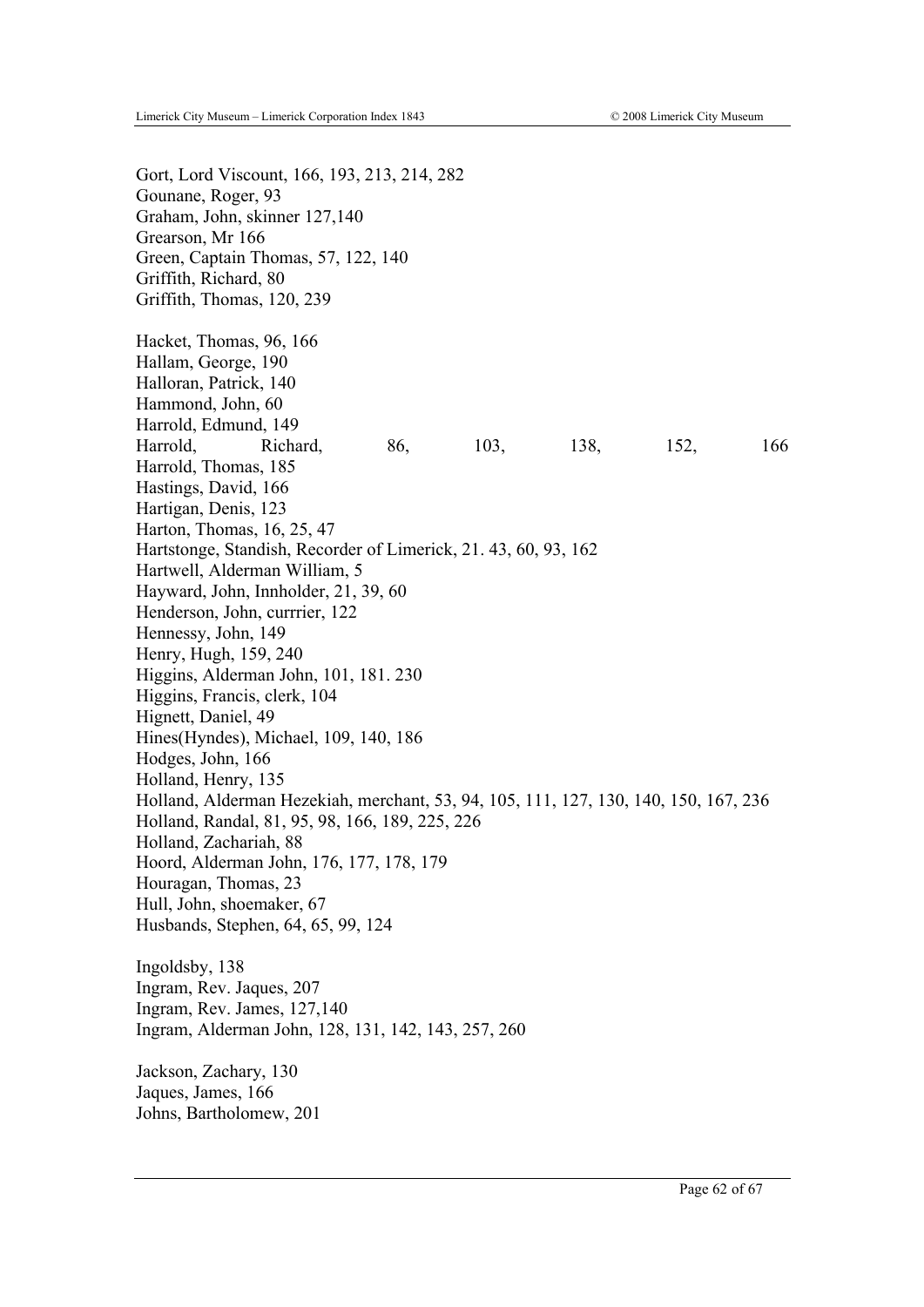Jones, Edward, 61, 62 Jones, Joseph, 167, 283 Joynt, William, 19, 33, 42, 59, 118 Kendall, John, clothier, 73, 166 Kennedy, Matthew, 282 Kenny, Matthew, 166 Kent, William, 121, 138 Key, John, 15 Keys, Christopher, 23 Keys, Denis, 127, 140 King, Sir William, 10, 44, 123, 173, 174, 175, 176, 177 Lane, Edward, 6 Lanin, Elizabeth, widow, 201 Lavery, 127 Lee, Colonel, 23 Lee, John, 212 Leslie, Sir Edward, 169 Limerick, Bishop of, 37, 44, 84, 147, 265 Limerick Hospital Governors, 277 Little, George, 284 Lloyd, Rev. Thomas, 123 Lockington, Joshua, 124 Long, Alderman Henry, 132, 140, 252 Long, John 132, 253 Lucas, Sir Colonel Benjamin, 14 Lucas the Brewer, 23 Lylles, Richard, 96, 166 Lynch, Jonah, 171 Lynch, Peter, 123 Lyons, Denis jnr., 190 Mahon, William, 23 Mahony, David, 129 Mahony, D.F.G, 215 Mangane, John, 127, 140, 145 Marrett, Alderman Sir Christopher Arbuthnot, 155, 288 Marsh, Henry, yeoman, 27, 36, 100, 223 Marsh, Margaret, widow, 74 Martin, Thomas, 6, 9 Massy, Dean, 127 Mathew, George, 173 Maunsell, Rev Richard, 182, 184, 261 Maunsell, Thomas, 91, 132 McCash, Alexander, 199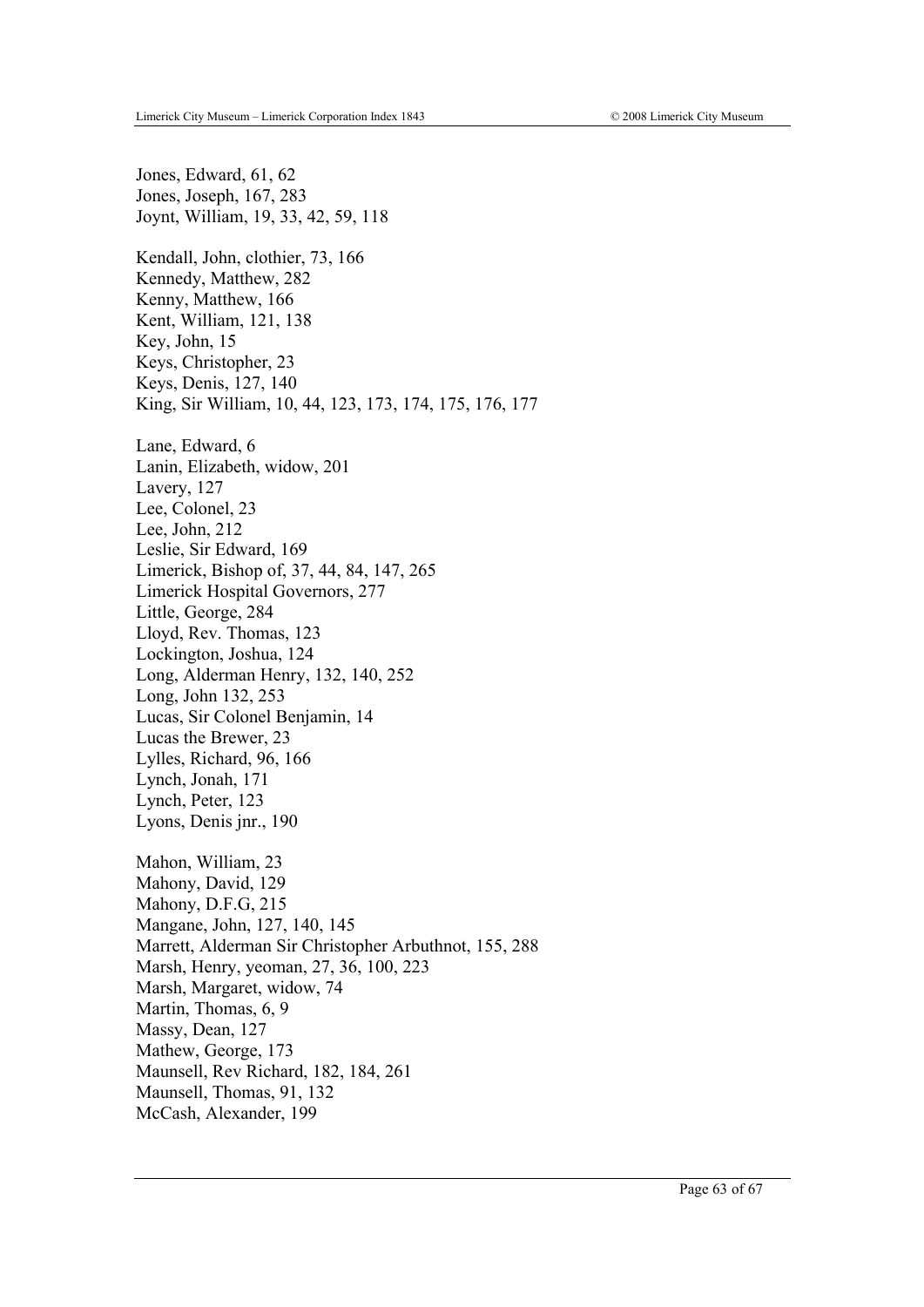McMahon, John, 188 McNamara, Matthew, 144, 145, 262, 263 Meagher, Katherine, 48 Meagher, Stephen, 49,144, 263 Meagher, Thomas, 30, 68 Miller, Alderman Thomas, 3 Mitchell Thomas, 100, 223 Molony, Michael, clothier, 166, 189 Mongomery, Sarah, 50, 51 Montgomery, Hugh, 199 Monsell, Hester, widow, 68, 130, 140 Monsell Peter, 68 Moody, James, 90, 96, 148, 187 Moor, Nicholas, 156 Moore, James, 166 Morony, Edward, 119 Moulton, William, blacksmith, 107, 229 Moynehan, Paul, 127, 140 Mundyn, John, 12, 22, 54, 105, 113

Nash, Cornelius, 156, 287 Nicholas of Scart, 16, 25, 47 Norris, Thomas, 151

O'Grady, Thomas, 190 O'Mara, Timothy, publican, 153 Orstiner, Thomas, 166 Osborne, John, 151 Osborne, Jonas, 151 Ousley, Ralph, 189

Parker, Alderman Walter, 123 Pasey, Alderman Robert, 170 Pearce, Samuel, 127, 140 Penwarden, John, 44 Pery, Colonel, 92, 96, 166 Phelps, Joseph, 113 Pickman, John, 123 Piercy, Pierce, 60, 86 Piercy, Thomas, 81 Pope, William, 2 Powell, Joseph, clothier, 127, 140 Powell, Thomas, 208 Power, Richard, 112 Prendergast Smyth, John, 206 Preston, Sir George, 173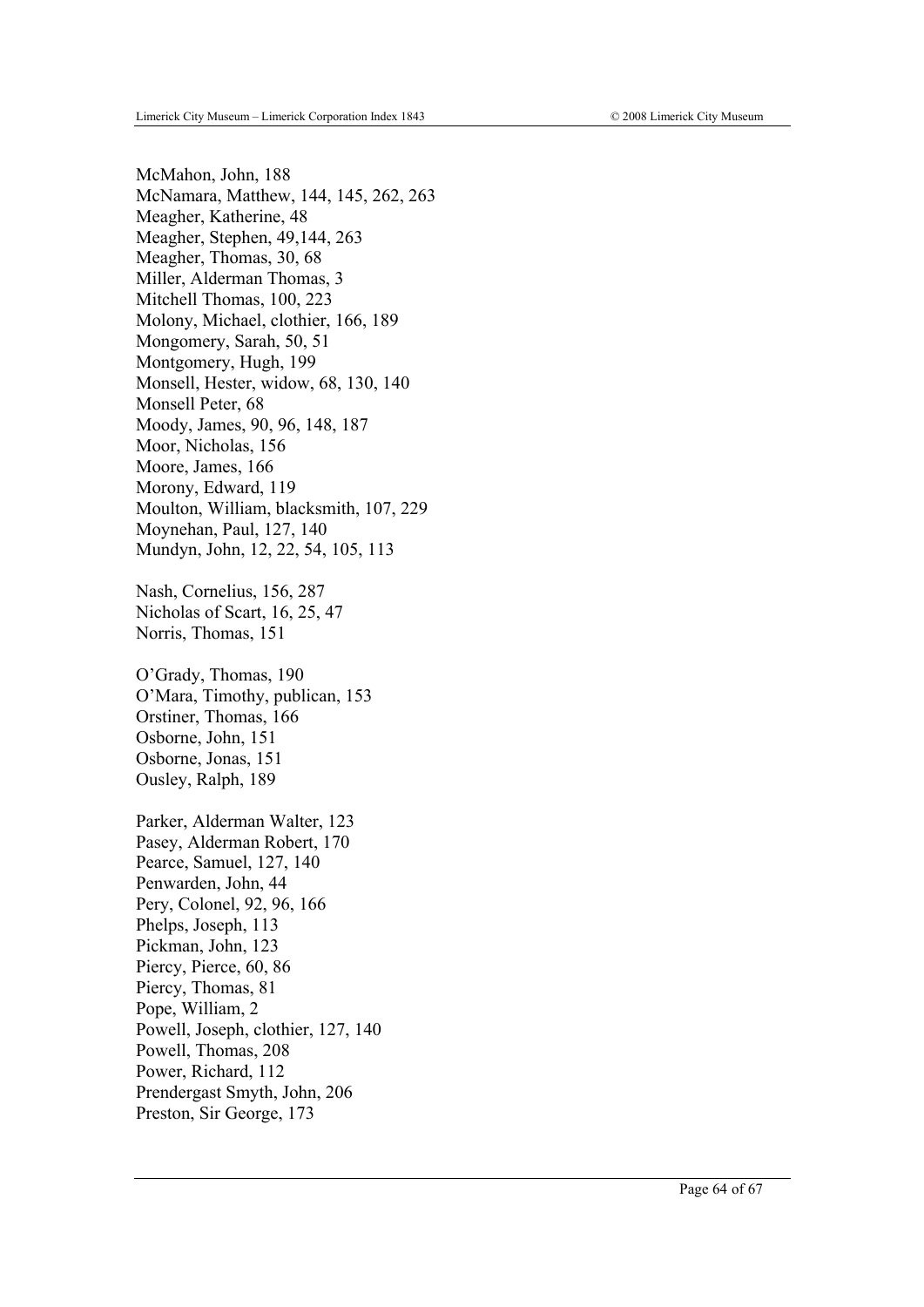Preston, Very Rev. Dean, 213, 214 Pudnor, John, carpenter, 59, 118 Purdon, Simon, 180, 231 Purdon, William, 188

Quogh, Darby, 127

Raynor, William, 204 Reilly, Philip, shopkeeper, 143 Rice, Bartholomew, 96, 166 Robinson, Alderman James, 109, 186 Roche, Anne, widow, 115, 238 Roche, Alderman Arthur, 127, 130, 135, 140, 183, 249, 251, 256 Roche, David, 162, 196, 218, 219, 273, 291 Roche, Alderman Foxteth, 85, 93, 162, 221 Roche, George, 89, 177, 178, 179, 181, 230 Roche, Philip James, 163, 275 Roche, Richard, 235 Roche, William, 9 Rochford, George, 7, 8 Ronane, James, 44 Ross, Thomas, 140 Rourke, Bryan, 57, 122, 140 Russell, Abraham, 190 Russell, Francis, 149, 271 Russell, Philip, 243 Sargent, Alderman Francis, tanner, 86, 102, 103, 138, 139, 145, 181, 227 Sargent, Alderman Peter, 138, 139, 152, 241, 255 Sargent, Peter Francis, 161, 272 Sexten, Sarah, widow, 72 Sexton, 196 Sexton, Alderman Christopher 1,2, Sexton, Alderman George, 133, 136, 166 Sexton, James, 218, 291 Sexton, John, 12, 96, 166 Sexton, Mary, widow, 123, 134, 248 Sexton-Pery, Edmund, 142, 149 Shelbourne, Earl of, 135, 141 Sheppard, Andrew, 150 Shute, Robert, 23 Smith, Martha, 122, 140, 244 Smith, Alderman Robert, goldsmith, 24, 32, 38, 57, 69, 70, 122, 140, 173, 174, 176, 177 Smyth, Charles, 126, 184, 246, 247, 274 Smyth, James, 146, 264 Southwell, Richard, 63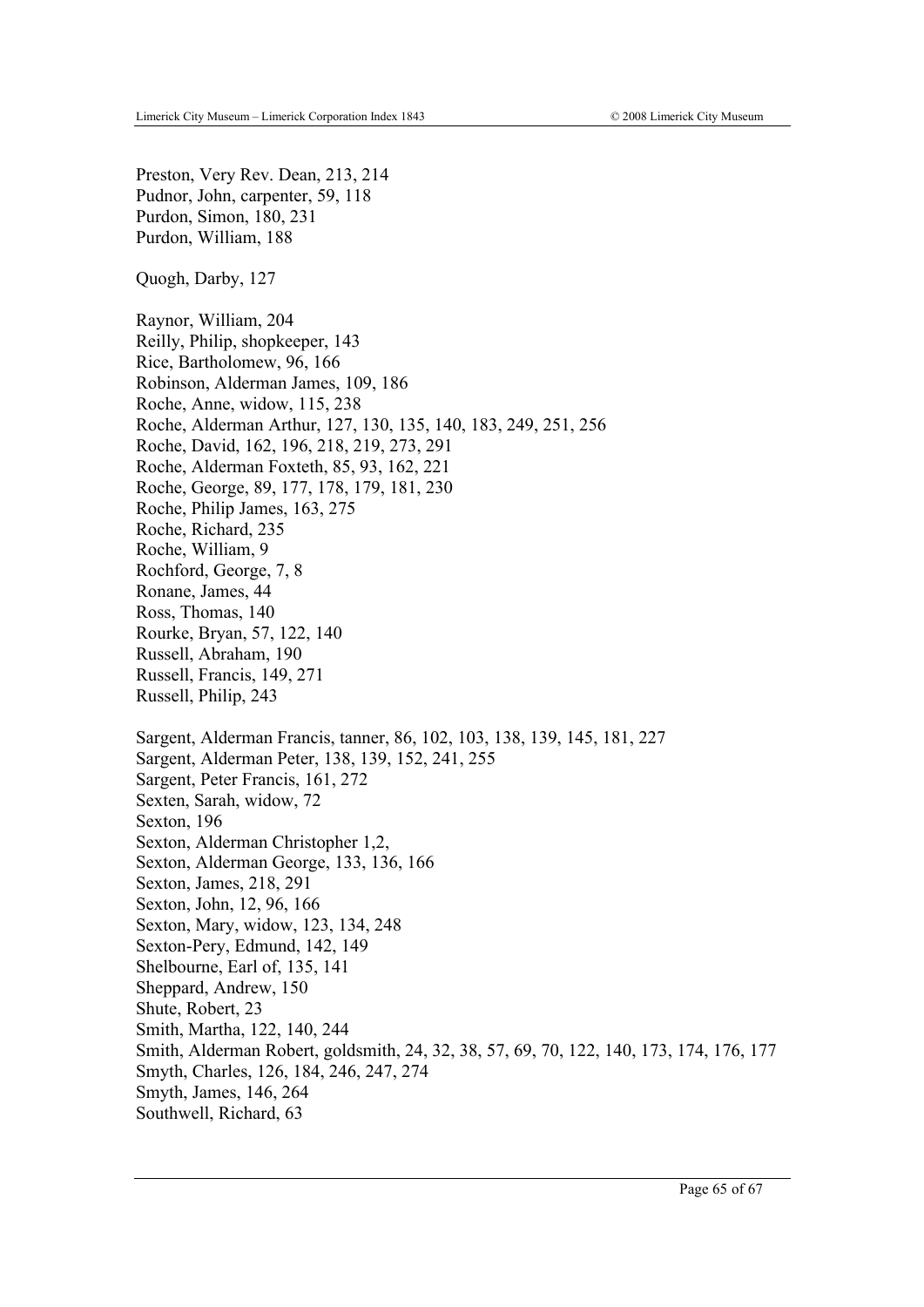Southwell, Sir Thomas (snr & jnr), 63, 114, 159 Sowden, Mr, 23 Stacpoll, Thomas, 27 Stamer, George, 137, 254 Stamer, William, 108, 137 Stephenson, Valentine, 44 Strich, Edward, 123 Strich, James, 54

Taverner, John, 137 Taylor, William, Collector of Limerick, 123 Terry, Dominick, 7 Thomas, John Meade, 210 Tilbury, Richard, 26 Tomkins, Francis, 93 Tomlinson, Philip, 32, 38, 57, 122, 140 Treherne, Thomas, Innkeeper, 10, 123 Tuogh, Darby, mason, 140 Turner, Henry, 173, 174, 176, 177 Turner, widow, 93

Vereker, Dr Amos, 122, 140, 152 Vereker, Thomas, 153, 276 Vincent, Alderman John, 88, 89, 90, 94, 106, 119, 134, 148, 181. 220, 230, 266 Vincent, Richard, 125, 129, 132, 252 Vincent, Thomas, 119 Vokes, Edward, clothier, 74, 87, 117, 166, 237

Waller, George, 132, 252 Wallis (Wallace), Patrick, 127, 140, 156 Walsh, Margaret, 74 Warter-Wilson, Edmund, 150 Warr, Alderman Edward, 29 Watson, Andrew James, 166, 285, 286 Watson, Henry, 168, 285, 286 Webb, Nathaniel, 49 Weller, William, 183 Whittamore, Francis, 39, 43 White (Whyte), Christopher, butcher, 39, 60, 138 White, David Oge, 72 White, James, merchant, 131 White, Joseph, merchant, 127, 143 White, Lawrence, 96, 166 Whyte, Edmund FitzAndrew, 23 Whyte, Stephen FitzRobert, 23, 140 Wight, Edward, 47, 135, 222